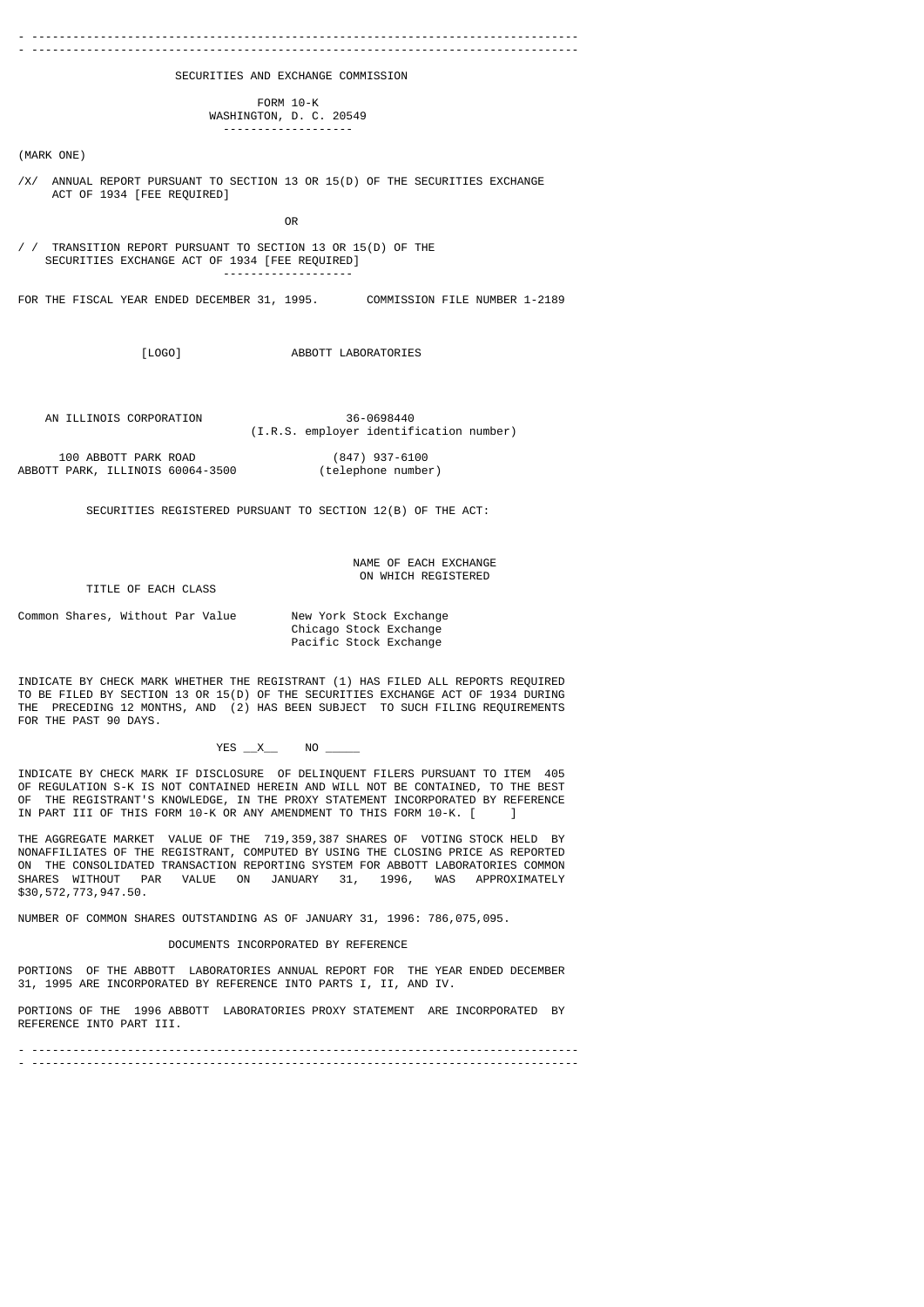## GENERAL DEVELOPMENT OF BUSINESS

 Abbott Laboratories is an Illinois corporation, incorporated in 1900. The Company's\* principal business is the discovery, development, manufacture, and sale of a broad and diversified line of health care products and services.

#### FINANCIAL INFORMATION RELATING TO INDUSTRY SEGMENTS, GEOGRAPHIC AREAS, AND CLASSES OF SIMILAR PRODUCTS

 Incorporated herein by reference is the footnote entitled "Industry Segment and Geographic Area Information" of the Consolidated Financial Statements in the Abbott Laboratories Annual Report for the year ended December 31, 1995 (1995 Annual Report), filed as an exhibit to this report. Also incorporated herein by reference is the text and table of sales by class of similar products included in the section of the 1995 Annual Report captioned "Financial Review."

#### NARRATIVE DESCRIPTION OF BUSINESS

### PHARMACEUTICAL AND NUTRITIONAL PRODUCTS

 Included in this segment is a broad line of adult and pediatric pharmaceuticals and nutritionals. These products are sold primarily on the prescription or recommendation of physicians or other health care professionals. The segment also includes agricultural and chemical products, bulk pharmaceuticals, and consumer products.

 Principal pharmaceutical and nutritional products include the anti-infectives clarithromycin, sold in the United States under the trademark Biaxin-Registered Trademark- and outside the United States primarily under the trademark Klacid-Registered Trademark-, and tosufloxacin, sold in Japan under the trademark Tosuxacin-Registered Trademark-; various forms of the antibiotic erythromycin, sold primarily as PCE-Registered Trademark- or polymer coated erythromycin, Erythrocin-Registered Trademark-, and

E.E.S.-Registered Trademark-; agents for the treatment of epilepsy and bipolar disorder, including Depakote-Registered Trademark-; a broad line of cardiovascular products, including Loftyl-Registered Trademark-, a vasoactive agent sold outside the United States; Hytrin-Registered Trademark-, used as an anti-hypertensive and for the treatment of benign prostatic hyperplasia; Abbokinase-Registered Trademark-, a thrombolytic drug;

Survanta-Registered Trademark-, a bovine derived lung surfactant; various forms of prepared infant formula, including Similac-Registered Trademark-, Isomil-Registered Trademark-, Alimentum-Registered Trademark-, Toddler's Best-TM-, and Similac NeoCare-TM-; and other medical and pediatric nutritionals, including Ensure-Registered Trademark-, Ensure Plus-Registered Trademark-, Ensure-Registered Trademark- High Protein, Jevity-Registered Trademark-, Glucerna-Registered Trademark-, Advera-Registered Trademark-, PediaSure-Registered Trademark-, Pedialyte-Registered Trademark-, Pulmocare-Registered Trademark- and Gain-Registered Trademark-. Consumer products include the dandruff shampoo Selsun Blue-Registered Trademark-; Murine-Registered Trademark- eye care and ear care products; Tronolane-Registered Trademark- hemorrhoid medication; and Faultless-Registered Trademark- rubber sundry products. Agricultural, animal health, and chemical products include plant growth regulators, including ProGibb-Registered Trademark-; herbicides; larvicides, including VectoBac-Registered Trademark-; biologically derived insecticides, including DiPel-Registered Trademark- and XenTari-Registered Trademark-; and anti-infectives, including Saraflox-Registered Trademark- and

Sarafin-Registered Trademark-.

 Pharmaceutical and nutritional products are generally sold directly to retailers, wholesalers, health care facilities, and government agencies. In most cases, they are distributed from Company-owned distribution centers or public warehouses. Certain products are co-marketed with other companies. In certain overseas countries, some of these products are marketed and distributed through distributors. Primary marketing efforts for pharmaceutical and nutritional products are directed toward securing the prescription or recommendation of the Company's brand of products by physicians or other health care professionals. In the United States managed care purchasers, for example

#### - ------------------------

\* As used throughout the text of this report on Form 10-K, the term "Company" refers to Abbott Laboratories, an Illinois corporation, or Abbott Laboratories and its consolidated subsidiaries, as the context requires.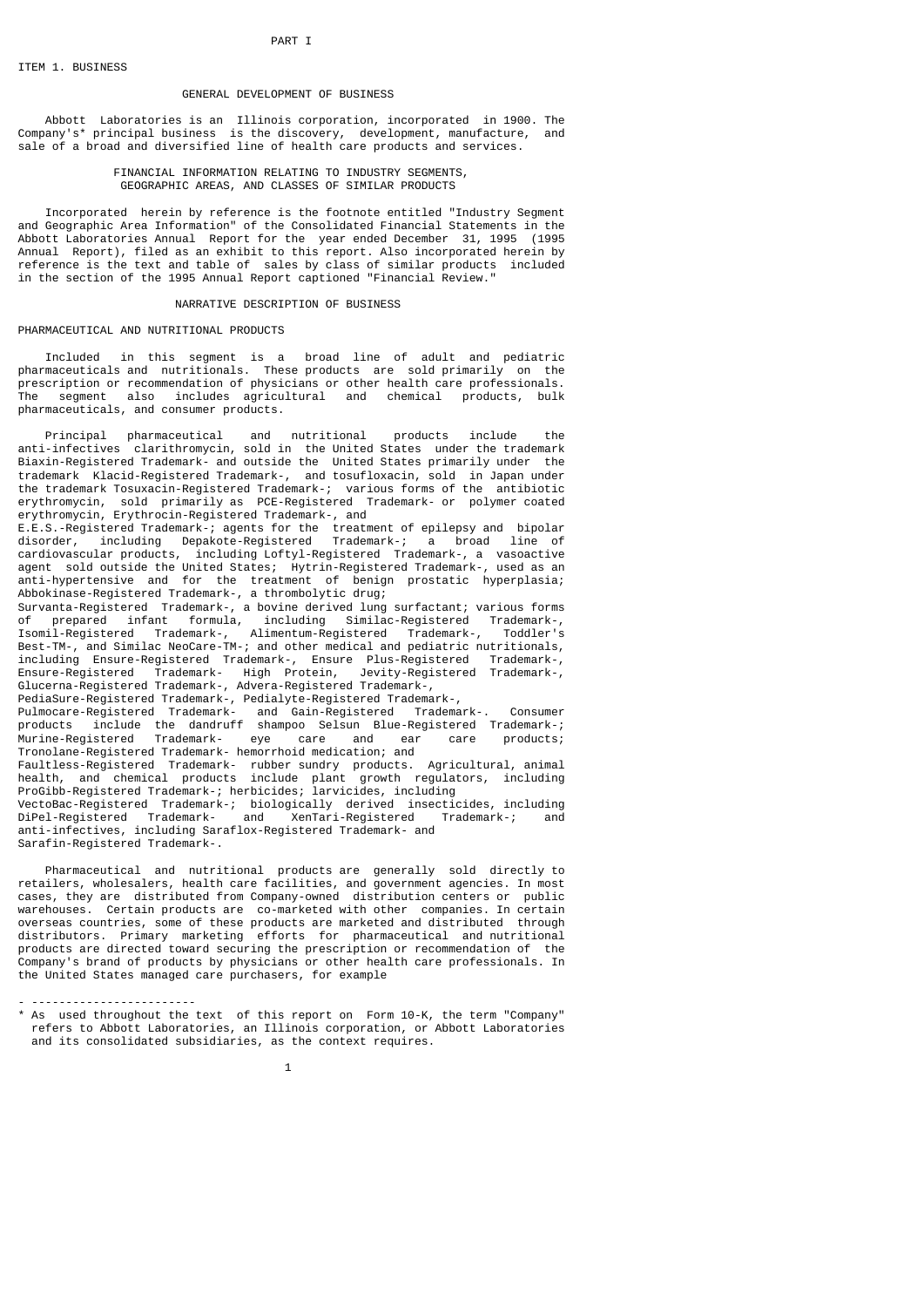health maintenance organizations (HMOs) and pharmacy benefit managers, are becoming increasingly important customers. Competition is generally from other broad line and specialized health care manufacturers. A significant aspect of competition is the search for technological innovations. The introduction of new products by competitors and changes in medical practices and procedures can result in product obsolescence. In addition, the substitution of generic drugs for the brand prescribed has increased competitive pressures on pharmaceutical products.

 Consumer products are promoted directly to the public by consumer advertising. These products are generally sold directly to retailers and wholesalers. Competitive products are sold by other diversified consumer and health care companies. Competitive factors include consumer advertising, scientific innovation, price, and availability of generic product forms.

 Agricultural, animal health and chemical products are generally sold to agricultural distributors, animal health companies and pharmaceutical companies. Competition is primarily from chemical, animal health and agricultural companies. Competition is based on numerous factors depending on the market served. Competitive factors include product performance, quality, price, and technological advantages.

 The Company is the leading worldwide producer of the antibiotic erythromycin. Ensure-Registered Trademark- is the leading medical nutritional worldwide. Similac-Registered Trademark- is a leading infant formula in the United States.

 Under an agreement between the Company and Takeda Chemical Industries, Ltd. of Japan (Takeda), TAP Holdings Inc., (owned 50 percent by the Company and 50 percent by Takeda) together with its subsidiary, TAP Pharmaceuticals Inc. (TAP), develops and markets products in the United States. TAP markets Lupron-Registered Trademark-, an LH-RH analog, and Lupron Depot-Registered Trademark- a sustained release form of

Lupron-Registered Trademark- in the United States. Lupron-Registered Trademarkand Lupron Depot-Registered Trademark- are used for the palliative treatment of advanced prostate cancer, treatment of endometriosis and central precocious puberty, and for preoperative treatment of patients with anemia caused by uterine fibroids. TAP also markets Prevacid-Registered Trademark- (lansoprazole), a proton pump inhibitor, and has a co-promotion arrangement with the Company for Prevacid-Registered Trademark-. Prevacid-Registered Trademarkis indicated for short-term treatment of duodenal ulcers, esophagitis, and longterm treatment of Zollinger-Ellison syndrome. The Company also has marketing rights to certain Takeda products in select Latin American markets. The Company also markets Lupron-Registered Trademark-, Lupron Depot-Registered Trademark-, and Lupron Depot-Ped-Registered Trademark- in select markets outside the United States.

### HOSPITAL AND LABORATORY PRODUCTS

 Hospital and laboratory products include diagnostic systems for blood banks, hospitals, commercial laboratories, and alternate-care testing sites; and related administration equipment, including electronic drug delivery systems; drugs and drug delivery systems; anesthetics; critical care products; and other medical specialty products for hospitals and alternate-care sites.

The principal products included in this segment are parenteral (intravenous

or I.V.) solutions and related administration equipment sold as the LifeCare-Registered Trademark- line of products, LifeShield-Registered Trademark- needleless products, and Venoset-Registered Trademark- products; irrigating fluids; parenteral nutritionals such as Aminosyn-Registered Trademark- and Liposyn-Registered Trademark-; Plum-Registered Trademark- and Omni-Flow-Registered Trademark- electronic drug delivery systems; Abbott Pain Manager-Registered Trademark-; patient-controlled analgesia (PCA) systems; venipuncture products; hospital injectables including FirstChoice-Registered Trademark- generics; premixed I.V. drugs in various containers; ADD-Vantage-Registered Trademark- and Nutrimix-Registered Trademarkdrug and nutritional delivery systems; Anne-Registered Trademark- anesthetic infusion systems; anesthetics, including Pentothal-Registered Trademark-, Amidate-Registered Trademark-, sevoflurane (sold in the United States and a few other markets as Ultane-Registered Trademark- and outside of the United States primarily under the trademark Sevorane-Registered Trademark-), isoflurane and enflurane; Calcijex-Registered Trademark-, an injectable agent for treatment of bone disease in hemodialysis patients; critical care products including Opticath-Registered Trademark- and OptiQue-TM- advanced sensor catheters, Transpac-Registered Trademark- for hemodynamic monitoring, and specialty cardiac products; screening tests for hepatitis B, HTLV-1, hepatitis B core, hepatitis C; tests for detection of AIDS antibodies and antigens, and other infectious disease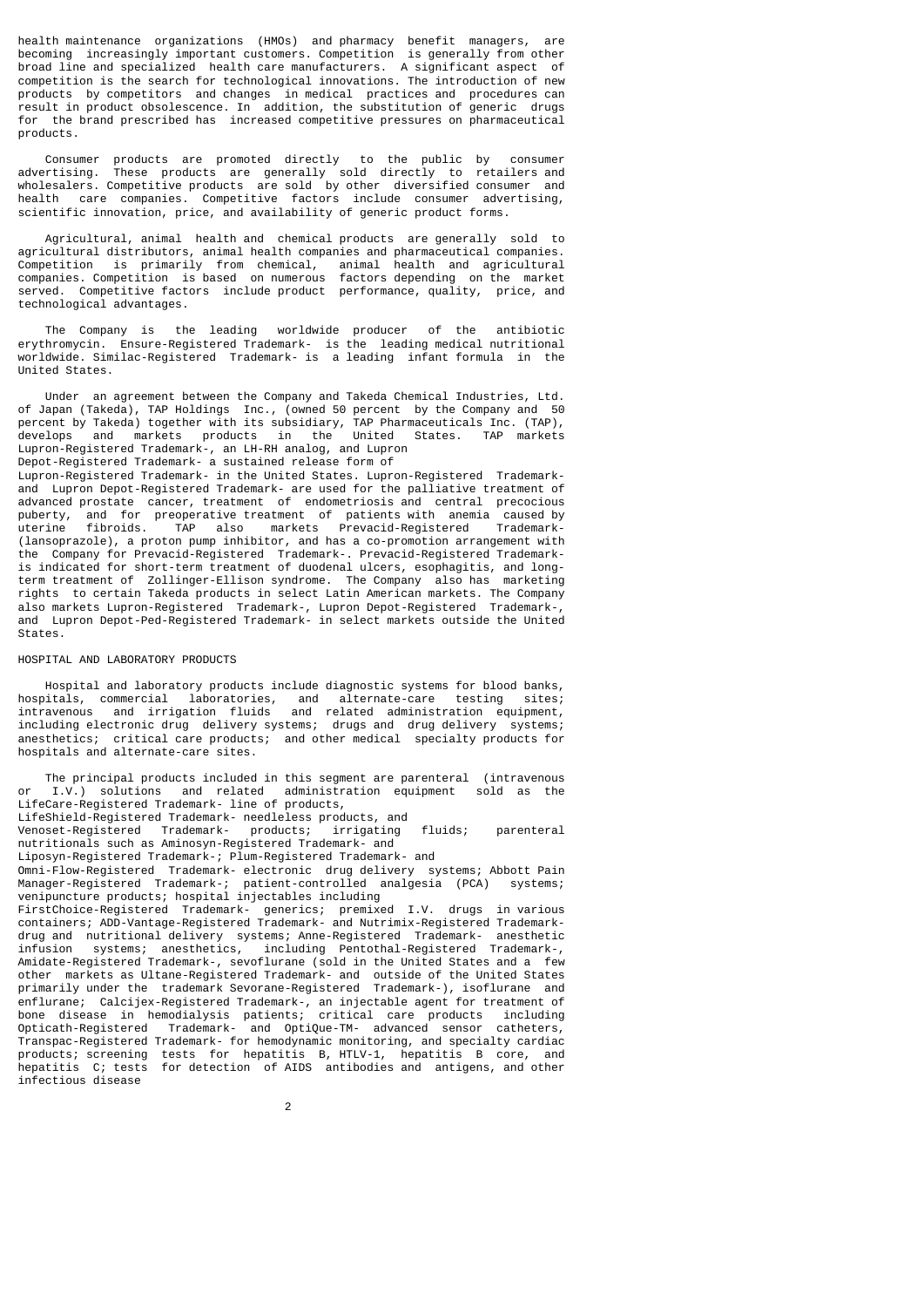detection systems; tests for determining levels of abused drugs with the ADx-Registered Trademark- instrument; physiological diagnostic tests; cancer monitoring tests including tests for prostate specific antigen; laboratory tests and therapeutic drug monitoring systems such as TDx-Registered Trademark-; clinical chemistry systems such as Abbott Spectrum-Registered Trademark-, Abbott Spectrum-Registered Trademark- EPx-Registered Trademark-, Abbott Spectrum-Registered Trademark- CCx-TM-, and Quantum-TM-;

AxSYM-Registered Trademark-, Commander-Registered Trademark-,

IMx-Registered Trademark-, and Abbott Prism-Registered Trademark- lines of diagnostic instruments and chemical reagents used with immunoassay diagnostics; the LCx-Registered Trademark- amplified DNA probe system and reagents; Abbott Vision-Registered Trademark-, a desk-top blood analyzer; the Abbott TestPack-Registered Trademark- system for diagnostic testing; and a full line of hematology systems and reagents known as the Cell-Dyn-Registered Trademarkseries.

The Company markets hospital and laboratory products in the United States<br>and many other countries. These products are generally distributed to many other countries. These products are generally distributed to wholesalers and directly to hospitals, laboratories, and physicians' offices from distribution centers maintained by the Company. Sales are also made in the home infusion services market, directly to patients receiving treatment outside the hospital through marketing arrangements with hospitals and other health care providers. Overseas sales are made either directly to customers or through distributors, depending on the market served.

 The hospital and laboratory products industry segment is highly competitive, both in the United States and overseas. This segment is subject to competition in technological innovation, price, convenience of use, service, instrument warranty provisions, product performance, long-term supply contracts, and product potential for overall cost effectiveness and productivity gains. Products in this segment can be subject to rapid product obsolescence. The Company has benefitted from technological advantages of certain of its current products; however, these advantages may be reduced or eliminated as competitors introduce new products.

 The Company is one of the leading domestic manufacturers of I.V. and irrigating solutions and related administration equipment, parenteral nutritional products, anesthesia products, and drug delivery systems. It is also the worldwide leader in in vitro diagnostic products, including thyroid tests, therapeutic drug monitoring, cancer monitoring tests, diagnostic tests for the detection of hepatitis and AIDS antibodies, and immunodiagnostic instruments.

INFORMATION WITH RESPECT TO THE COMPANY'S BUSINESS IN GENERAL

## SOURCES AND AVAILABILITY OF RAW MATERIALS

 The Company purchases, in the ordinary course of business, necessary raw materials and supplies essential to the Company's operations from numerous suppliers in the United States and overseas. There have been no recent availability problems or significant supply shortages.

## PATENTS, TRADEMARKS, AND LICENSES

 The Company is aware of the desirability for patent and trademark protection for its products. Accordingly, where possible, patents and trademarks are sought and obtained for the Company's products in the United States and all countries of major marketing interest to the Company. The Company owns, has applications pending for, and is licensed under a substantial number of patents. Principal trademarks and the products they cover are discussed in the Narrative Description of Business on pages 1, 2 and 3. These, and various patents which expire during the period 1996 to 2016, in the aggregate, are believed to be of material importance in the operation of the Company's business. The Company believes that no single patent, license, trademark (or related group of patents, licenses, or trademarks), except for those related to clarithromycin, is material in relation to the Company's business as a whole. Clarithromycin is licensed from Taisho Pharmaceutical Co., Ltd. of Tokyo, Japan. Prior to the implementation of the Uruguay Round of the General Agreement on Tariffs and Trade (GATT) by the United States, the patent on clarithromycin was scheduled to expire in the United States in 2003. The intellectual property provisions of GATT appear to extend this expiration date to 2005.

 $\sim$  3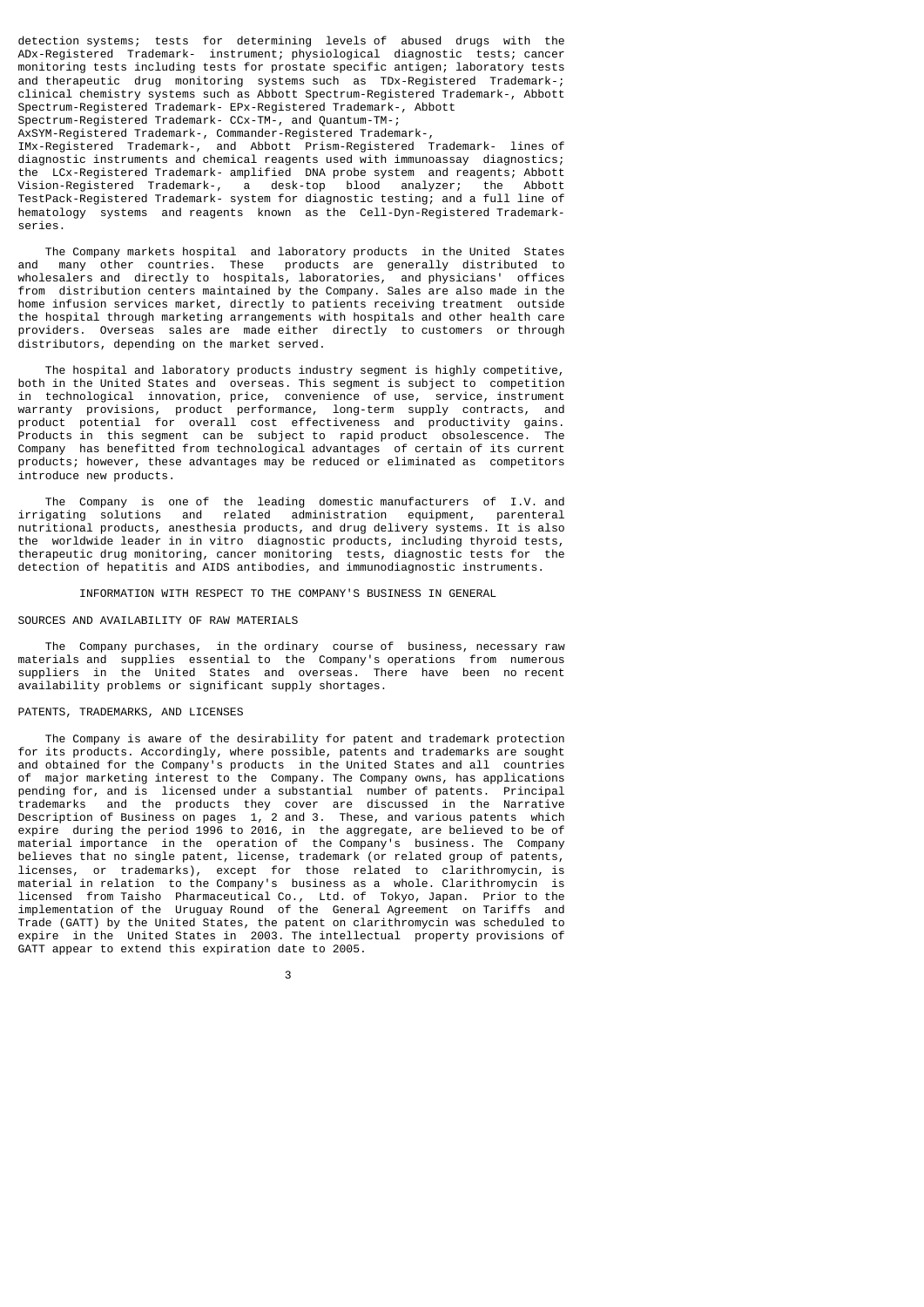### SEASONAL ASPECTS, CUSTOMERS, BACKLOG, AND RENEGOTIATION

 There are no significant seasonal aspects to the Company's business. The incidence of certain infectious diseases which occur at various times in different areas of the world does, however, affect the demand for the Company's anti-infective products. Orders for the Company's products are generally filled on a current basis, and order backlog is not material to the Company's business. No single customer accounted for sales equaling 10 percent or more of the Company's consolidated net sales. No material portion of the Company's business is subject to renegotiation of profits or termination of contracts at the election of the government.

#### RESEARCH AND DEVELOPMENT

 The Company spent \$1,072,745,000 in 1995, \$963,516,000 in 1994, and \$880,974,000 in 1993 on research to discover and develop new products and processes and to improve existing products and processes. The Company continues to concentrate research expenditures in pharmaceutical and diagnostic products.

#### ENVIRONMENTAL MATTERS

 The Company believes that its operations comply in all material respects with applicable laws and regulations concerning environmental protection. Regulations under federal and state environmental laws impose stringent limitations on emissions and discharges to the environment from various manufacturing operations. The Company's capital and operating expenditures for pollution control in 1995 were approximately \$18 million and \$43 million, respectively. Capital and operating expenditures for pollution control are estimated to approximate \$19 million and \$43 million, respectively, in 1996.

 The Company is participating as one of many potentially responsible parties in investigation and/or remediation at nine locations in the United States and Puerto Rico under the Comprehensive Environmental Response, Compensation, and Liability Act, commonly known as Superfund. The aggregate costs of remediation at these sites by all identified parties are uncertain but have been subject to widely ranging estimates totaling as much as several hundred million dollars. In many cases, the Company believes that the actual costs will be lower than these estimates, and the fraction for which the Company may be responsible is anticipated to be considerably less and will be paid out over a number of years. The Company expects to participate in the investigation or cleanup at these sites. The Company is also voluntarily investigating potential contamination at one Company-owned site, and has initiated voluntary remediation at three sites, in cooperation with the Environmental Protection Agency (EPA) or similar state

 While it is not feasible to predict with certainty the costs related to the previously described investigation and cleanup activities, the Company believes that such costs, together with other expenditures to maintain compliance with applicable laws and regulations concerning environmental protection, should not have a material adverse effect on the Company's financial position, cash flows, or results of operations.

#### EMPLOYEES

agencies.

The Company employed 50,241 persons as of December 31, 1995.

4

#### **REGULATION**

 The development, manufacture, sale, and distribution of the Company's products are subject to comprehensive government regulation, and the general trend is toward more stringent regulation. Government regulation by various federal, state, and local agencies, which includes detailed inspection of and controls over research and laboratory procedures, clinical investigations, and manufacturing, marketing, sampling, distribution, recordkeeping, storage and disposal practices, substantially increases the time, difficulty, and costs incurred in obtaining and maintaining the approval to market newly developed and existing products. Government regulatory actions can result in the seizure or recall of products, suspension or revocation of the authority necessary for their production and sale, and other civil or criminal sanctions.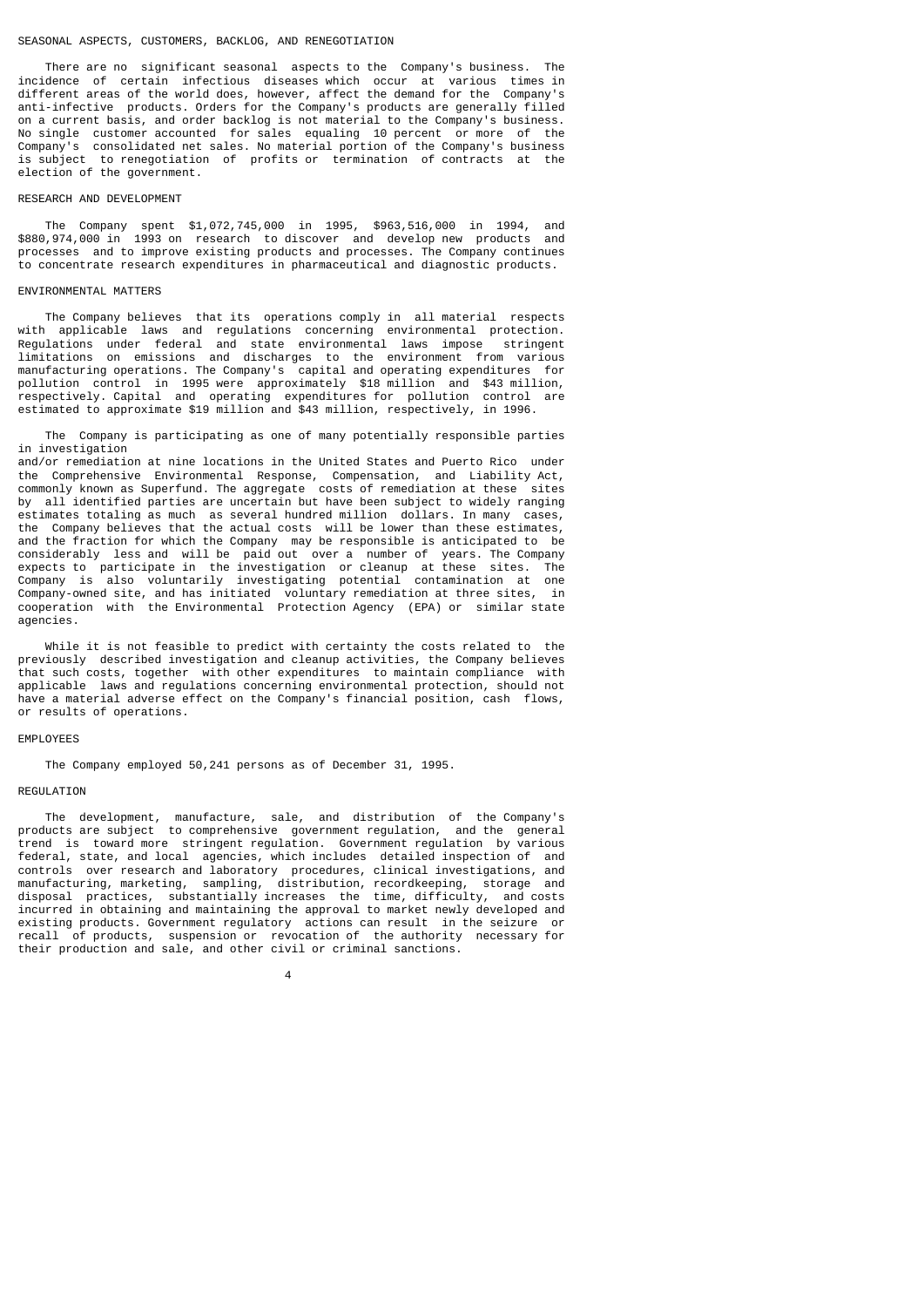Continuing studies of the utilization, safety, and efficacy of health care products and their components are being conducted by industry, government agencies, and others. Such studies, which employ increasingly sophisticated methods and techniques, can call into question the utilization, safety, and efficacy of previously marketed products and in some cases have resulted, and may in the future result, in the discontinuance of marketing of such products and give rise to claims for damages from persons who believe they have been injured as a result of their use.

 The cost of human health care products continues to be a subject of investigation and action by governmental agencies, legislative bodies, and private organizations in the United States and other countries. In the United States, most states have enacted generic substitution legislation requiring or permitting a dispensing pharmacist to substitute a different manufacturer's version of a pharmaceutical product for the one prescribed. Federal and state governments continue to press efforts to reduce costs of Medicare and Medicaid programs, including restrictions on amounts agencies will reimburse for the use<br>of products. Manufacturers must pay certain statutorily-prescribed rebates on products. Manufacturers must pay certain statutorily-prescribed rebates on Medicaid purchases for reimbursement on prescription drugs under state Medicaid plans. In addition, the federal government follows a diagnosis-related group (DRG) payment system for certain institutional services provided under Medicare or Medicaid. The DRG system entitles a health care facility to a fixed reimbursement based on discharge diagnoses rather than actual costs incurred in patient treatment, thereby increasing the incentive for the facility to limit or control expenditures for many health care products. The Veterans Health Care Act of 1992 requires manufacturers to extend additional discounts on pharmaceutical products to various federal agencies, including the Department of Veterans Affairs, Department of Defense, and Public Health Service entities and institutions.

 In the United States, governmental cost-containment efforts have extended to the federally funded Special Supplemental Food Program for Women, Infants, and Children (WIC). All states participate in WIC and have sought and obtained rebates from manufacturers of infant formula whose products are used in the program. All of the states have also conducted competitive bidding for infant formula contracts which require the use of specific infant formula products for the state WIC program. The Child Nutrition and WIC Reauthorization Act of 1989 requires all states participating in WIC to engage in competitive bidding or to use any other cost containment measure that yields savings equal to or greater than the savings generated by a competitive bidding system.

 Governmental regulatory agencies now require manufacturers to pay additional fees. Under the Prescription Drug User Fee Act of 1992, the Federal Food and Drug Administration (FDA) imposes substantial fees on various aspects of the approval, manufacture and sale of prescription drugs. Congress is now considering expanding user fees to medical devices. The Company believes that such legislation, if enacted, will add considerable expense for the Company.

 The Company expects debate to continue during 1996 at both the federal and the state level over the availability, method of delivery, and payment for health care products and services. The Company believes that if legislation is enacted, it could have the effect of reducing prices, or reducing the rate of price increases, for medical products and services.

 International operations are also subject to a significant degree of government regulation. Many countries, directly or indirectly through reimbursement limitations, control the selling price of most health care products. Furthermore, many developing countries limit the importation of raw materials and finished products. International regulations are having an impact on United States regulations, as well. The International Organization for Standardization ("ISO") provides the voluntary criteria for regulating medical devices within the European Economic Community. The Company has made significant strides in gaining ISO 9000 and European Union 46000 certification for facilities that manufacture devices for European markets. The FDA has announced that it will attempt to harmonize its regulation of medical devices with that of the ISO. Proposed changes to the FDA's regulations governing the manufacture of medical devices appear to encompass and exceed the ISO's approach to

the contract of the contract of the contract of the contract of the contract of the contract of the contract o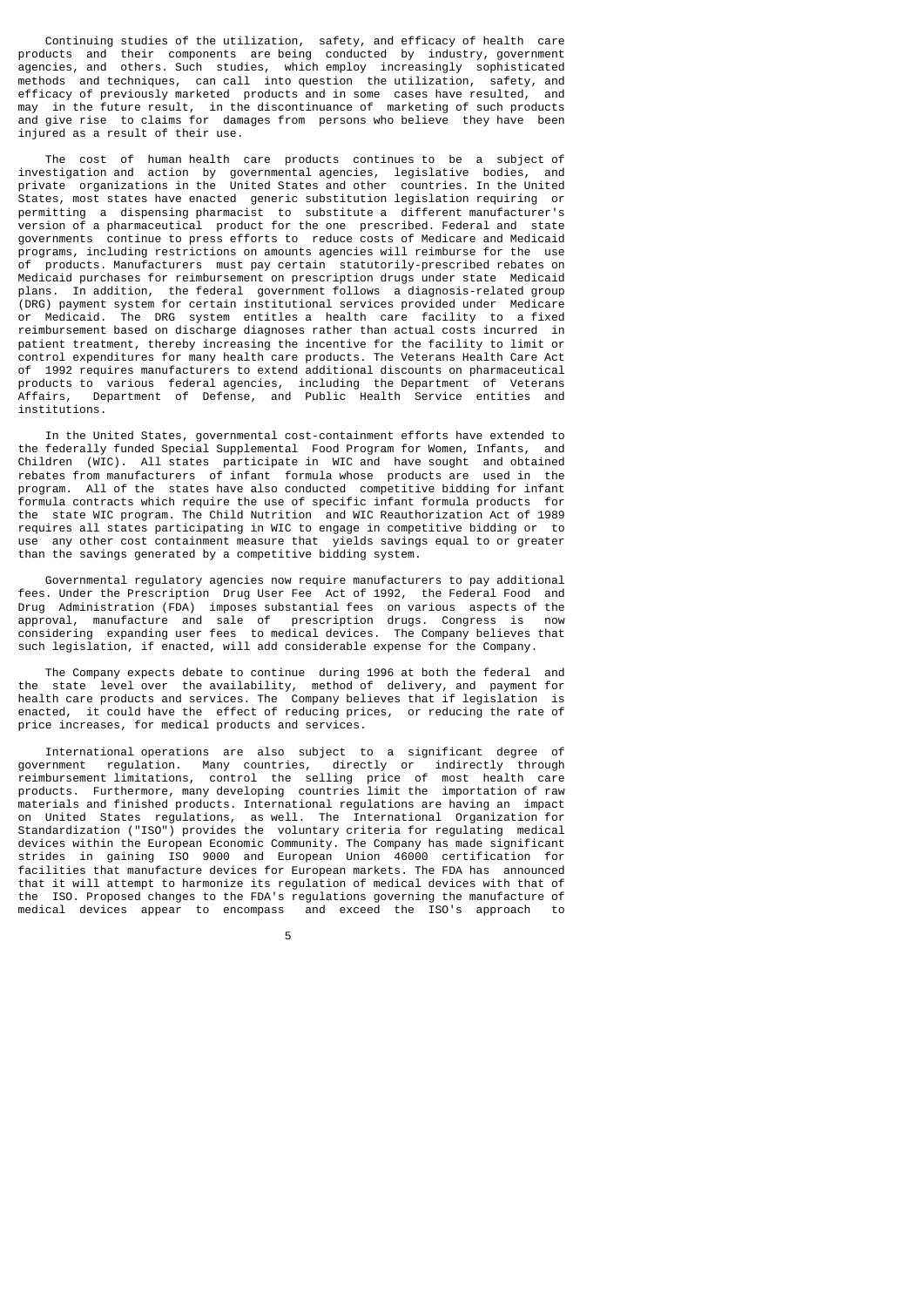regulating medical devices. The FDA's adoption of the ISO's approach to regulation and other changes to the manner in which the FDA regulates medical devices will increase the cost of compliance with those regulations.

 Efforts to reduce health care costs are also being made in the private sector. Health care providers have responded by instituting various cost reduction and containment measures.

 It is not possible to predict the extent to which the Company or the health care industry in general might be affected by the matters discussed above.

#### INTERNATIONAL OPERATIONS

 The Company markets products in approximately 130 countries through affiliates and distributors. Most of the products discussed in the preceding sections of this report are also sold outside the United States. In addition, certain products of a local nature and variations of product lines to meet local regulatory requirements and marketing preferences are manufactured and marketed to customers outside the United States. International operations are subject to certain additional risks inherent in conducting business outside the United States, including price and currency exchange controls, changes in currency exchange rates, limitations on foreign participation in local enterprises, expropriation, nationalization, and other governmental action.

 $\sim$  6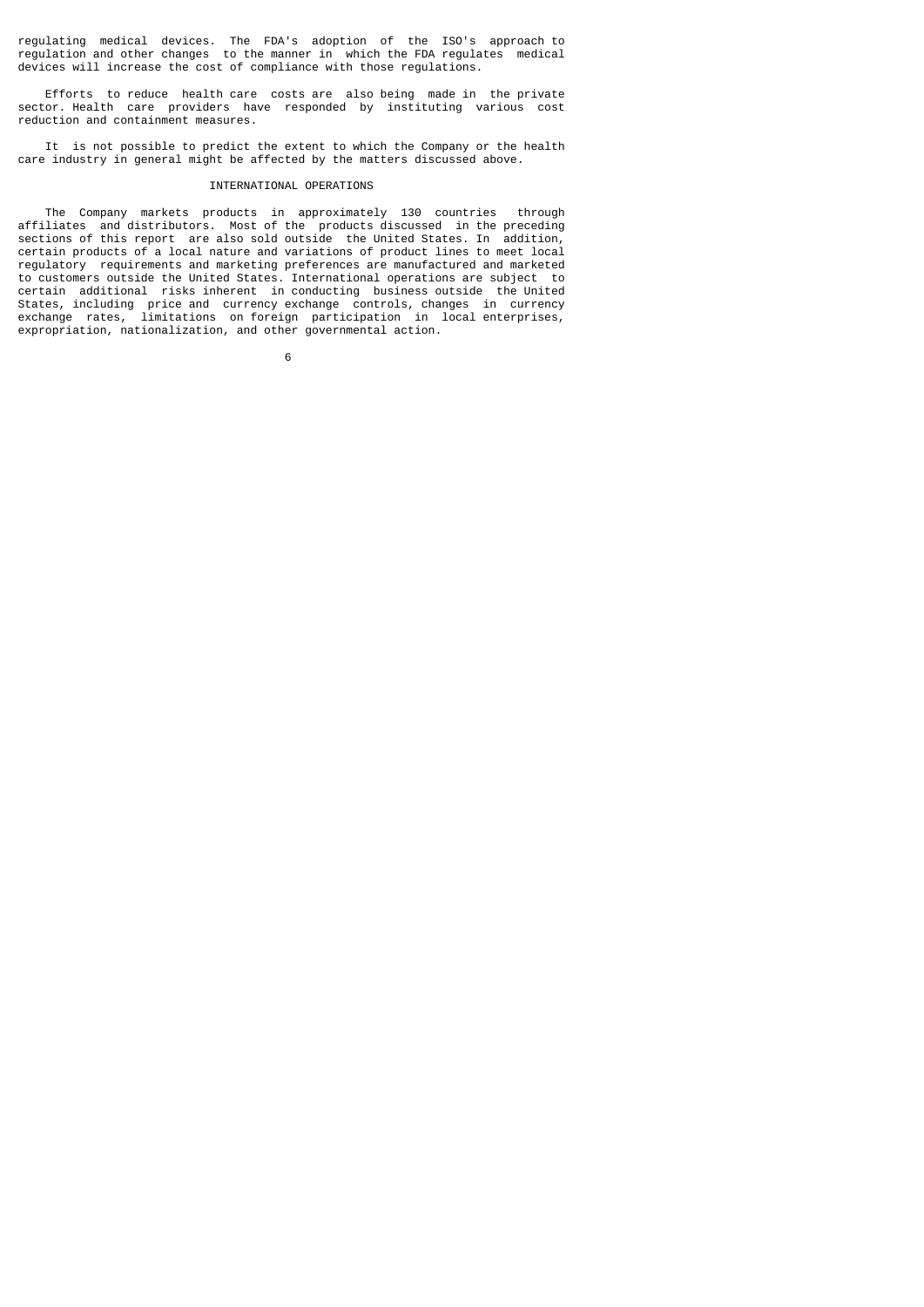# ITEM 2. PROPERTIES

 The Company's corporate offices are located at 100 Abbott Park Road, Abbott Park, Illinois 60064-3500. The locations of a number of the Company's principal plants are listed below.

| LOCATION<br><u> -------------------</u> | INDUSTRY SEGMENTS OF PRODUCTS PRODUCED                                           |  |
|-----------------------------------------|----------------------------------------------------------------------------------|--|
| Abbott Park, Illinois                   | Pharmaceutical and Nutritional Products, and<br>Hospital and Laboratory Products |  |
| Altavista, Virginia                     | Pharmaceutical and Nutritional Products                                          |  |
| Austin, Texas                           | Hospital and Laboratory Products                                                 |  |
| Barceloneta, Puerto Rico                | Pharmaceutical and Nutritional Products, and<br>Hospital and Laboratory Products |  |
| Campoverde, Italy                       | Pharmaceutical and Nutritional Products, and<br>Hospital and Laboratory Products |  |
| Casa Grande, Arizona                    | Pharmaceutical and Nutritional Products                                          |  |
| Columbus, Ohio                          | Pharmaceutical and Nutritional Products                                          |  |
| Delkenheim, Germany                     | Hospital and Laboratory Products                                                 |  |
| Irving, Texas                           | Hospital and Laboratory Products                                                 |  |
| Laurinburg, North Carolina              | Pharmaceutical and Nutritional Products, and<br>Hospital and Laboratory Products |  |
| Mexico City, Mexico                     | Pharmaceutical and Nutritional Products, and<br>Hospital and Laboratory Products |  |
| Montreal, Canada                        | Pharmaceutical and Nutritional Products, and<br>Hospital and Laboratory Products |  |
| Mountain View, California               | Hospital and Laboratory Products                                                 |  |
| North Chicago, Illinois                 | Pharmaceutical and Nutritional Products, and<br>Hospital and Laboratory Products |  |
| Queenborough, England                   | Pharmaceutical and Nutritional Products, and<br>Hospital and Laboratory Products |  |
| Rocky Mount, North Carolina             | Hospital and Laboratory Products                                                 |  |
| Salt Lake City, Utah                    | Hospital and Laboratory Products                                                 |  |
| Santa Clara, California                 | Hospital and Laboratory Products                                                 |  |
| Sligo/Donegal/Cootehill/                | Pharmaceutical and Nutritional Products, and                                     |  |
| Finisklin, Ireland                      | Hospital and Laboratory Products                                                 |  |
| Sturgis, Michigan                       | Pharmaceutical and Nutritional Products                                          |  |
| St. Remy, France                        | Pharmaceutical and Nutritional Products, and                                     |  |
|                                         | Hospital and Laboratory Products                                                 |  |
| Tokyo, Japan                            | Hospital and Laboratory Products                                                 |  |

 In addition to the above, the Company has manufacturing facilities in six other locations in the United States and Puerto Rico. Overseas manufacturing facilities are located in 18 other countries. The Company's facilities are deemed suitable, provide adequate productive capacity, and are utilized at normal and acceptable levels.

 In the United States and Puerto Rico, the Company owns seven distribution centers. The Company also has eleven United States research and development facilities located at Abbott Park, Illinois; Ashland, Ohio; Columbus, Ohio (2 locations); Irving, Texas; Long Grove, Illinois; Madera,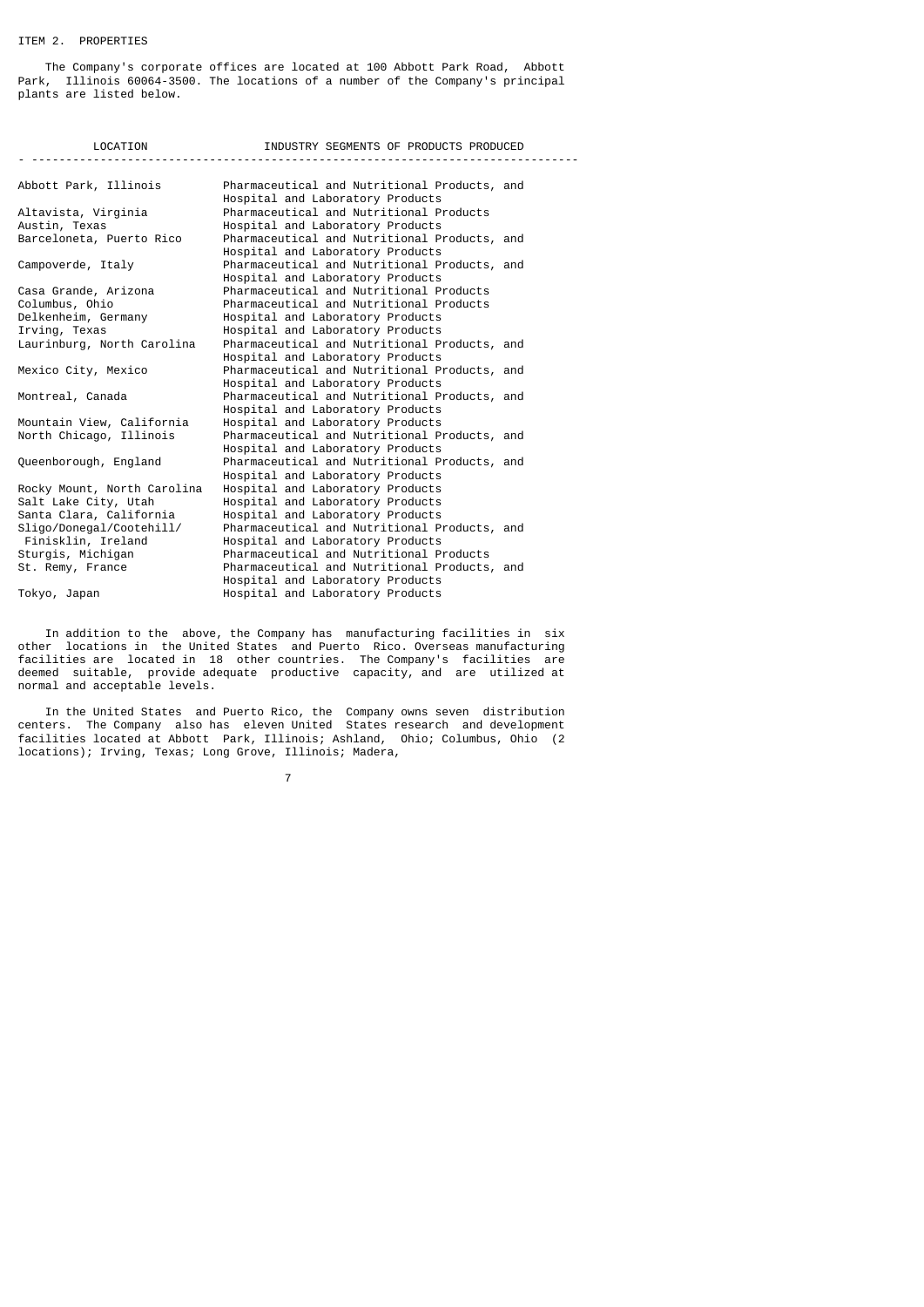California; Mountain View, California; North Chicago, Illinois; Salt Lake City, Utah; and Santa Clara, California. Overseas, the Company has research and development facilities in Argentina, Australia, Canada, Germany, Italy, Japan, The Netherlands, and the United Kingdom.

 The corporate offices, and those principal plants in the United States that are listed above are owned, other than the plants located in Mountain View, California which are leased. The remaining manufacturing plants and all other facilities are owned or leased by the Company or subsidiaries of the Company.

#### ITEM 3. LEGAL PROCEEDINGS

 The Company is involved in various claims and legal proceedings including (as of January 31, 1996) 23 antitrust suits, one shareholder derivative suit, and 5 investigations in connection with the Company's sale and marketing of infant formula products, and 133 antitrust suits in connection with the Company's pricing of prescription pharmaceuticals. The Company is also involved in a civil proceeding involving certain Illinois environmental laws.

 The infant formula antitrust suits allege that the Company conspired with one or more of its competitors to fix prices, restrain trade and monopolize the market for infant formula products in violation of state and federal antitrust laws. The suits have been brought on behalf of individuals, the Nestle Food  $\mathsf{Company},$  and state government agencies and name the  $\mathsf{Company},$  infant formula manufacturers and, in some instances, the Amer formula manufacturers and, in some instances, the American Academy of Pediatrics as defendants. The cases seek treble damages, civil penalties and other relief.

 A total of twelve infant formula antitrust suits are currently pending in the following state courts: Calhoun County, Alabama (2 cases); St. Clair County, Illinois; Sedgwick County, Kansas; Hennepin County, Minnesota; Ramsey County, Minnesota; Holmes County, Mississippi; Burleigh County, North Dakota; Holmes County, South Dakota; Kanwaha County, West Virginia; and Milwaukee County, Wisconsin (2 cases). The case pending in Sedgwick County, Kansas was certified as a class action on March 2, 1995 and went to trial on October 10, 1995. On December 6, 1995 the jury returned a verdict in favor of the Company. The plaintiffs filed a motion for a new trial on December 28, 1995. This motion was denied on February 15, 1996. The plaintiffs are expected to appeal. On December 4, 1995,

the court granted summary judgment in favor of the Company with respect to the case that had been pending in Calhoun County, Michigan, having previously denied class certification on May 22, 1995. Plaintiffs filed a notice of appeal on December 26, 1995. On November 13, 1995 the case that had been pending in Harrison County, Texas was voluntarily dismissed by the plaintiffs. On November 17, 1995 the parties settled the case which had been brought by the Texas General and which had been pending in Travis County, Texas. Under the terms of the settlement the Company does not admit any liability but does agree to pay approximately \$250,000 in cash and \$500,000 in nutritional products. The two cases that are pending in Milwaukee County, Wisconsin have been certified as a class action. They are scheduled to go to trial on June 10, 1996. On October 20, 1995, the case pending in Holmes County, South Dakota was certified as a class action. The case that had been pending in Jefferson County, Kentucky was dismissed on December 12, 1995. The plaintiffs have appealed. Five other cases that had been pending in the following state courts have also been dismissed and are now on appeal: Boulder County, Colorado; Okaloosa County, Florida; Washoe County, Nevada; Jackson County, North Carolina; and Blount County, Tennessee. Three infant formula antitrust cases are pending in federal courts in Florida, Louisiana, and Massachusetts and all purport to be state-wide consumer class actions. The Company has filed or intends to file a response to each of the complaints denying all substantive allegations. In addition, on June 19, 1995, a jury in federal court in Los Angeles, California found in favor of the Company and the American Academy of Pediatrics in the infant formula antitrust case brought by Nestle Food Company ("Nestle"). Nestle has appealed this verdict. The shareholder derivative suit that had been pending in state court in Cook County, Illinois was dismissed on December 15, 1995. The plaintiffs have appealed. The shareholder derivative suit named all of the Company's present directors (other than Allen F. Jacobson) and a former executive officer as defendants and alleged that the defendants breached their fiduciary duty to the Company by permitting antitrust violations in connection with the Company's sale and marketing of infant

e a construction de la construction de la construction de la construction de la construction de la constructio<br>En 1980, en 1980, en 1980, en 1980, en 1980, en 1980, en 1980, en 1980, en 1980, en 1980, en 1980, en 1980, en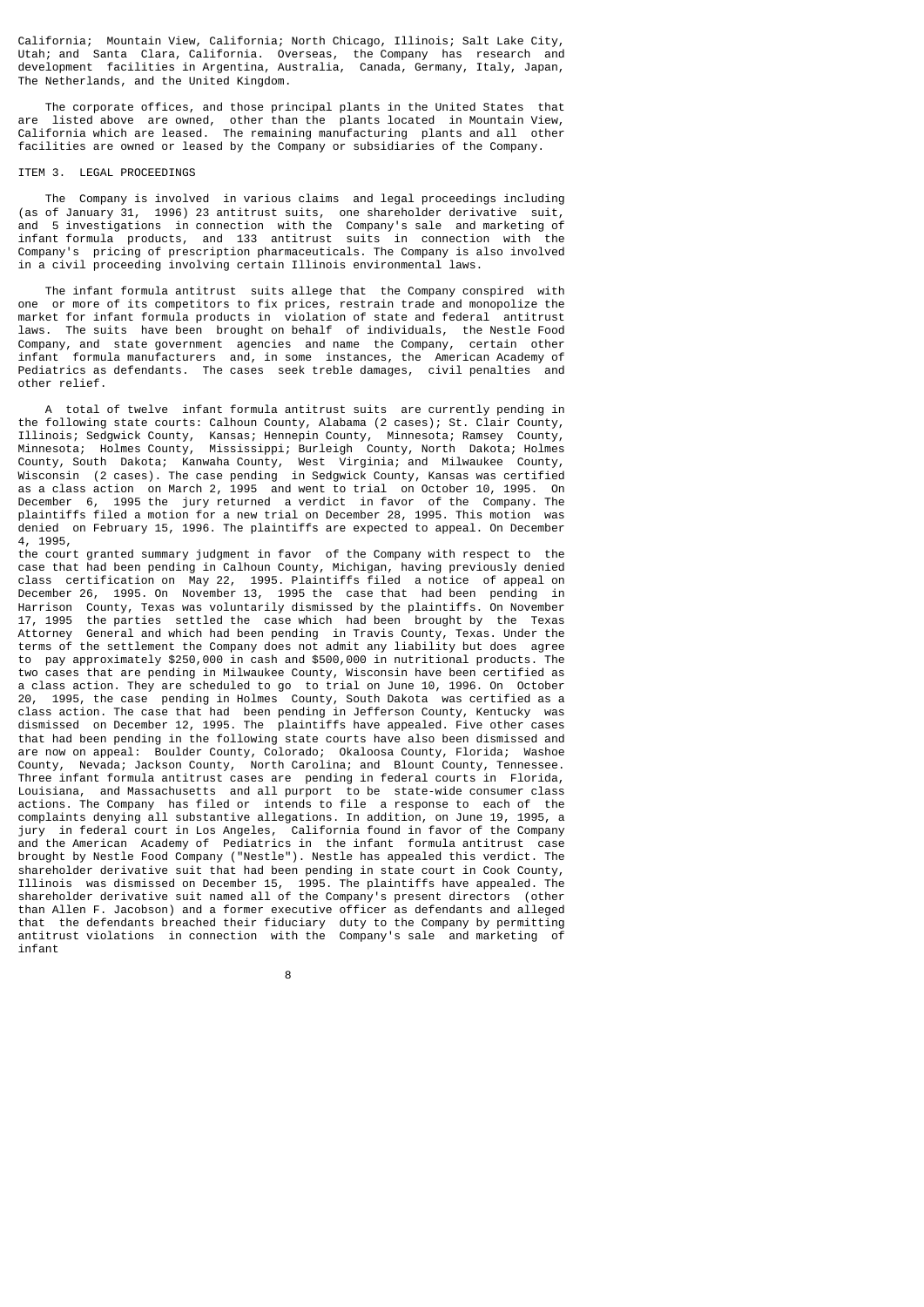formula products. The plaintiffs sought to hold the defendants liable for an amount exceeding \$140 million in connection with the Company's settlement of certain antitrust litigation arising out of its marketing of infant formula. The investigations are being conducted by the Attorneys General of the states of California, Connecticut, New York, Pennsylvania and Wisconsin. On January 23, 1996, the Canadian Bureau of Competition Policy closed both its civil and its criminal investigations.

 As of January 31, 1996, 114 prescription pharmaceutical pricing antitrust cases were pending in federal court and 19 were pending in state court. The prescription pharmaceutical pricing antitrust suits allege that various pharmaceutical manufacturers have conspired to fix prices for prescription pharmaceuticals and/or to discriminate in pricing to retail pharmacies by providing discounts to mail-order pharmacies, institutional pharmacies and HMOs in violation of state and federal antitrust laws. The suits have been brought on behalf of individuals and retail pharmacies and name both the Company and certain other pharmaceutical manufacturers and pharmaceutical wholesalers and at least one mail-order pharmacy company as defendants. The cases seek treble damages, civil penalties, injunctive and other relief. The Company has filed or intends to file a response to each of the complaints denying all substantive allegations. The state cases are pending in the following state courts: Clarke County and Greene County, Alabama; Yavapai County, Arizona; Alameda County, California; Monterey County, California; San Francisco County, California (8 cases); San Joaquin County, California; New York County, New York; Oakland County, Michigan; Hennepin County, Minnesota; and Dane County and Washington County, Wisconsin. The cases which had been pending in King County, Washington and Denver County, Colorado have been dismissed. The federal cases are pending in the United States District Court for the Northern District of Illinois under the Multidistrict Litigation Rules as IN RE: BRAND NAME PRESCRIPTION DRUG ANTITRUST LITIGATION, MDL 997. One of the cases which is pending in the MDL 997 litigation has been certified as a class action on behalf of certain retail pharmacies. The Company has entered into an agreement to settle the class action portion of the MDL 997 litigation. The agreement does not become final until it is approved by the United States District Court for the Northern District of Illinois.

 On March 31, 1995 the Illinois Attorney General informed the Company that it proposed the assessment of a civil penalty of \$750,000 in connection with an administrative enforcement action initiated in May of 1993 by the Illinois Environmental Protection Agency against the Company. The enforcement action alleges that the Company violated its waste water discharge permits and certain Illinois environmental laws at its North Chicago, Illinois facility. The Company intends to defend itself in this matter and to deny all substantive allegations.

 While it is not feasible to predict the outcome of such pending claims, proceedings, and investigations with certainty, management is of the opinion that their ultimate disposition should not have a material adverse effect on the Company's financial position, cash flows, or results of operations.

ITEM 4. SUBMISSION OF MATTERS TO A VOTE OF SECURITY HOLDERS

None.

## EXECUTIVE OFFICERS OF THE REGISTRANT

 Officers of the Company are elected annually by the board of directors at the first meeting held after the annual shareholders meeting. Each officer holds office until a successor has been duly elected and qualified or until the officer's death, resignation, or removal. Vacancies may be filled at any meeting of the board. Any officer may be removed by the board of directors when, in its judgment, removal would serve the best interests of the Company.

 Current corporate officers, and their ages as of February 9, 1996, are listed below. The officers' principal occupations and employment from January 1991 to the present and the dates of their first election as officers of the Company are also shown. Unless otherwise stated, employment was by the Company period indicated. There are no family relationships between any corporate officers or directors.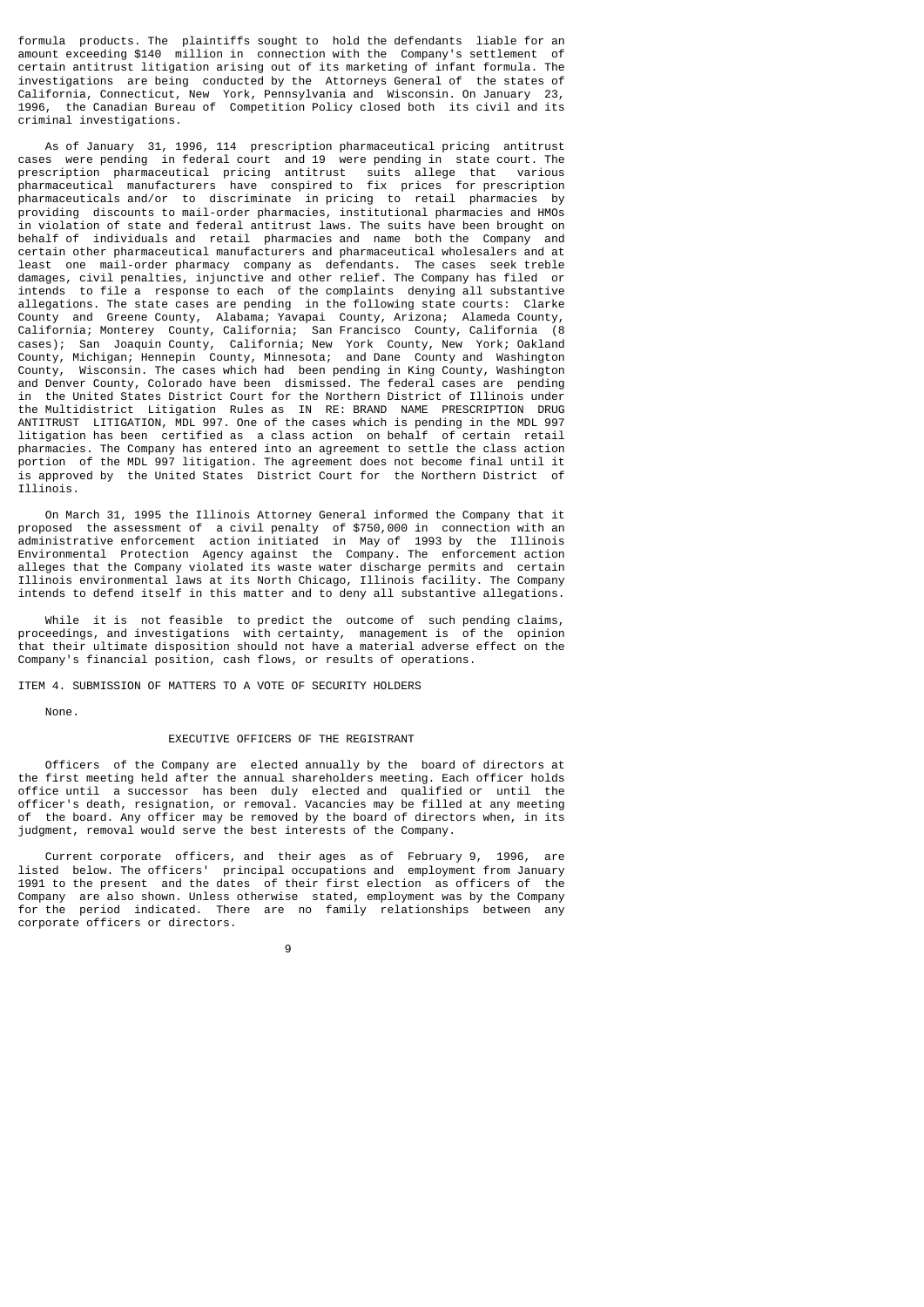DUANE L. BURNHAM\*\*, 54 1991 to present -- Chairman of the Board and Chief Executive Officer, and Director. Elected Corporate Officer -- 1982. THOMAS R. HODGSON\*\*, 54 1991 to present -- President and Chief Operating Officer, and Director. Elected Corporate Officer -- 1980. JOY A. AMUNDSON\*\*, 41 1991 to 1994 -- Vice President, Corporate Hospital Marketing. 1994 to 1995 -- Vice President, HealthSystems. 1995 to present -- Senior Vice President, Chemical and Agricultural Products. Elected Corporate Officer -- 1990. PAUL N. CLARK\*\*, 49 1991 to present -- Senior Vice President, Pharmaceutical Operations. Elected Corporate Officer -- 1985. GARY P. COUGHLAN\*\*, 51 1991 to present -- Senior Vice President, Finance and Chief Financial Officer. Elected Corporate Officer -- 1990. JOSE M. DE LASA\*\*, 54 1991 to 1994 -- Vice President and Associate General Counsel, Bristol-Myers Squibb Company (Health and personal care products company). 1994 -- Vice President, Secretary and Associate General Counsel, Vice President, Secretary<br>Bristol-Myers Squibb Company. 1994 to present -- Senior Vice President, Secretary and General Counsel. Elected Corporate Officer -- 1994. JOHN G. KRINGEL\*\*, 56 1991 to present -- Senior Vice President, Hospital Products. Elected Corporate Officer -- 1981. THOMAS M. MCNALLY\*\*, 48 1991 to 1993 -- Senior Vice President, Chemical and Agricultural Products. 1993 to present -- Senior Vice President, Ross Products. Elected Corporate Officer -- 1989. DAVID V. MILLIGAN\*\*, 55 1991 to 1992 -- Vice President, Diagnostic Products Research and Development. 1992 to 1994 -- Vice President, Pharmaceutical Products Research and Development. 1994 to present -- Senior Vice President, Chief Scientific Officer. Elected Corporate Officer -- 1984.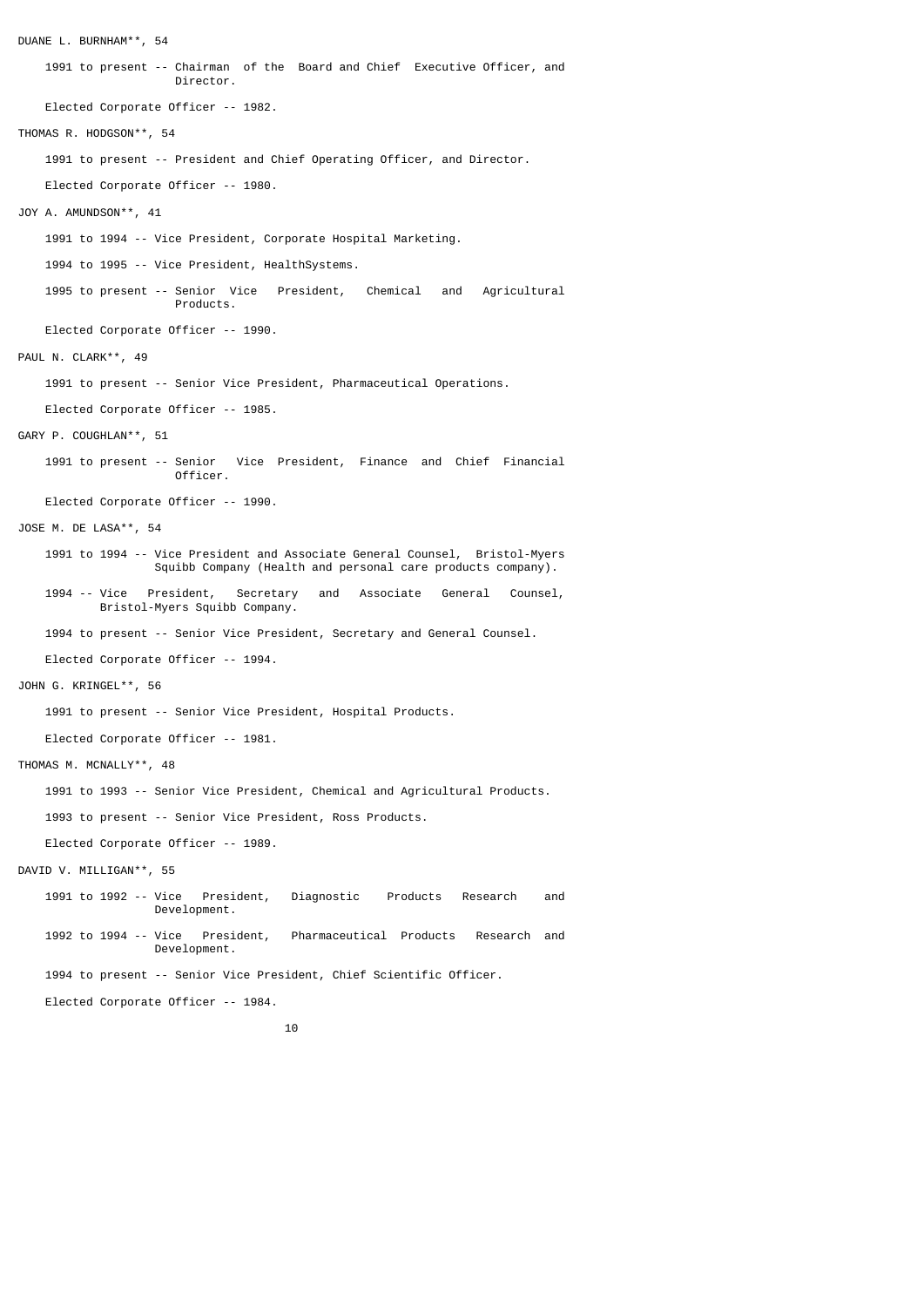ROBERT L. PARKINSON, JR.\*\*, 45 1991 to 1993 -- Vice President, European Operations. 1993 to 1995 -- Senior Vice President, Chemical and Agricultural Products. 1995 to present -- Senior Vice President, International Operations. Elected Corporate Officer -- 1989. ELLEN M. WALVOORD\*\*, 56 1991 -- Director, Corporate Communications. 1991 -- Vice President, Investor Relations. 1991 to 1995 -- Vice President, Investor Relations and Public Affairs. 1995 to present -- Senior Vice President, Human Resources. Elected Corporate Officer -- 1991. MILES D. WHITE\*\*, 40 1991 to 1992 -- Divisional Vice President and General Manager, Hospital Laboratory Sector. 1992 to 1993 -- Divisional Vice President and General Manager, Diagnostic Systems and Operations. 1993 to 1994 -- Vice President, Diagnostic Systems and Operations. 1994 to present -- Senior Vice President, Diagnostic Operations. Elected Corporate Officer -- 1993. CATHERINE V. BABINGTON\*\*, 43 1991 to 1995 -- Director, Corporate Communications. 1995 to present -- Vice President, Investor Relations and Public Affairs. Elected Corporate Officer -- 1995. MARK E. BARMAK, 54 1991 to 1995 -- Divisional Vice President, Associate General Counsel, Litigation. 1995 to present -- Vice President, Litigation and Government Affairs. Elected Corporate Officer -- 1995. CHRISTOPHER B. BEGLEY, 43 1991 to 1993 -- Divisional Vice President and General Manager, Hospital Products Business Sector. 1993 to present -- Vice President, Hospital Products Business Sector. Elected Corporate Officer -- 1993. THOMAS D. BROWN, 47 1991 to 1992 -- Divisional Vice President, Western Hemisphere. 1992 to 1993 -- Divisional Vice President, Diagnostic Commercial Operations. 1993 to present -- Vice President, Diagnostic Commercial Operations. Elected Corporate Officer -- 1993.  $11$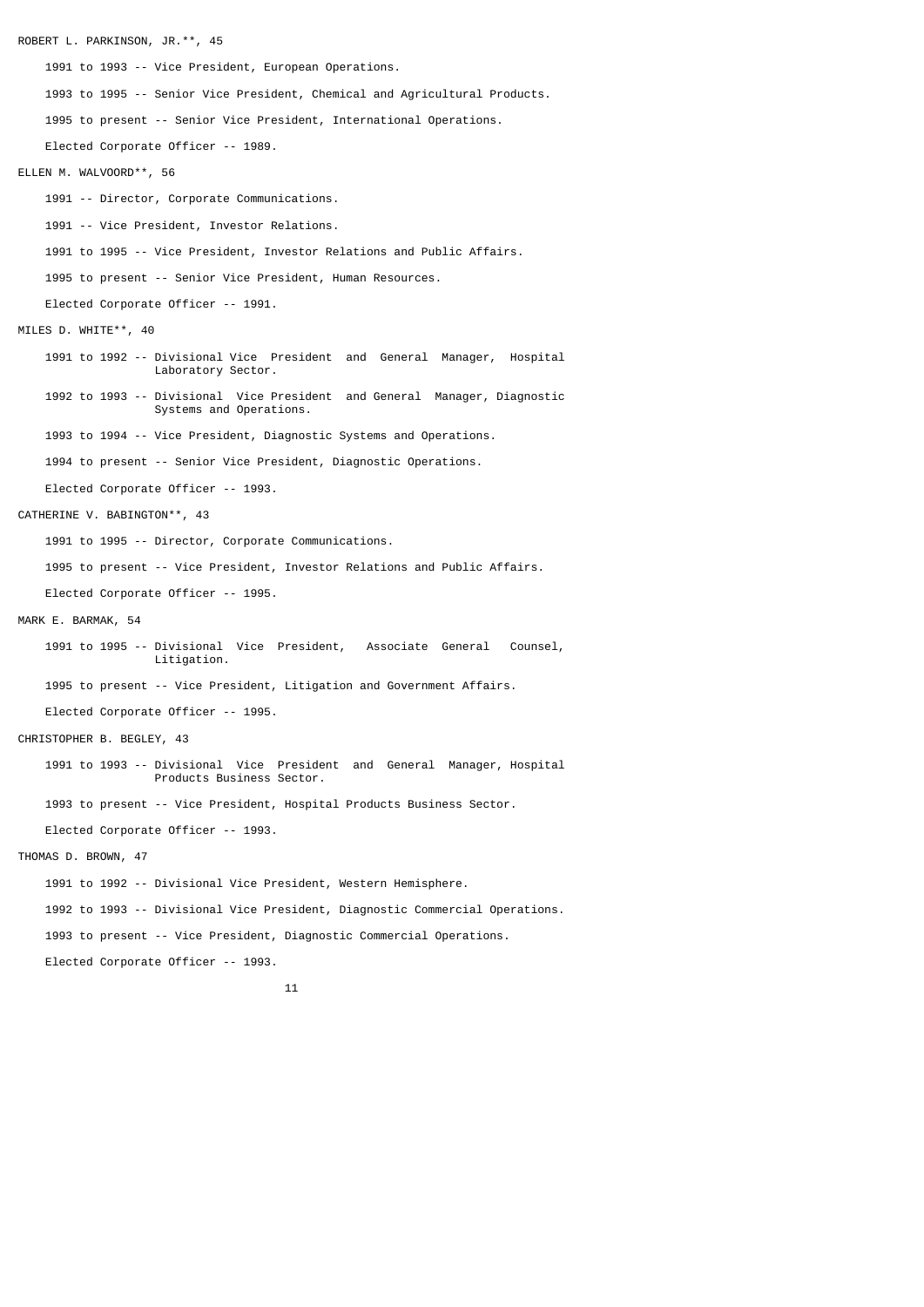GARY R. BYERS\*\*, 54 1991 to 1993 -- Divisional Vice President, Corporate Auditing. 1993 to present -- Vice President, Internal Audit. Elected Corporate Officer -- 1993. KENNETH W. FARMER\*\*, 50 1991 to present -- Vice President, Management Information Services and Administration. Elected Corporate Officer -- 1985. THOMAS C. FREYMAN\*\*, 41 1991 -- Treasurer, Abbott International Ltd. (a subsidiary of the Company). 1991 to present -- Vice President and Treasurer. Elected Corporate Officer -- 1991. DAVID B. GOFFREDO, 41 1991 to 1993 -- Divisional Vice President, Pharmaceutical Marketing. 1993 to 1995 -- Divisional Vice President, Pharmaceutical Sales and Marketing. 1995 to present -- Vice President, Pharmaceutical Products Marketing and Sales. Elected Corporate Officer -- 1995. RICHARD A. GONZALEZ\*\*, 42 1991 to 1995 -- Divisional Vice President and General Manager, U.S./Canada Diagnostics. 1995 to present -- Vice President, HealthSystems. Elected Corporate Officer -- 1995. JAY B. JOHNSTON, 52 1991 to 1992 -- President, Dainabot Co., Ltd. (an affiliate of the Company) and General Manager Asia Pacific, Abbott Diagnostics Division. 1992 -- Divisional Vice President, Business Development. 1992 to 1993 -- Divisional Vice President and General Manager, Diagnostic Assays and Operations. 1993 to present -- Vice President, Diagnostic Assays and Systems. Elected Corporate Officer -- 1993. JAMES J. KOZIARZ, 47 1991 to 1992 -- Divisional Vice President and General Manager, Diagnostic Assays. 1992 to 1993 -- Divisional Vice President, Diagnostic Products Research and Development. 1993 to present -- Vice President, Diagnostic Products Research and Development. Elected Corporate Officer -- 1993. JOHN F. LUSSEN\*\*, 54 1991 to present -- Vice President, Taxes. Elected Corporate Officer -- 1985. 12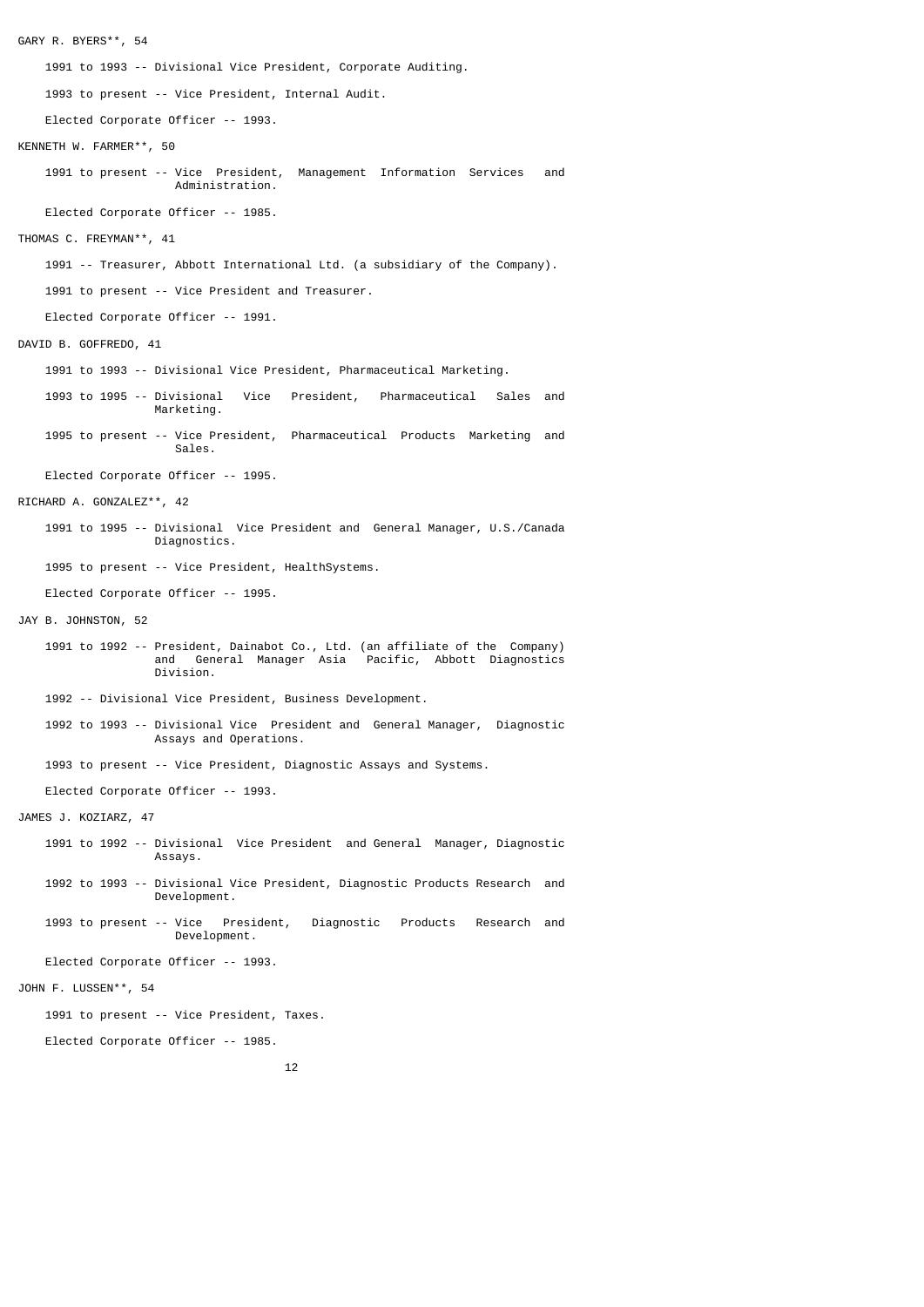RICHARD H. MOREHEAD\*\*, 61 1991 to present -- Vice President, Corporate Planning and Development. Elected Corporate Officer -- 1985. THEODORE A. OLSON\*\*, 57 1991 to present -- Vice President and Controller. Elected Corporate Officer -- 1988. ANDRE G. PERNET, 51 1991 to 1992 -- Divisional Vice President, Therapeutic Area Ventures, Pharmaceutical Products Division. 1992 to 1994 -- Divisional Vice President, Pharmaceutical Development, Pharmaceutical Products Division. 1994 to present -- Vice President, Pharmaceutical Products Research and Development. Elected Corporate Officer -- 1994. CARL A. SPALDING, 50 1991 to 1992 -- Vice President, International, Johnson & Johnson (manufacturer of health care products serving the consumer, pharmaceutical and professional markets). 1992 to 1993 -- Divisional Vice President/General Manager, Ross Pediatric Products. 1993 to present -- Vice President, Ross Pediatric Products. Elected Corporate Officer -- 1993. WILLIAM H. STADTLANDER, 50 1991 to 1992 -- Divisional Vice President, Medical Nutritionals. 1992 to 1993 -- Divisional Vice President and General Manager, Medical Nutritionals. 1993 to present -- Vice President, Ross Medical Nutritional Products. Elected Corporate Officer -- 1993. JOSEF WENDLER, 46 1991 to 1992 -- Regional Director, Europe, Diagnostic Division. 1992 to 1993 -- Divisional Vice President, Pacific, Asia, Africa. 1993 to 1995 -- Vice President, Pacific/Asia /Africa Operations. 1995 to present -- Vice President, European Operations. Elected Corporate Officer -- 1993. DON G. WRIGHT\*\*, 53 1991 to present -- Vice President, Corporate Quality Assurance and Regulatory Affairs. Elected Corporate Officer -- 1988. LANCE B. WYATT\*\*, 51 1991 to 1995 -- Divisional Vice President, Quality Assurance and Regulatory Affairs. 1995 to present -- Vice President, Corporate Engineering. Elected Corporate Officer -- 1995. - ------------------------ \*\* Pursuant to Item 401(b) of Regulation S-K the Company has identified these persons as "executive officers" within the meaning of Item 401(b).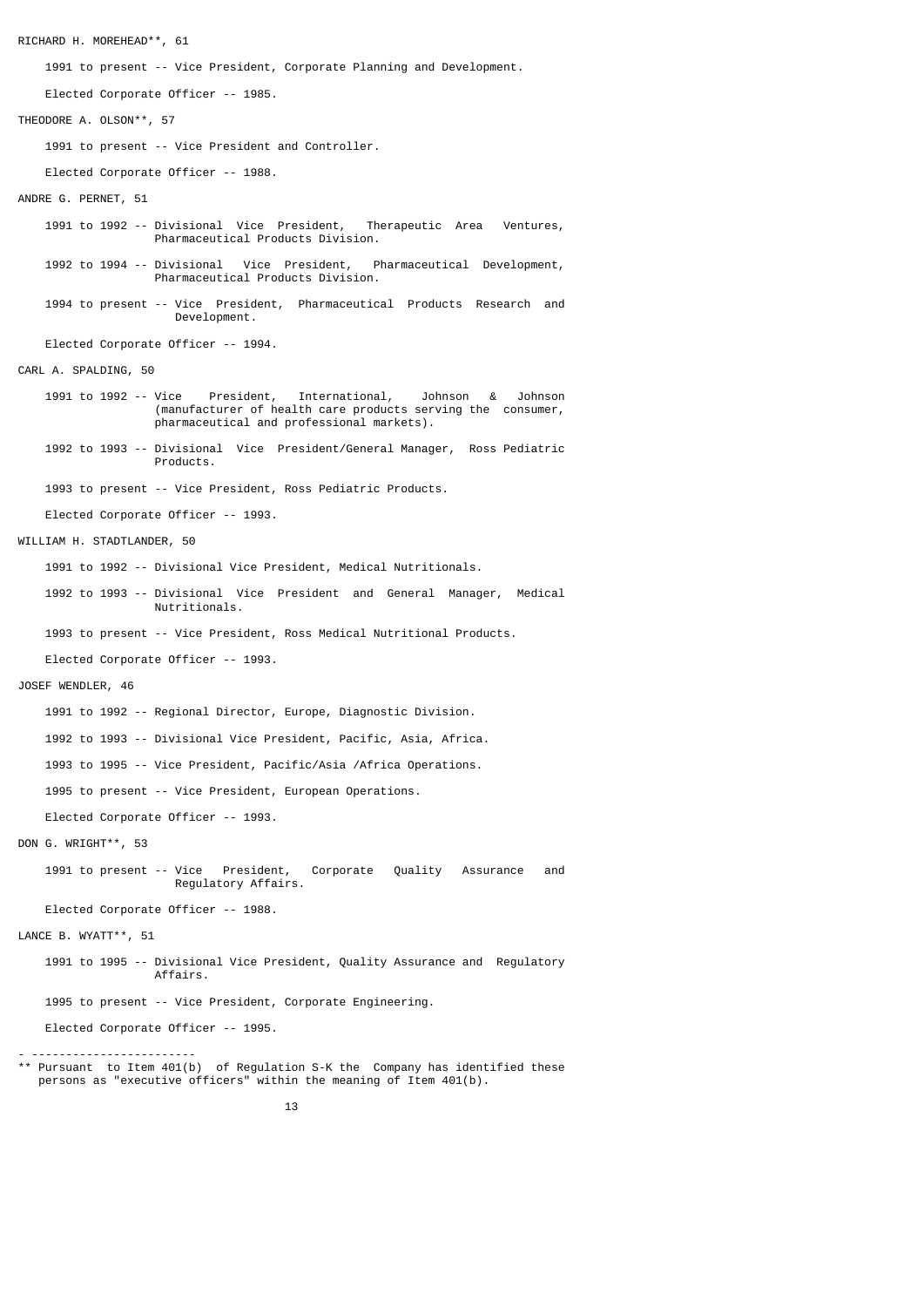## PART TT

#### ITEM 5. MARKET FOR THE REGISTRANT'S COMMON EQUITY AND RELATED STOCKHOLDER MATTERS

#### PRINCIPAL MARKET

 The principal market for the Company's common shares is the New York Stock Exchange. Shares are also listed on the Chicago and Pacific Stock Exchanges and are traded on the Boston, Cincinnati, and Philadelphia Exchanges. Overseas, the Company's shares are listed on the London Stock Exchange and the Swiss Stock Exchanges of Zurich, Basel, and Geneva.

| MARKET PRICE PER SHARE |        |                |        |
|------------------------|--------|----------------|--------|
| 1995                   |        | 1994           |        |
| HIGH                   | I OW   | HIGH           | LOW    |
| 38 3/8                 | 30 5/8 | 30 5/8         | 25 5/8 |
| 42 3/8                 | 35 5/8 | 31 3/8         | 25 3/8 |
| 43 7/8                 | 36 1/8 | $\frac{32}{ }$ | 26 5/8 |
| 44 3/4                 | 38 1/2 | -34            | 30 1/8 |
|                        |        |                |        |

 Market prices are as reported by the New York Stock Exchange composite transaction reporting system.

#### **SHAREHOLDERS**

 There were 89,831 shareholders of record of Abbott common shares as of December 31, 1995.

#### DIVIDENDS

 Quarterly dividends of \$.21 per share and \$.19 per share were declared on common shares in 1995 and 1994, respectively.

#### ITEM 6. SELECTED FINANCIAL DATA

 Incorporated herein by reference for the years 1991 through 1995 are the applicable portions of the section captioned "Summary of Selected Financial Data" of the 1995 Annual Report.

ITEM 7. MANAGEMENT'S DISCUSSION AND ANALYSIS OF FINANCIAL CONDITION AND RESULTS OF OPERATIONS

 Incorporated herein by reference is management's discussion and analysis of financial condition and results of operations for the years 1995, 1994, and 1993 found under the section captioned "Financial Review" of the 1995 Annual Report.

#### ITEM 8. FINANCIAL STATEMENTS AND SUPPLEMENTARY DATA

 Incorporated herein by reference are the portions of the 1995 Annual Report captioned Consolidated Balance Sheet, Consolidated Statement of Earnings, Consolidated Statement of Cash Flows, Consolidated Statement of Shareholders' Investment, Notes to Consolidated Financial Statements and Report of Independent Public Accountants (which contains the related report of Arthur Andersen LLP dated January 15, 1996). Data relating to quarterly results is found in Note 8.

ITEM 9. DISAGREEMENTS ON ACCOUNTING AND FINANCIAL DISCLOSURE

# None.

## PART III

### ITEM 10. DIRECTORS AND EXECUTIVE OFFICERS OF THE REGISTRANT

 Incorporated herein by reference are "Committees of the Board of Directors," "Information Concerning Nominees for Directors" and "Compliance with Section 16(a) of The Securities Exchange Act of 1934" found in the 1996 Abbott Laboratories Proxy Statement ("1996 Proxy Statement").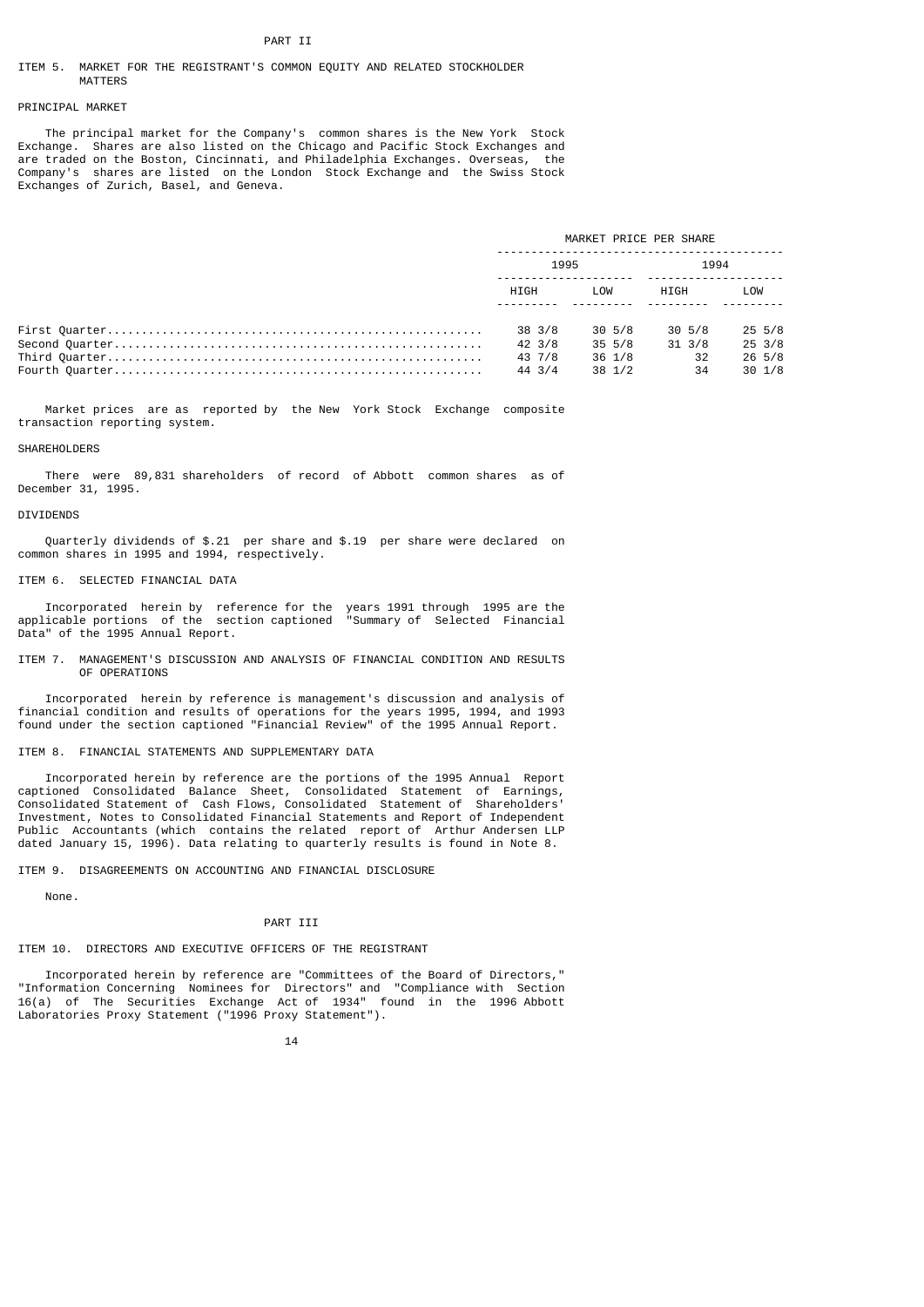### ITEM 11. EXECUTIVE COMPENSATION

 The material in the 1996 Proxy Statement under the heading "Executive Compensation," other than the Report of the Compensation Committee, the Performance Graph, and Security Ownership of Officers and Directors are hereby incorporated by reference.

ITEM 12. SECURITY OWNERSHIP OF CERTAIN BENEFICIAL OWNERS AND MANAGEMENT

 Incorporated herein by reference is the text found under the caption "Information Concerning Security Ownership" and the material under the heading "Security Ownership of Officers and Directors" in the 1996 Proxy Statement.

ITEM 13. CERTAIN RELATIONSHIPS AND RELATED TRANSACTIONS

None.

PART IV

ITEM 14. EXHIBITS, FINANCIAL STATEMENT SCHEDULES, AND REPORTS ON FORM 8-K

(a) DOCUMENTS FILED AS PART OF THIS FORM 10-K.

 1. FINANCIAL STATEMENTS: The Consolidated Financial Statements for the years ended December 31, 1995, 1994, and 1993 and the related report of Arthur Andersen LLP dated January 15, 1996 appearing under the portions of the 1995 Annual Report captioned Consolidated Balance Sheet, Consolidated Statement of Earnings, Consolidated Statement of Cash Flows, Consolidated Statement of Shareholders' Investment, Notes to Consolidated Financial Statements and Report of Independent Public Accountants, respectively, are incorporated by reference in response to Item 14(a)1. With the exception of the portions of the 1995 Annual Report specifically incorporated herein by reference, such Report shall not be deemed filed as part of this Annual Report on Form 10-K or otherwise deemed subject to the liabilities of Section 18 of the Securities Exchange Act of 1934.

 2. FINANCIAL STATEMENT SCHEDULES: The required financial statement schedules are found on the pages indicated below. These schedules should be read in conjunction with the Consolidated Financial Statements in the 1995 Annual Report:

SCHEDULES PAGE NO. - ----------------------------------------------------------------- --------

Valuation and Qualifying Accounts (Schedule II).................. 20 Schedules I, III, IV, and V are not submitted because they are not applicable or not required. Supplemental Report of Independent Public Accountants............ 21 Individual Financial Statements of the registrant have been omitted pursuant to Rule 3.05, paragraph (1) of Regulation S-X.

 3. EXHIBITS REQUIRED BY ITEM 601 OF REGULATION S-K: The information called for by this paragraph is incorporated herein by reference to the Exhibit Index on pages 18 and 19 of this Form 10-K.

(b) REPORTS ON FORM 8-K DURING THE QUARTER ENDED DECEMBER 31, 1995:

 No reports on Form 8-K were filed during the quarter ended December 31, 1995.

(c) EXHIBITS FILED (SEE EXHIBIT INDEX ON PAGES 18 AND 19).

(d) FINANCIAL STATEMENT SCHEDULES FILED (PAGE 20).

<sup>15</sup> and 15 and 15 and 15 and 15 and 15 and 15 and 15 and 15 and 15 and 15 and 15 and 15 and 15 and 15 and 15 an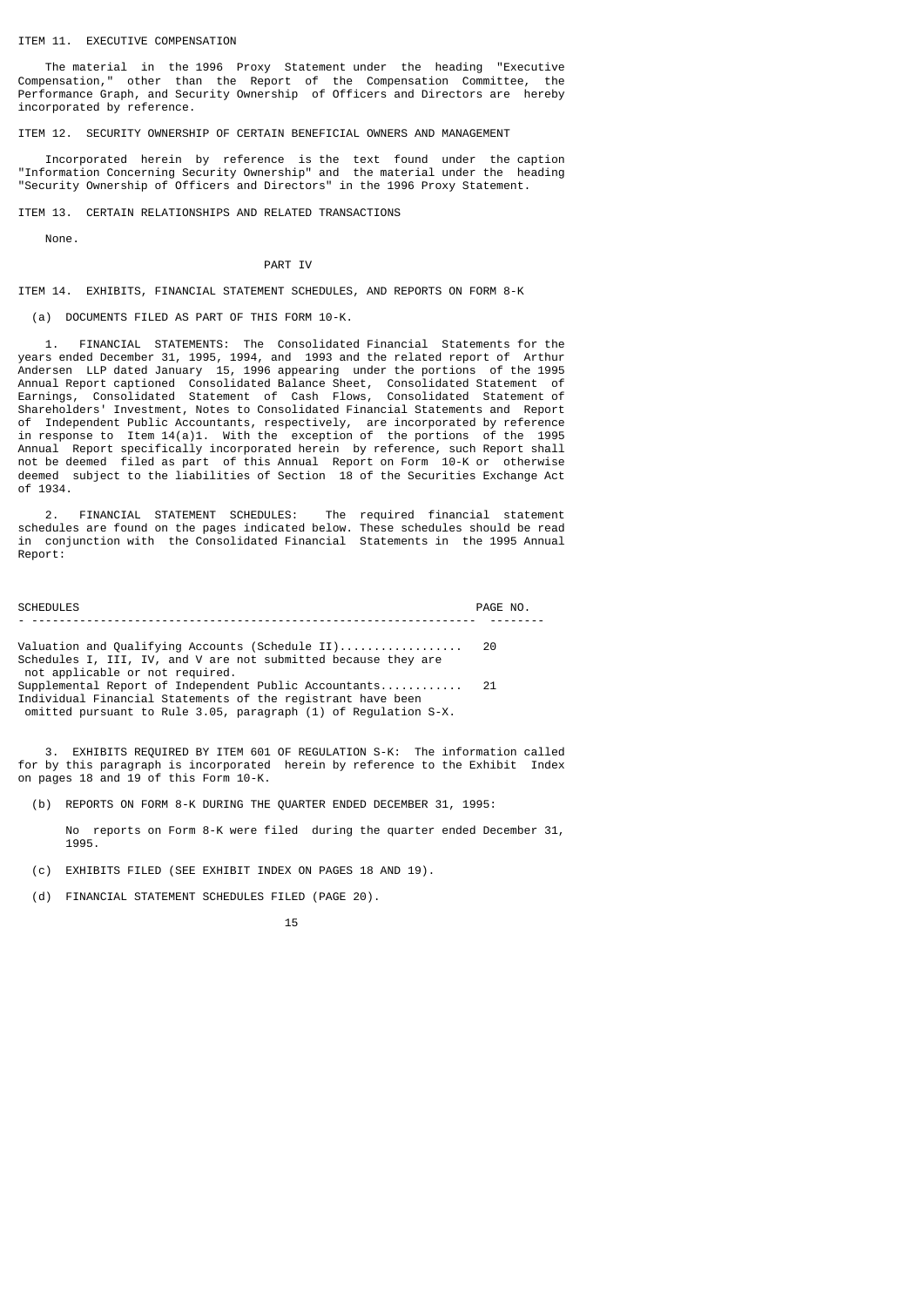#### SIGNATURES

 Pursuant to the requirements of Section 13 or 15(d) of the Securities Exchange Act of 1934, Abbott Laboratories has duly caused this report to be signed on its behalf by the undersigned, thereunto duly authorized.

#### ABBOTT LABORATORIES

 By /s/ DUANE L. BURNHAM Duane L. Burnham Chairman of the Board and Chief Executive Officer

Date: February 9, 1996

 Pursuant to the requirements of the Securities Exchange Act of 1934, this report has been signed below by the following persons on behalf of Abbott Laboratories on February 9, 1996 in the capacities indicated below.

/s/ DUANE L. BURNHAM Duane L. Burnham Chairman of the Board, Chief Executive Officer and Director of Abbott Laboratories (principal executive officer)

/s/ GARY P. COUGHLAN Gary P. Coughlan Senior Vice President, Finance and Chief Financial Officer (principal financial officer)

/s/ THOMAS R. HODGSON Thomas R. Hodgson President, Chief Operating Officer and Director of Abbott Laboratories

/s/ THEODORE A. OLSON Theodore A. Olson Vice President and Controller (principal accounting officer)

/s/ K. FRANK AUSTEN K. Frank Austen, M.D. Director of Abbott Laboratories

/s/ H. LAURANCE FULLER H. Laurance Fuller Director of Abbott Laboratories

/s/ BERNARD J. HAYHOE Bernard J. Hayhoe Director of Abbott Laboratories

/s/ ALLEN F. JACOBSON Allen F. Jacobson Director of Abbott Laboratories

/s/ DAVID A. JONES David A. Jones Director of Abbott Laboratories

/s/ BOONE POWELL, JR. Boone Powell, Jr. Director of Abbott Laboratories

/s/ A. BARRY RAND A. Barry Rand Director of Abbott Laboratories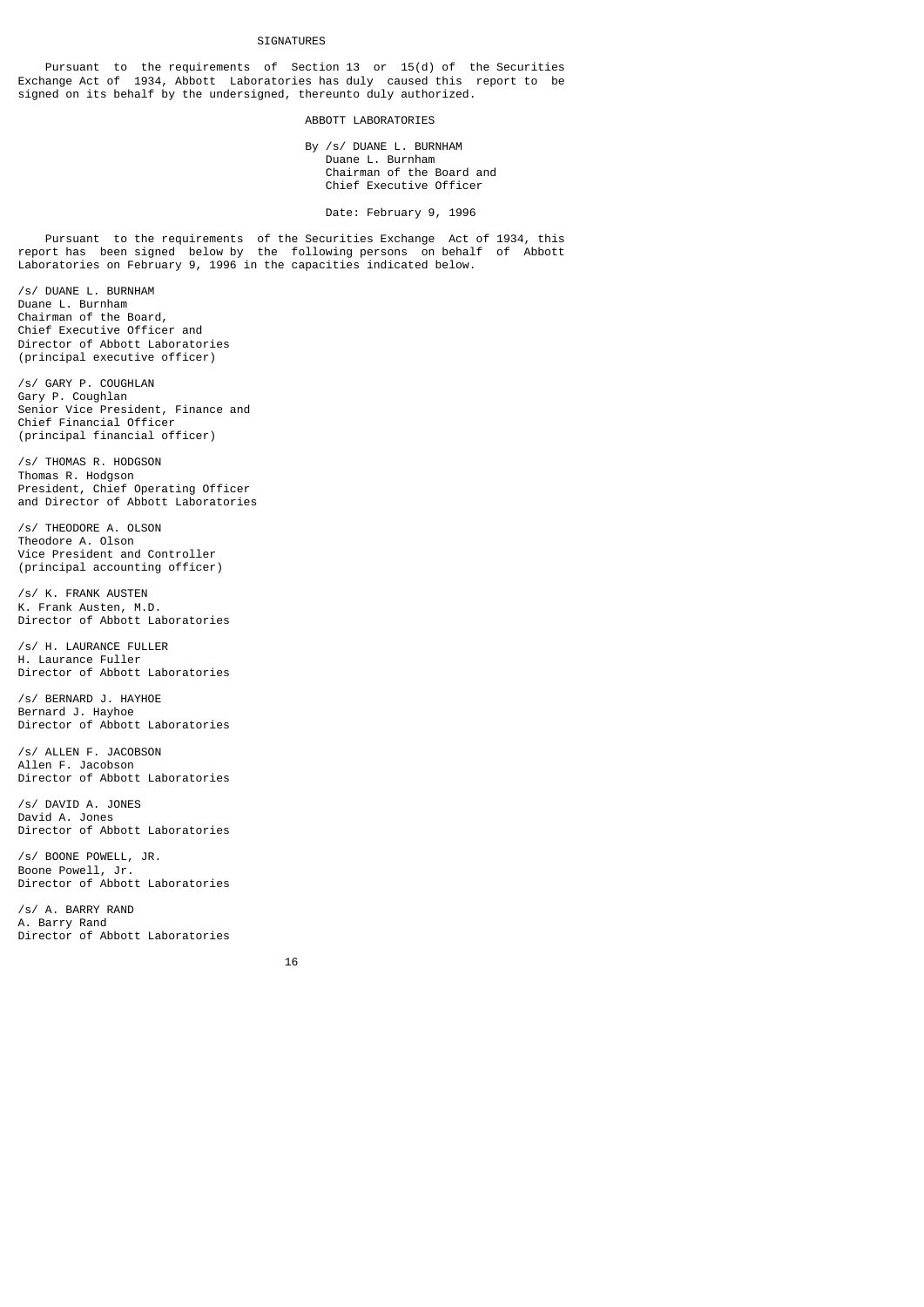/s/ W. ANN REYNOLDS W. Ann Reynolds Director of Abbott Laboratories

/s/ WILLIAM D. SMITHBURG William D. Smithburg Director of Abbott Laboratories

/s/ JOHN R. WALTER John R. Walter Director of Abbott Laboratories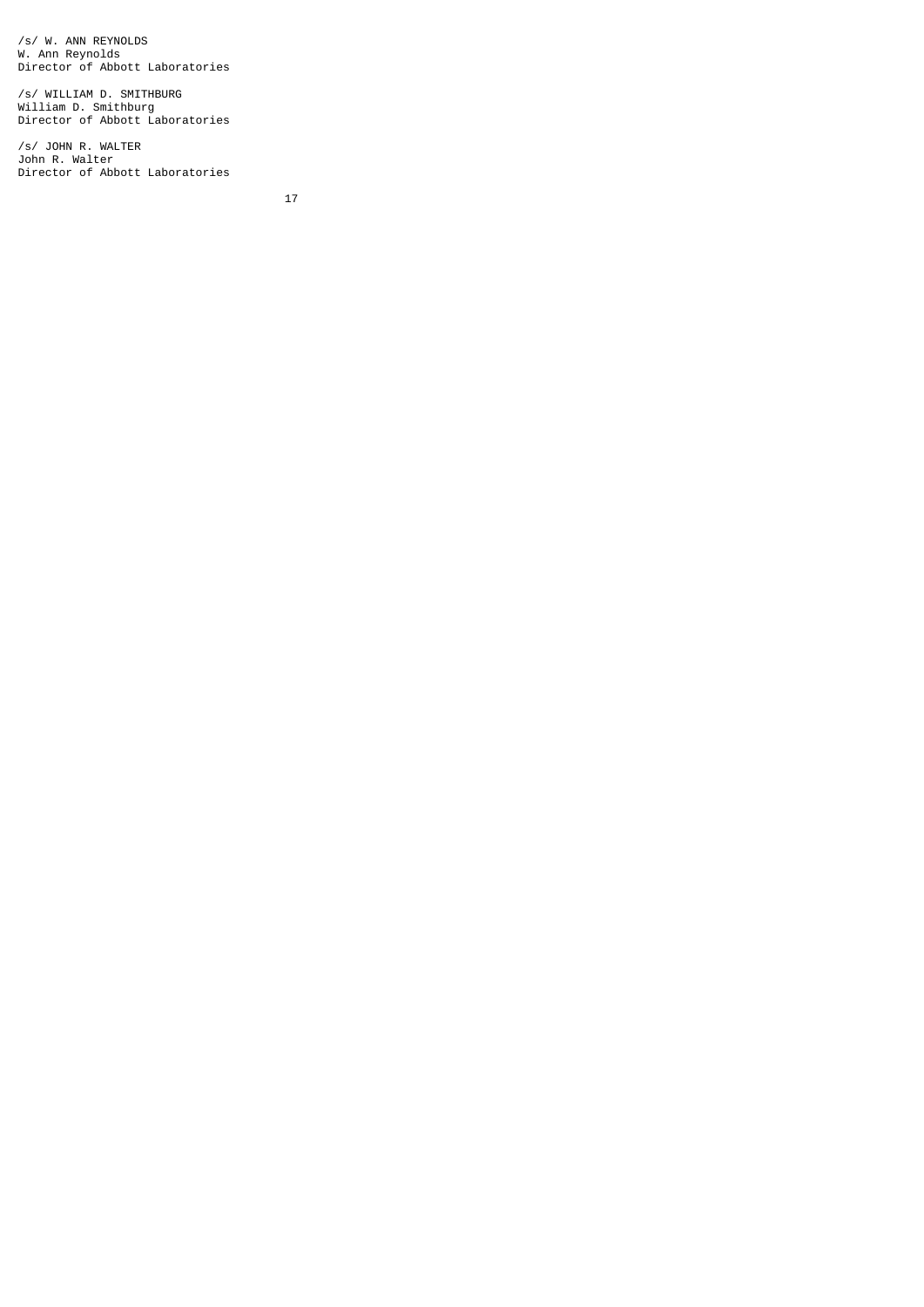$10-K$ **EXHIBIT** TABLE ITEM NO. - ----------

- 3.1 \* Articles of Incorporation-Abbott Laboratories, filed as Exhibit 3.1 to the Abbott Laboratories Quarterly Report on Form 10-Q for the Quarter ended March 31, 1994.<br>3.2 \* Corporate ByLaws-Abbott Laboratories, filed a
- Corporate ByLaws-Abbott Laboratories, filed as Exhibit 3.2 to the 1994 Abbott Laboratories Annual Report on Form 10-K.
- 4.1 \* Indenture dated as of October 1, 1993 between Abbott Laboratories and Harris Trust and Savings Bank, filed as Exhibit 4.1 to the Abbott Laboratories Quarterly Report for the Quarter ended September 30, 1993 on Form 10-Q.<br>Form of 5.6% Note issued pursuant to the Indentur
	- Form of 5.6% Note issued pursuant to the Indenture filed as Exhibit 4.2 to the Abbott Laboratories Quarterly Report for the Quarter ended September 30, 1993 on Form 10-Q.<br>4.3 • Form of Medium-Term Note, Series A (Fixed Rate) to
	- Form of Medium-Term Note, Series A (Fixed Rate) to be issued pursuant to the Indenture filed as Exhibit 4.3 to the Abbott Quarterly Report September 30, 1993 on Form 10-Q.<br>4.4 \* Form of Medium-Term Note, Serie
- Form of Medium-Term Note, Series A (Floating Rate) to be issued pursuant to the Indenture filed as Exhibit 4.4 to the Abbott Laboratories Quarterly Report for the Quarter ended September 30, 1993 on Form 10-Q.
- 4.5 \* Resolution of the Company's Board of Directors filed as Exhibit 4.5 to the Abbott Laboratories Quarterly Report for the Quarter ended September 30, 1993 on Form 10-Q.
- 4.6 \* Actions of the Authorized Officers with respect to the Company's \$200,000,000 5.6% Notes filed as Exhibit 4.6 to the Abbott Laboratories Quarterly Report for the Quarter ended September 30, 1993 on Form 10-Q.
- 4.7 \* Actions of the Authorized Officers with respect to the Company's Medium-Term Notes, Series A filed as Exhibit 4.7 to the Abbott Laboratories Quarterly Report for the Quarter ended September 30, 1993 on Form 10-Q.<br>4.8 \* Officers' Certificate and Company Orde
- officers' Certificate and Company Order with respect to the Company's \$200,000,000 5.6% Notes filed as Exhibit 4.8 to the Abbott Laboratories Quarterly Report for the Quarter ended September 30, 1993 on Form 10-Q.<br>4.9 Form of 6.8% Note issued pursuant to T
	- 4.9 Form of 6.8% Note issued pursuant to Indenture.<br>4.10 Actions of Authorized Officers with respect to
	- Actions of Authorized Officers with respect to the Company's \$150,000,000 6.8% Notes.
- 4.11 Officers' Certificate and Company Order with respect to the Company's \$150,000,000 6.8% Notes.
- 10.1 \* Supplemental Plan -- Abbott Laboratories Extended Disability Plan, filed as an exhibit (pages 50-51) to the 1992 Abbott Laboratories Annual Report on Form 10-K.\*\*<br>10.2 \* The Abbott Laboratories 1986 Incentive St
- The Abbott Laboratories 1986 Incentive Stock Program, filed as an exhibit (pages 37-59) to the 1989 Abbott Laboratories Annual Report on Form 10-K.\*\*
- 10.3 \* The Abbott Laboratories 1991 Incentive Stock Program, filed as an exhibit (pages 128-149) to the 1990 Abbott Laboratories Annual Report on Form 10-K.\*\*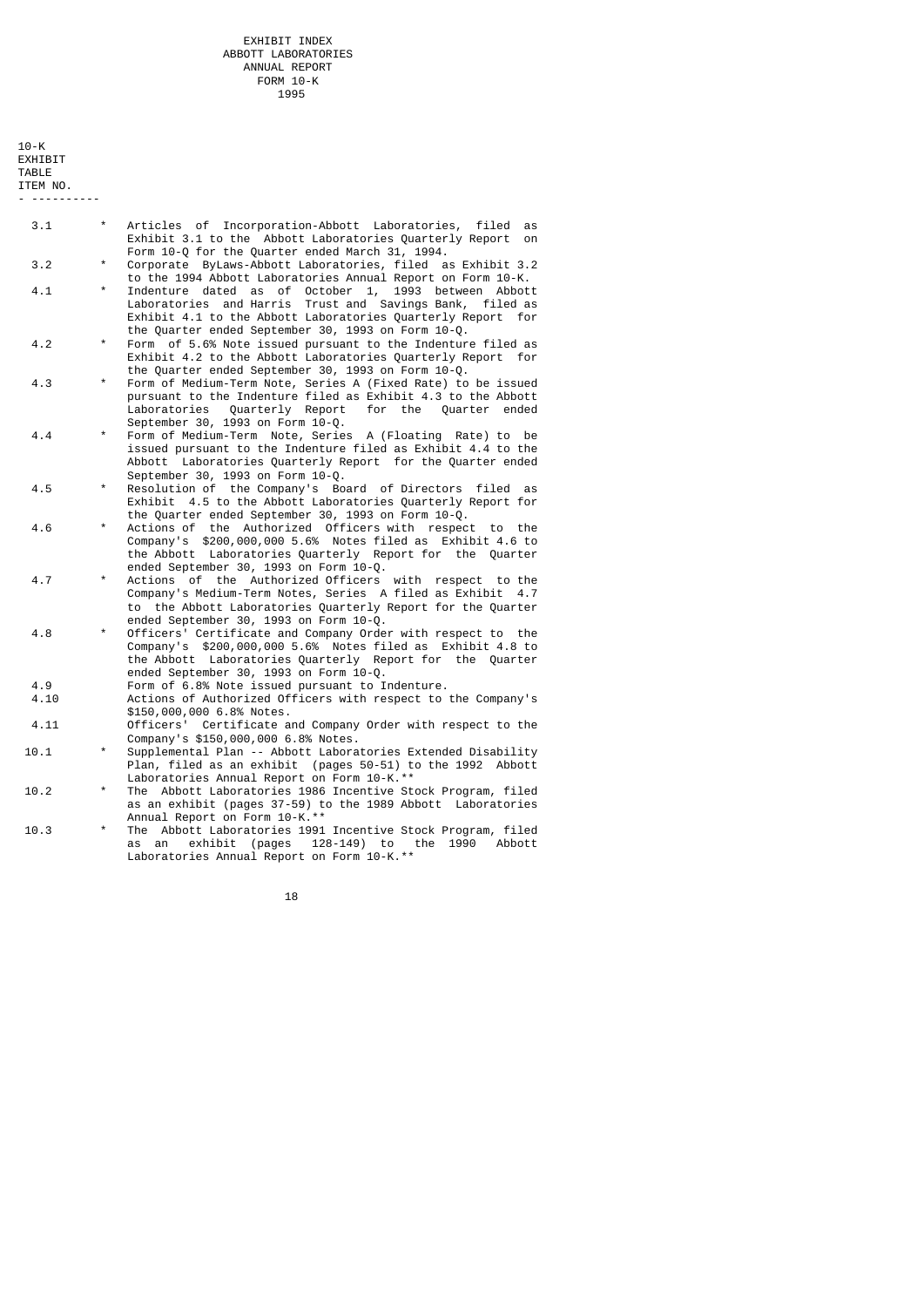$10-K$ EXHIBIT TABLE

ITEM NO. - ----------

- 10.4 \* Consulting agreement between Abbott Laboratories and K. Frank Austen, M.D. dated September 13, 1991, filed as an exhibit (pages 63-66) to the 1992 Abbott Laboratories Annual Report on Form 10-K.\*\* 10.5 \* Abbott Laboratories 401(k) Supplemental Plan, filed as Exhibit 10.7 to the Abbott Laboratories 1993 Annual Report on Form 10-K.\*\*<br>10.6 Abbott Laborato 10.6 Abbott Laboratories Supplemental Pension Plan.\*\* The 1986 Abbott Laboratories Management Incentive Plan, filed as Exhibit 10.9 to the Abbott Laboratories 1993 Annual Report on Form 10-K.\*\* 10.8 \* Abbott Laboratories Non-Employee Directors' Fee Plan, filed as Exhibit 10.10 to the Abbott Laboratories 1993 Annual Report on Form 10-K.\*\* 11 Calculation of Fully Diluted Earnings Per Share.<br>12 Computation of Ratio of Earnings to Fixed Charge 12 Computation of Ratio of Earnings to Fixed Charges.<br>13 The portions of the Abbott Laboratories Annual R The portions of the Abbott Laboratories Annual Report for the year ended December 31, 1995 captioned Financial Review, Consolidated Balance Sheet, Consolidated Statement of Earnings, Consolidated Statement of Cash Flows, Consolidated Statement of Shareholders' Investment, Notes to Consolidated
- Financial Statements, Report of Independent Public Accountants, and the applicable portions of the section captioned Summary of Financial Data for the years 1991 through 1995.<br>
21 Subsidiaries<br>
23 Consent of In<br>
27 Financial Dat Subsidiaries of Abbott Laboratories.
- 23 Consent of Independent Public Accountants.
- Einancial Data Schedule.
- The 1996 Abbott Laboratories Proxy Statement will be filed with the Commission under separate cover on or about March 11, 1996.

- ---------

\*\* Denotes management contract or compensatory plan or arrangement required to be filed as an exhibit hereto.

 The Company will furnish copies of any of the above exhibits to a shareholder upon written request to the Corporate Secretary, Abbott Laboratories, 100 Abbott Park Road, Abbott Park, Illinois 60064-3500.

 <sup>\*</sup> Incorporated herein by reference.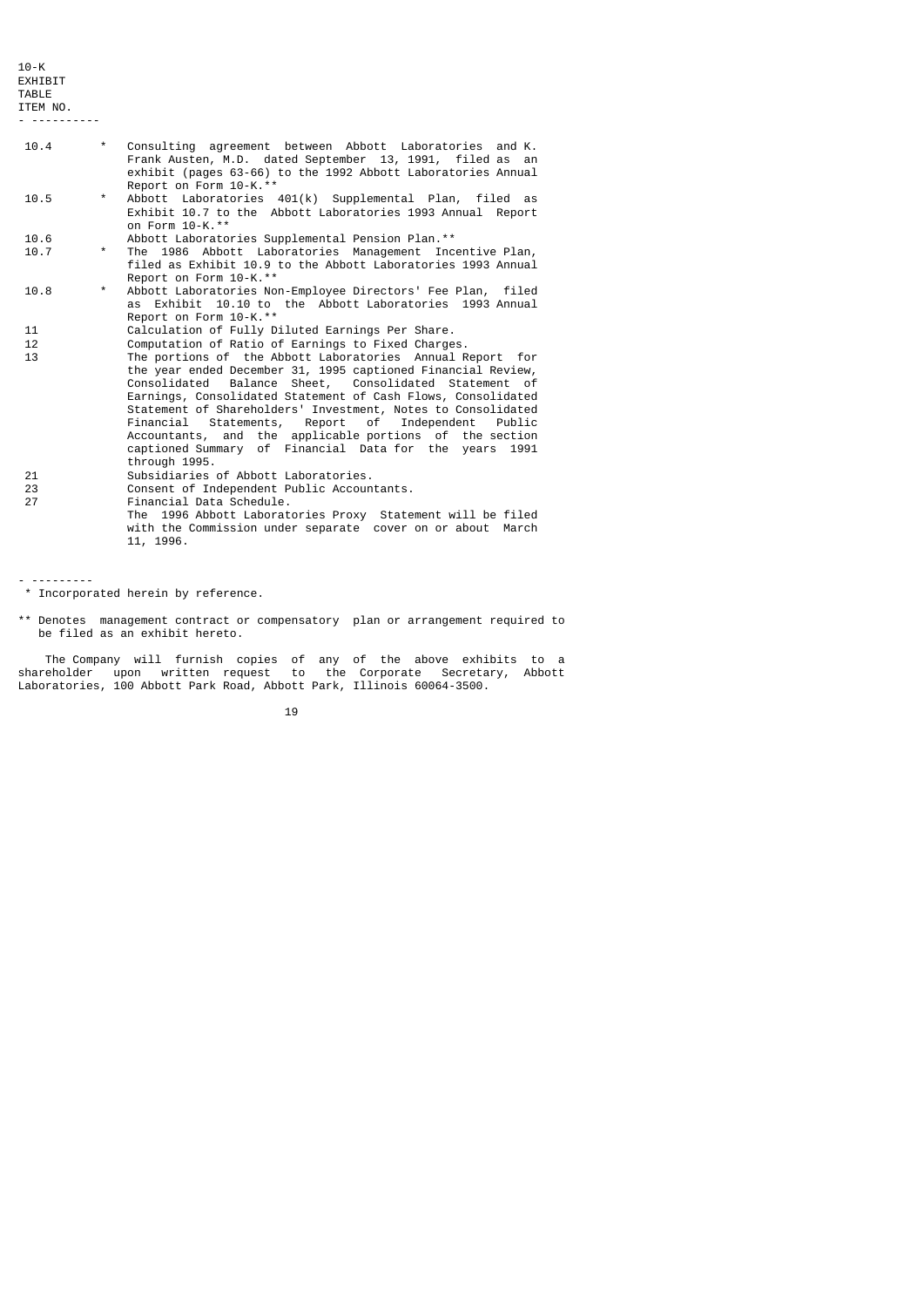#### ABBOTT LABORATORIES AND SUBSIDIARIES SCHEDULE II--VALUATION AND QUALIFYING ACCOUNTS FOR THE YEARS ENDED DECEMBER 31, 1995, 1994, AND 1993 (DOLLARS IN THOUSANDS)

|                               | AMOUNTS<br>PROVISIONS<br>CHARGED OFF,<br><b>BALANCE AT</b><br><b>BALANCE AT</b> |            |             |             |
|-------------------------------|---------------------------------------------------------------------------------|------------|-------------|-------------|
| ALLOWANCES FOR DOUBTFUL       | BEGINNING                                                                       | CHARGED TO | NET OF      | END OF      |
| ACCOUNTS AND SALES DEDUCTIONS | OF YEAR                                                                         | INCOME (a) | RECOVERIES  | <b>YEAR</b> |
|                               |                                                                                 |            |             |             |
| 1995                          | \$128,929                                                                       | \$32,462   | \$(3, 401)  | \$157,990   |
|                               |                                                                                 |            |             |             |
| 1994                          | \$116,925                                                                       | \$18,123   | \$ (6, 119) | \$128,929   |
|                               |                                                                                 |            |             |             |
| 1993                          | \$106,857                                                                       | \$29,441   | \$(19, 373) | \$116,925   |
|                               |                                                                                 |            |             |             |
|                               |                                                                                 |            |             |             |

- ---------

(a) Represents provisions related to allowances for doubtful accounts and the net change in the allowances for sales deductions.

е процесс в политика в село в 1920 године в 1920 године в 1920 године в 1920 године в 1920 године в 1920 годин<br>В 1920 године в 1920 године в 1920 године в 1920 године в 1920 године в 1920 године в 1920 године в 1920 годин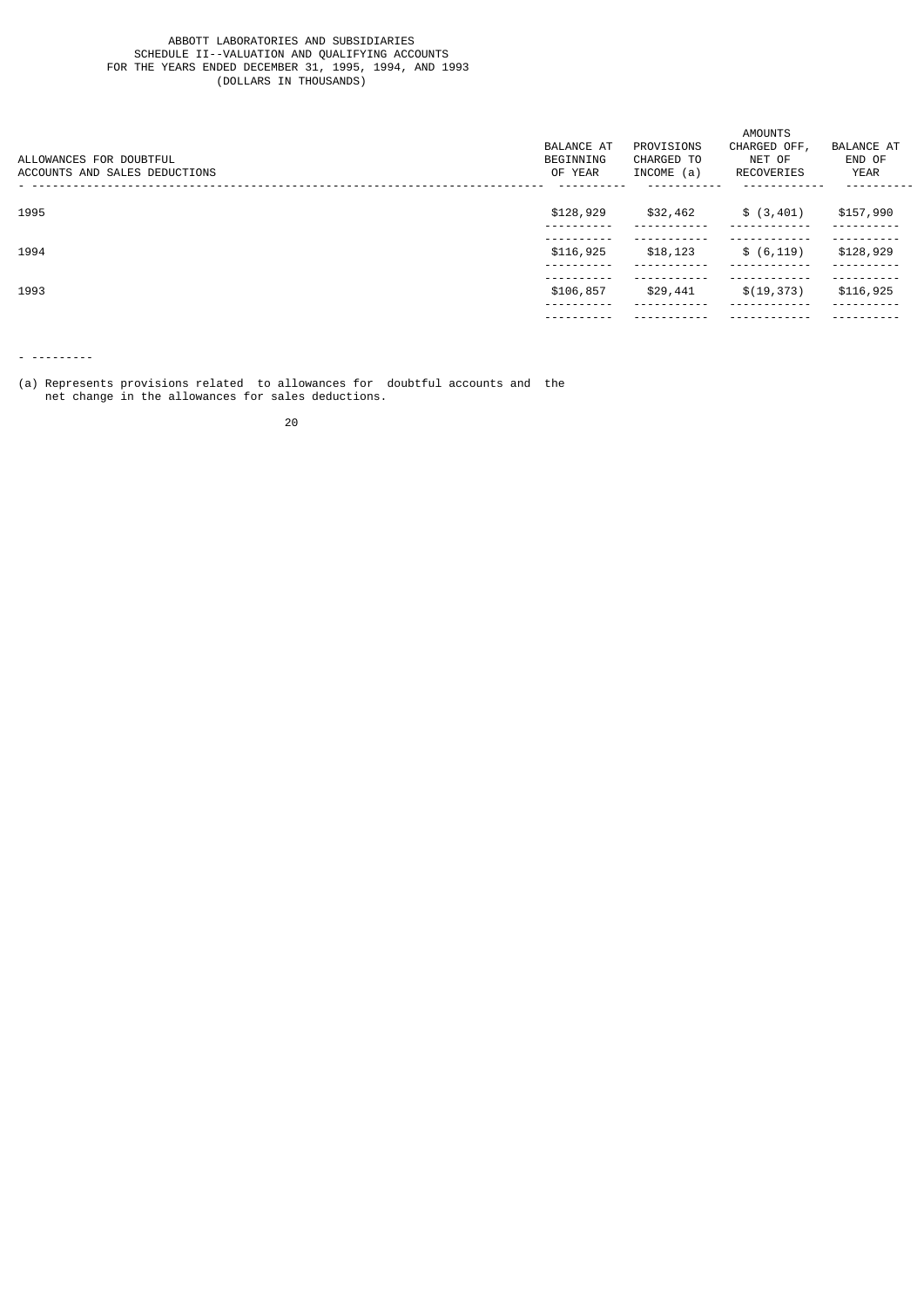#### To Abbott Laboratories:

 We have audited in accordance with generally accepted auditing standards, the financial statements included in the Company's Annual Report incorporated by reference in this Form 10-K, and have issued our report thereon dated January 15, 1996. Our audits were made for the purpose of forming an opinion on those statements taken as a whole. Schedule II is the responsibility of the Company's management, is presented for purposes of complying with the Securities and Exchange Commission's rules, and is not part of the basic financial statements. This schedule has been subjected to the auditing procedures applied in the audits of the basic financial statements and, in our opinion, fairly states in all material respects the financial data required to be set forth therein in relation to the basic financial statements taken as a whole.

ARTHUR ANDERSEN LLP

Chicago, Illinois, January 15, 1996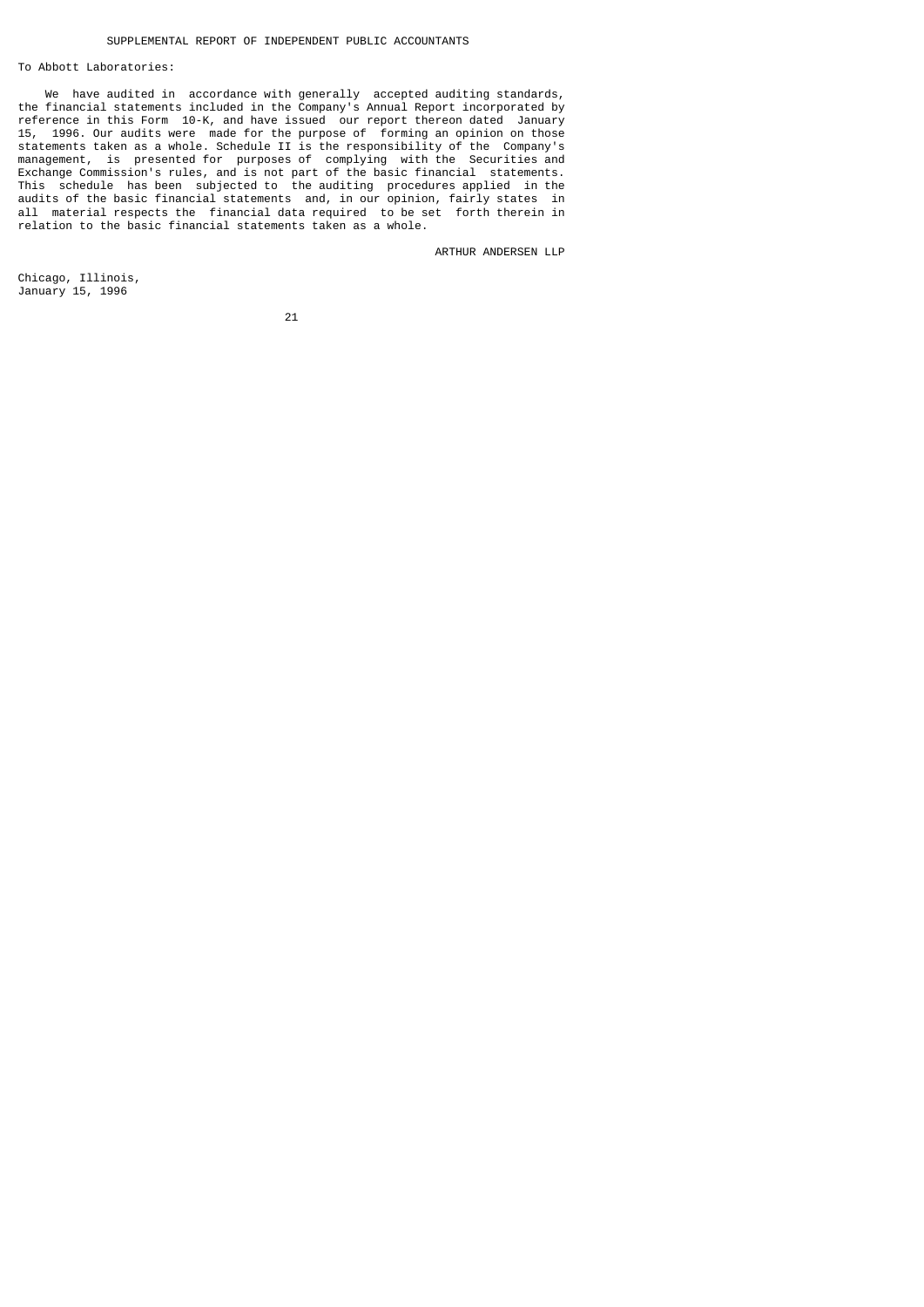### 6.80% NOTE DUE MAY 15, 2005

NO. 1001 \$150,000,000 \$150,000,000 \$150,000,000 \$150,000,000 \$150,000 \$150,000 \$150,000 \$150,000 \$150,000 \$150 CUSIP NO. 002824AG5

 This Security is a Security in a global form within the meaning of the Indenture hereinafter referred to and is registered in the name of the Depositary or a nominee of a Depositary. This global Security is exchangeable for Securities registered in the name of a Person other than the Depositary or its nominee only in the limited circumstances described in the Indenture, and no transfer of this Security (other than a transfer of this Security as a whole by the Depositary to a nomine of the Depositary or by a nominee of the Depositary to the Depositary or another nominee of the Depositary) may be registered except in such limited circumstances.

 Unless this Security is presented by an authorized representative of The Depositary Trust Company (55 Water Street, New York, New York) to the issuer or its agent for registration of transfer, exchange or payment, and any Security issued upon registration of transfer of, or in exchange for, or in lieu of, this Security is registered in the name of Cede & Co. or such other name as requested by an authorized representative of The Depository Trust Company and any payment hereon is made to Cede & Co., ANY TRANSFER, PLEDGE OR OTHER USE HEREOF FOR VALUE OR OTHERWISE BY OR TO ANY PERSON IS WRONGFUL since the registered owner hereof, Cede & Co., has an interest herein.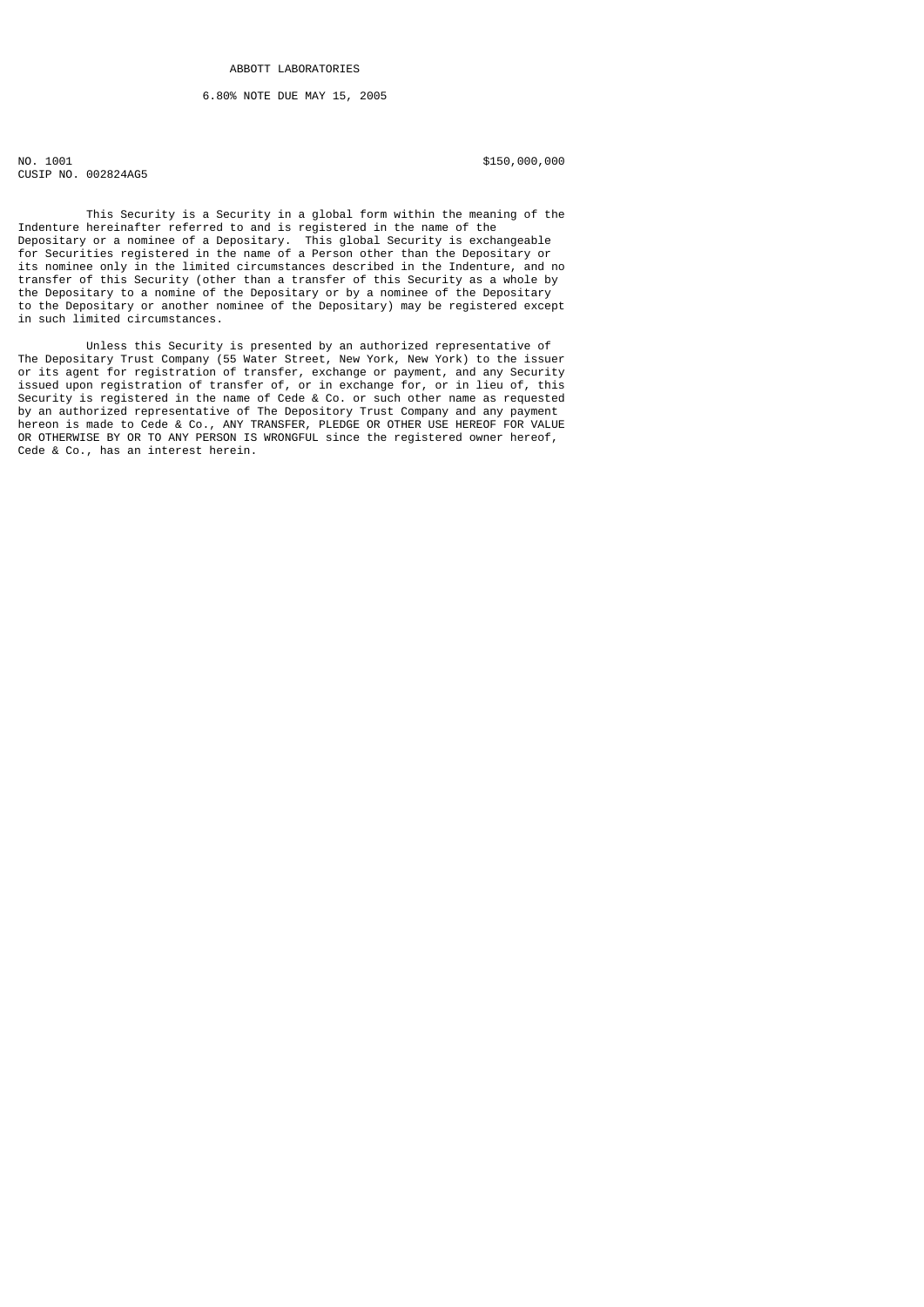#### ABBOTT LABORATORIES

 ABBOTT LABORATORIES, a corporation duly organized and existing under the laws of Illinois (herein called the "Company," which term includes any successor Person under the Indenture hereinafter referred to), for value received, hereby promises to pay to Cede & Co., as nominee for The Depository Trust Company, or registered assigns, the principal sum of One Hundred Fifty Million Dollars (\$150,000,000) on May 15, 2005 and to pay interest thereon from May 15, 1995 or from the most recent Interest Payment Date to which interest has been paid or duly provided for, semi-annually on May 15 and November 15 in each year, commencing November 15, 1995, at the rate of 6.80% per annum, until the principal hereof is paid or made available for payment. The interest so payable, and punctually paid or duly provided for, on any Interest Payment Date will, as provided in such Indenture, be paid to the Person in whose name this Security (or one or more Predecessor Securities) is registered at the close of business on the Regular Record Date for such interest, which shall be the May 1 or November 1 (whether or not a Business Day), as the case may be, next preceding such Interest Payment Date. Any such interest not so punctually paid or duly provided for will forthwith cease to be payable to the Holder on such Regular Record Date and may either be paid to the Person in whose name this Security (or one or more Predecessor Securities) is registered at the close of business on a Special Record Date for the payment of such Defaulted Interest to be fixed by the Trustee, notice whereof shall be given to Holders of Securities of this series not less than 10 days prior to such Special Record Date, or be paid at any time in any other lawful manner not inconsistent with the requirements of any securities exchange on which the Securities of this series may be listed, and upon such notice as may be required by such exchange, all as more fully provided in said Indenture.

Payment of the principal of (and premium, if any) and any such interest on this Security will be made at the office or agency of the Company maintained for that purpose in Chicago, Illinois, in such coin or currency of the United States of America as at the time of payment is legal tender for payment of public and private debts; PROVIDED, HOWEVER, that at the option of the Company payment of interest may be made by check mailed to the address of the Person entitled thereto as such address shall appear in the Security Register.

 Unless the certificate of authentication hereon has been executed by the Trustee referred to herein by manual signature, this Security shall not be entitled to any benefit under the Indenture or be valid or obligatory for any purpose.

 This Security is one of a duly authorized issue of securities of the Company (herein called the "Securities"), issued and to be issued in one or more series under an Indenture, dated as of October 1, 1993 (herein called the "Indenture"), between the Company and Harris Trust and Savings Bank, as Trustee (herein called the "Trustee," which term includes any successor trustee under the Indenture), to which Indenture and all indentures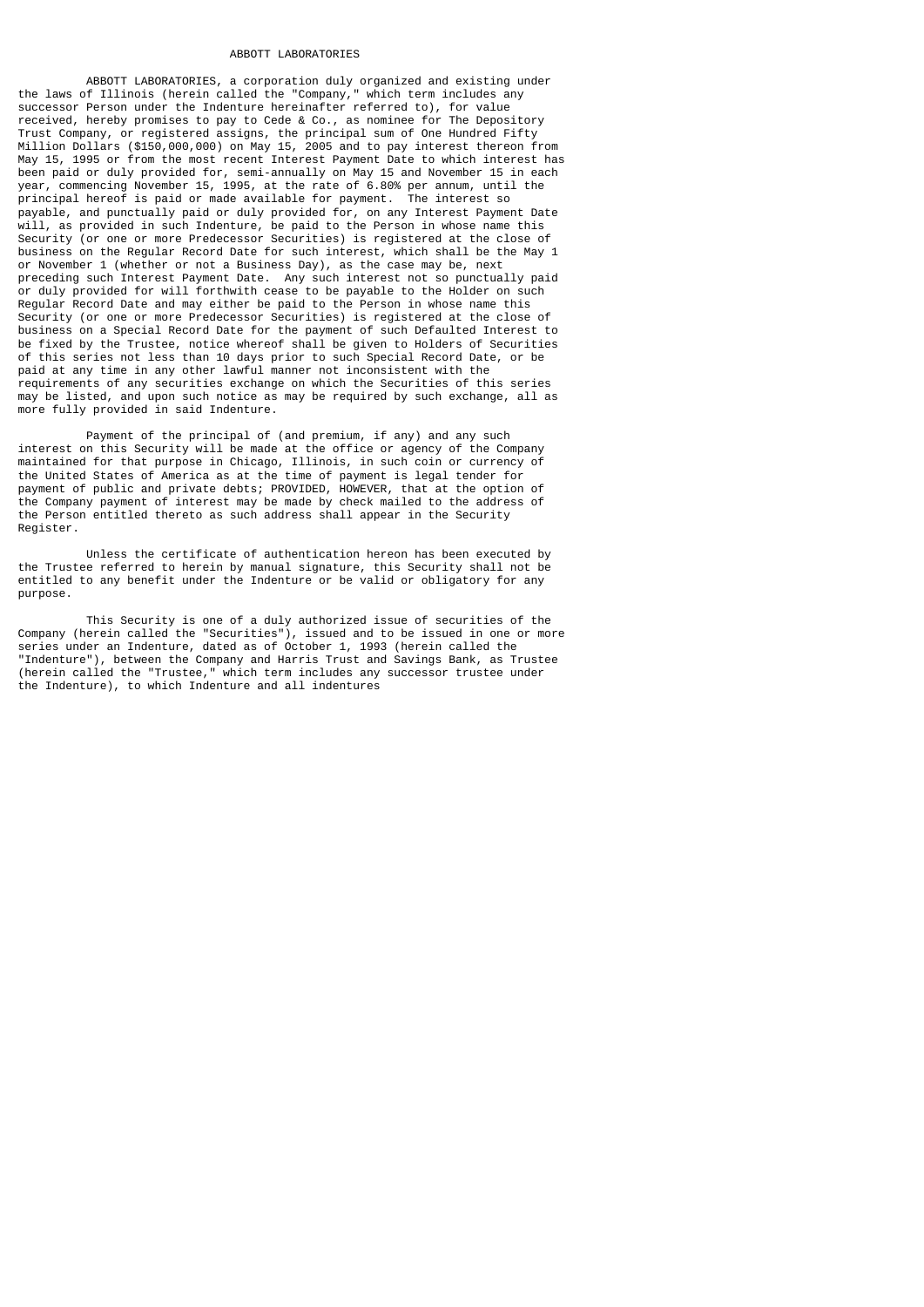supplemental thereto reference is hereby made for a statement of the respective rights, limitations of rights, duties and immunities thereunder of the Company, the Trustee and the Holders of the Securities and of the terms upon which the Securities are, and are to be, authenticated and delivered. This Security is one of the series designated on the face hereof, limited in aggregate principal amount to \$150,000,000.

 The Securities of this Series are not redeemable prior to maturity and do not provide for a sinking fund.

 If an Event of Default with respect to Securities of this series shall occur and be continuing, the principal of the Securities of this series may be declared due and payable in the manner and with the effect provided in the Indenture.

 The Indenture contains provisions for defeasance at any time of the entire indebtedness of this Security or certain restrictive covenants and Events of Default with respect to this Security, in each case upon compliance with certain conditions set forth therein.

 The Indenture permits, with certain exceptions as therein provided, the amendment thereof and the modification of the rights and obligations of the Company and the rights of the Holders of the Securities of each series to be affected under the Indenture at any time by the Company and the Trustee with the consent of the Holders of a majority in principal amount of the Securities at the time Outstanding of each series to be affected. The Indenture also contains provisions permitting the Holders of specified percentages in principal amount of the Securities of each series at the time Outstanding, on behalf of the Holders of all Securities of such series, to waive compliance by the Company with certain provisions of the Indenture and certain past defaults under the Indenture and their consequences. Any such consent or waiver by the Holder of this Security shall be conclusive and binding upon such Holder and upon all future Holders of this Security and of any Security issued upon the registration of transfer hereof or in exchange herefor or in lieu hereof, whether or not notation of such consent or waiver is made upon this Security.

 No reference herein to the Indenture and no provision of this Security or of the Indenture shall alter or impair the obligation of the Company, which is absolute and unconditional, to pay the principal of and any premium and interest on this Security at the times, place and rate, and in the coin or currency, herein prescribed.

 As provided in the Indenture and subject to certain limitations therein set forth, the transfer of this Security is registerable in the Security Register, upon surrender of this Security for registration of transfer at the office or agency of the Company in any place where the principal of and any premium and interest on this Security are payable, duly endorsed by, or accompanied by a written instrument of transfer in form satisfactory to the Company and the Security Registrar duly executed by, the Holder hereof or his attorney duly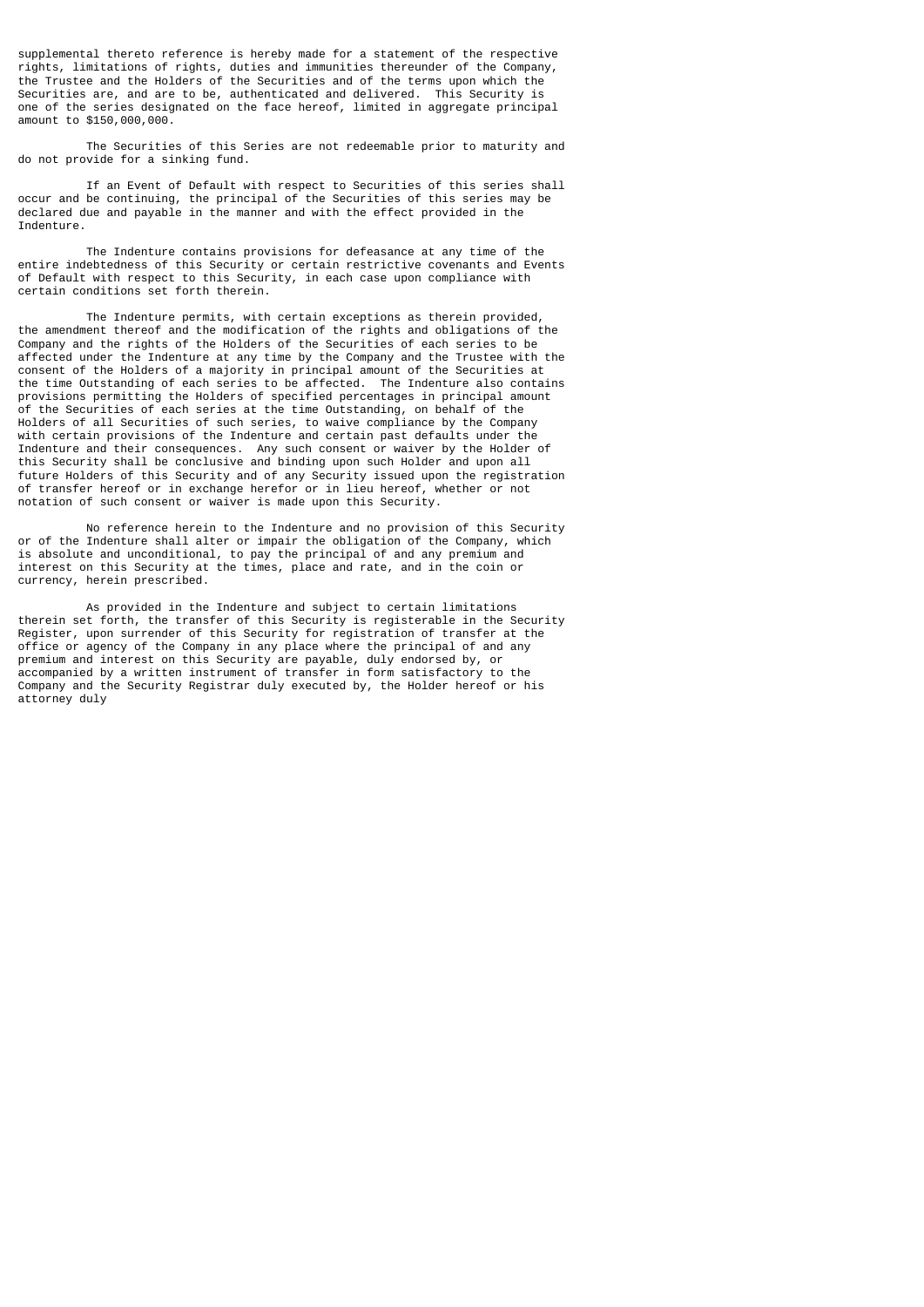authorized in writing, and thereupon one or more new Securities of this series and of like tenor, of authorized denominations and for the same aggregate principal amount, will be issued to the designated transferee or transferees.

 The Securities of this series are issuable only in registered form without coupons in denominations of \$1,000 and any integral multiple thereof. As provided in the Indenture and subject to certain limitations therein set forth, Securities of this series are exchangeable for a like aggregate principal amount of Securities of this series and of like tenor of a different authorized denomination, as requested by the Holder surrendering the same.

 No service charge shall be made for any such registration of transfer or exchange, but the Company may require payment of a sum sufficient to cover any tax or other governmental charge payable in connection therewith.

 Prior to due presentment of this Security for registration of transfer, the Company, the Trustee and any agent of the Company or the Trustee may treat the Person in whose name this Security is registered as the owner hereof for all purposes, whether or not this Security be overdue, and neither the Company, the Trustee nor any such agent shall be affected by notice to the contrary.

 All terms used in this Security which are defined in the Indenture shall have the meanings assigned to them in the Indenture.

 IN WITNESS WHEREOF, the Company has caused this instrument to be duly executed under its corporate seal.

Dated: May 17, 1995

\_\_\_\_\_\_\_\_\_\_\_\_\_\_\_\_\_\_\_\_\_\_\_\_\_\_\_\_\_\_

ABBOTT LABORATORIES

and the state of the Bystem of the Bystem of the Bystem of the Bystem of the Bystem of the Bystem of the Bystem of the Bystem of the Bystem of the Bystem of the Bystem of the Bystem of the Bystem of the Bystem of the Byste

 ---------------------------------- Name: Title:

Attest: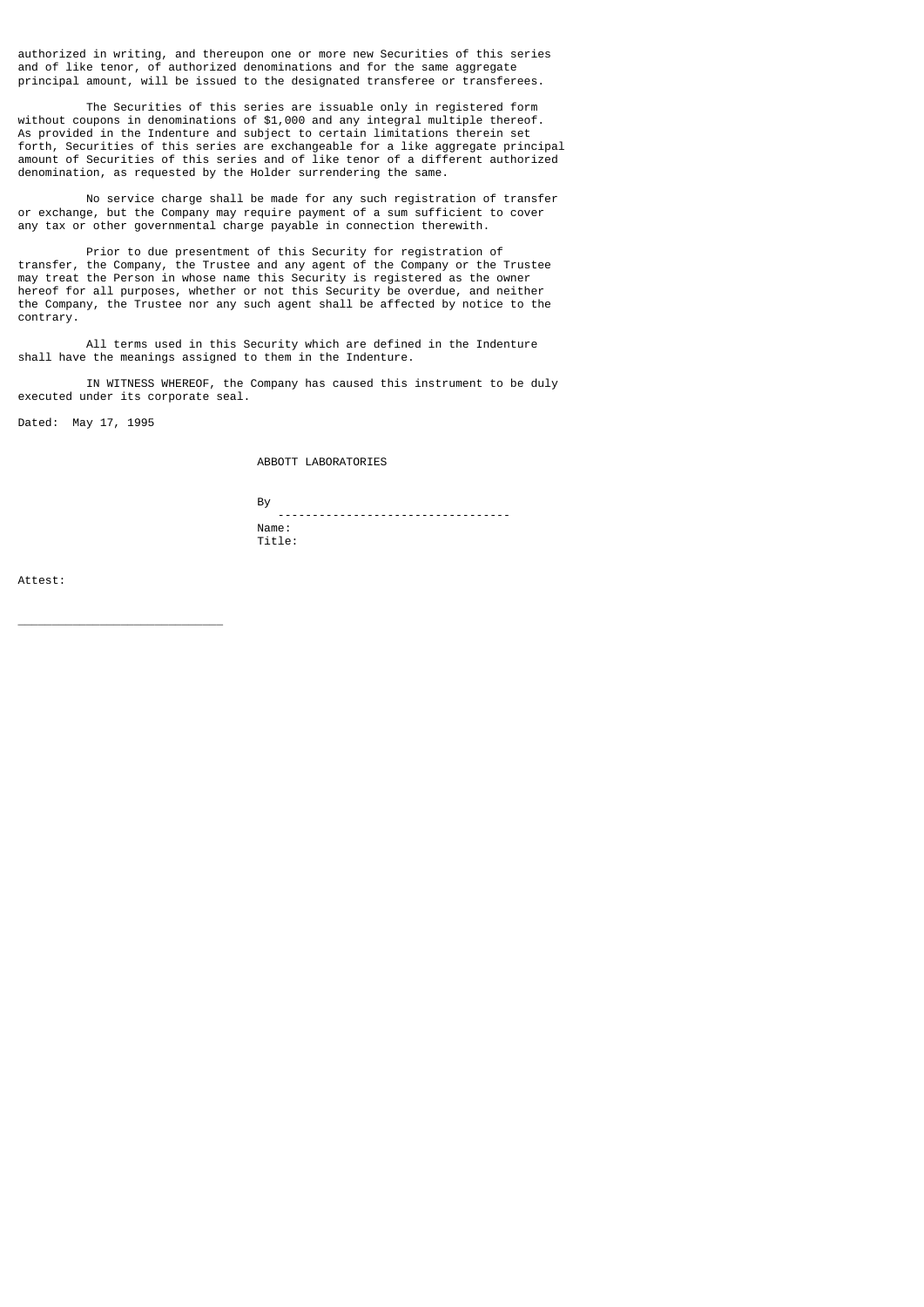TRUSTEE'S CERTIFICATE OF AUTHENTICATION

HARRIS TRUST AND SAVINGS BANK, as Trustee, certifies that this is one of the Securities referred to in the within-mentioned Indenture.

By -------------------------------------- Authorized Signature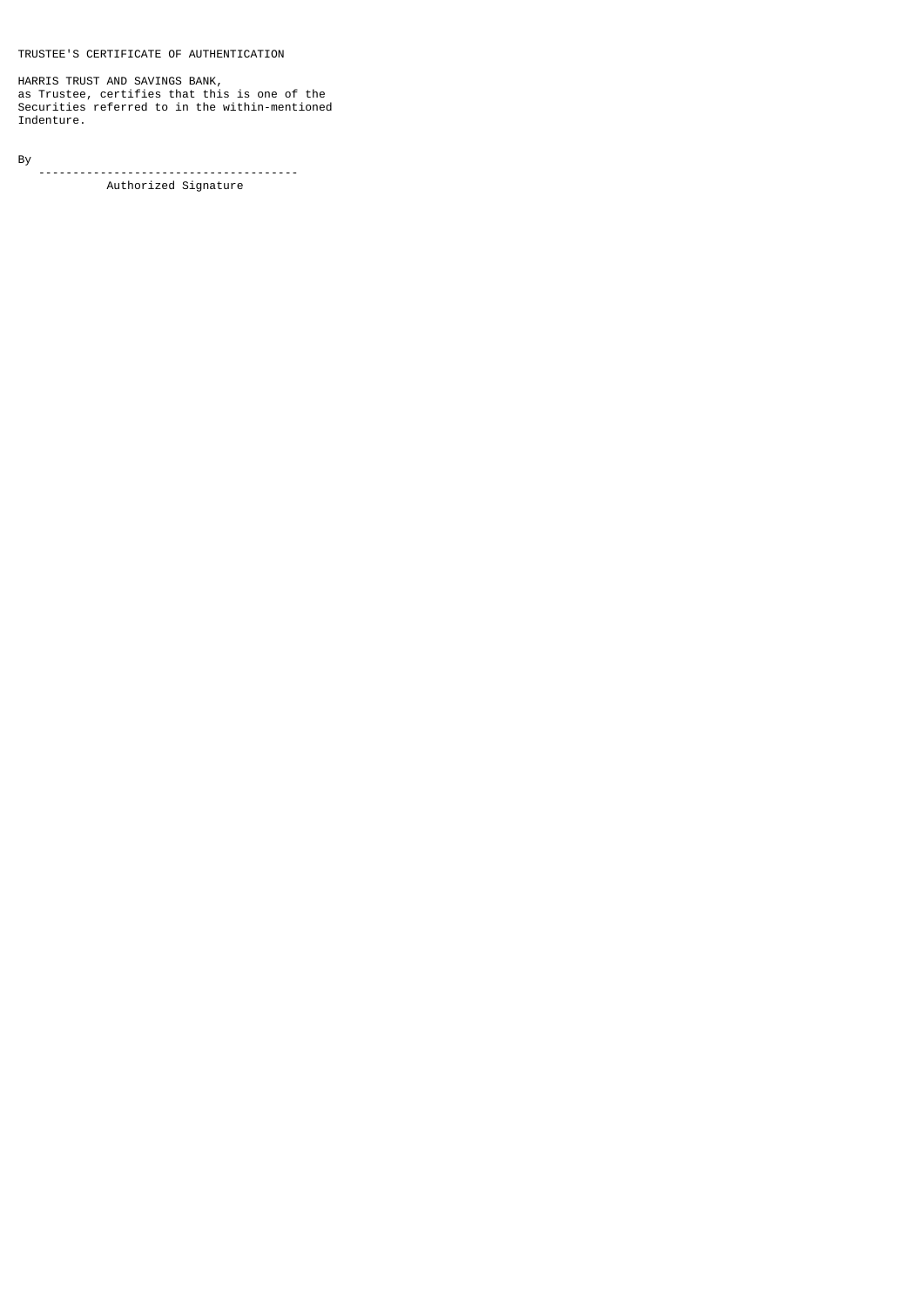#### ACTIONS OF THE AUTHORIZED OFFICERS

 Pursuant to the authority granted by the Board of Directors of Abbott Laboratories ("Corporation") in its September 10, 1993 resolutions, the undersigned agree as follows:

 1. The Corporation shall issue \$150,000,000 aggregate principal amount of the Corporation's 6.80% Notes due May 15, 2005 ("Notes").

 2. The Corporation shall issue and sell Notes to Goldman, Sachs & Co., Lehman Brothers, Inc., Lazard Freres & Co., LLC and Salomon Brothers Inc (collectively, "Underwriters") pursuant to an Underwriting Agreement dated October 4, 1993 and a Pricing Agreement dated May 10, 1995 ("Pricing Agreement") between the Corporation and the Underwriters, upon the terms and conditions set forth therein, to be issued under and in accordance with an Indenture dated as of October 1, 1993, between the Corporation and the Harris Trust and Savings Bank, as Trustee ("Trustee"), relating to the Corporation's Notes and other obligations ("Indenture").

 3. In addition to the other terms provided in the Indenture with respect to securities issued thereunder, all as more particularly described in the Pricing Agreement, the Prospectus and the Prospectus Supplement relating to the Notes and the form of Note referred to below, the Notes shall contain the following terms:

(a) The Notes shall be entitled "6.80% Notes due May 15, 2005";

 (b) The Notes shall be limited in aggregate principal amount to \$150,000,000;

 (c) Interest shall be payable to the persons in whose names the Notes are registered at the close of business on the applicable Regular Record Date (as defined below);

(d) The principal of the Notes is payable on May 15, 2005;

 (e) The Notes shall bear interest at the rate of 6.80% per annum beginning May 15, 1995. Interest on the Notes will be payable semi-annually on the fifteenth day of May and November of each year (each an "Interest Payment Date"), commencing on November 15, 1995. Interest shall be paid to persons in whose names the Notes are registered on the May 1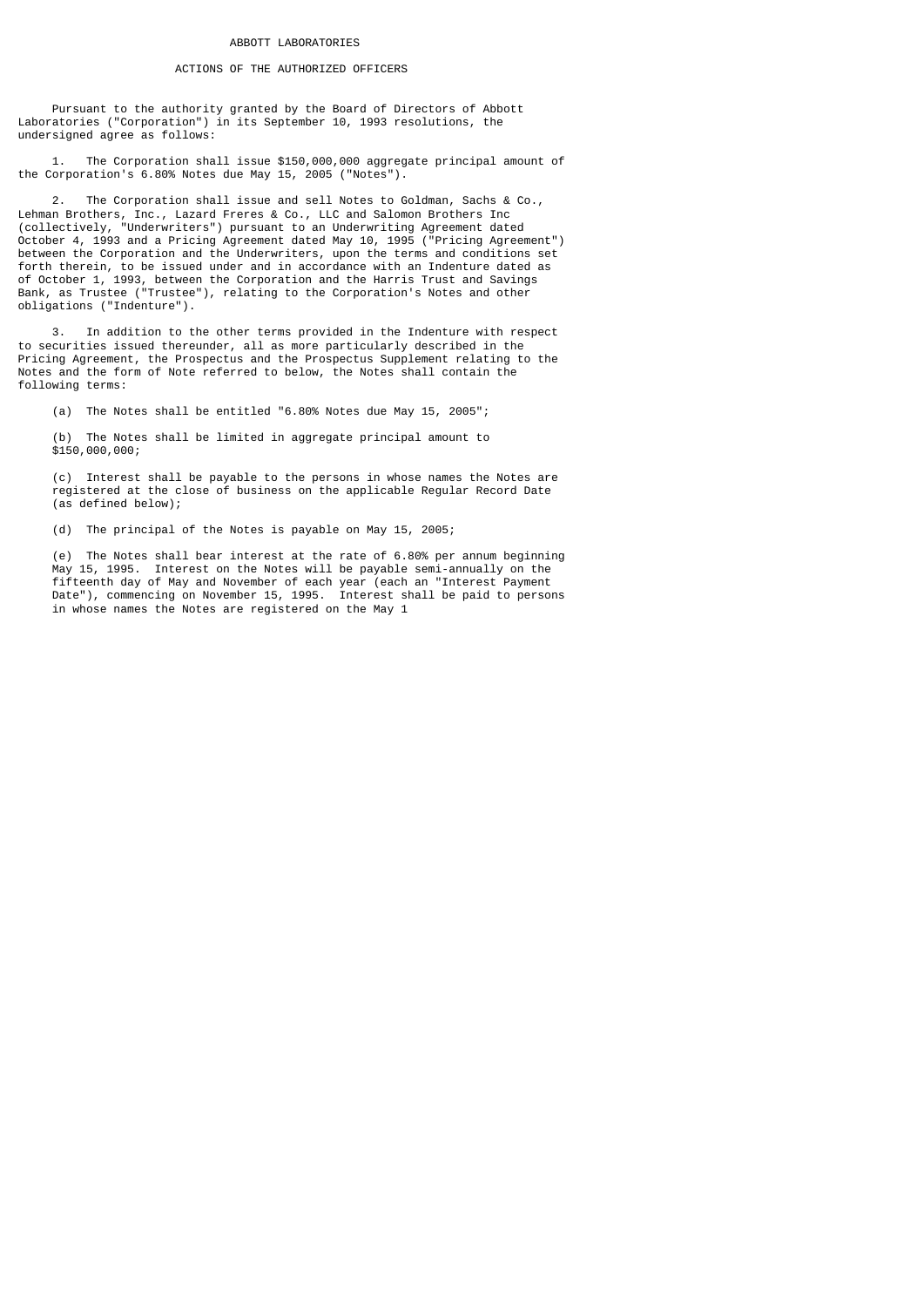or November 1 preceding the Interest Payment Date (each a "Regular Record Date");

 (f) Payment of the principal of, and any premium and interest on, the Notes will be made at the office or agency of the Corporation maintained for that purpose in Chicago, Illinois;

(g) The Notes shall not be redeemable or repayable prior to maturity;

(h) The Notes shall not provide for any sinking fund;

 (i) The Notes are issuable only in registered form without coupons in denominations of \$1,000 and any integral multiple thereof;

 (j) The payment of the principal of, and any premium and interest on, the Notes shall be made in such coin or currency of the United States of America as at the time of payment is legal tender for payment of public and private debts;

 (k) The payment of principal of, and any premium and interest on, the Notes shall not be determined with reference to an index or formula;

 (l) There shall be no optional currency or currency unit in which the payment of principal of, and any premium and interest on, the Notes shall be payable;

(m) Both Section 13.2 and 13.3 of the Indenture shall apply to the Notes;

 (n) The Notes shall be in global form as set forth in Section 3.5 of the Indenture;

 (o) The principal amount of the Notes shall be payable upon declaration of acceleration pursuant to Section 5.2 of the Indenture; and

 (p) The other terms and conditions of the Notes shall be substantially as set forth in the Indenture and in the Prospectus and the Prospectus Supplement relating to the Notes.

 4. The form of the Notes shall be substantially as attached hereto as EXHIBIT A.

 5. The price at which the Notes shall be sold by the Corporation to the Underwriters pursuant to the Pricing Agreement

-2-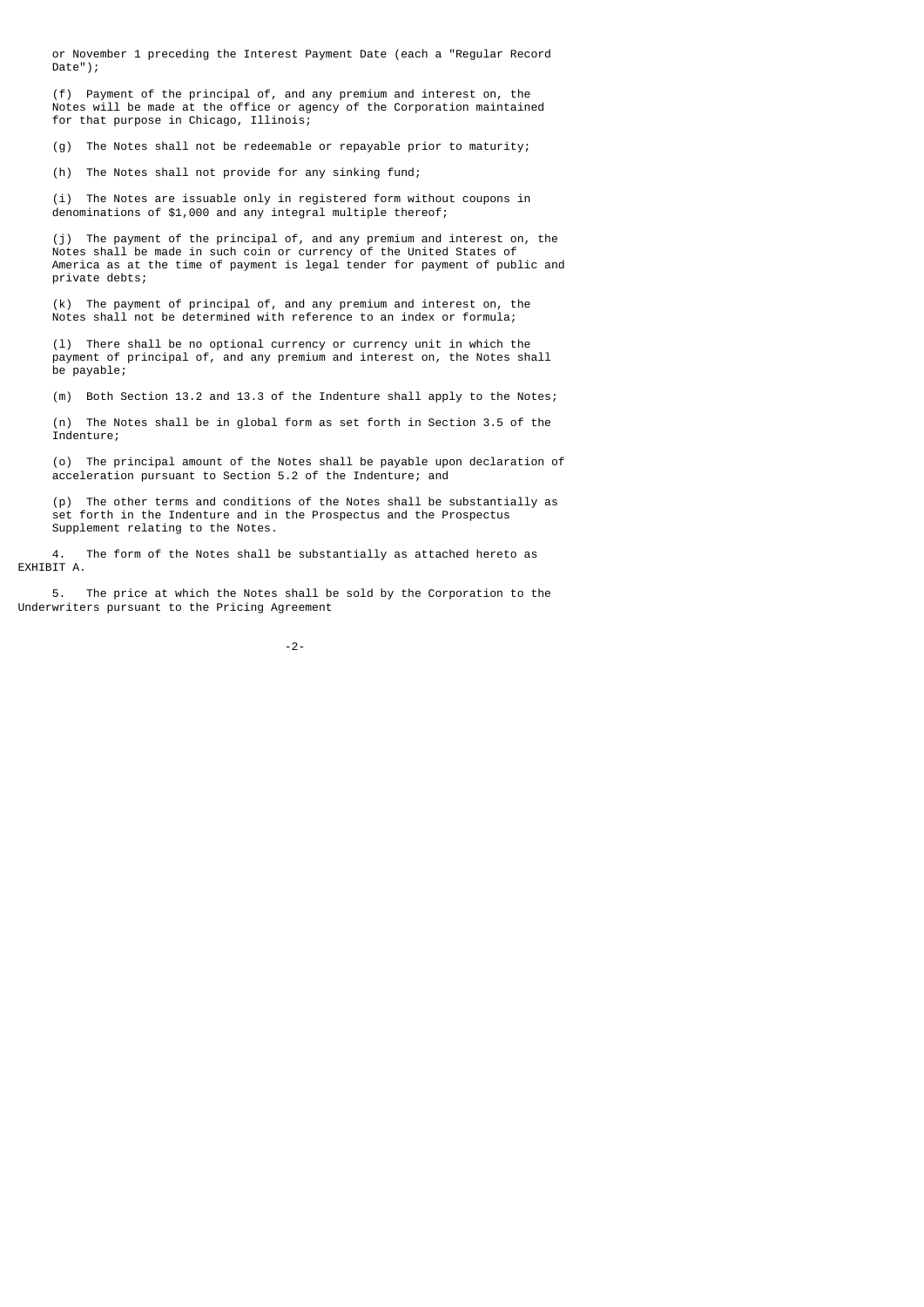shall be 99.35% of the principal amount thereof, plus accrued interest from May 15, 1995 to the time of Delivery;

 6. The Notes initially will be offered to the public by the Underwriters at 100% of the principal amount thereof, plus accrued interest from May 15, 1995 to the time of Delivery;

 7. The execution and delivery of the Pricing Agreement, dated May 10, 1995, and substantially in the form attached hereto as EXHIBIT B, is hereby approved.

 8. Any officer of this Corporation is hereby authorized and empowered to execute the Notes of this Corporation in the form he deems appropriate, and to deliver such Notes to the Trustee with a written order directing the Trustee to have the Notes authenticated and delivered to such persons as such officer designates.

 9. The Harris Trust and Savings Bank is hereby designated and appointed as Paying Agent and Securities Registrar with respect to the Notes.

-3-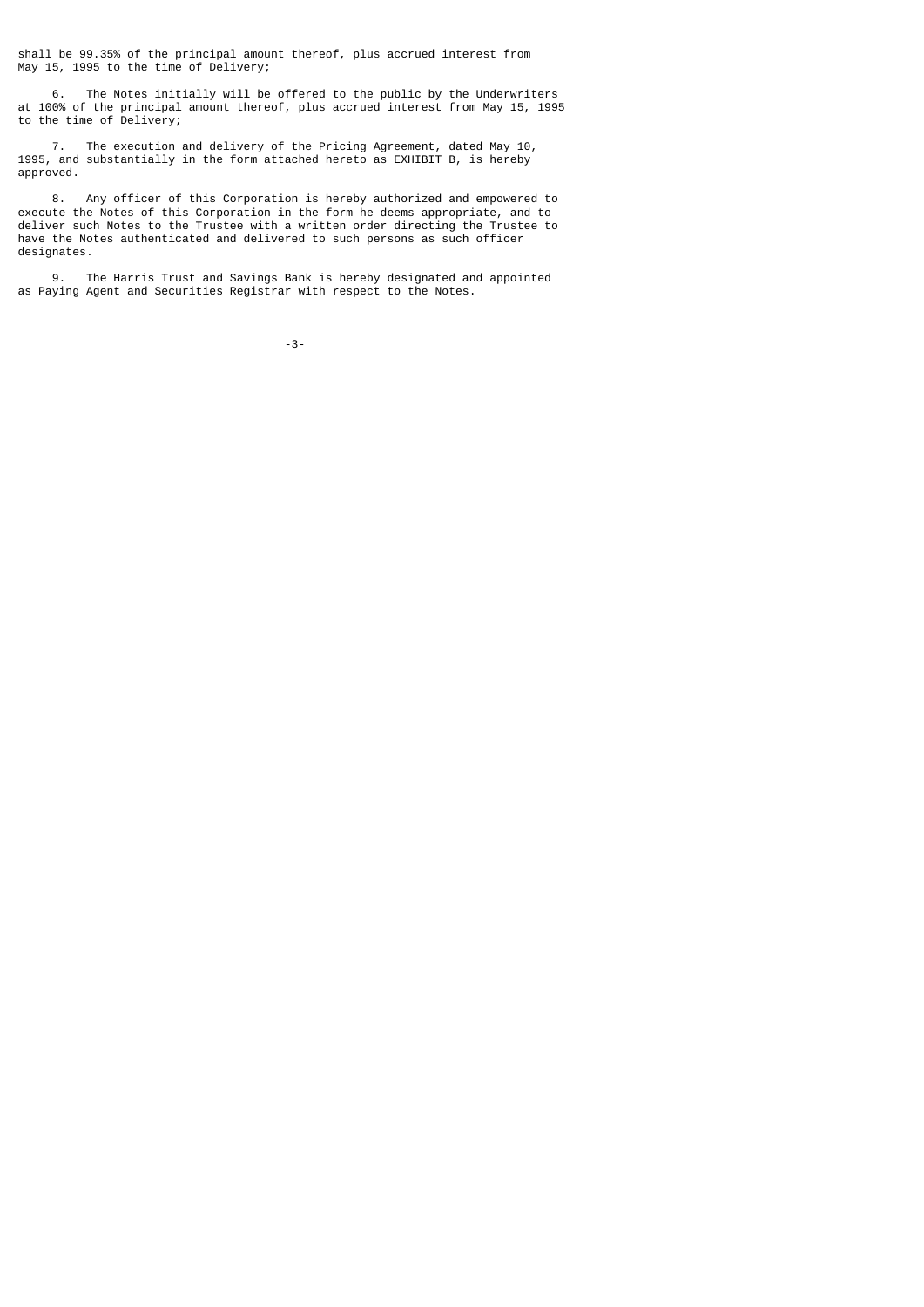Dated: May 10, 1995

 AUTHORIZED OFFICERS OF ABBOTT LABORATORIES

By\_\_\_\_\_\_\_\_\_\_\_\_\_\_\_\_\_\_\_\_\_\_\_\_\_\_\_\_

By\_\_\_\_\_\_\_\_\_\_\_\_\_\_\_\_\_\_\_\_\_\_\_\_\_\_\_\_

-4-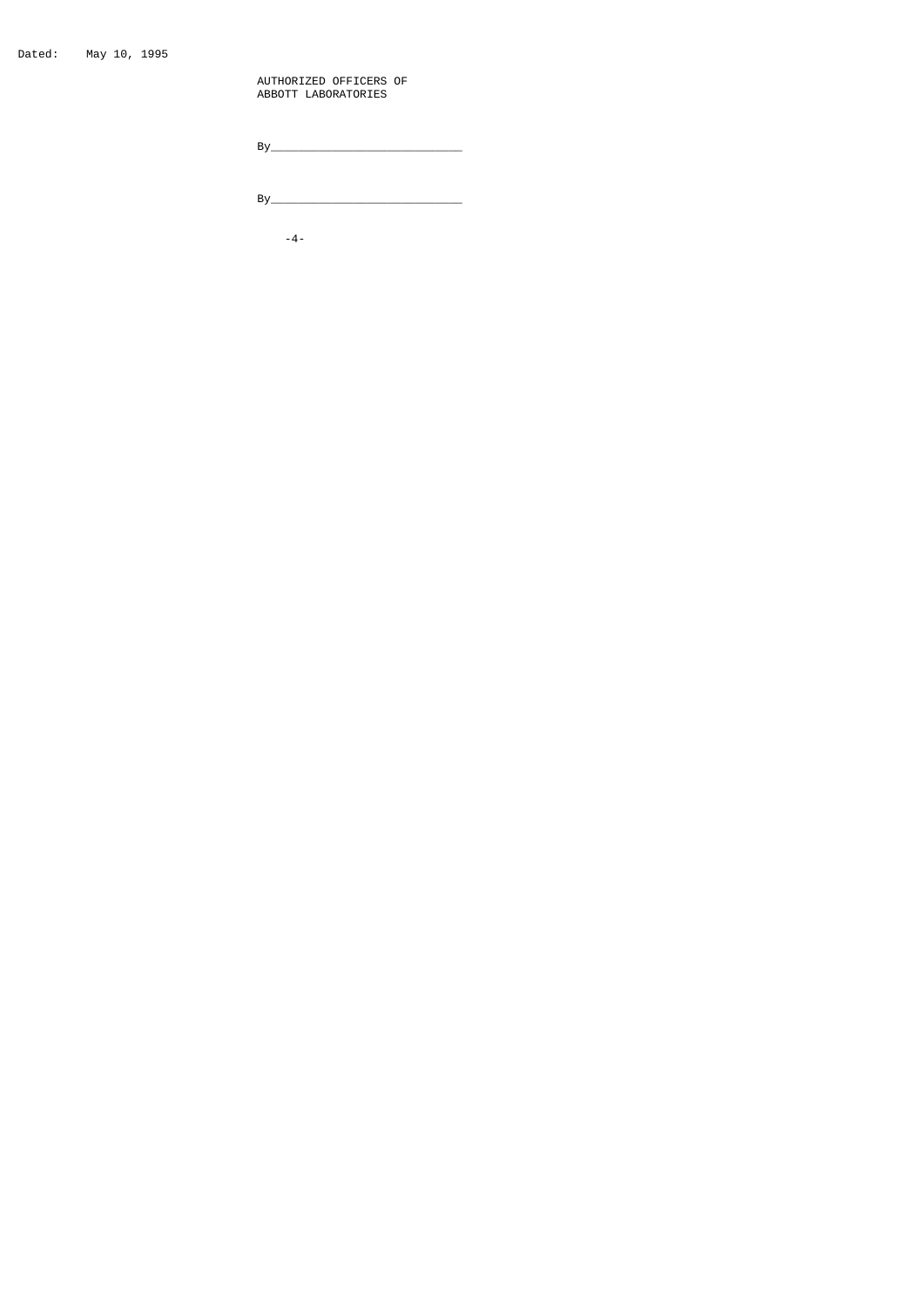### ABBOTT LABORATORIES

#### OFFICERS' CERTIFICATE

#### and

### COMPANY ORDER

 With respect to the issuance by Abbott Laboratories (the "Company") of \$150,000,000 in aggregate principle amount of 6.80% Notes due May 15, 2005 (the "Notes"), Jose M. de Lasa and Thomas C. Freyman, officers of the Company, certify pursuant to Sections 2.1, 3.1 and 3.3 of the Indenture, dated as of October 1, 1993 (the "Indenture"), between the Company and Harris Trust and Savings Bank, as Trustee (the "Trustee"), as follows:

- 1. We have read Sections 2.1, 3.1 and 3.3 of the Indenture and the definitions therein relating hereto, reviewed the resolutions of the Board of Directors of the Company adopted on September 10, 1993 (attached as Exhibit B to the Secretary's Certificate of even date herewith), the Action of Authorized Officers of May 10, 1995 (attached as Exhibit C to the Secretary's Certificate of even date herewith), conferred with executive officers of the Company and, in our opinion, made such other examinations and investigations as are necessary to enable us to express an informed opinion as to whether Sections 2.1, 3.1 and 3.3 of the Indenture have been complied with.
- 2. Based on the above-described examinations and investigations, in our opinion, all conditions precedent relating to the authentication and delivery of the Notes, including those conditions under Sections 2.1, 3.1 and 3.3 of the Indenture, have been complied with.
	- 3. The terms of the Notes are set forth in the Action of Authorized Officers, dated May 10, 1995 (attached as Exhibit C to the Secretary's Certificate of even date herewith).
- 4. In accordance with the provisions of Section 3.3 of the Indenture, the Trustee is hereby authorized and requested to authenticate the Notes and to deliver the Notes to or at the direction of Goldman, Sachs & Co., Lazard Freres & Co., LLC, Lehman Brothers, Inc. and Salomon Brothers Inc.

 Capitalized terms used herein and not otherwise defined herein shall have the respective meanings assigned thereto in the Indenture.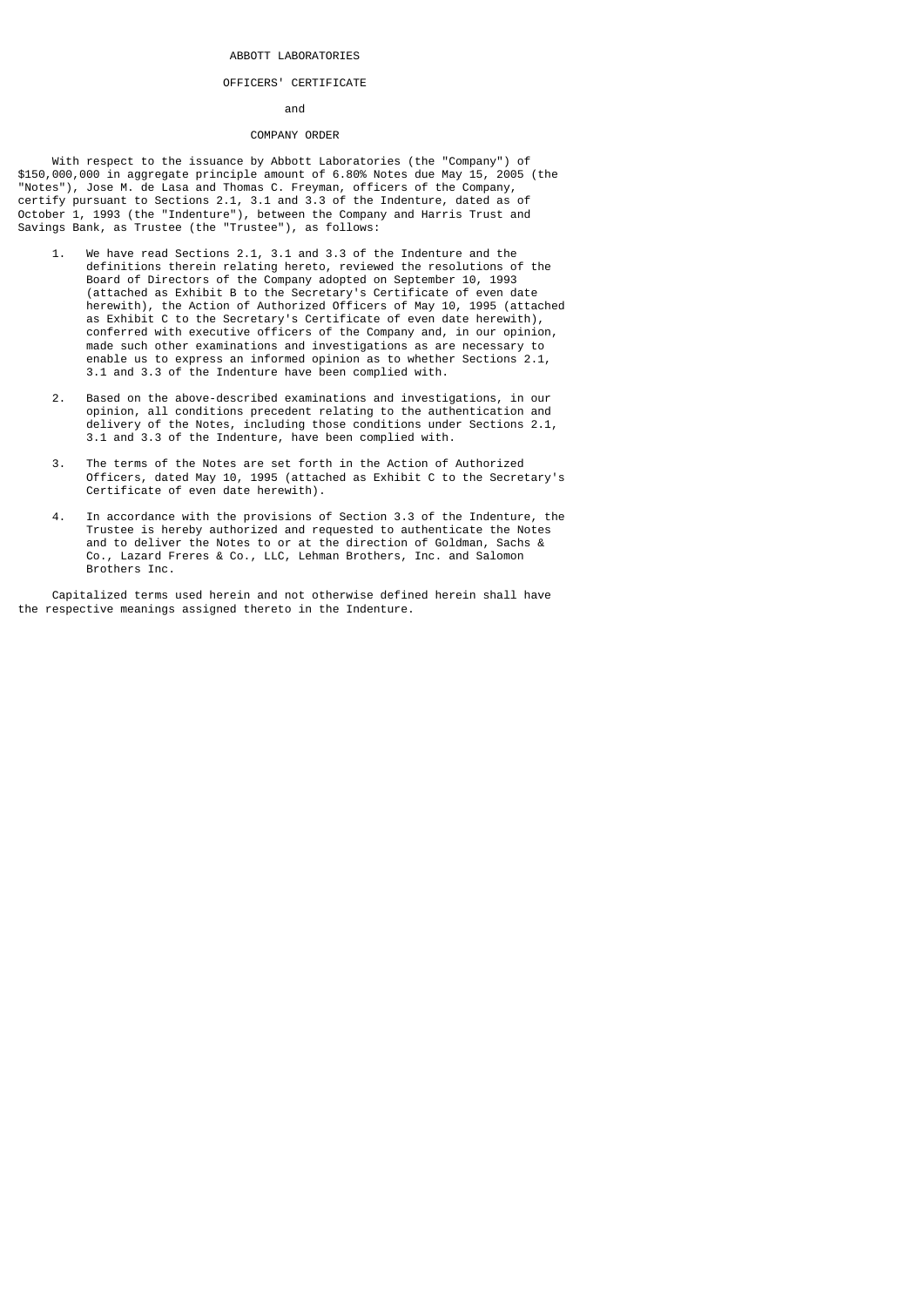IN WITNESS WHEREOF, the undersigned have executed this Officers' Certificate as of this 17th day of May, 1995.

ABBOTT LABORATORIES

By:\_\_\_\_\_\_\_\_\_\_\_\_\_\_\_\_\_\_\_\_\_\_\_\_\_\_\_\_

 Jose M. de Lasa, Senior Vice President, Secretary and General Counsel

By:\_\_\_\_\_\_\_\_\_\_\_\_\_\_\_\_\_\_\_\_\_\_\_\_\_\_\_\_

 Thomas C. Freyman, Vice President and Treasurer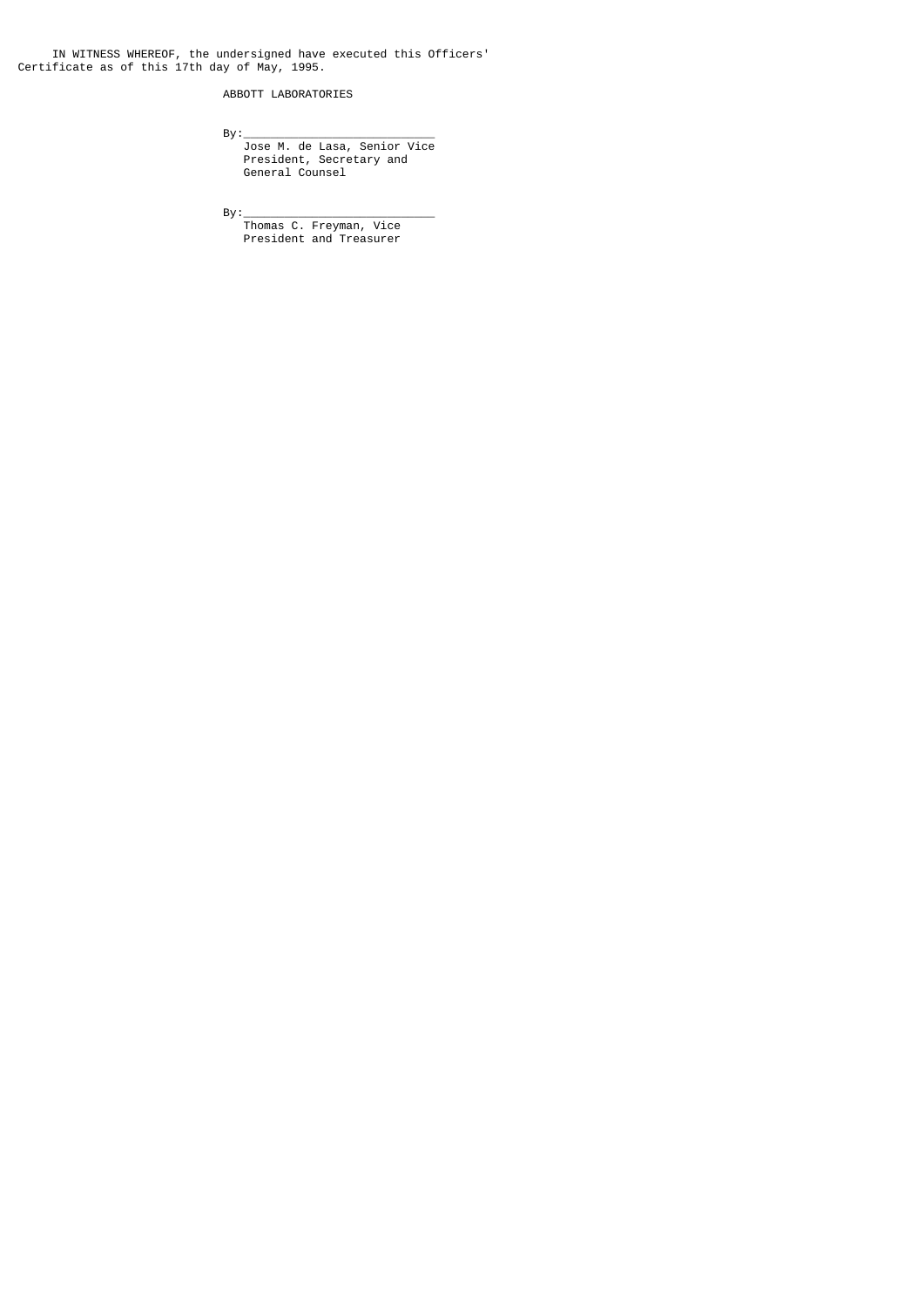Adopted by Board of Directors 12/13/85. Amended by Board of Review 3/13/86, 12/11/86, 3/ll/87, 3/4/88, 12/9/88,  $3/9/89, 10/1/89, 12/21/90,$ 6/1/92, 9/30/93 and 9/1/95.

#### ABBOTT LABORATORIES SUPPLEMENTAL PENSION PLAN

### SECTION 1 INTRODUCTION

 1-1. On September 9, 1977, December 14, 1979 and February 10, 1984 the Board of Directors of Abbott Laboratories ("Abbott") adopted certain resolutions providing for payment of (i) pension benefits calculated under the Abbott Laboratories Annuity Retirement Plan ("Annuity Plan") in excess of those which may be paid under that plan under the limits imposed by Section 415 of the U.S. Internal Revenue Code, as amended, and the Employee Retirement Income Security Act ("ERISA") and (ii) the additional pension benefits that would be payable under the Annuity Plan if deferred awards under the Abbott Laboratories Management Incentive Plan were included in "final earnings" as defined in the Annuity Plan.

 On February 10, 1984 the Board of Directors of Abbott also adopted a resolution (this and the resolutions described above being hereinafter referred to as the "prior resolutions") allowing participants in the Abbott Laboratories Stock Retirement Plan ("Stock Plan") to elect "supplemental pay conversion" contributions under the Stock Plan in excess of the limits imposed by Section 415 of the U.S. Internal Revenue Code, as amended.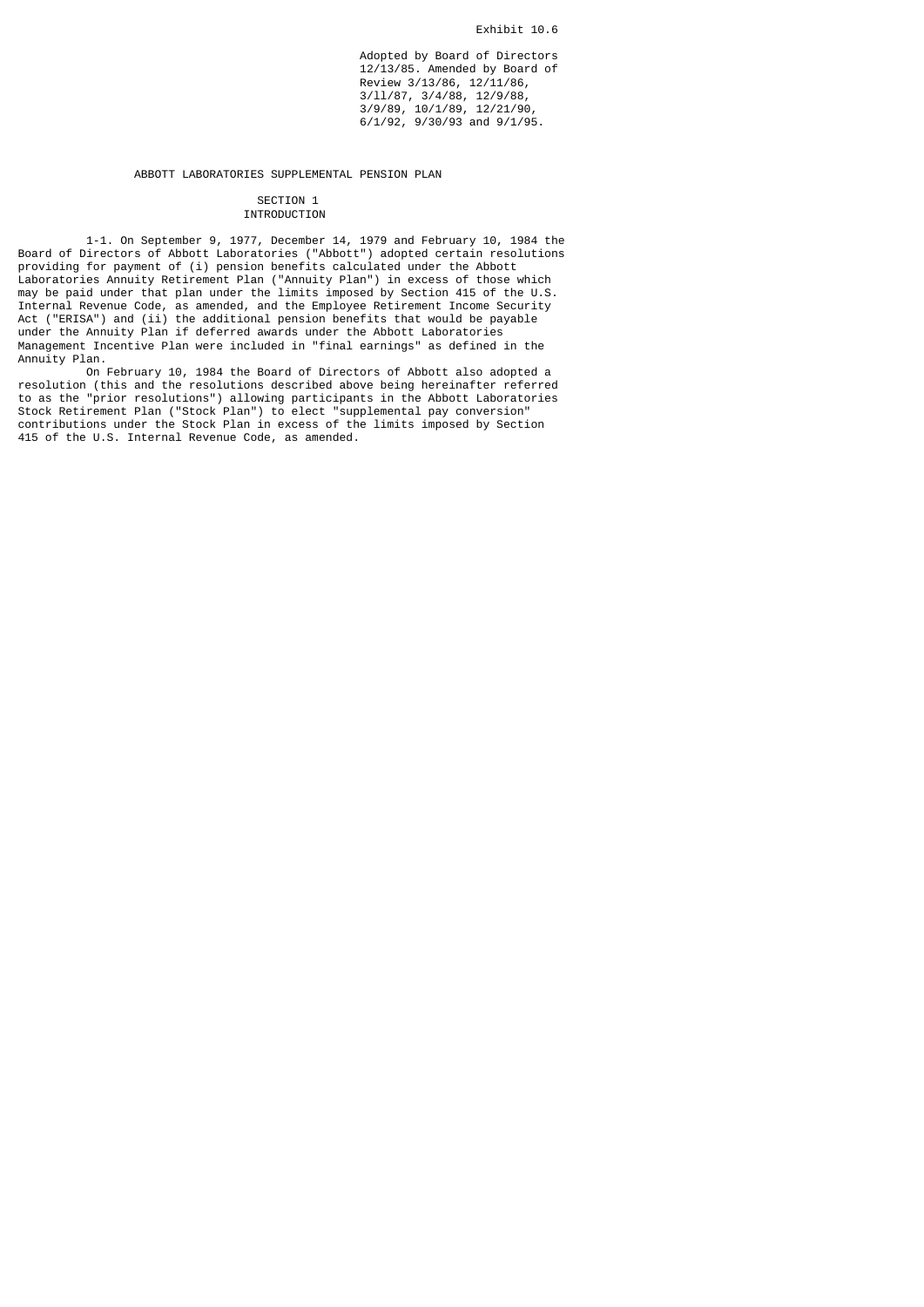The purpose of this ABBOTT LABORATORIES SUPPLEMENTAL PENSION PLAN (the "Supplemental Plan") is to clarify, restate and supersede the prior resolutions.

 1-2. The Supplemental Plan shall apply to employees of Abbott and its subsidiaries and affiliates existing as of the date of adoption of the Supplemental Plan or thereafter created or acquired. (Abbott and each of such subsidiaries and affiliates are hereinafter referred to as an "employer" and collectively as the "employers").

 1-3. All benefits provided under the Supplemental Plan shall be provided from the general assets of the employers and not from any trust fund or other designated asset. All participants in the Supplemental Plan shall be general creditors of the employers with no priority over other creditors.

 1-4. The Supplemental Plan shall be administered by the Abbott Laboratories Employee Benefit Board of Review appointed and acting under the Annuity Plan ("Board of Review"). Except as stated below, the Board of Review shall perform all powers and duties with respect to the Supplemental Plan, including the power to direct payment of benefits, allocate costs among employers, adopt amendments and determine questions of interpretation. The Board of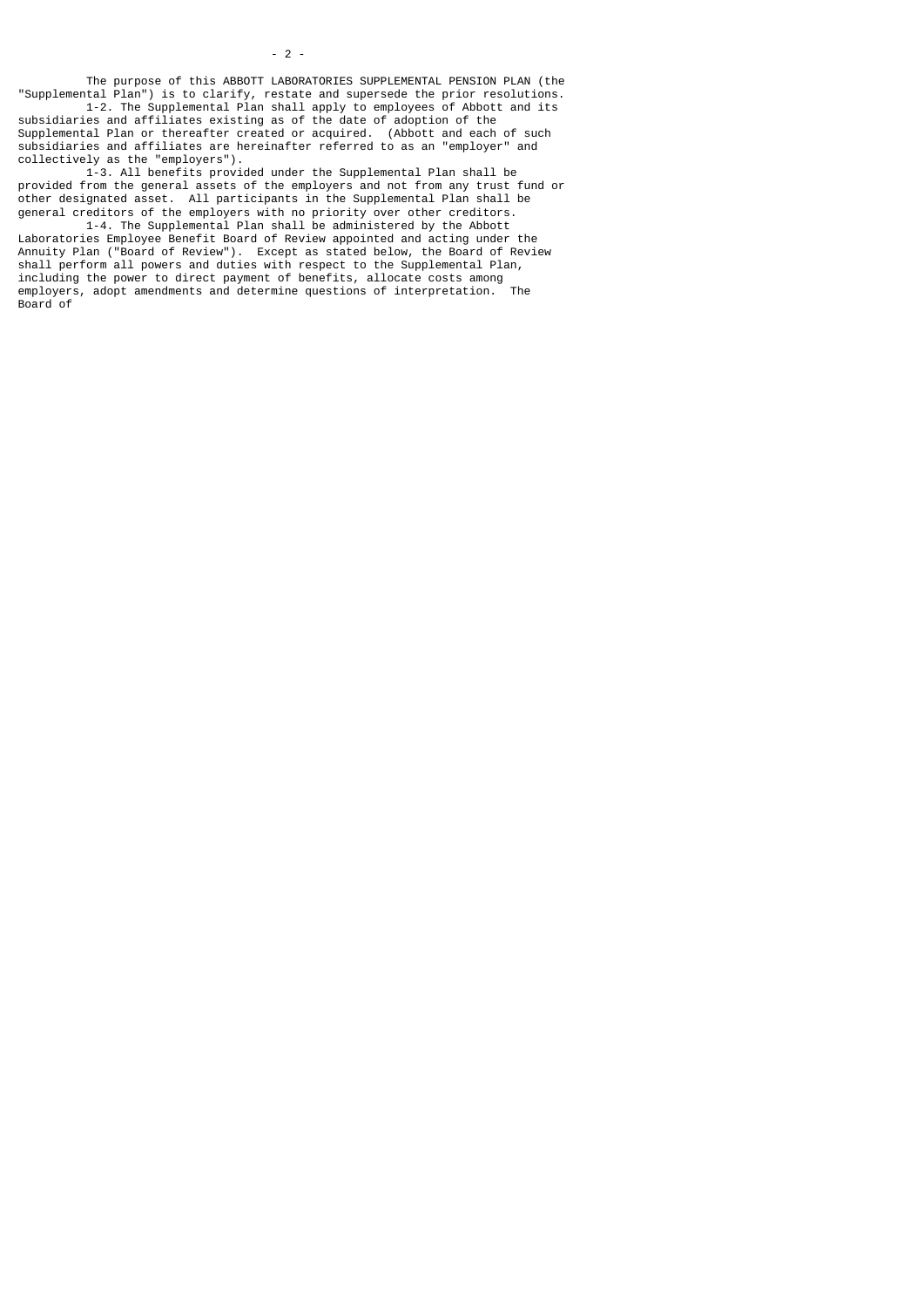Directors of Abbott shall have the sole authority to terminate the Supplemental Plan.

> SECTION 2 ERISA ANNUITY PLAN SUPPLEMENTAL BENEFIT

 2-1. The benefits described in this Section 2 shall apply to all participants in the Annuity Plan who retire, or terminate with a vested pension under that plan, on or after September 9, 1977.

 2-2. Each Annuity Plan participant whose retirement or vested pension under that plan would otherwise be limited by Section 415, Internal Revenue Code, shall receive a supplemental pension under this Supplemental Plan in an amount, which, when added to his or her Annuity Plan pension, will equal the amount the participant would be entitled to under the Annuity Plan as in effect from time to time, based on the particular option selected by the participant, without regard to the limitations imposed by Section 415, Internal Revenue Code.

> SECTION 3 1986 TAX REFORM ACT SUPPLEMENTAL BENEFIT

 3-1. The benefits described in this Section 3 shall apply to all participants in the Annuity Plan who retire, or terminate with a vested pension under that plan, after December 31, 1988.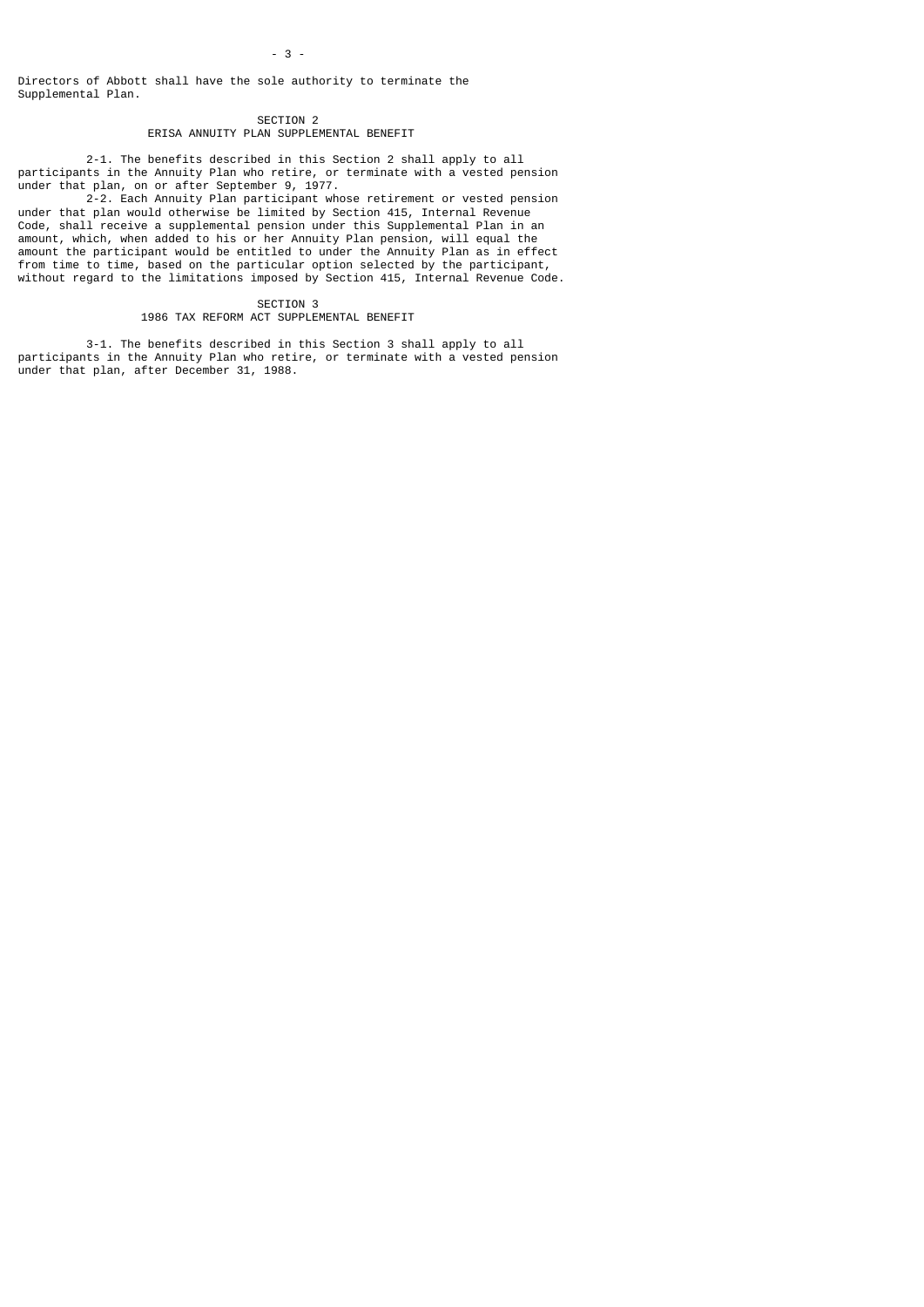$-4$  -

 3-2. Each Annuity Plan participant shall receive a supplemental pension under this Supplemental Plan in an amount determined as follows:

- (a) The supplemental pension shall be the difference, if any, between:
	- (i) The monthly benefit payable under the Annuity Plan plus any supplement provided by Section 2; and
- (ii) The monthly benefit which would have been payable under the Annuity Plan (without regard to the limits imposed by Section 415, Internal Revenue Code) if the participant's "final earnings", as defined in the Annuity Plan had included compensation in excess of the limits imposed by Section 401(a)(17), Internal Revenue Code, and any "pre-tax contributions" made by the participant under the Abbott Laboratories Supplemental 401(k) Plan.

#### SECTION 4

#### DEFERRED MIP ANNUITY PLAN SUPPLEMENTAL BENEFIT

 4-1. The benefits described in this Section 4 shall apply to all participants in the Annuity Plan who retire, or terminate with a vested pension, under that plan, on or after December 14, 1979 and who were awarded Management Incentive Plan awards for any calendar year during the ten consecutive calendar years ending with the year of retirement or termination of employment.

 4-2. Each Annuity Plan participant shall receive a supplemental pension under this Supplemental Plan in an amount determined as follows: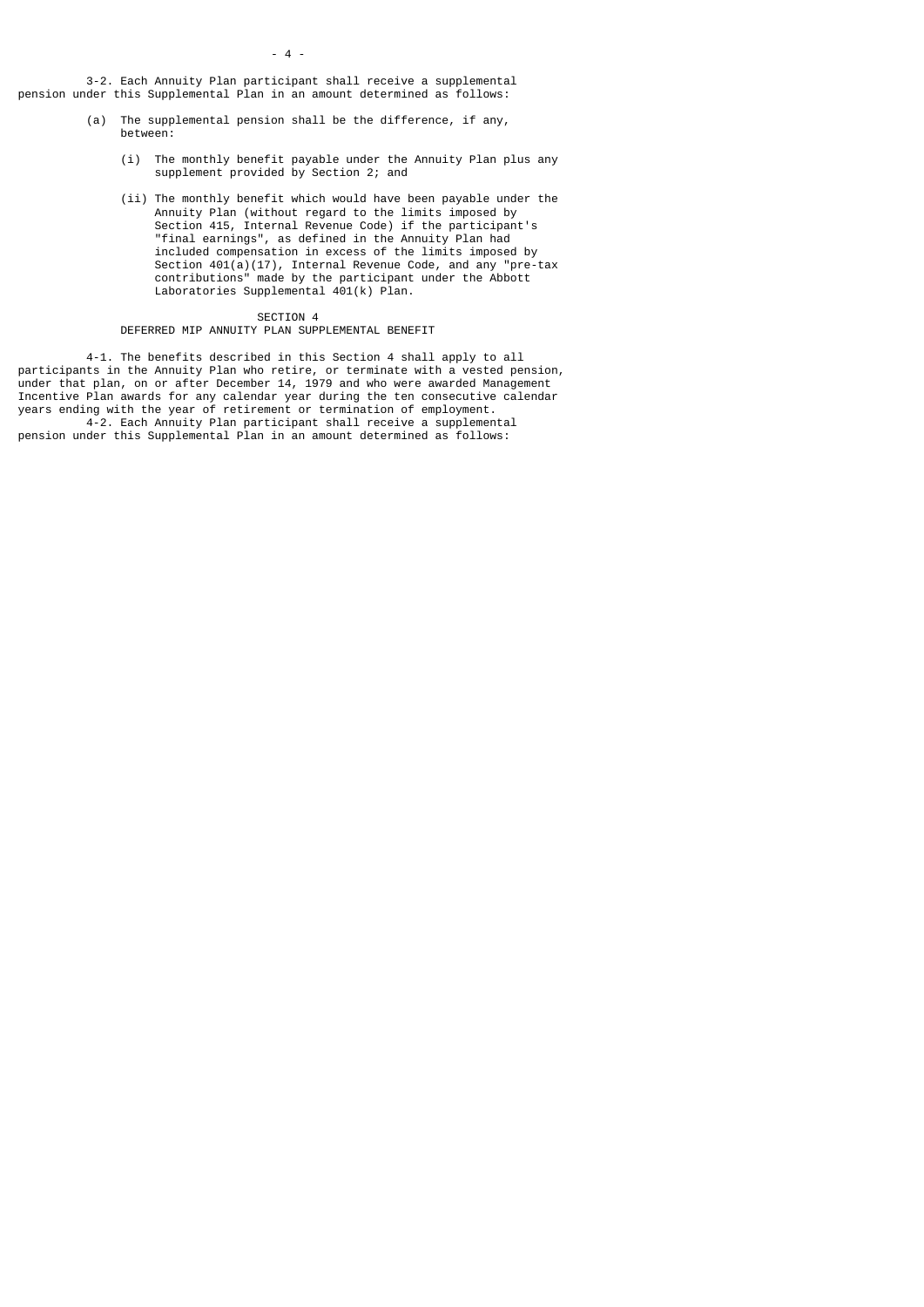- (a) The supplemental pension shall be the difference, if any, between:
	- (i) The monthly benefit payable under the Annuity Plan plus any supplement provided by Section 2 and Section 3; and
- (ii) the monthly benefit which would have been payable under the Annuity Plan (without regard to the limits imposed by Section 415, Internal Revenue Code) if the participant's "final earnings", as defined in the Annuity Plan, were one-sixtieth of the sum of:
	- (A) the participant's total "basic earnings" (excluding any payments under the Management Incentive Plan or any Division Incentive Plan) received in the sixty consecutive calendar months for which his basic earnings (excluding any payments under the Management Incentive Plan or any Division Incentive Plan) were highest within the last one hundred twenty consecutive calendar months immediately preceding his retirement or termination of employment; and
- (B) the amount of the participant's total awards under the Management Incentive Plan and any Division Incentive Plan (whether paid immediately or deferred) made for the five consecutive calendar years during the ten consecutive calendar years ending with the year of retirement or termination for which such amount is the greatest and (for participants granted Management Incentive Plan awards for less than five consecutive calendar years during such ten year period) which include all Management Incentive Plan awards granted for consecutive calendar years within such ten year period.
- (b) That portion of any Management Incentive Plan award which the Compensation Committee has determined shall be excluded from the participant's "basic earnings" shall be excluded from the calculation of "final earnings" for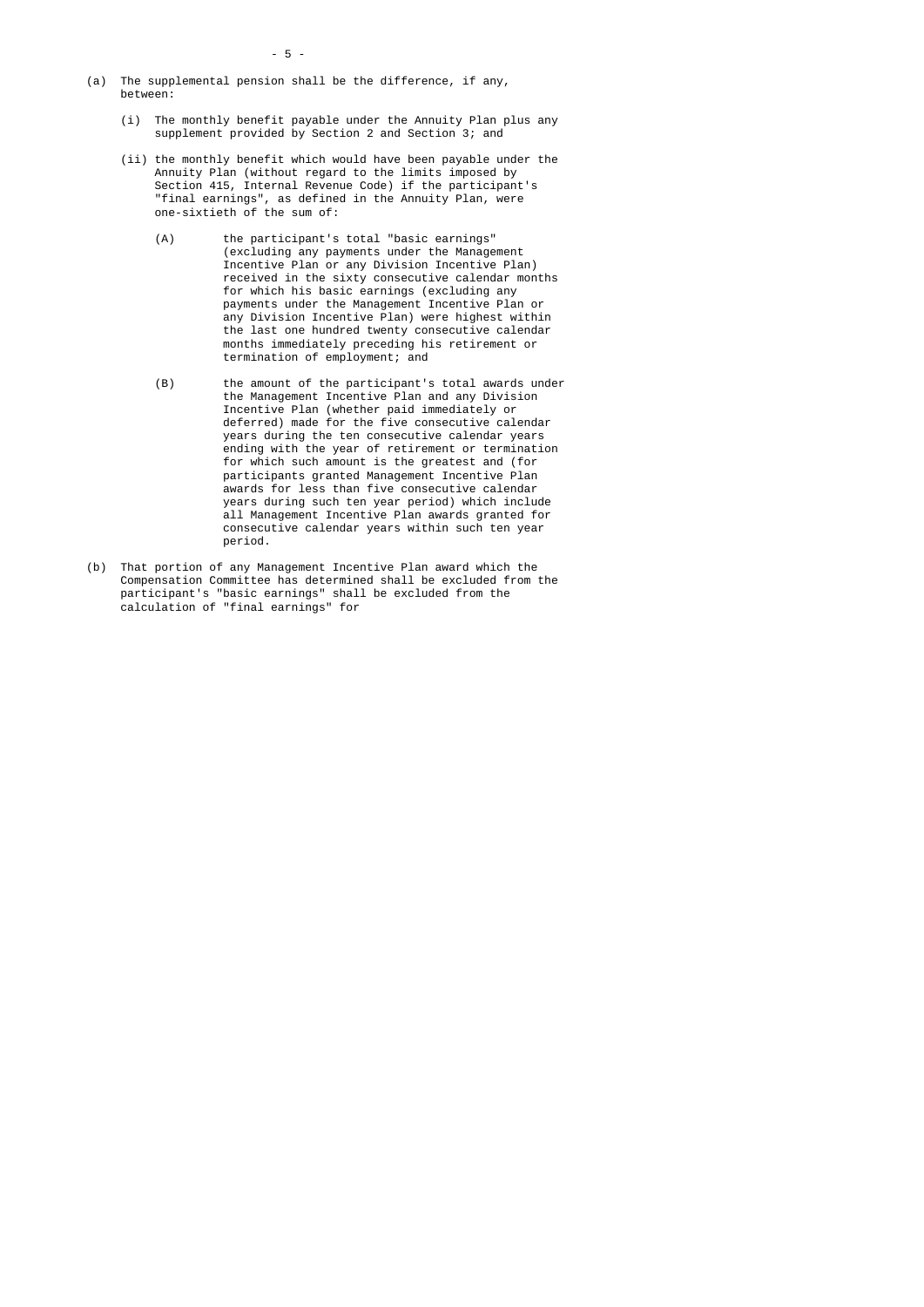purposes of this subsection 4-2. "Final earnings" for purposes of this subsection 4-2 shall include any compensation in excess of the limits imposed by Section 401(a)(17), Internal Revenue Code.

(c) In the event the period described in subsection  $4-2(a)(ii)(B)$  is the final five calendar years of employment and a Management Incentive Plan award is made to the participant subsequent to retirement for the participant's final calendar year of employment, the supplemental pension shall be adjusted by adding such new award and subtracting a portion of the earliest Management Incentive Plan award included in the calculation, from the amount determined under subsection  $4-2(a)(ii)(B)$ . The portion subtracted shall be equal to that portion of the participant's final calendar year of employment during which the participant was employed by Abbott. If such adjustment results in a greater supplemental pension, the greater pension shall be paid beginning the first month following the date of such new award.

#### Section 5 RESTRICTED STOCK AWARD SUPPLEMENTAL BENEFIT

 5-1. The benefits described in this Section 5 shall apply to all participants in the Annuity Plan who retire or terminate with a vested pension, under that plan, after September 1, 1995.

 5-2. For purposes of this Supplemental Plan, the phrase "Eligible Restricted Stock Award" shall mean a restricted stock award granted under the Abbott Laboratories 1991 Incentive Stock Program, or any successor plan or program, (the "Incentive Stock Program"), which is designated by the Compensation Committee of the Board of Directors of Abbott, at any time prior to retirement or termination of the participant, as includable in "final earnings" for purposes of this Supplemental Plan.

 5-3. Each Annuity Plan participant shall receive a supplemental pension under this Supplemental Plan in an amount determined as follows:

(a) The supplemental pension shall be the difference, if any, between: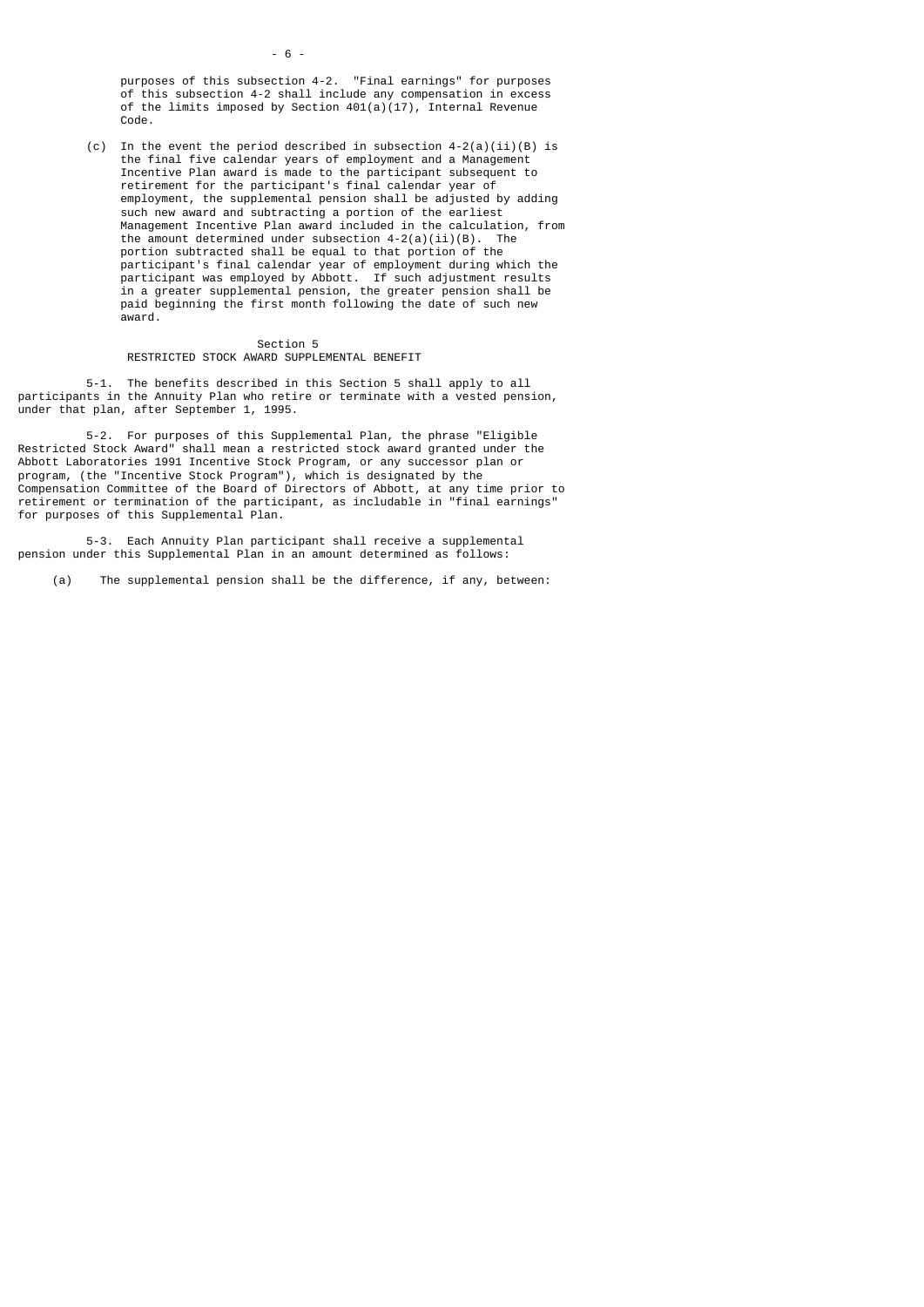- 7
	- (i) The monthly benefit payable under the Annuity Plan plus any supplement provided by Sections 2, 3 and 4; and
	- (ii) The monthly benefit which would have been payable under the Annuity Plan (without regard to the limits imposed by Section 415, Internal Revenue Code) if the participant's "final earnings", as defined in the Annuity Plan, were one-sixtieth of the sum of:
		- (A) the participant's earnings described in subsection  $4-2(a)(ii)(A);$
		- (B) the participant's awards described in subsection 4-2(a)(ii)(B) (adjusted as provided in subsections 4-2(b) and (c)); and
		- (C) the total value of those installments of Eligible Restricted Stock Awards granted the participant which become non-forfeitable during the sixty consecutive calendar months for which his basic earnings (as defined in subsection  $4-2(a)(ii)(A)$  are highest within the last one hundred twenty consecutive calendar months immediately preceding his retirement or termination of employment.

(b) For purposes of this subsection 5-3:

- (i) The value of an Eligible Restricted Stock Award shall be the fair market value of such award (as determined under the Incentive Stock Program) on the date the award is granted;
- (ii) No more than five installments of Eligible Restricted Stock Awards shall be included in the amount calculated under subsection 5-3(a)(ii)(C); and
- (iii) "Final earnings" shall include compensation in excess of the limits imposed by Section 401(a)(17), Internal Revenue Code."

 In the event the limitation described in subsection 5-3(b)(ii) would be exceeded for a participant, those installments in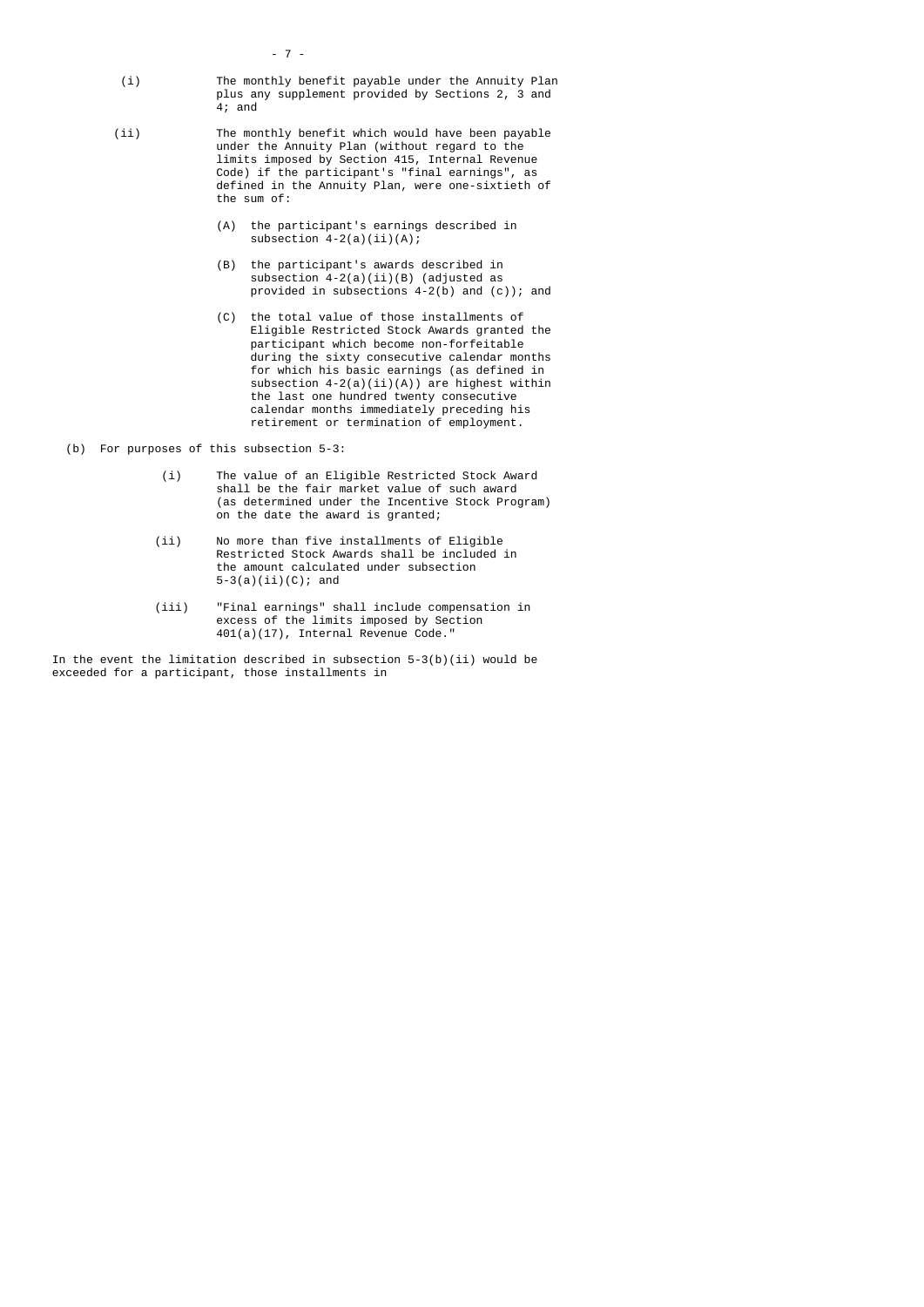excess of five with the lowest fair market value (as defined in subsection 5-3(b)(i)) shall be disregarded in calculating the benefit due under this Section 5.

SECTION 6 CORPORATE OFFICER ANNUITY PLAN SUPPLEMENTAL BENEFIT

 6-1. The benefits described in this Section 6 shall apply to all participants in the Annuity Plan who are corporate officers of Abbott as of September 30, 1993 or who become corporate officers thereafter, and who retire, or terminate with a vested pension under that plan on or after September 30, 1993. The term "corporate officer" for purposes of this Section 6 shall mean an individual elected an officer of Abbott by its Board of Directors (or designated as such for purposes of this Section 6 by the Compensation Committee of the Board of Directors of Abbott), but shall not include assistant officers.

 6-2. Subject to the limitations and adjustments described below, each participant described in subsection 6-1 shall receive a monthly supplemental pension under this Supplemental Plan commencing on the participant's normal retirement date under the Annuity Plan and payable as a life annuity, equal to 6/10 of 1 percent (.006) of the participant's final earnings (as that phrase is used in subsection 5-3(a)(ii), adjusted as provided in subsections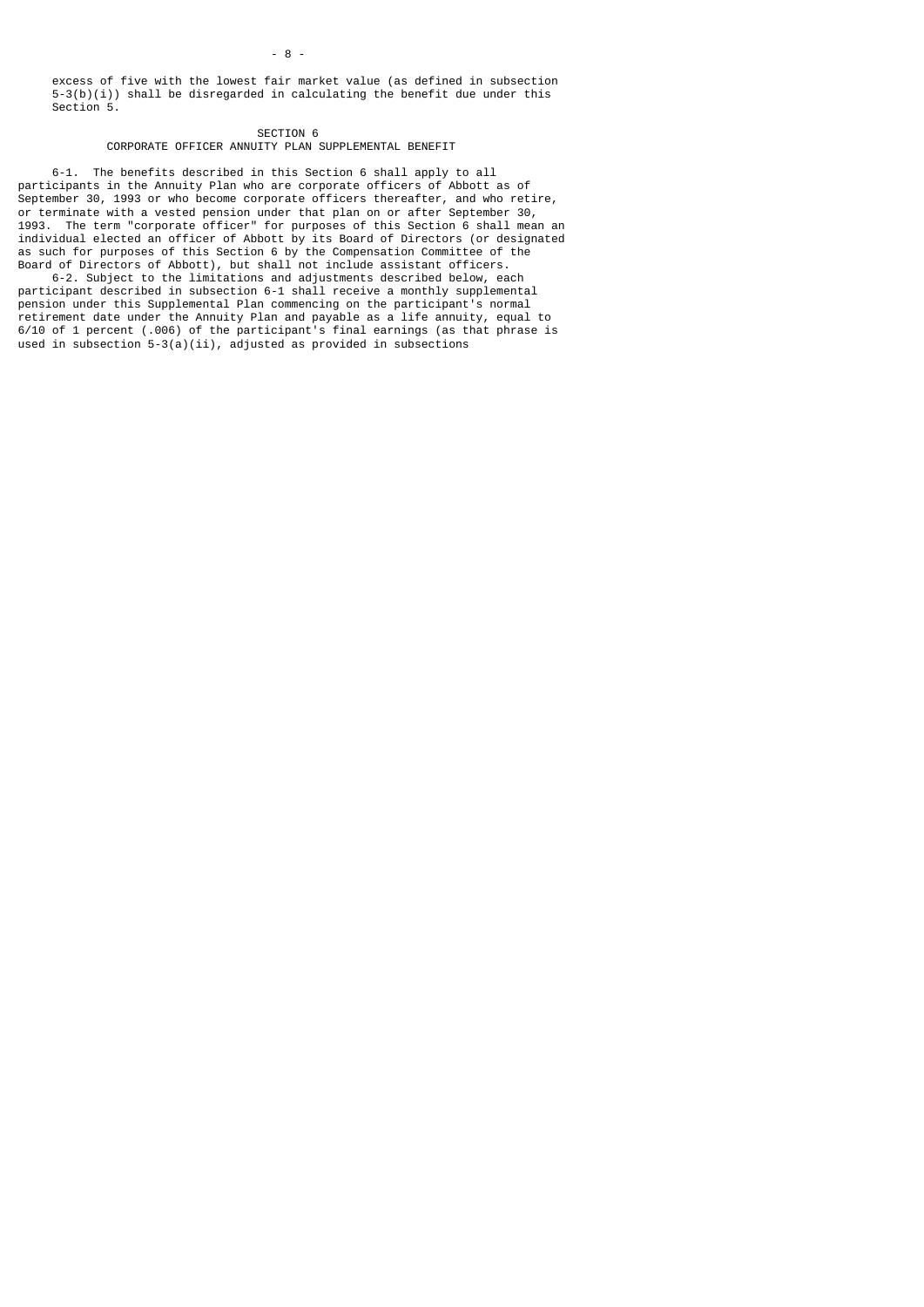5-3(b)(ii) and (iii)) for each of the first twenty years of the participant's benefit service (as defined in the Annuity Plan) occurring after the participant's attainment of age 35.

 6-3. In no event shall the sum of (a) the participant's aggregate percentage of final earnings calculated under subsection 6-2 and (b) the participant's aggregate percentage of final earnings calculated under subsection 5-1(b)(i) of the Annuity Plan, exceed the maximum aggregate percentage of final earnings allowed under subsection 5-1(b)(i) of the Annuity Plan (without regard to any limits imposed by the Internal Revenue Code), as in effect on the date of the participant's retirement or termination. In the event the limitation described in this subsection 6-3 would be exceeded for any participant, the participant's aggregate percentage calculated under subsection 6-2 shall be reduced until the limit is not exceeded.

 6-4. Benefit service occurring between the date a participant ceases to be a corporate officer of Abbott and the date the participant again becomes a corporate officer of Abbott shall be disregarded in calculating the participant's aggregate percentage under subsection 6-2.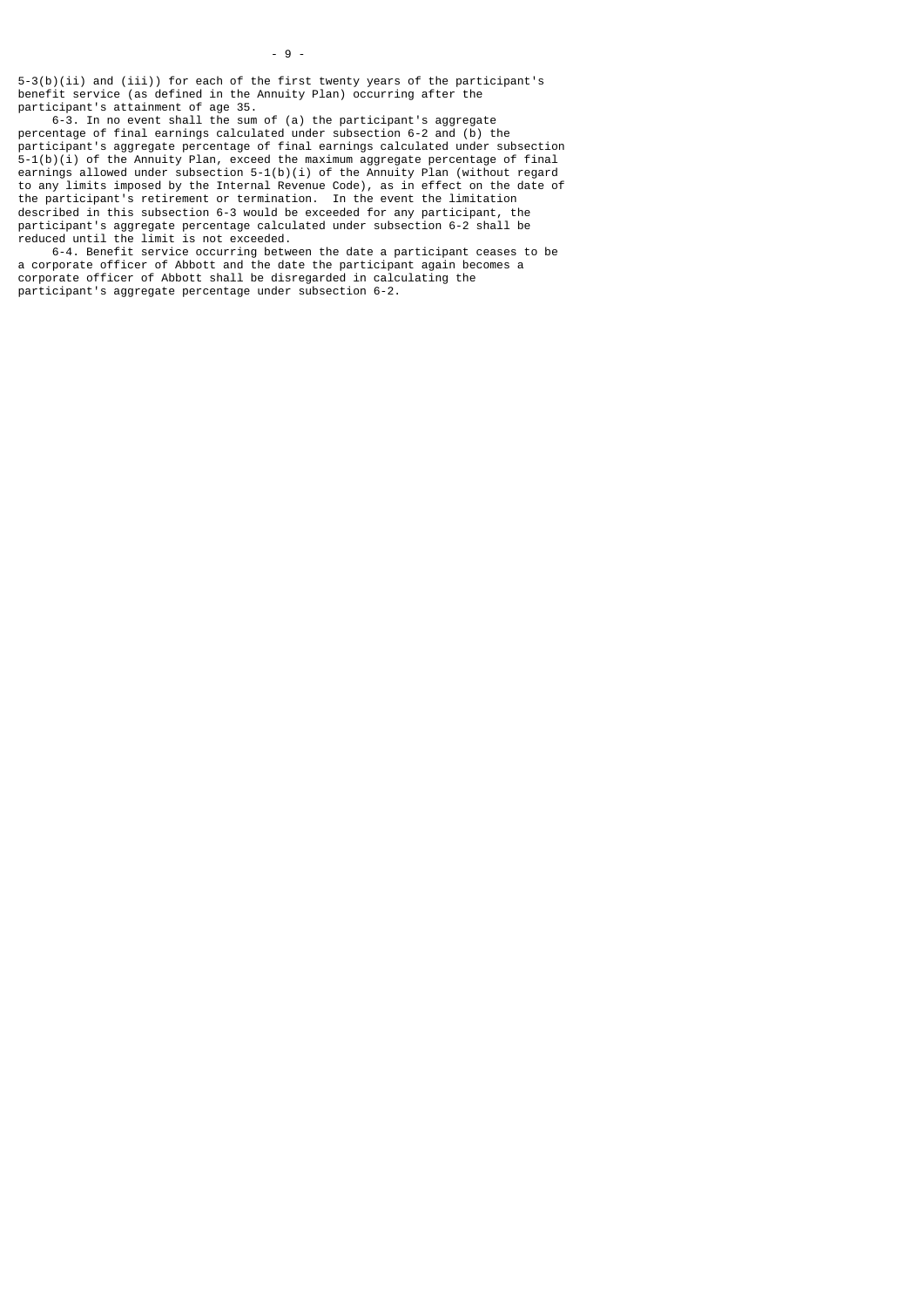6-5. Any supplemental pension otherwise due a participant under this Section 6 shall be reduced by the amount (if any) by which:

- (a) the sum of (i) the benefits due such participant under the Annuity Plan and this Supplemental Plan, plus (ii) the actuarially equivalent value of the employer-paid portion of all benefits due such participant under the primary retirement plans of all non- Abbott employers of such participant; exceeds
	- (b) the maximum benefit that would be due under the Annuity Plan (without regard to the limits imposed by Section 415, Internal Revenue Code) based on the participant's final earnings (as that phrase is used in subsection  $5-3(a)(ii)$ , adjusted as provided in subsections  $5-3(b)(ii)$  and  $(iii)$ , if the participant had accrued the maximum benefit service recognized by the Annuity Plan.

The term "primary retirement plan" shall mean any pension benefit plan as defined in ERISA, whether or not qualified under the Internal Revenue Code, which is determined by the Board of Review to be the primary pension plan of its sponsoring employer. The term "non-Abbott employer" shall mean any employer other than Abbott or a subsidiary or affiliate of Abbott. A retirement plan maintained by an employer prior to such employer's acquisition by Abbott shall be deemed a retirement plan maintained by a non-Abbott employer for purposes of this subsection 6-5.

 6-6. Any supplemental pension due a participant under this Section 6 shall be actuarially adjusted as provided in the Annuity Plan to reflect the pension form selected by the participant and the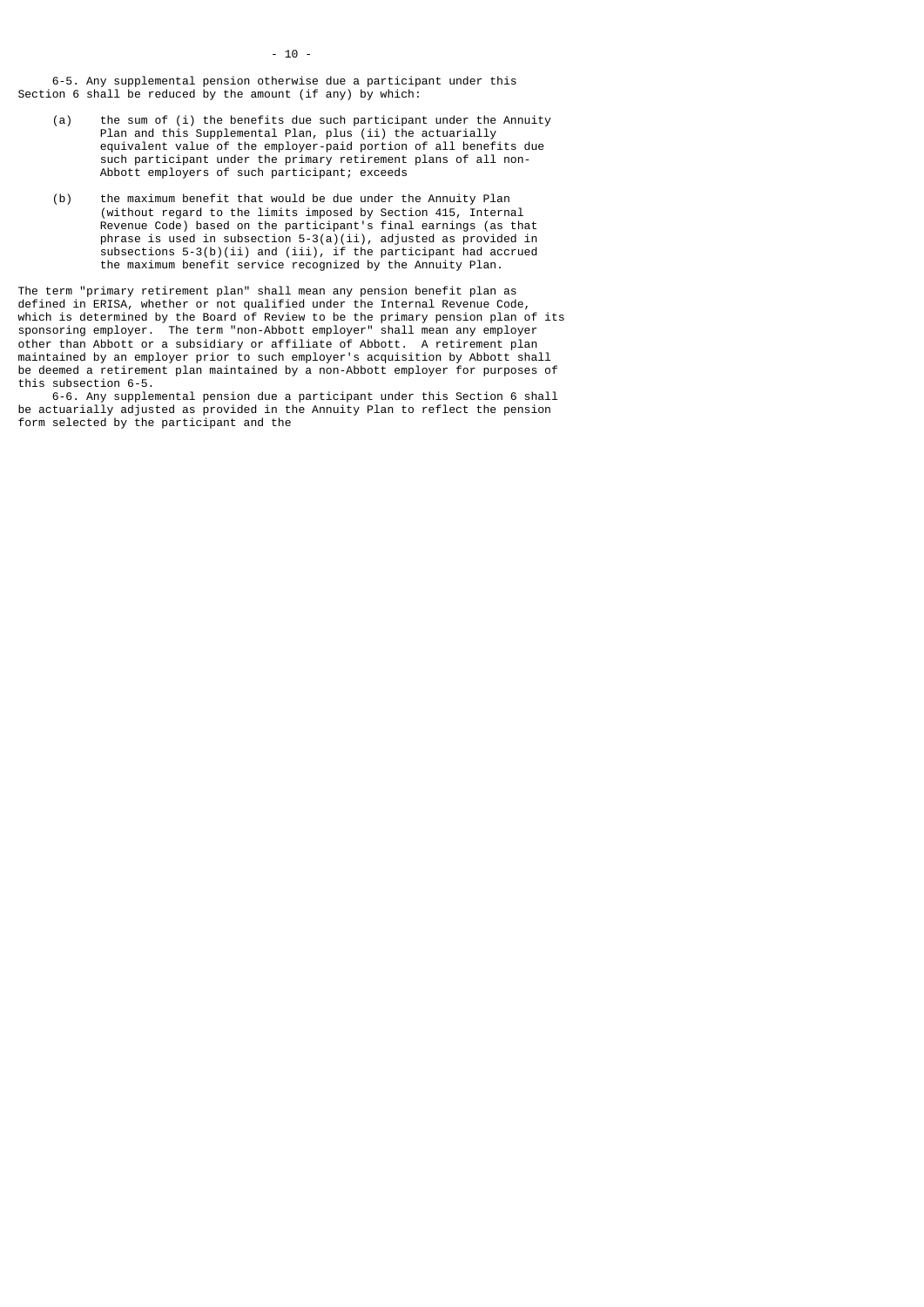participant's age at commencement of the pension, and shall be paid as provided in subsection 7-2.

## SECTION<sub>7</sub> CORPORATE OFFICER ANNUITY PLAN SUPPLEMENTAL EARLY RETIREMENT BENEFIT

 7-1. The benefits described in this Section 7 shall apply to all persons described in subsection 6-1.

 7-2. The supplemental pension due under Sections 2, 3, 4, 5 and 6 to each participant described in subsection 7-1 shall be reduced as provided in subsections 5-3 and 5-6 of the Annuity Plan for each month by which its commencement date precedes the last day of the month in which the participant will attain age 60. No reduction will be made for the period between the last day of the months the participant will attain age 60 and age 62.

 7-3. Each participant described in subsection 7-1 shall receive a monthly supplemental pension under this Supplemental Plan equal to any reduction made in such participant's Annuity Plan pension under subsections 5-3 or 5-6 of the Annuity Plan for the period between the last day of the months the participant will attain age 60 and age 62.

> SECTION 8 ERISA STOCK PLAN SUPPLEMENTAL BENEFIT

 8-1. This Section 8 shall apply to any employee who participates in the Stock Plan at any time during the period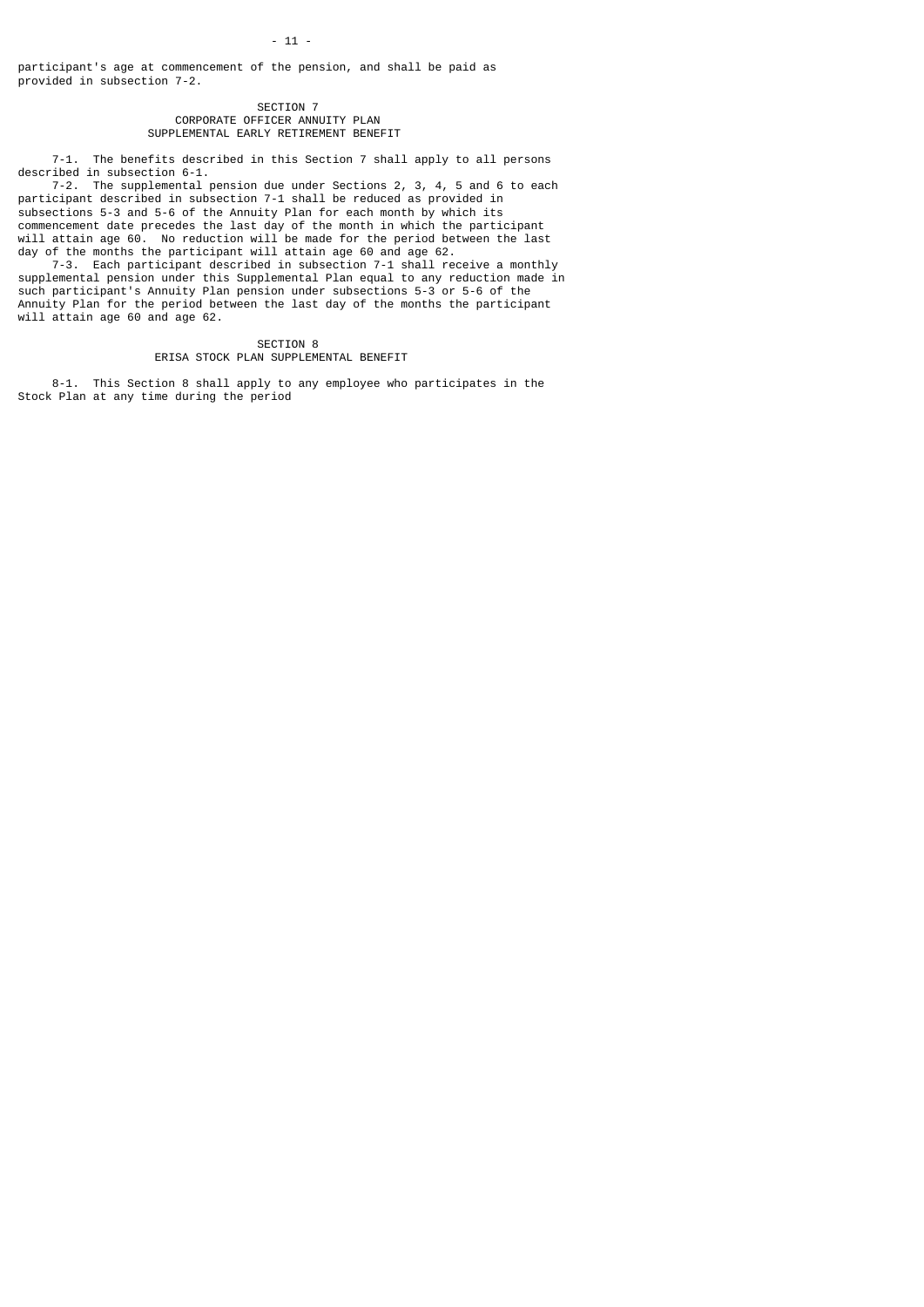$- 12 -$ 

 8-2. All "supplemental pay conversion" contributions as defined in the Stock Plan elected by participants in that plan in excess of the limits imposed on each such participant by Section 415, Internal Revenue Code, (the "supplemental contributions") shall not be paid over to the Abbott Laboratories Stock Retirement Trust (the "Stock Trust"), but shall be retained by the participant's employer and credited by Abbott to bookkeeping accounts maintained for each such participant corresponding to the investment alternatives available under the Stock Plan (the "bookkeeping accounts").

 8-3. Each participant's supplemental contributions shall be allocated among his or her bookkeeping accounts in the same proportions as the participant's supplemental pay conversion contributions are allocated among the investment alternatives available under the Stock Plan.

 8-4. Each participant's supplemental contributions allocated to his or her bookkeeping account for Abbott common shares shall be credited with the same dividends and appreciation such contributions would have earned had they been deposited in the Stock Trust and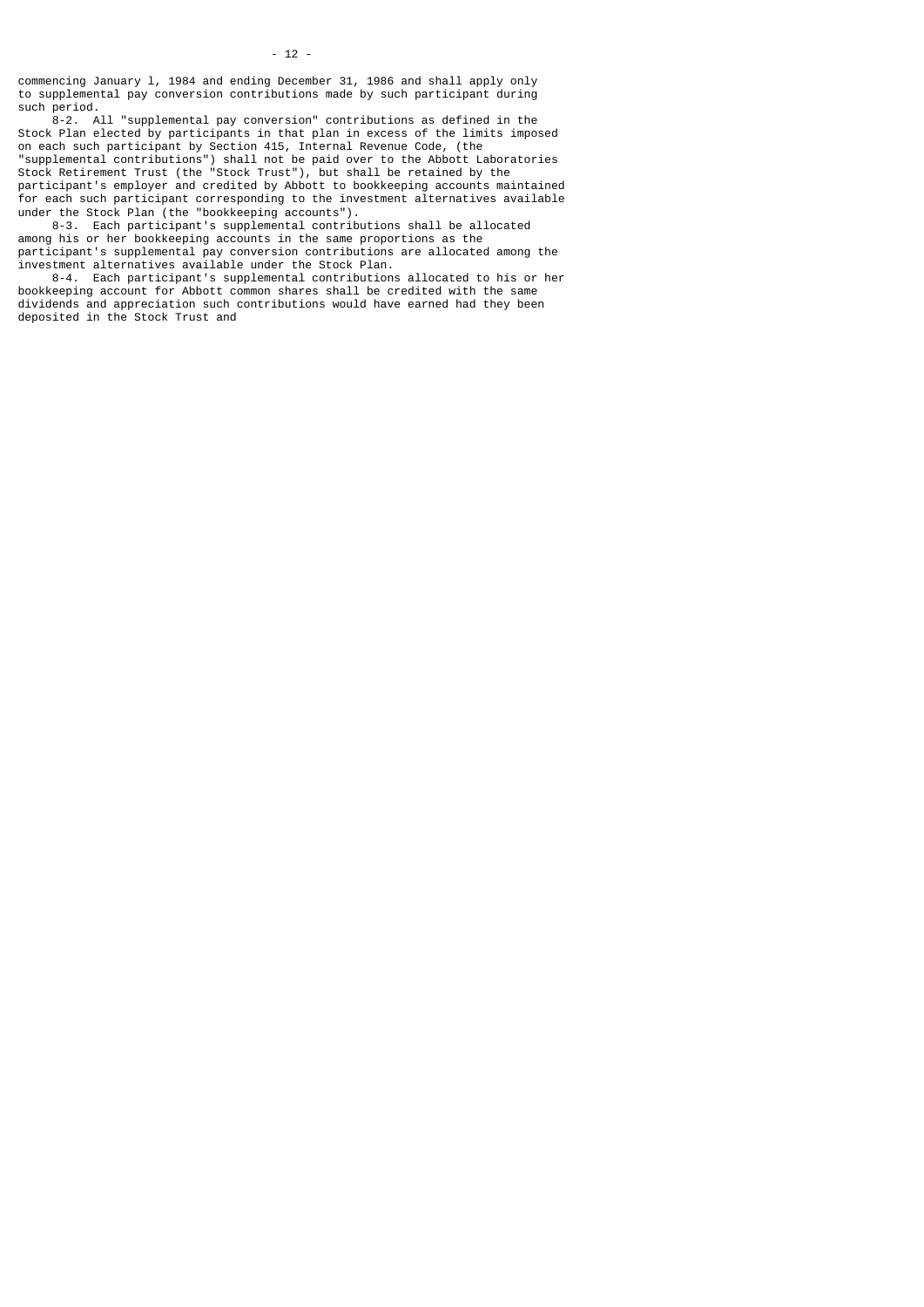$- 13 -$ 

 8-5. The amounts credited to each participant's bookkeeping accounts shall be distributed to such participant or his or her beneficiary in the manner described in subsection 9-2 or 9-3.

 8-6. Each distribution from a participant's bookkeeping account for Abbott common shares shall be increased by an amount which, after provision for any federal income tax applicable to such amount, will equal the difference between the then applicable maximum ordinary income and long-term capital gain federal income tax rates applied to that portion of the distribution which exceeds the sum of the participant's supplemental contributions allocated to that account and the imputed dividends thereon.

### SECTION 9 MISCELLANEOUS

 9-1. For purposes of this Supplemental Plan, the term "Management Incentive Plan" shall mean the Abbott Laboratories 1971 Management Incentive Plan, the Abbott Laboratories 1981 Management Incentive Plan and all successor plans to those plans.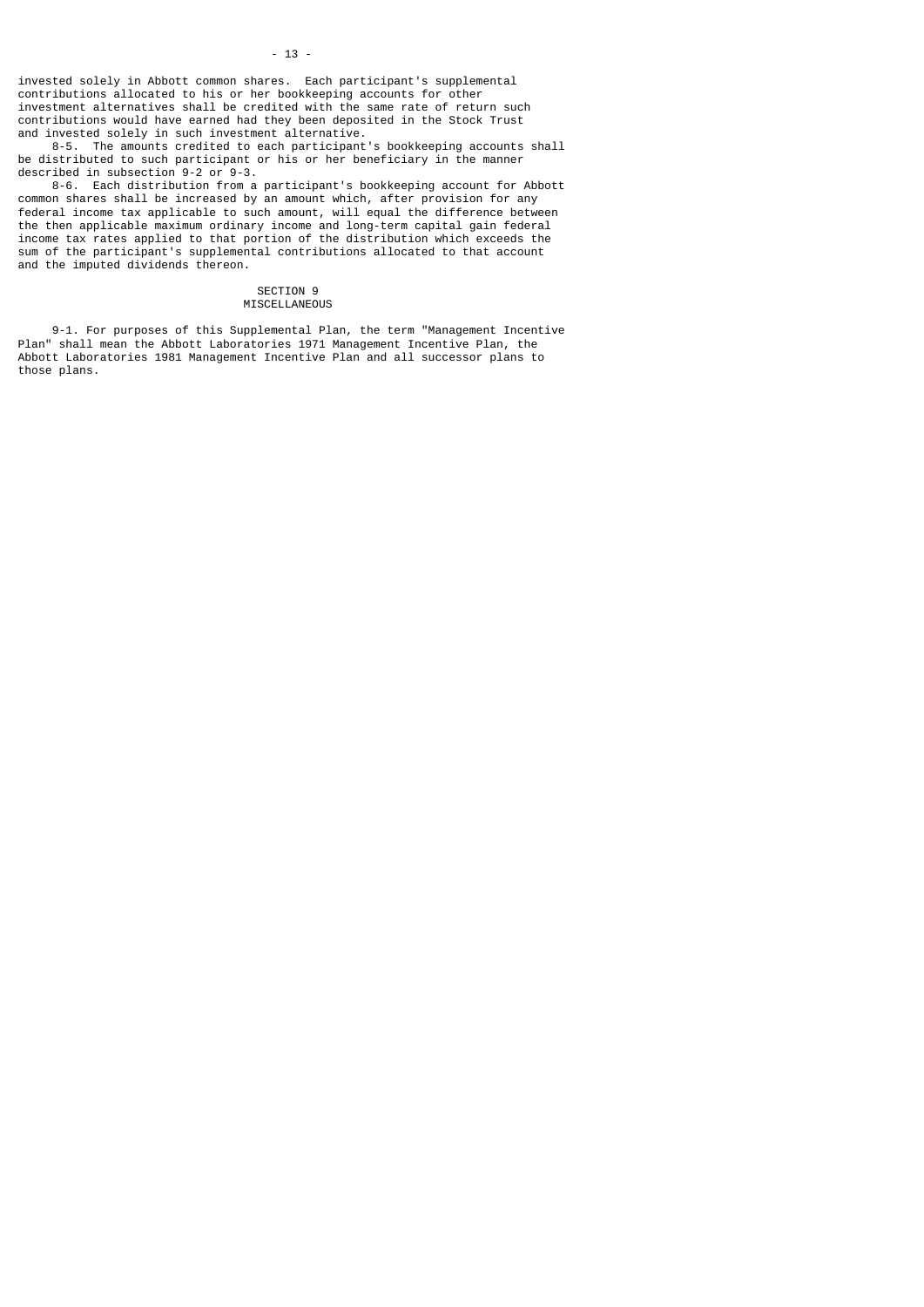## - 14 -

 9-2. The supplemental pensions described in Sections 2, 3, 4, 5, 6 and 7 shall be paid to the participant or his or her beneficiary based on the particular pension option elected by the participant, in the same manner, at the same time, for the same period and on the same terms and conditions as the pension payable to the participant or his beneficiary under the Annuity Plan. In the event a participant is paid his or her pension under the Annuity Plan in a lump sum, any supplemental pension due under Sections 2, 3, 4, 5, 6 or 7 shall likewise be paid in a lump sum. All amounts credited to a participant under Section 8 shall be distributed to the participant or his or her beneficiary in the same manner, at the same time and on the same terms and conditions as the distribution of the participant's interest in the Stock Trust. Notwithstanding the foregoing provisions of this subsection 9-2: (a) if the present value of the vested supplemental pensions described in Sections 2, 3, 4, 5, 6 and 7 of a participant who is actively employed by Abbott exceeds \$100,000, then payment of such pensions shall be made to the participant under Section 10 below; and (b) the amount credited to a participant under Section 8 shall be paid to the participant under Section 11 below; and (c) if the monthly vested supplemental pensions, expressed as a straight life annuity, due a participant or his or her beneficiary under Sections 2, 3, 4,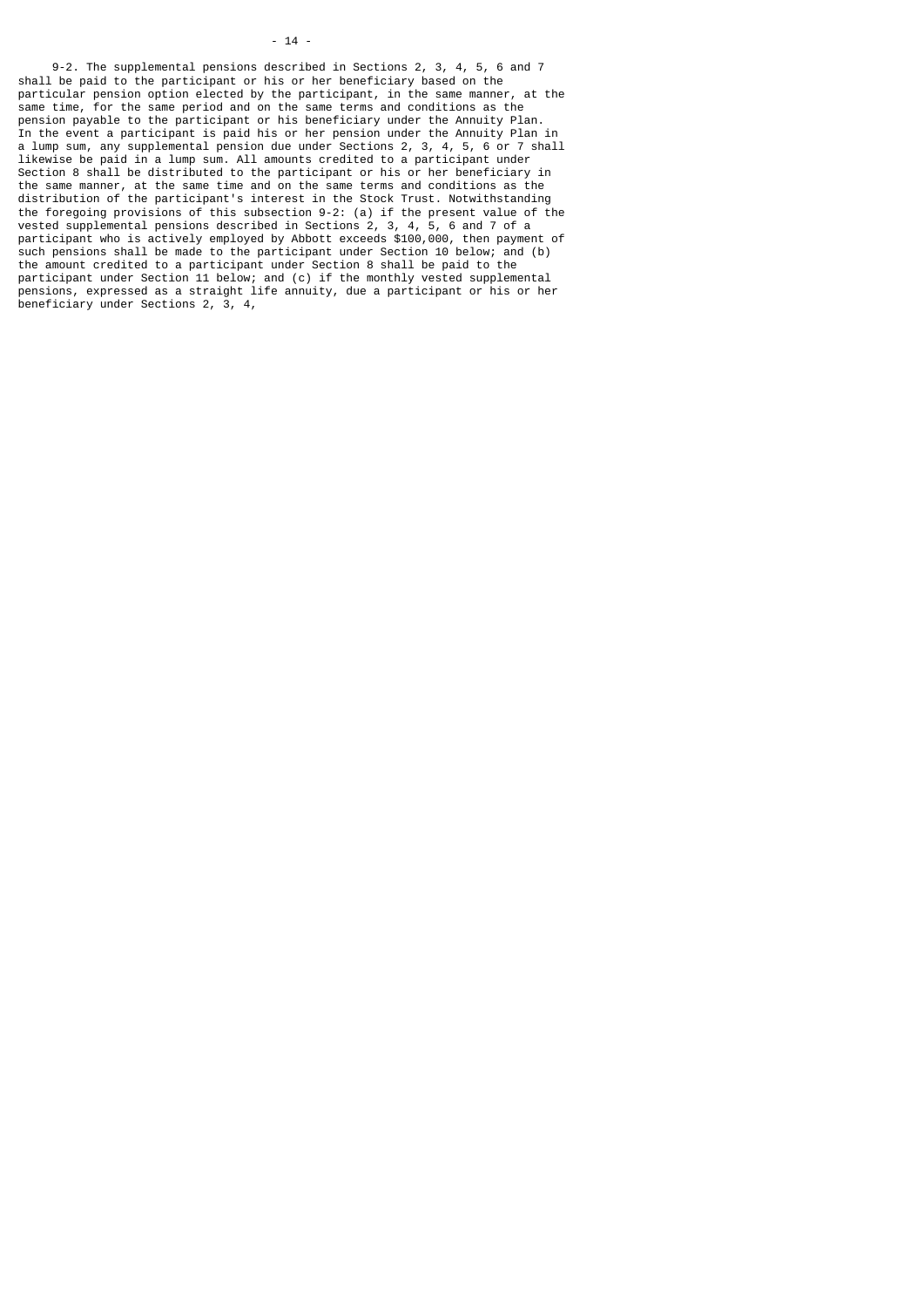5, 6 and 7 do not exceed an aggregate of One Hundred Fifty Dollars (\$150.00) as of the commencement date of the pension payable such participant or his or her beneficiary under the Annuity Plan, and payment of such supplemental pension has not previously been made under Section 10, the present value of such supplemental pensions shall be paid such participant or beneficiary in a lump-sum.

 9-3. Notwithstanding any other provisions of this Supplemental Plan, if employment of any participant with Abbott and its subsidiaries and affiliates should terminate for any reason within five (5) years after the date of a Change in Control:

- (a) All amounts credited to the participant under Section 8 shall be paid to the participant in a lump sum within thirty (30) days following such termination;
- (b) The present value of any supplemental pension due the participant under Section 2 (whether or not then payable) shall be paid to the participant in a lump sum within thirty (30) days following such termination; and
- (c) The present value of any supplemental pension due the participant under Sections 3 or 4 (whether or not then payable) shall be paid to the participant in a lump sum within thirty (30) days following such termination.

The supplemental pension described in paragraph (b) shall be computed using as the applicable limit under Section 415, Internal Revenue Code, such limit as is in effect on the termination date and based on the assumption that the participant will receive his or her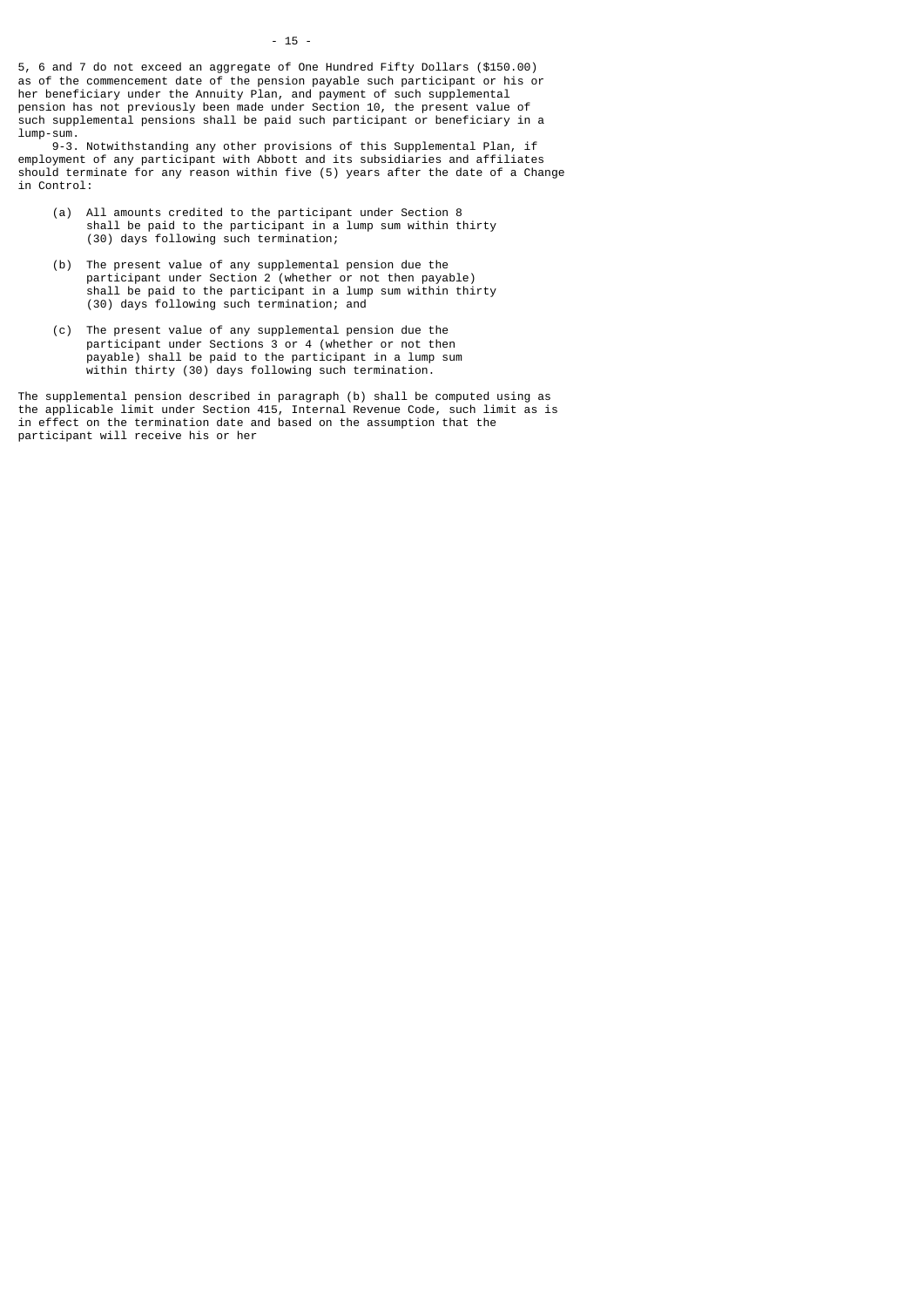Annuity Plan pension in the form of a straight life annuity with no ancillary benefits. The present values of the supplemental pensions described in paragraphs (b) and (c) shall be computed as of the date of payment by using an interest rate equal to the Pension Benefit Guaranty Corporation interest rate applicable to an immediate annuity, as in effect on the date of payment. 9-4. For purposes of subsection 9-3, a "Change in Control" shall be deemed to have occurred on the earliest of the following dates:

- (a) The date any entity or person (including a "group" as defined in Section 13(d)(3) of the Securities Exchange Act of 1934 (the "Exchange Act")) shall have become the beneficial owner of, or shall have obtained voting control over thirty percent (30%) or more of the outstanding common shares of the Company;
- (b) The date the shareholders of the Company approve a definitive agreement (A) to merge or consolidate the Company with or into another corporation, in which the Company is not the continuing or surviving corporation or pursuant to which any common shares of the Company would be converted into cash, securities or other property of another corporation, other than a merger of the Company in which holders of common shares immediately prior to the merger have the same proportionate ownership of common stock of the surviving corporation immediately after the merger as immediately before, or (B) to sell or otherwise dispose of substantially all the assets of the Company; or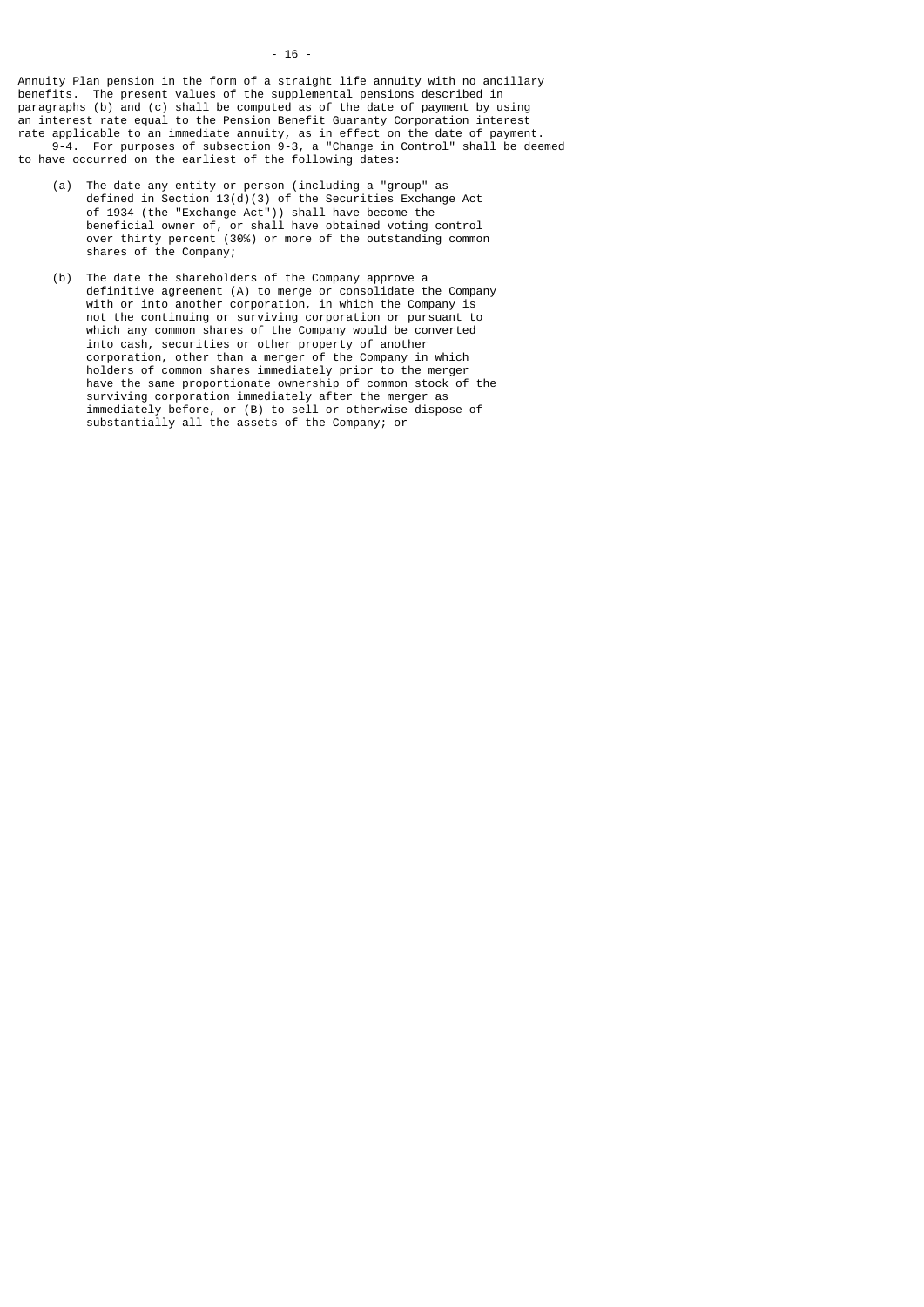(c) The date there shall have been a change in a majority of the Board of Directors of the Company within a twelve (12) month period unless the nomination for election by the Company's shareholders of each new director was approved by the vote of two-thirds of the directors then still in office who were in office at the beginning of the twelve (12) month period.

 9-5. The provisions of subsections 9-3, 9-4 and this subsection 9-5 may not be amended or deleted, nor superseded by any other provision of this Supplemental Plan, during the period beginning on the date of a Change in Control and ending on the date five years following such Change in Control.

 9-6. All benefits due under this Supplement Plan shall be paid by Abbott and Abbott shall be reimbursed for such payments by the employee's employer. In the event the employee is employed by more than one employer, each employer shall reimburse Abbott in proportion to the period of time the employee was employed by such employer, as determined by the Board of Review in its sole discretion.

 9-7. The benefits under the Supplemental Plan are not in any way subject to the debts or other obligations of the persons entitled to benefits and may not be voluntarily or involuntarily sold, transferred to assigned.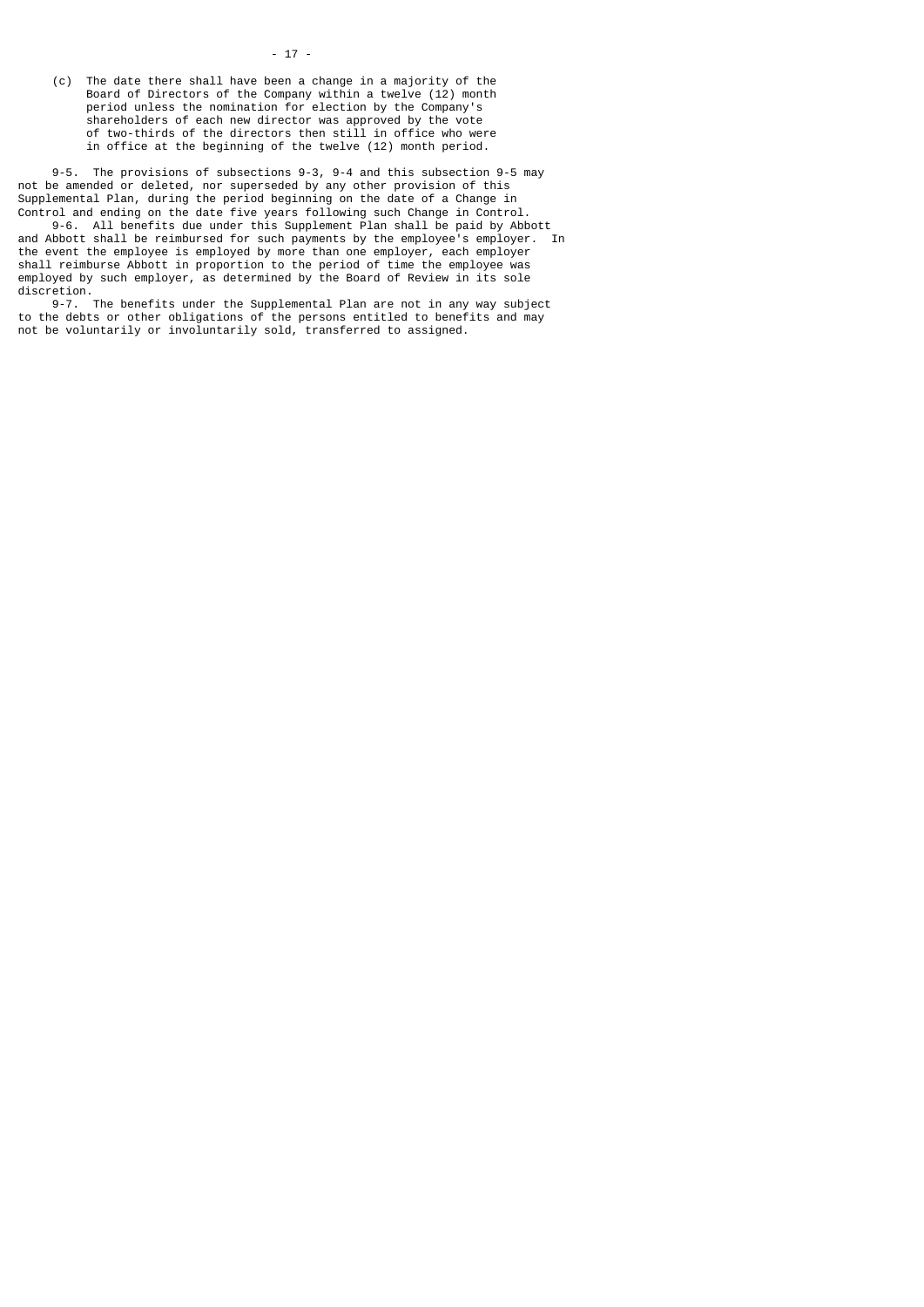9-8. Nothing contained in this Supplemental Plan shall confer on any employee the right to be retained in the employ of Abbott or any of its subsidiaries or affiliates.

 9-9. Upon adoption of this Supplemental Plan, the prior resolutions shall be deemed rescinded.

## SECTION 10 ALTERNATE PAYMENT OF SUPPLEMENTAL PENSIONS

 10-1. If, as of any December 31, the present value of the supplemental pensions described in Sections 2, 3, 4, 5, 6 and 7 of a participant who is actively employed by Abbott exceeds \$100,000, then payment of such present value shall be made, at the direction of the participant, by either of the following methods: (a) current payment in cash directly to the participant; or (b) current payment of a portion of such present value (determined as of that December 31) in cash for the participant directly to a Grantor Trust established by the participant, provided such trust is in a form which Abbott determines to be substantially similar to the trust attached to this Plan as Exhibit A; and current payment of the balance of such present value in cash directly to the participant, provided that the payment made directly to the participant shall approximate the aggregate federal, state and local individual income taxes attributable to the amount paid pursuant to this subparagraph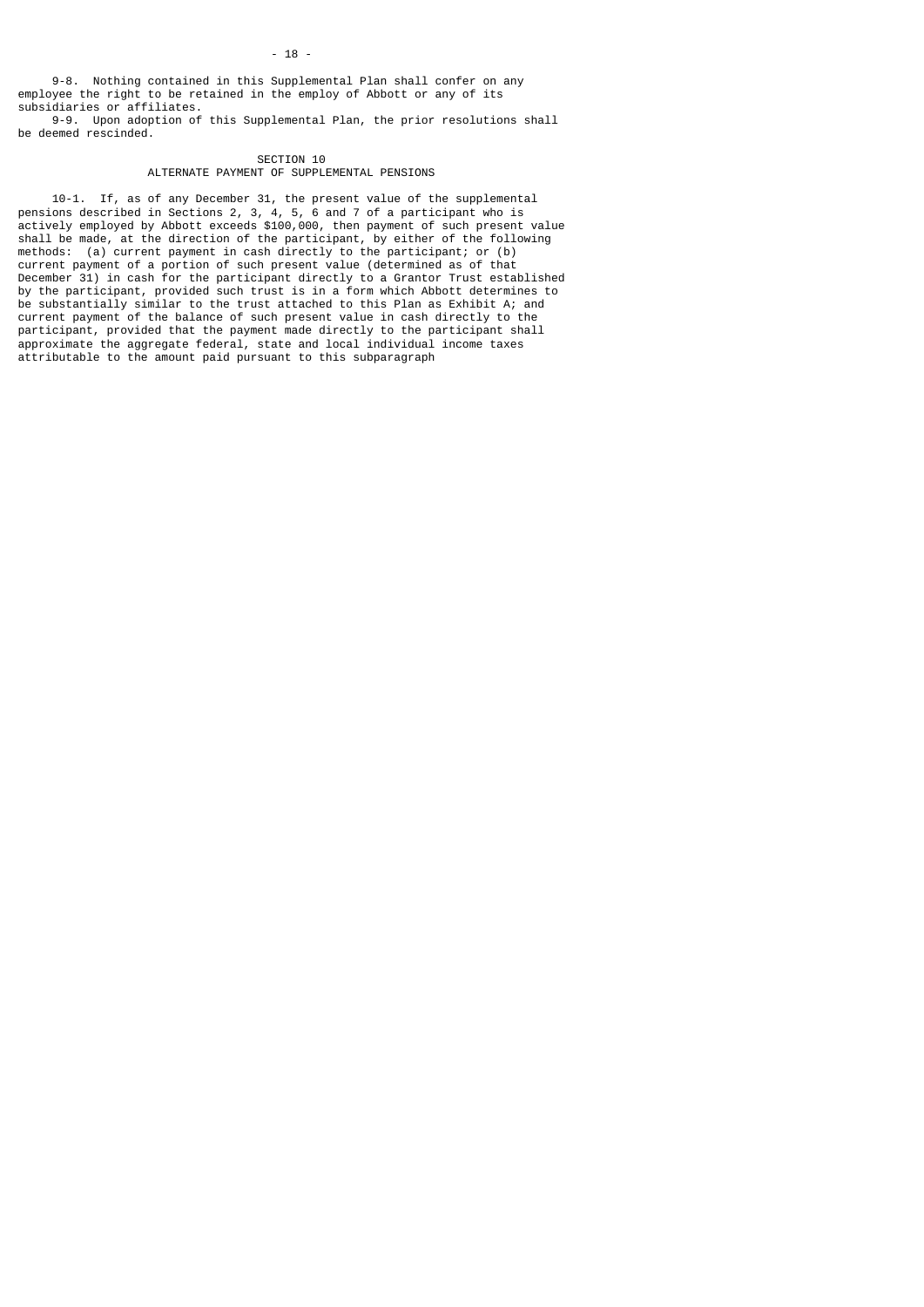10-l(b). If a participant fails to make an election under this subsection 10-l, or if a participant makes an election under subparagraph 10-1(b) but fails to establish a Grantor Trust, then payment shall be made in cash directly to the participant. Each payment required under this subsection 10-l shall be made as soon as practicable after the amount thereof can be ascertained by Abbott, but in no event later than the last day of the calendar year following the calendar year in which the present value of the participant's supplemental pensions described in Sections 2, 3, 4, 5, 6 and 7 first exceeds \$100,000.

 10-2. If the present value of a participant's supplemental pensions has been paid to the participant (including amounts paid to the participant's Grantor Trust) pursuant to subsection 10-1, then as of each subsequent December 31, such participant shall be entitled to a payment in an amount equal to: (a) the present value (as of that December 31) of the participant's supplemental pensions described in Sections 2, 3, 4, 5, 6 and 7; less (b) the current value (as of that December 31) of the payments previously made to the participant under subsections 10-1 and 10-2; less (c) the excess, if any, of (1) the Tax Gross Up payment made to the participant under subsection 12-1 for the immediately preceding calendar year, over (2) the net increase in the participant's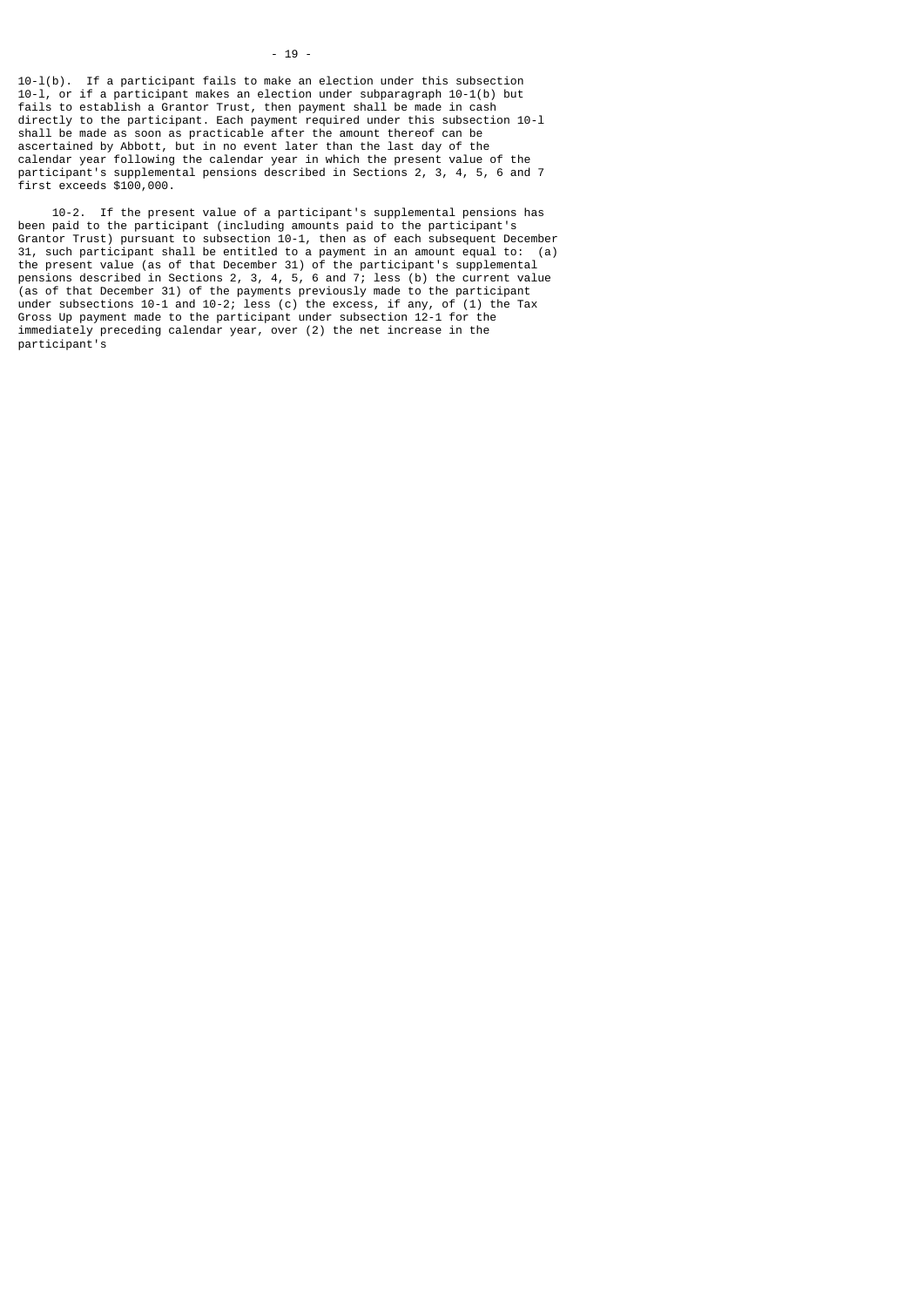federal, state and local income taxes as a result of the inclusion in his or her taxable income of the income of the participant's Grantor Trust and any Guaranteed Rate Payments for that year. Payments under this subsection 10-2 shall be made, at the direction of the participant, by either of the following methods: (i) current payment in cash directly to the participant; or (ii) current payment of a portion of such amount in cash for the participant directly to the Grantor Trust established by the participant; and current payment of the balance of such amount in cash directly to the participant, provided that the payment made directly to the participant shall approximate the aggregate federal, state and local individual income taxes attributable to the amount paid pursuant to this subparagraph 10-2(ii). If a participant fails to make an election under this subsection 10-2, then payment shall be made in cash directly to the participant. Each payment required under this subsection 10-2 shall be made as soon as practicable after the amount thereof can be ascertained by Abbott, but in no event later than the last day of the calendar year following the December 31 as of which such payment becomes due. No payments shall be made under this subsection 10-2 as of any December 31 after the calendar year in which the participant retires or otherwise terminates employment with Abbott.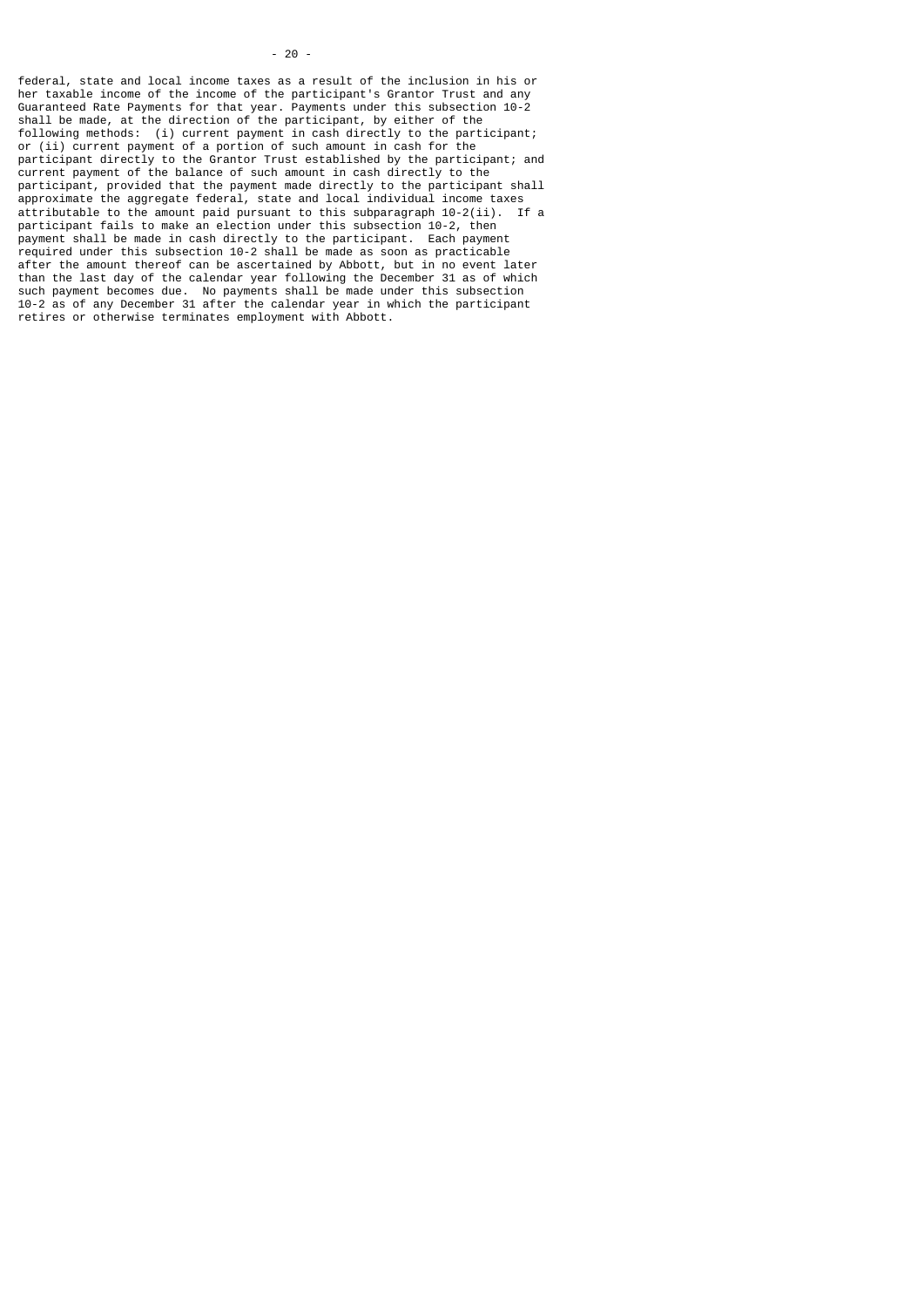10-3. Present values shall be determined using reasonable actuarial assumptions specified for this purpose by Abbott and consistently applied. The "current value" of the payments previously made to a participant under subsections 10-1 and 10-2 means the aggregate amount of such payments, with interest thereon (at the rate specified for this purpose by Abbott) from January 1 of the year of payment.

 10-4. Abbott will establish and maintain a separate Supplemental Pension Account in the name of each participant, which shall reflect any amounts paid to a participant (including amounts paid to a participant's Grantor Trust) pursuant to subsections 10-1 and 10-2, and any adjustments made pursuant to subsection 10-5. The accounts established pursuant to this subsection 10-4 are for the convenience of the administration of the Plan and no trust relationship with respect to such accounts is intended or should be implied.

 10-5. As of the end of each calendar year, Abbott shall adjust each participant's Supplemental Pension Account as follows:

 (a) FIRST, charge an amount equal to the product of: (i) any payments made (or which would have been made) to the participant during that year from his or her Grantor Trust (other than distributions of earnings in excess of the Net Interest Accrual to provide for the Tax Gross Up under subsection 11-1); multiplied by (ii) a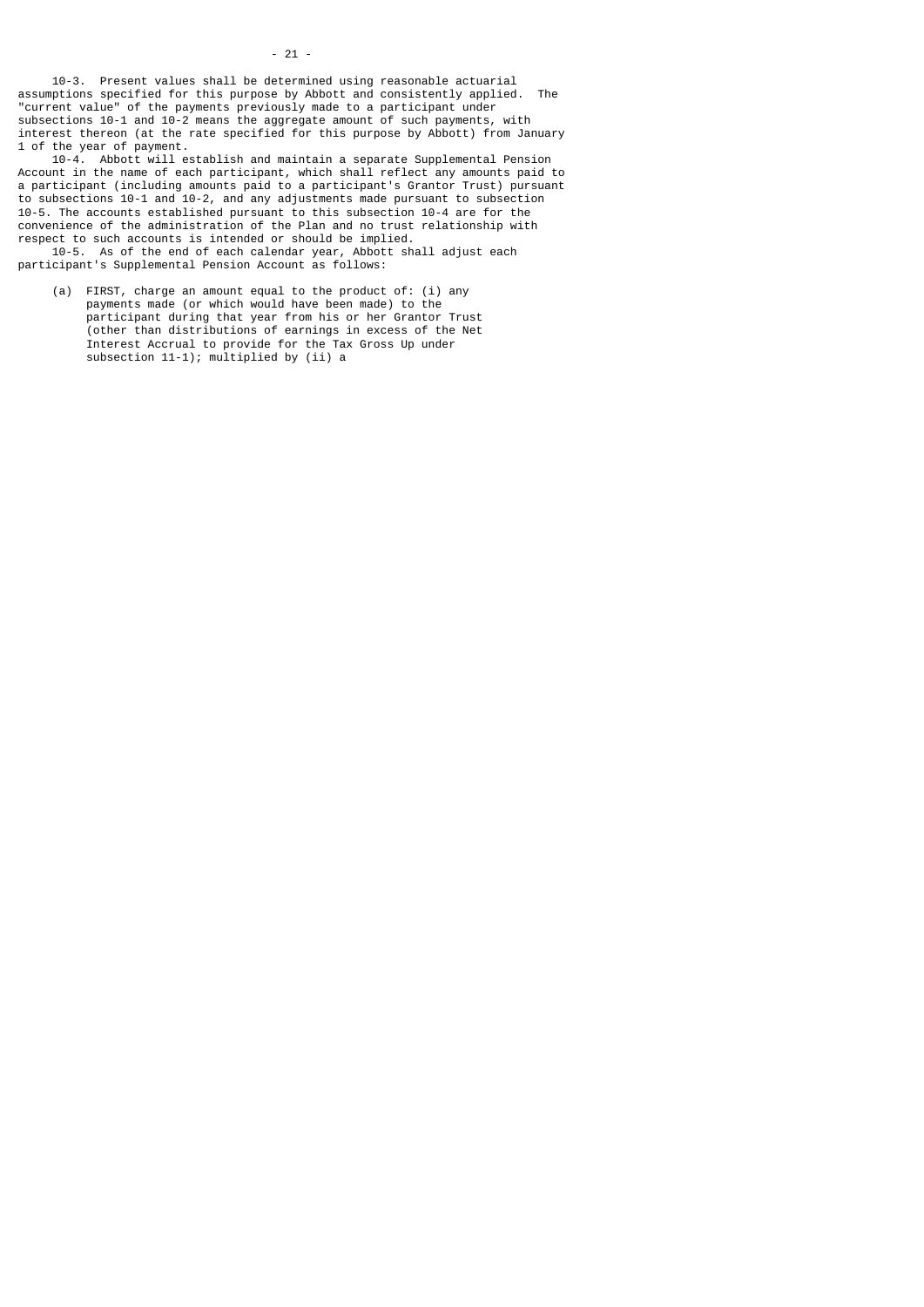fraction, the numerator of which is the balance in the participant's Supplemental Pension Account as of the end of the prior calendar year and the denominator of which is the balance (or the amount which would have been the balance) in the participant's Grantor Trust as of that same date;

- (b) NEXT, credit an amount equal to the Interest Accrual for that year pursuant to subsection 10-6; and
- (c) FINALLY, credit an amount equal to the amount that is paid for that year to the participant (including the amount paid to the participant's Grantor Trust) pursuant to subsections 10-1 and 10-2.

 10-6. As of the end of each calendar year, a participant's Supplemental Pension Account shall be credited with interest calculated at a reasonable rate of interest specified for this purpose by Abbott and consistently applied. Any amount so credited shall be referred to as a participant's "Interest Accrual."

 10-7. In addition to any payment made to a participant for any calendar year pursuant to subsection 10-1 or 10-2, Abbott shall also make a payment to a participant's Grantor Trust (a "Guaranteed Rate Payment"), for any year in which the net income of such trust does not equal or exceed the participant's Net Interest Accrual for that year. A participant's "Net Interest Accrual" for a year is an amount equal to: (a) the Interest Accrual credited to the participant's Supplemental Pension Account for that year; less (b)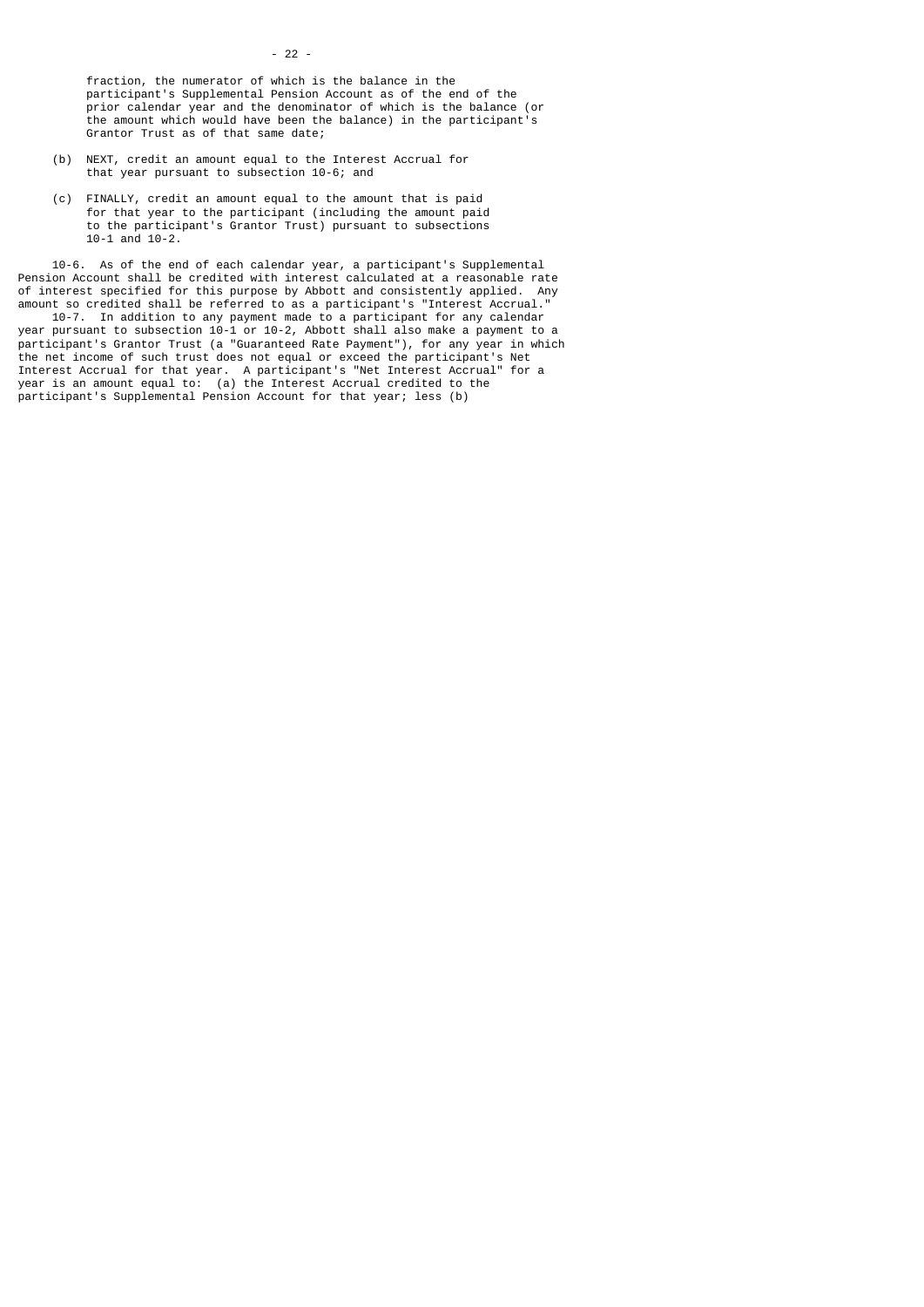the product of (i) the amount of such Interest Accrual, multiplied by (ii) the aggregate of the federal, state and local individual income tax rates (determined in accordance with subsection 12-2). The Guaranteed Rate Payment shall equal the difference between the participant's Net Interest Accrual and the net income of the participant's Grantor Trust for the year, and shall be paid within 180 days of the end of that year. No payments shall be made under this subsection 10-7 for any year following the year of the participant's death.

 10-8. If at any time after a participant's retirement or other termination of employment with Abbott, there is no longer a balance in his or her Grantor Trust, then such participant (or his or her surviving spouse if such spouse is entitled to periodic payments from the Grantor Trust) shall be entitled to a "Continuation Payment" under this subsection 10-8. The amount of the Continuation Payment shall be equal to the amount of the supplemental pension that would have been payable to the participant (or surviving spouse) had no payments been made to or for the participant under subsections 10-1 and 10-2. Continuation Payments shall be made monthly, beginning with the month following the month in which there is no longer a balance in the participant's Grantor Trust and ending with the month of the participant's (or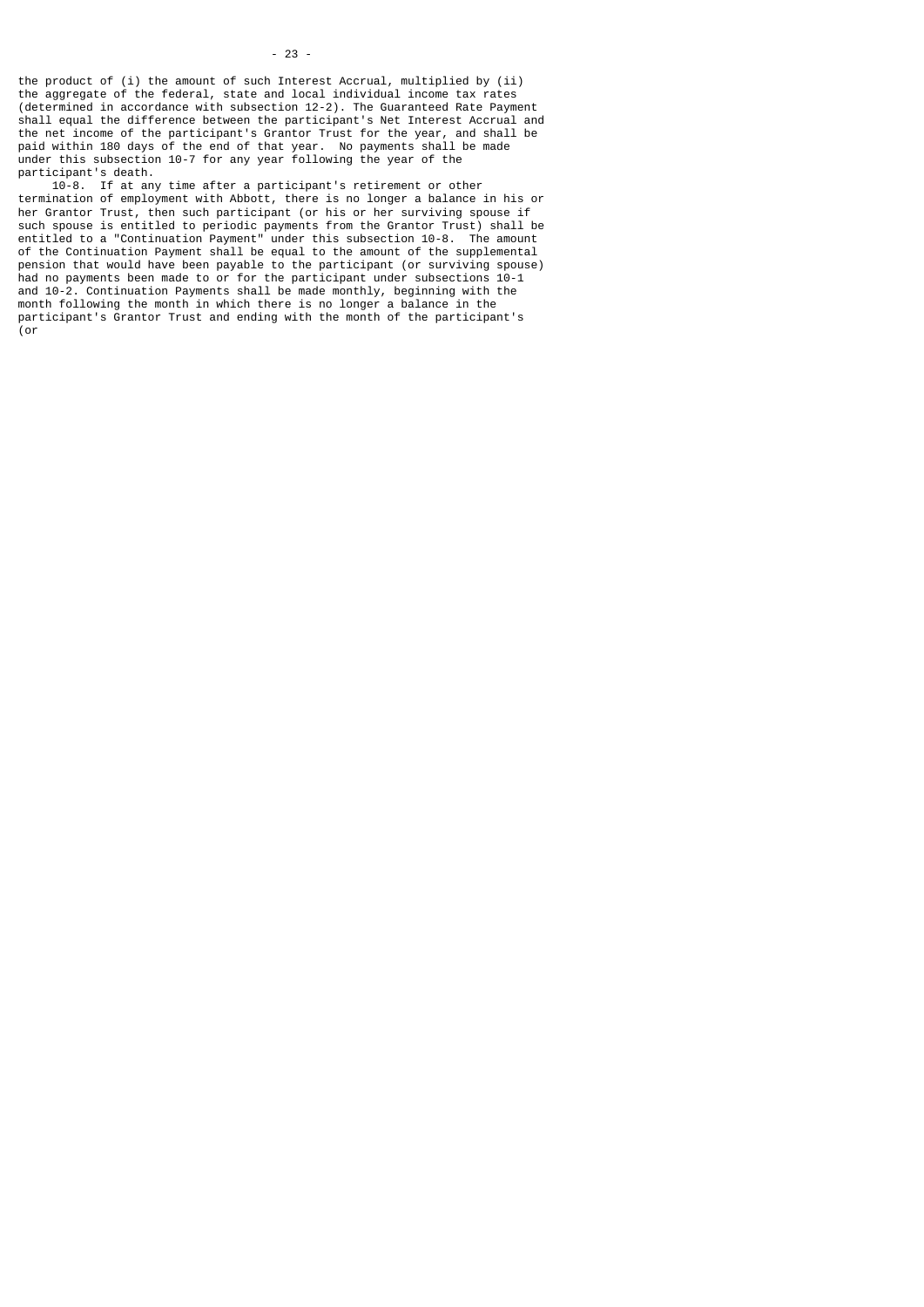#### - 24 -

surviving spouse's) death. Payments under this subsection 10-8 shall be made by the employers (in such proportions as Abbott shall designate) directly from their general corporate assets. Appropriate adjustments to the Continuation Payments shall be made in the event distributions have been made from a participant's Grantor Trust for reasons other than benefit payments to the participant or surviving spouse.

#### SECTION 11

#### PAYMENT OF SUPPLEMENTAL CONTRIBUTIONS

 Notwithstanding any other provisions of the plan, the amount credited to a participant under Section 8 shall be paid in cash directly to the participant on or before December 31, 1990.

# SECTION 12

## TAX GROSS UP PAYMENTS

 12-1. In addition to the payments provided under subsections 10-1 and 10-2, each participant shall also be entitled to a Tax Gross Up payment for each year there is a balance in his or her Supplemental Pension Account. The "Tax Gross Up" shall approximate: (a) the product of (i) the participant's Net Interest Accrual for the year (calculated using the greater of the rate of return of the Grantor Trusts or the rate specified in subsection 10-6), multiplied by (ii) the aggregate of the federal, state and local tax rates (determined in accordance with subsection 12-2);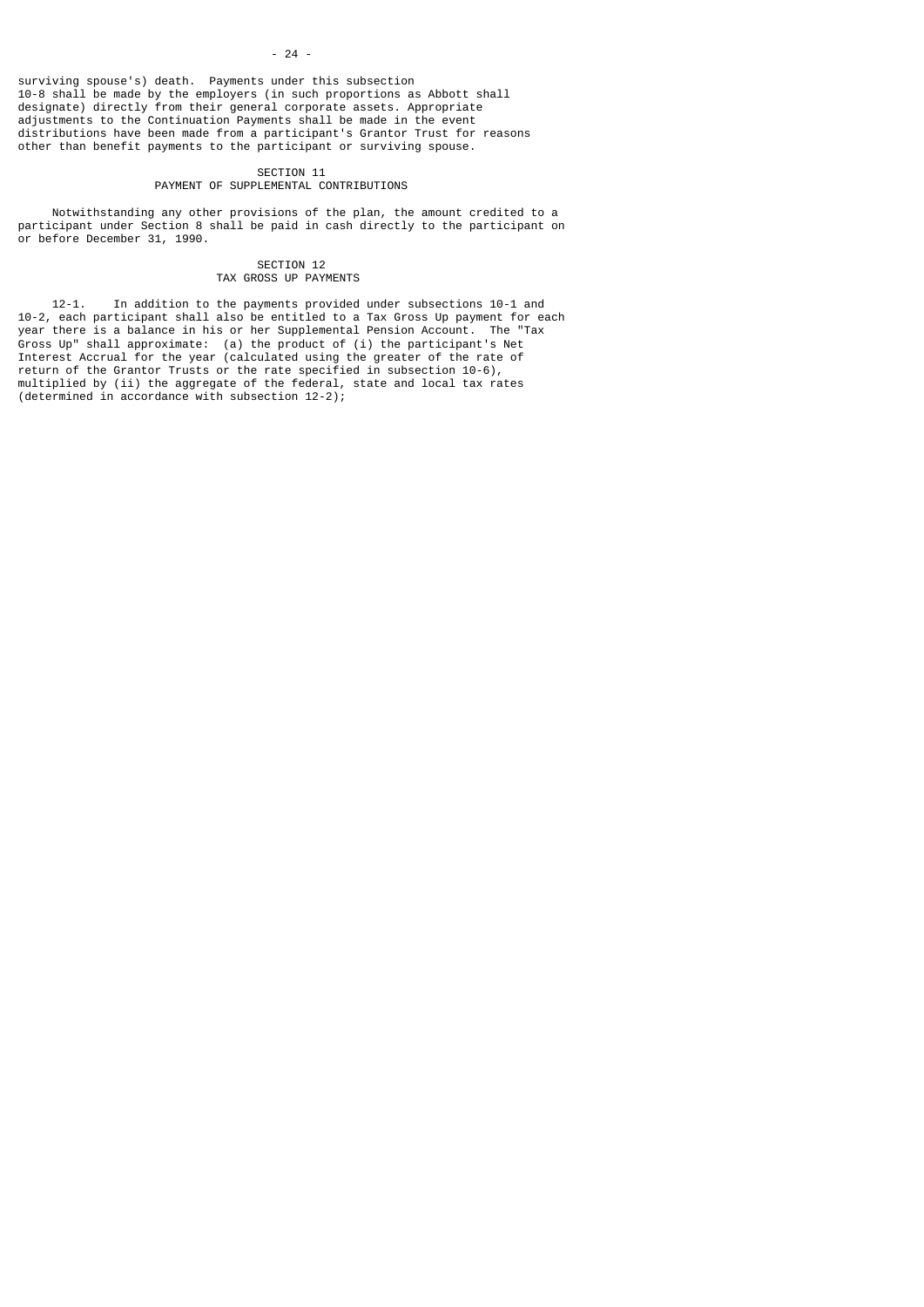subsection 12-1 for any year following the year of the participant's death. 12-2. For purposes of Sections 10 and 12, a participant's federal income tax rate shall be deemed to be the highest marginal rate of federal individual income tax in effect in the calendar year in which a calculation under those Sections is to be made, and state and local tax rates shall be deemed to be the highest marginal rates of individual income tax in effect in the state and locality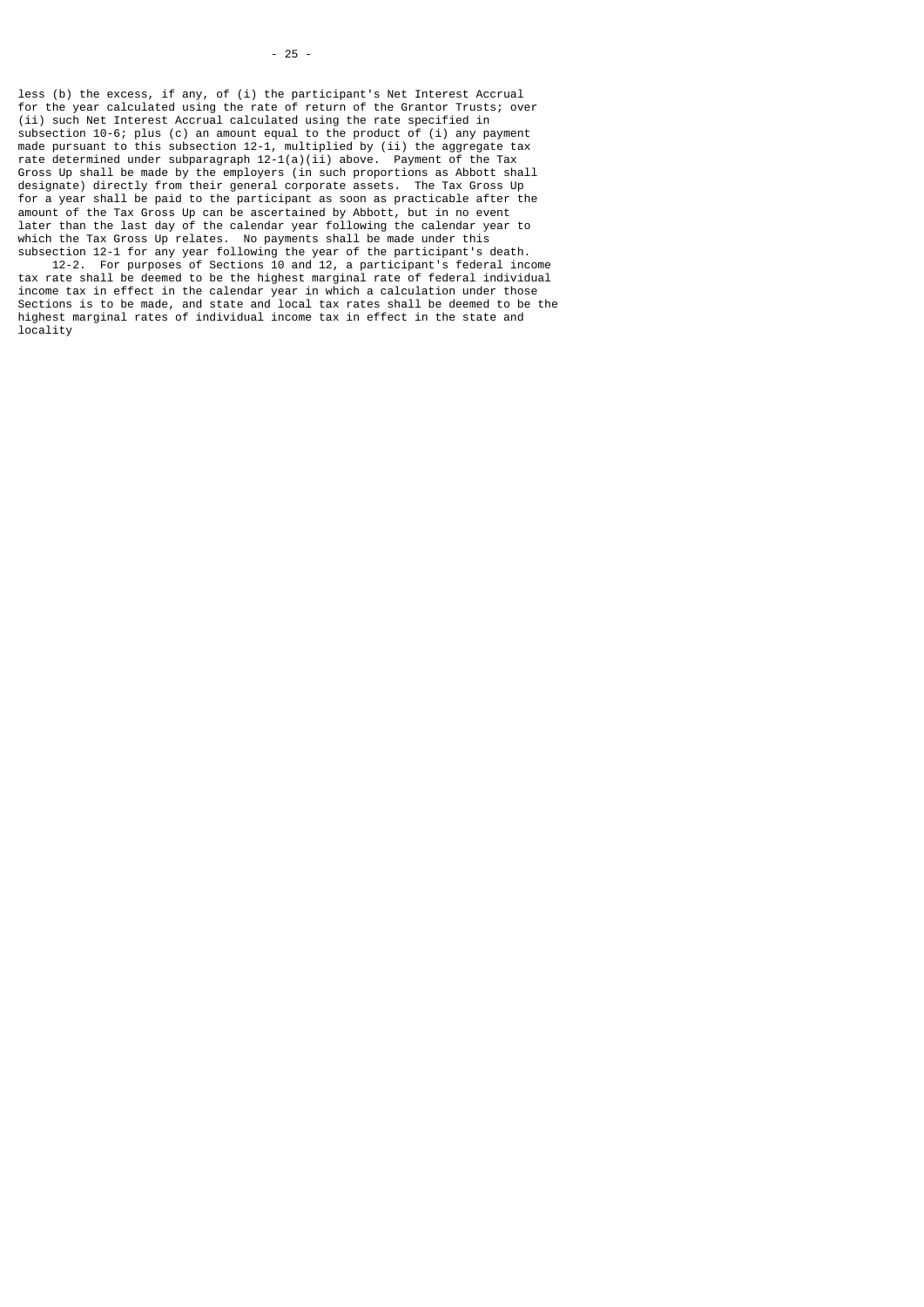of the participant's residence in the calendar year for which such a calculation is to be made, net of any federal tax benefits.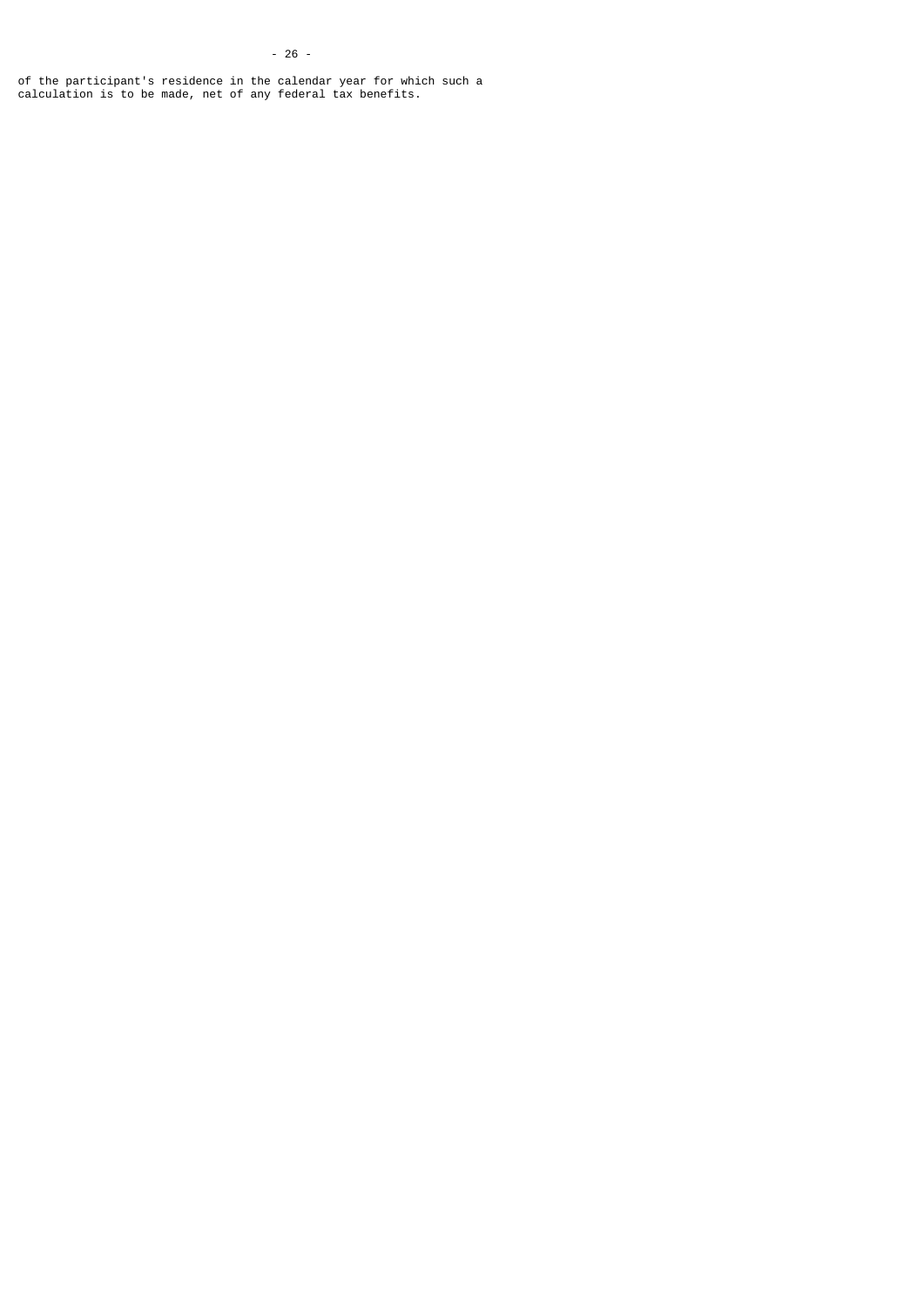#### ---------------------- SUPPLEMENTAL BENEFIT GRANTOR TRUST

 THIS AGREEMENT, made this \_\_\_\_\_\_ day of \_\_\_\_\_\_\_\_\_\_\_\_\_\_\_, 199\_, by and between \_\_\_\_\_\_\_\_\_\_\_\_\_\_\_\_\_\_, \_\_\_\_\_\_\_\_\_\_\_\_\_\_\_\_\_\_\_\_\_\_\_\_\_\_\_\_ (the "grantor"), and The Northern Trust Company, located at Chicago, Illinois, as trustee (the "trustee"),

#### WITNESSETH THAT:

 WHEREAS, the grantor desires to establish and maintain a trust to hold certain benefits received by the grantor under the Abbott Laboratories Supplemental Pension Plan, as it may be amended from time to time;

NOW, THEREFORE, IT IS AGREED as follows:

### ARTICLE I INTRODUCTION

I-1. NAME. This agreement and the trust hereby evidenced (the<br>be referred to as the "Supplemental "trust") may be referred to as the " Benefit Grantor Trust."

 I-2. THE TRUST FUND. The "trust fund" as at any date means all property then held by the trustee under this agreement.

 I-3. STATUS OF THE TRUST. The trust shall be irrevocable. The trust is intended to constitute a grantor trust under Sections 671-678 of the Internal Revenue Code, as amended, and shall be construed accordingly.

 I-4. THE ADMINISTRATOR. Abbott Laboratories ("Abbott") shall act as the "administrator" of the trust, and as such shall have certain powers, rights and duties under this agreement as described below. Abbott will certify to the trustee from time to time the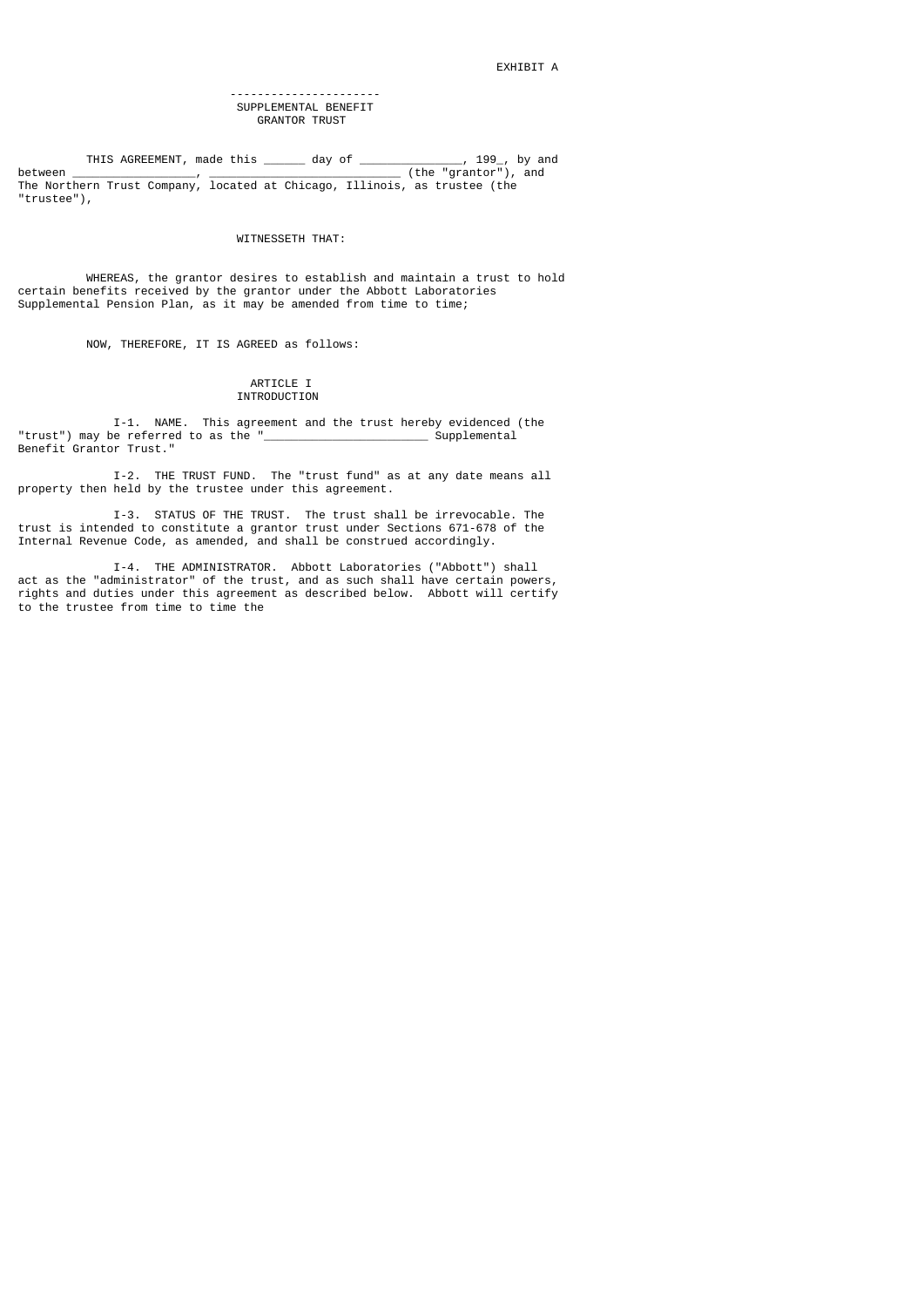- 2 -

 I-5. ACCEPTANCE. The trustee accepts the duties and obligations of the "trustee" hereunder, agrees to accept funds delivered to it by the grantor or the administrator, and agrees to hold such funds (and any proceeds from the investment of such funds) in trust in accordance with this agreement.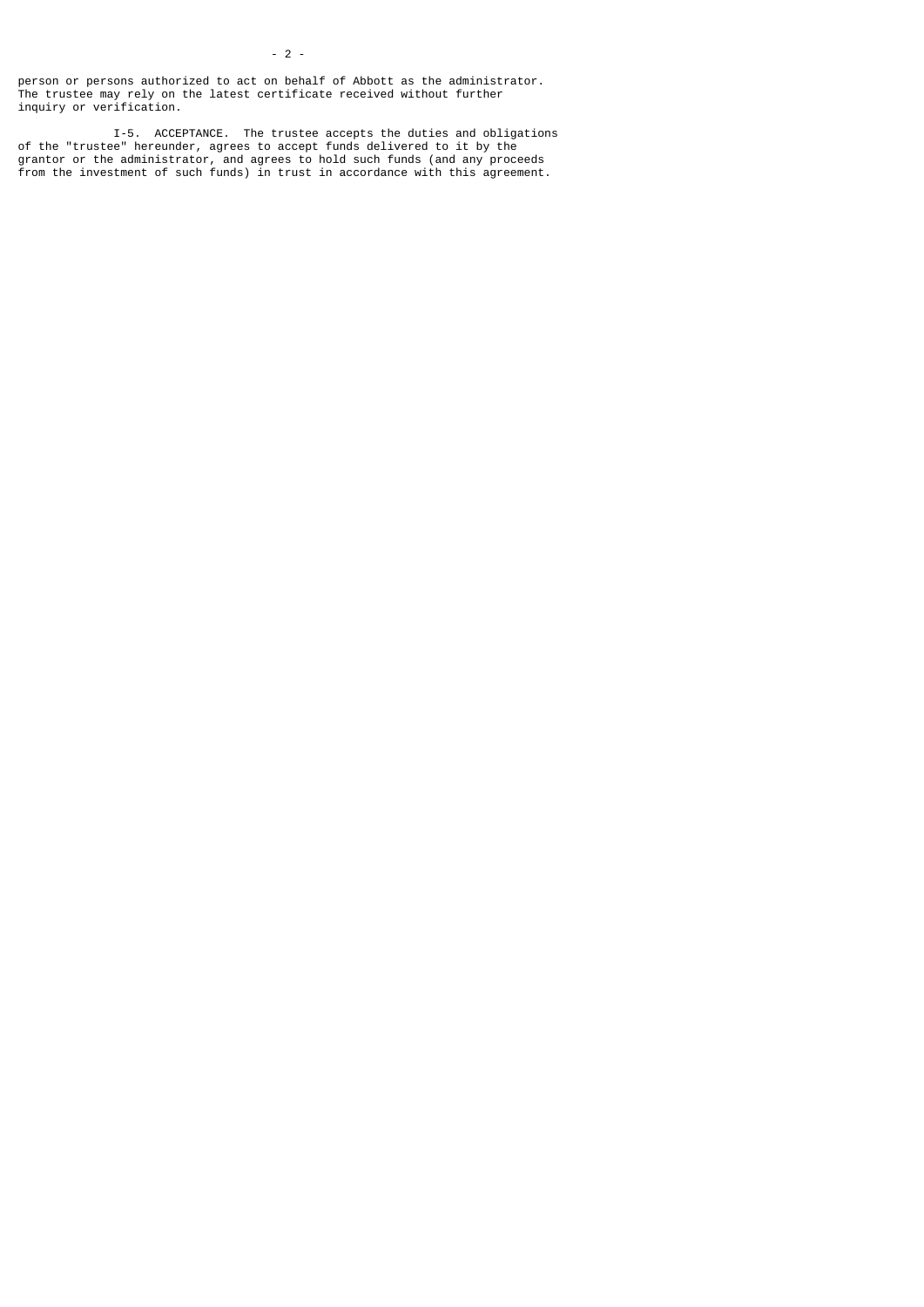## ARTICLE II DISTRIBUTION OF THE TRUST FUND

 II-1. SEPARATE ACCOUNTS. The administrator shall maintain two separate accounts under the trust, a "supplemental pension account" and a "supplemental contribution account." Funds delivered to the trustee shall be allocated between the accounts as directed by the administrator. As of the end of each calendar year, the administrator shall charge each account with all distributions made from such account during that year; and credit each account with its share of trust income and realized gains and charge each account with its share of trust expenses and realized losses for the year. The trustee shall not be required to make any separate investment of the trust fund for the accounts, and may administer and invest all funds delivered to it under the trust as one trust fund.

 II-2. DISTRIBUTIONS PRIOR TO THE GRANTOR'S DEATH. Principal and accumulated income shall not be distributed from the trust prior to the grantor's retirement or other termination of employment with Abbott or a subsidiary of Abbott (the grantor's "settlement date"); provided that, each year the administrator may direct the trustee to distribute to the grantor a portion of the income of the trust fund for that year, with the balance of such income to be accumulated in the trust. The administrator shall inform the trustee of the grantor's settlement date. Thereafter, the trustee shall distribute the amounts from time to time credited to the supplemental pension account to the grantor, if then living, in the same manner, at the same time and over the same period as the pension payable to the grantor under Abbott Laboratories Annuity Retirement Plan; and the trustee shall distribute the amounts from time to time credited to the supplemental contribution account to the grantor, if then living, in the same manner, at the same time and over the same period as the distribution of the grantor's benefits from Abbott Laboratories Stock Retirement Plan.

 II-3. DISTRIBUTIONS AFTER THE GRANTOR'S DEATH. On the death of the grantor, the entire principal of the trust fund and all accrued or undistributed income thereof shall be distributed in a lump sum to or for the benefit of such one or more persons designated by the grantor in a beneficiary designation provided by the administrator. If the grantor fails to designate a beneficiary as provided above, then on the grantor's death, the trustee shall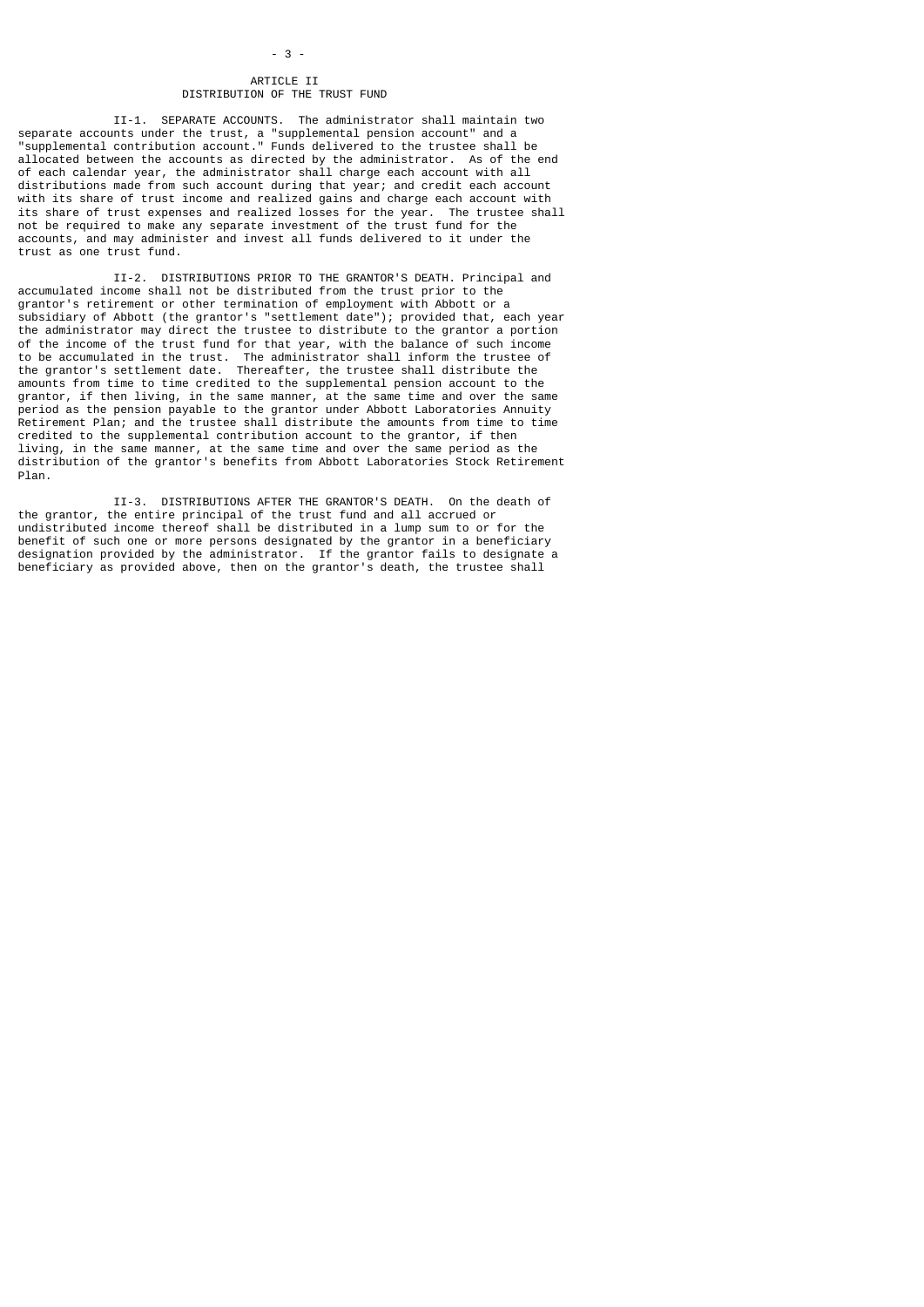distribute the balance of the trust fund to the executor or administrator of the grantor's estate.

 II-4. FACILITY OF PAYMENT. When a person entitled to a distribution hereunder is under legal disability, or, in the trustee's opinion, is in any way incapacitated so as to be unable to manage his or her financial affairs, the trustee may make such distribution to such person's legal representative, or to a relative or friend of such person for such person's benefit. Any distribution made in accordance with the preceding sentence shall be a full and complete discharge of any liability for such distribution hereunder.

 II-5. PERPETUITIES. Notwithstanding any other provisions of this agreement, on the day next preceding the end of 21 years after the death of the last to die of the grantor and the grantor's descendants living on the date of this instrument, the trustee shall immediately distribute any remaining balance in the trust to the beneficiaries then entitled to distributions hereunder.

### ARTICLE III MANAGEMENT OF THE TRUST FUND

 III-1. GENERAL POWERS. The trustee shall, with respect to the trust fund, have the following powers, rights and duties in addition to those provided elsewhere in this agreement or by law:

- (a) Subject to the limitations of subparagraph (b) next below, to sell, contract to sell, purchase, grant or exercise options to purchase, and otherwise deal with all assets of the trust fund, in such way, for such considerations, and on such terms and conditions as the trustee decides.
- (b) To retain in cash such amounts as the trustee considers advisable; and to invest and reinvest the balance of the trust fund, without distinction between principal and income, in an annuity contract or contracts issued by a legal reserve life insurance company or in obligations of the United States Government and its agencies or which are backed by the full faith and credit of the United States Government; and any such investment made or retained by the trustee in good faith shall be proper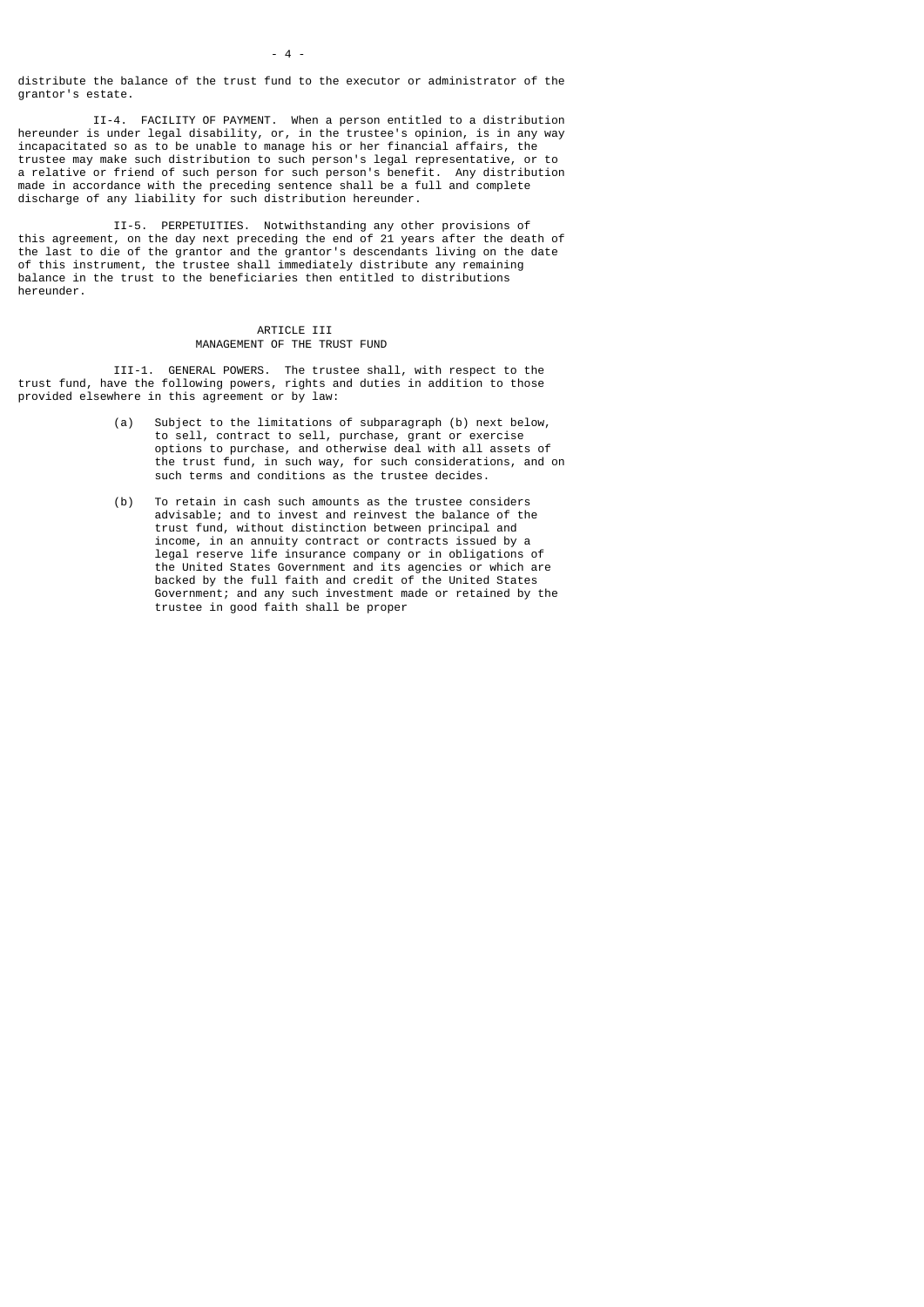despite any resulting risk or lack of diversification or marketability.

- (c) To deposit cash in any depositary (including the banking department of the bank acting as trustee) without liability for interest, and to invest cash in savings accounts or time certificates of deposit bearing a reasonable rate of interest in any such depositary.
	- (d) To invest, subject to the limitations of subparagraph (b) above, in any common or commingled trust fund or funds maintained or administered by the trustee solely for the investment of trust funds.
- (e) To borrow from anyone, with the administrator's approval, such sum or sums from time to time as the trustee considers desirable to carry out this trust, and to mortgage or pledge all or part of the trust fund as security.
	- (f) To retain any funds or property subject to any dispute without liability for interest and to decline to make payment or delivery thereof until final adjudication by a court of competent jurisdiction or until an appropriate release is obtained.
	- (g) To begin, maintain or defend any litigation necessary in connection with the administration of this trust, except that the trustee shall not be obliged or required to do so unless indemnified to the trustee's satisfaction.
	- (h) To compromise, contest, settle or abandon claims or demands.
- (i) To give proxies to vote stocks and other voting securities, to join in or oppose (alone or jointly with others) voting trusts, mergers, consolidations, foreclosures, reorganizations, liquidations, or other changes in the financial structure of any corporation, and to exercise or sell stock subscription or conversion rights.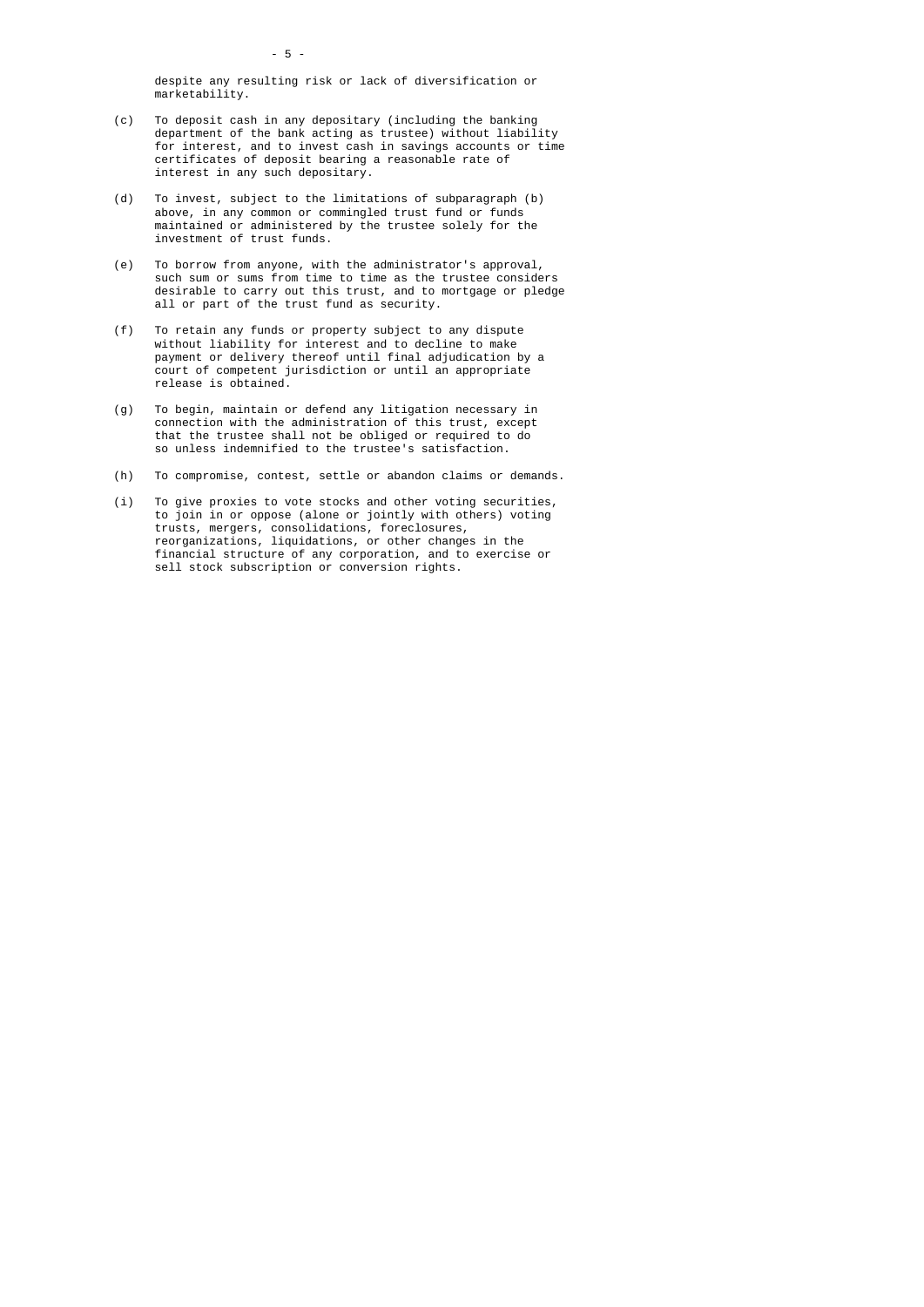- (j) To hold securities or other property in the name of a nominee, in a depositary, or in any other way, with or without disclosing the trust relationship.
	- (k) To divide or distribute the trust fund in undivided interests or wholly or partly in kind.
	- (l) To pay any tax imposed on or with respect to the trust; to defer making payment of any such tax if it is indemnified to its satisfaction in the premises; and to require before making any payment such release or other document from any lawful taxing authority and such indemnity from the intended payee as the trustee considers necessary for its protection.
- (m) To deal without restriction with the legal representative of the grantor's estate or the trustee or other legal representative of any trust created by the grantor or a trust or estate in which a beneficiary has an interest, even though the trustee, individually, shall be acting in such other capacity, without liability for any loss that may result.
- (n) To appoint or remove by written instrument any bank or corporation qualified to act as successor trustee, wherever located, as special trustee as to part or all of the trust fund, including property as to which the trustee does not act, and such special trustee, except as specifically limited or provided by this or the appointing instrument, shall have all of the rights, titles, powers, duties, discretions and immunities of the trustee, without liability for any action taken or omitted to be taken under this or the appointing instrument.
- (o) To appoint or remove by written instrument any bank, wherever located, as custodian of part or all of the trust fund, and each such custodian shall have such rights, powers, duties and discretions as are delegated to it by the trustee.
- (p) To employ agents, attorneys, accountants or other persons, and to delegate to them such powers as the trustee considers desirable, and the trustee shall be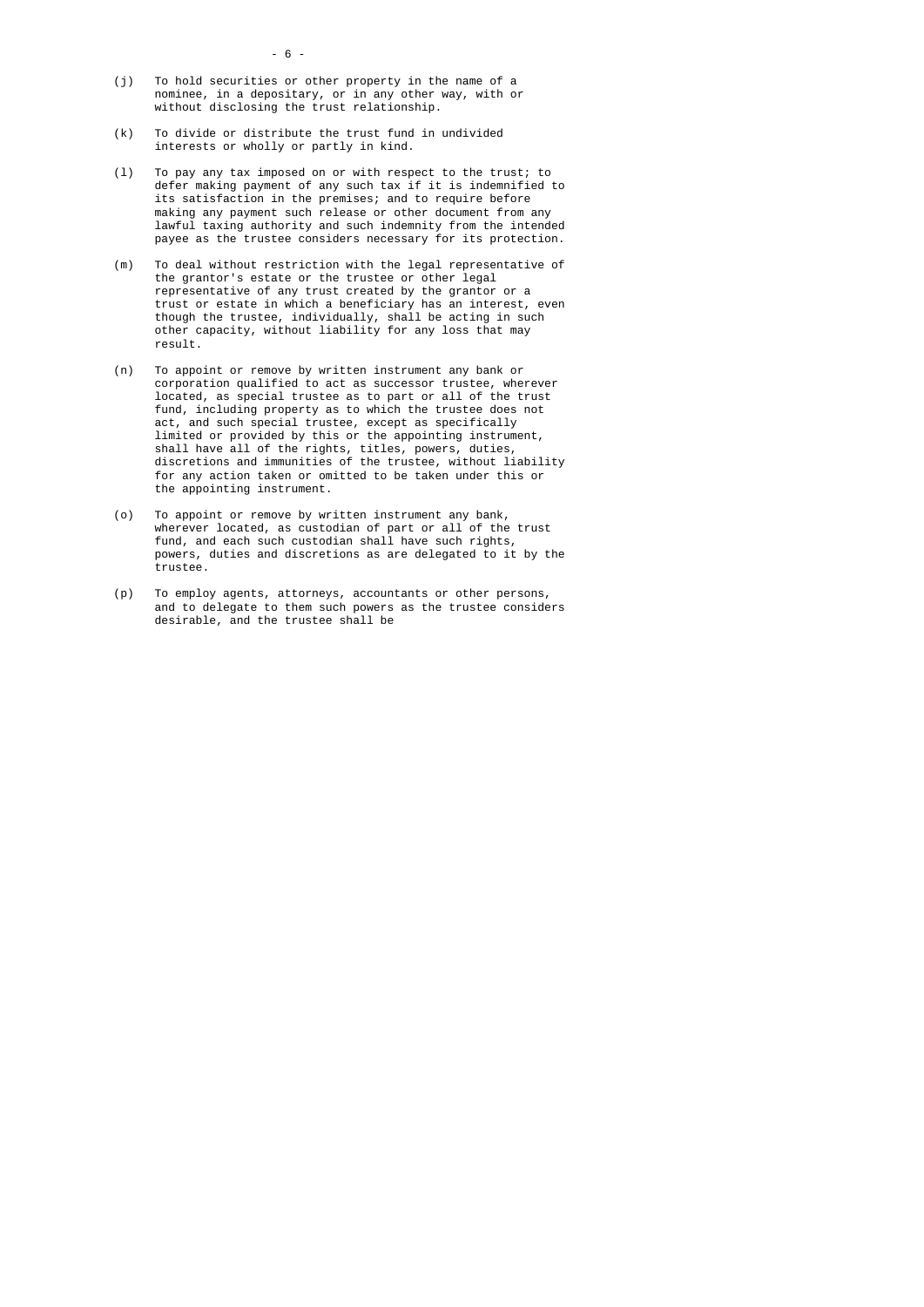(q) To perform any and all other acts which in the trustee's judgment are appropriate for the proper management, investment and distribution of the trust fund.

 III-2. PRINCIPAL AND INCOME. Any income earned on the trust fund which is not distributed as provided in Article II shall be accumulated and from time to time added to the principal of the trust. The grantor's interest in the trust shall include all assets or other property held by the trustee hereunder, including principal and accumulated income.

- 7 -

 III-3. ANNUAL STATEMENTS. Periodically, but at least within a reasonable time after the close of each calendar year, the trustee shall prepare and deliver to the administrator and to the grantor, if then living, otherwise to each beneficiary then entitled to distributions under this agreement, a statement (or series of statements) setting forth (or which taken together set forth) all investments, receipts, disbursements and other transactions effected by the trustee during the calendar year; and showing the trust fund and the value thereof at the end of the year.

 III-4. COMPENSATION AND EXPENSES. All reasonable costs, charges and expenses incurred in the administration of this trust, including compensation to the trustee, any compensation to agents, attorneys, accountants and other persons employed by the trustee, and expenses incurred in connection with the sale, investment and reinvestment of the trust fund shall be paid from the trust fund.

### ARTICLE IV GENERAL PROVISIONS

 IV-1. INTERESTS NOT TRANSFERABLE. The interests of the grantor or other persons entitled to distributions hereunder are not subject to their debts or other obligations and may not be voluntarily or involuntarily sold, transferred, alienated, assigned or encumbered.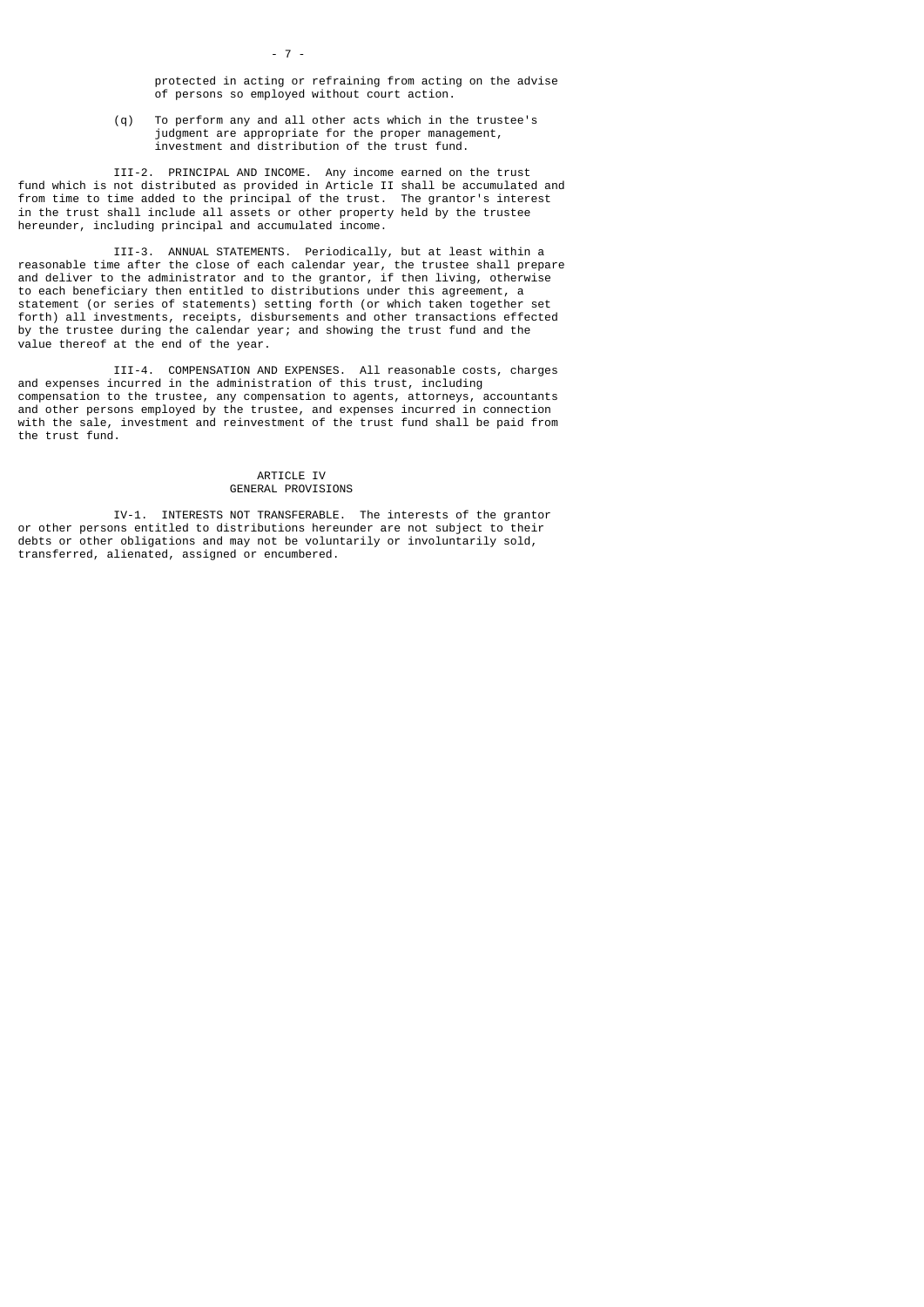IV-2. DISAGREEMENT AS TO ACTS. If there is a disagreement between the trustee and anyone as to any act or transaction reported in any accounting, the trustee shall have the right to a settlement of its account by any proper court.

 IV-3. TRUSTEE'S OBLIGATIONS. No power, duty or responsibility is imposed on the trustee except as set forth in this agreement. The trustee is not obliged to determine whether funds delivered to or distributions from the trust are proper under the trust, or whether any tax is due or payable as a result of any such delivery or distribution. The trustee shall be protected in making any distribution from the trust as directed pursuant to Article II without inquiring as to whether the distributee is entitled thereto; the trustee shall not be liable for any distribution made in good faith without written notice or knowledge that the distribution is not proper under the terms of this agreement; and the trustee shall not be liable for any action taken because of the specific direction of the administrator.

 IV-4. GOOD FAITH ACTIONS. The trustee's exercise or non-exercise of its powers and discretions in good faith shall be conclusive on all persons. No one shall be obliged to see to the application of any money paid or property delivered to the trustee. The certificate of the trustee that it is acting according to this agreement will fully protect all persons dealing with the trustee.

 IV-5. WAIVER OF NOTICE. Any notice required under this agreement may be waived by the person entitled to such notice.

 IV-6. CONTROLLING LAW. The laws of the State of Illinois shall govern the interpretation and validity of the provisions of this agreement and all questions relating to the management, administration, investment and distribution of the trust hereby created.

 IV-7. SUCCESSORS. This agreement shall be binding on all persons entitled to distributions hereunder and their respective heirs and legal representatives, and on the trustee and its successors.

> ARTICLE V CHANGES IN TRUSTEE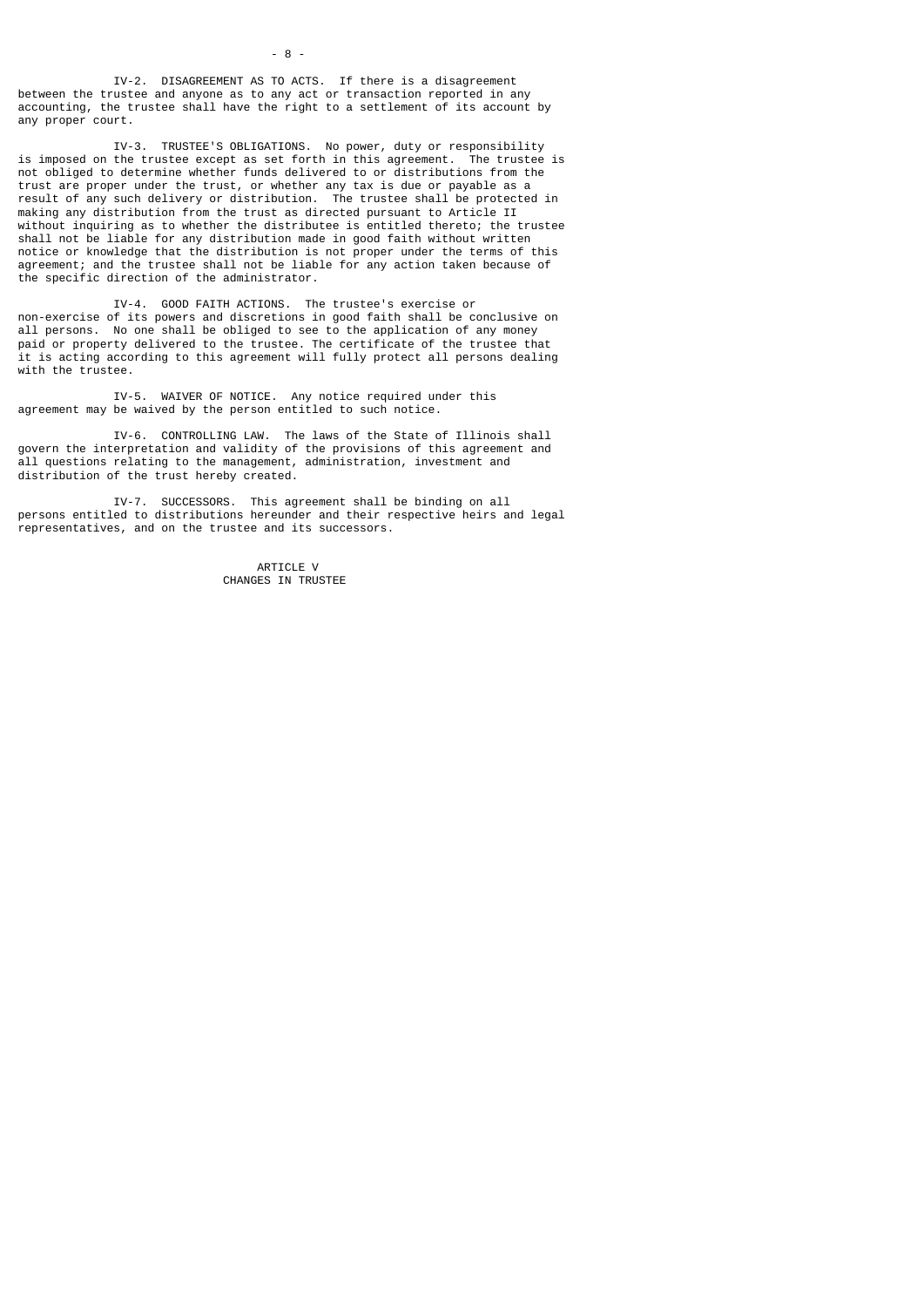V-1. RESIGNATION OR REMOVAL OF TRUSTEE. The trustee may resign at any time by giving thirty days' advance written notice to the administrator and the grantor. The administrator may remove a trustee by written notice to the trustee and the grantor.

 V-2. APPOINTMENT OF SUCCESSOR TRUSTEE. The administrator shall fill any vacancy in the office of trustee as soon as practicable by written notice to the successor trustee; and shall give prompt written notice thereof to the grantor, if then living, otherwise to each beneficiary then entitled to payments or distributions under this agreement. A successor trustee shall be a bank (as defined in Section 581 of the Internal Revenue Code, as amended).

 V-3. DUTIES OF RESIGNING OR REMOVED TRUSTEE AND OF SUCCESSOR TRUSTEE. A trustee that resigns or is removed shall furnish promptly to the administrator and the successor trustee an account of its administration of the trust from the date of its last account. Each successor trustee shall succeed to the title to the trust fund vested in its predecessor without the signing or filing of any instrument, but each predecessor trustee shall execute all documents and do all acts necessary to vest such title of record in the successor trustee. Each successor trustee shall have all the powers conferred by this agreement as if originally named trustee. No successor trustee shall be personally liable for any act or failure to act of a predecessor trustee. With the approval of the administrator, a successor trustee may accept the account furnished and the property delivered by a predecessor trustee without incurring any liability for so doing, and such acceptance will be complete discharge to the predecessor trustee.

## ARTICLE VI AMENDMENT AND TERMINATION

 VI-1. AMENDMENT. With the consent of the administrator, this trust may be amended from time to time by the grantor, if then living, otherwise by a majority of the beneficiaries then entitled to payments or distributions hereunder, except as follows:

> (a) The duties and liabilities of the trustee cannot be changed substantially without its consent.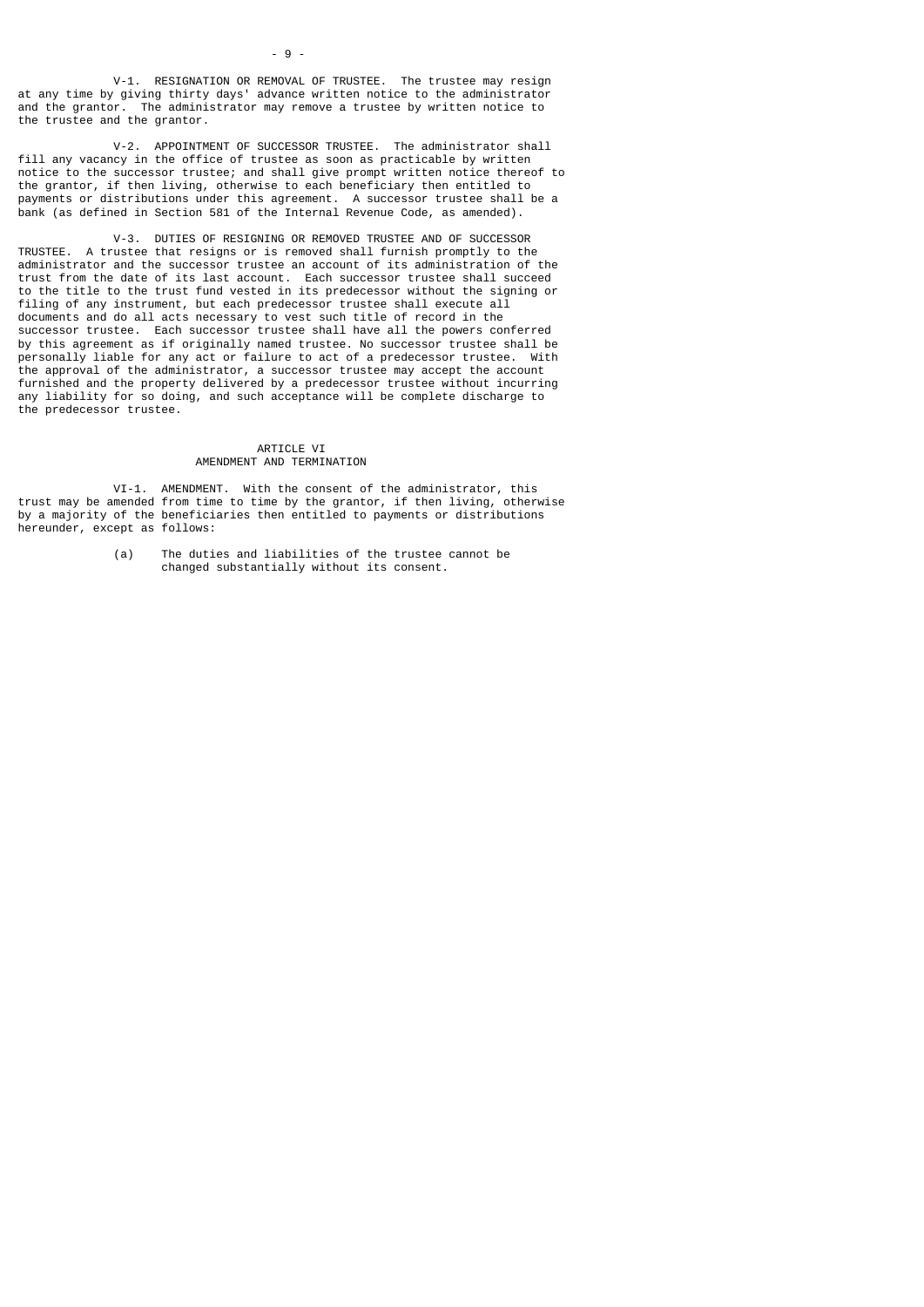- 10 -
- (b) This trust may not be amended so as to make the trust revocable.

 VI-2. TERMINATION. This trust shall not terminate, and all rights, titles, powers, duties, discretions and immunities imposed on or reserved to the trustee, the administrator, the grantor and the beneficiaries shall continue in effect, until all assets of the trust have been distributed by the trustee as provided in Article II.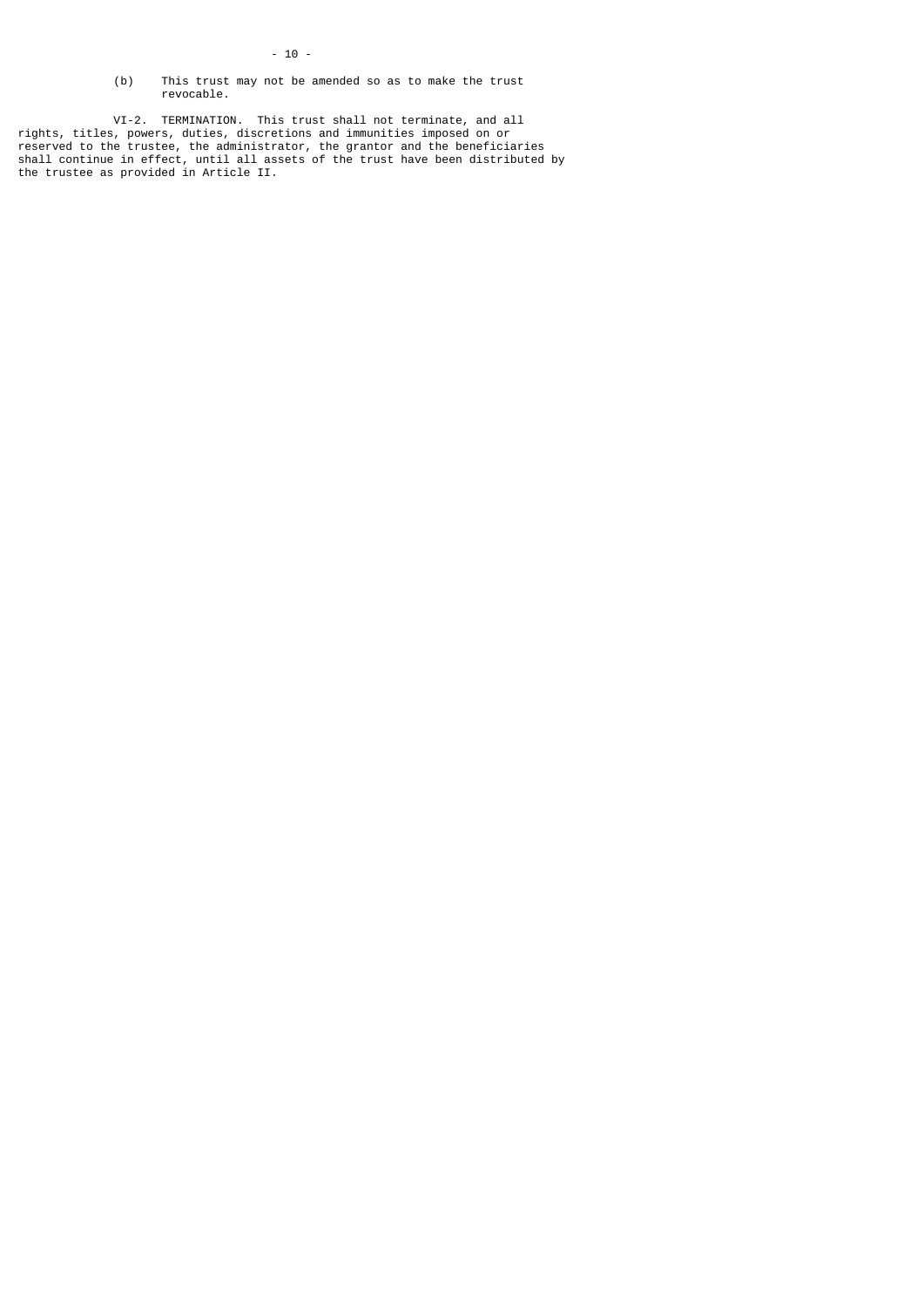# - 11 -

 IN WITNESS WHEREOF, the grantor and the trustee have executed this agreement as of the day and year first above written.

\_\_\_\_\_\_\_\_\_\_\_\_\_\_\_\_\_\_\_\_\_\_\_\_, as Trustee

**Grantor** 

 $\overline{\phantom{a}}$  ,  $\overline{\phantom{a}}$  ,  $\overline{\phantom{a}}$  ,  $\overline{\phantom{a}}$  ,  $\overline{\phantom{a}}$  ,  $\overline{\phantom{a}}$  ,  $\overline{\phantom{a}}$  ,  $\overline{\phantom{a}}$  ,  $\overline{\phantom{a}}$  ,  $\overline{\phantom{a}}$  ,  $\overline{\phantom{a}}$  ,  $\overline{\phantom{a}}$  ,  $\overline{\phantom{a}}$  ,  $\overline{\phantom{a}}$  ,  $\overline{\phantom{a}}$  ,  $\overline{\phantom{a}}$ 

By \_\_\_\_\_\_\_\_\_\_\_\_\_\_\_\_\_\_\_\_\_\_\_\_\_\_\_\_\_\_\_\_\_

Its \_\_\_\_\_\_\_\_\_\_\_\_\_\_\_\_\_\_\_\_\_\_\_\_\_\_\_\_\_\_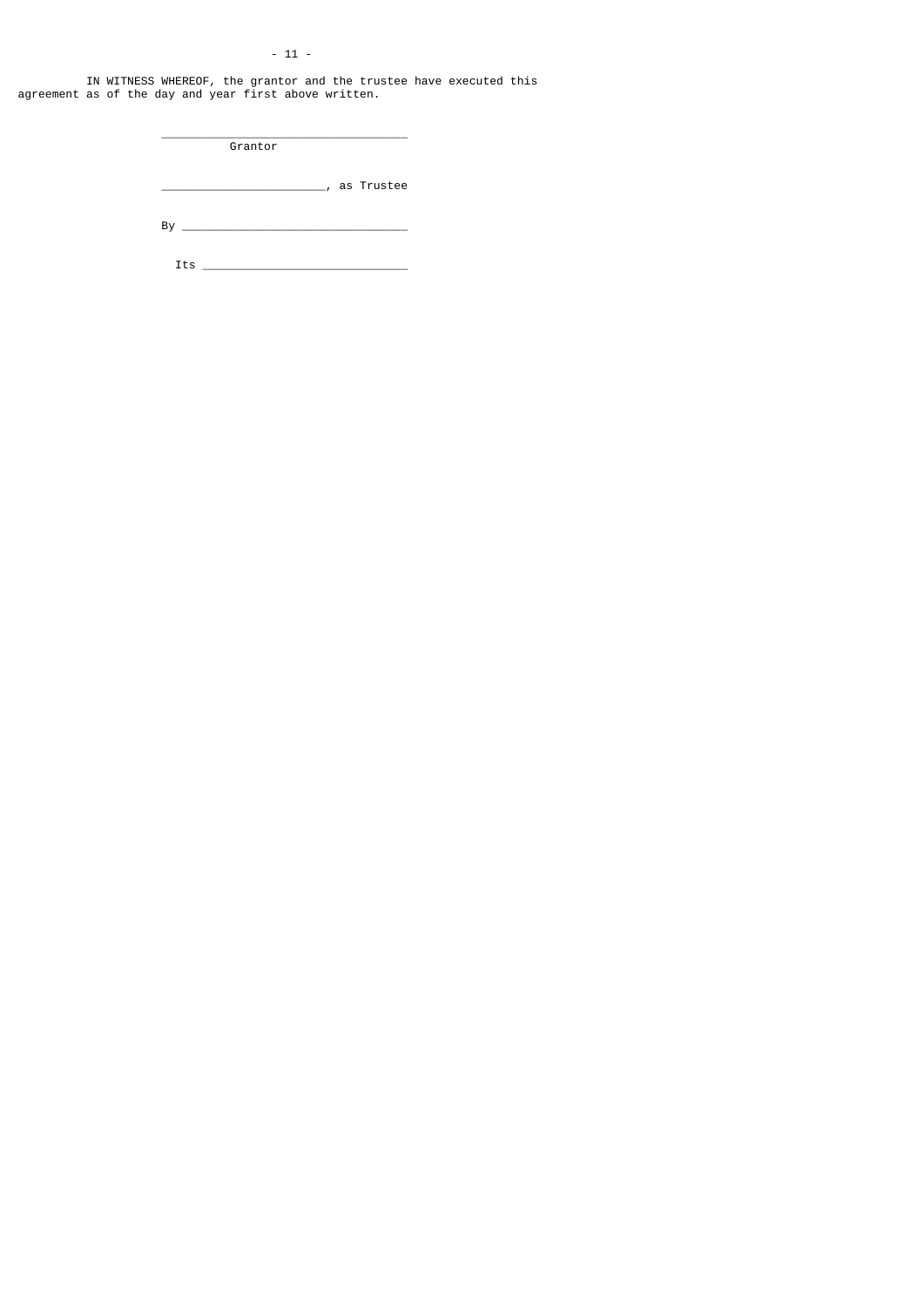# ABBOTT LABORATORIES AND SUBSIDIARIES

# CALCULATION OF FULLY DILUTED EARNINGS PER SHARE

(Dollars and Shares in Millions Except Per Share Amounts)

|    |                                                                                                                   | Year Ended December 31                            |                                                                 |                                                 |  |  |
|----|-------------------------------------------------------------------------------------------------------------------|---------------------------------------------------|-----------------------------------------------------------------|-------------------------------------------------|--|--|
|    |                                                                                                                   | 1995                                              | 1994<br><u> - - - - - - - - - -</u>                             | 1993<br><u>.</u>                                |  |  |
| 1. | Net earnings                                                                                                      | \$1,688.7                                         | \$1,516.7<br><u> - - - - - - - - -</u>                          | \$1,399.1                                       |  |  |
| 2. | Average number of shares outstanding<br>during the year                                                           | 795.4                                             | 812.2                                                           | 829.0                                           |  |  |
| З. | Earnings per share based upon average<br>outstanding shares (1 divided by 2)                                      | <u> - - - - - - - - - -</u><br>\$2.12             | <u> - - - - - - - - -</u><br>$\frac{1}{2}$<br>1.87              | <u>.</u><br>\$1.69<br><u> - - - - - - - - -</u> |  |  |
| 4. | Fully diluted earnings per share:                                                                                 |                                                   | <u> - - - - - - - - -</u>                                       |                                                 |  |  |
|    | a. Stock options granted and outstanding<br>for which the market price at<br>quarter-end exceeds the option price | 29.4<br><u>.</u>                                  | 17.4<br><u> - - - - - - - - -</u>                               | 18.7                                            |  |  |
|    | b. Aggregate proceeds to the Company<br>from the exercise of options in 4.a.                                      | ---------<br>\$816.9                              | <u>.</u><br>\$317.4<br><u> - - - - - - - - -</u>                | ----------<br>\$297.0<br><u>.</u><br><u>.</u>   |  |  |
|    | c. Market price of the Company's common<br>stock at quarter-end                                                   | \$ 41,625<br><u> - - - - - - - - - -</u>          | \$ 32,625<br><u> - - - - - - - - -</u>                          | \$29.625<br><u> - - - - - - - - -</u>           |  |  |
|    | d. Shares which could be repurchased<br>under the treasury stock<br>method $(4.b.$ divided by $4.c.)$             | 19.6<br><u> - - - - - - - - -</u>                 | 9.7<br><u> - - - - - - - - - -</u><br><u> - - - - - - - - -</u> | ----------<br>10.0<br><u>.</u>                  |  |  |
|    | e. Addition to average outstanding<br>shares $(4.a. - 4.d.)$                                                      | 9.8<br><u>.</u>                                   | 7.7<br><u>.</u>                                                 | 8.7<br>---------                                |  |  |
|    | f. Shares for fully diluted earnings<br>per share calculation $(2. + 4.e.)$                                       | <u>.</u><br>805.2                                 | <u> - - - - - - - - -</u><br>819.9<br><u>.</u> .                | 837.7<br><u>.</u>                               |  |  |
|    | g. Fully diluted earnings per share<br>$(1.$ divided by $4.f.)$                                                   | $\mathbf{s}$<br>2.10<br><u> - - - - - - - - -</u> | <u> - - - - - - - - -</u><br>$\mathbb{S}$<br>1.85<br>.          | \$1.67<br><u>.</u>                              |  |  |
|    |                                                                                                                   | ----------                                        | ---------                                                       | <u>.</u>                                        |  |  |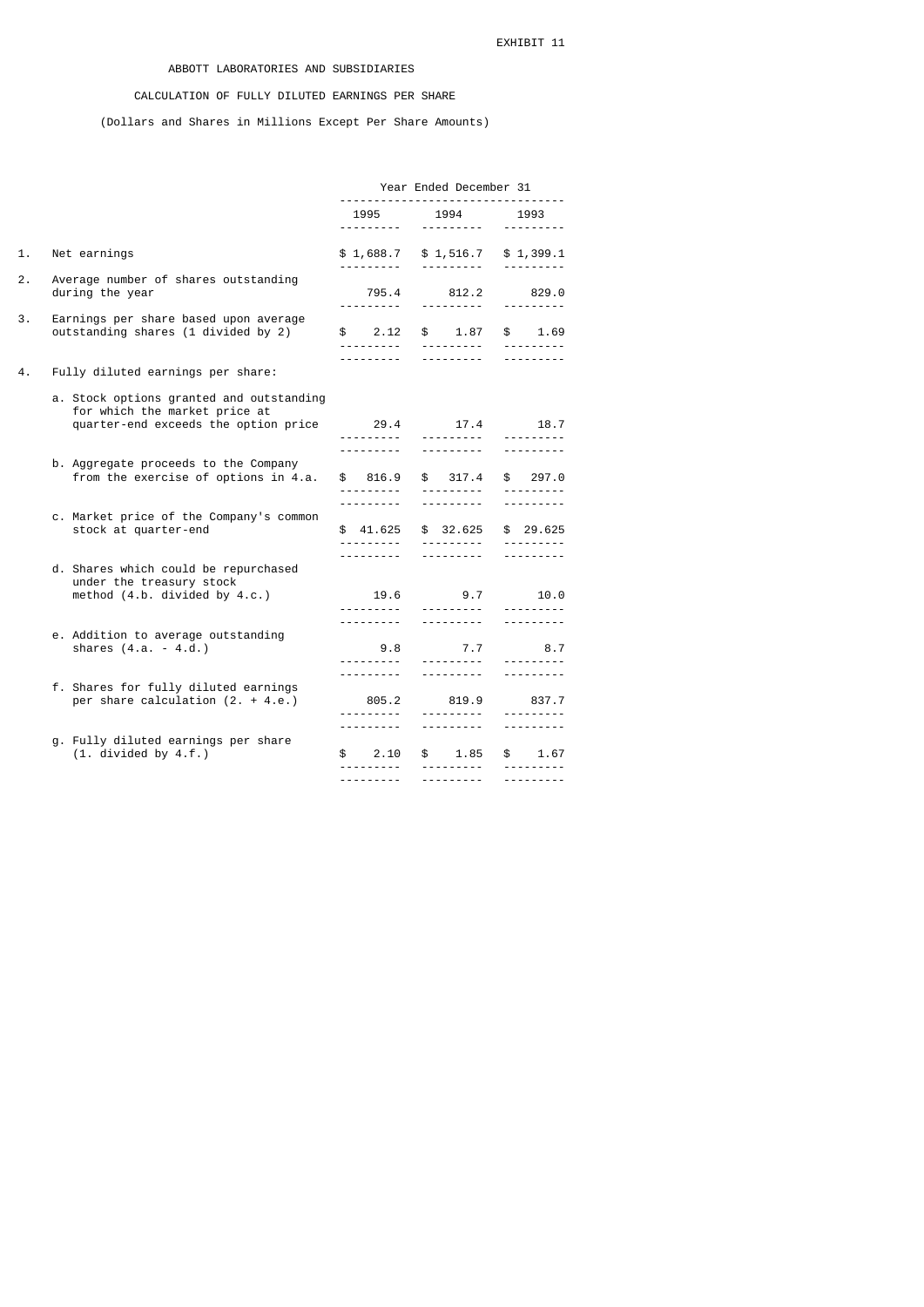## ABBOTT LABORATORIES

# CALCULATION OF RATIO OF EARNINGS TO FIXED CHARGES

## (Unaudited)

# (Millions of Dollars Except Ratios)

|                                                                           | Year Ended December 31   |                                                                                            |                                                                                                                                                                                                                                                                                                                                                                                                                                                                                    |                            |                          |  |  |
|---------------------------------------------------------------------------|--------------------------|--------------------------------------------------------------------------------------------|------------------------------------------------------------------------------------------------------------------------------------------------------------------------------------------------------------------------------------------------------------------------------------------------------------------------------------------------------------------------------------------------------------------------------------------------------------------------------------|----------------------------|--------------------------|--|--|
|                                                                           | 1995<br>------           | 1994<br>------                                                                             | 1993<br>$\frac{1}{2} \left( \frac{1}{2} \right) \left( \frac{1}{2} \right) \left( \frac{1}{2} \right) \left( \frac{1}{2} \right) \left( \frac{1}{2} \right) \left( \frac{1}{2} \right) \left( \frac{1}{2} \right) \left( \frac{1}{2} \right) \left( \frac{1}{2} \right) \left( \frac{1}{2} \right) \left( \frac{1}{2} \right) \left( \frac{1}{2} \right) \left( \frac{1}{2} \right) \left( \frac{1}{2} \right) \left( \frac{1}{2} \right) \left( \frac{1}{2} \right) \left( \frac$ | 1992<br>$- - - - - -$      | 1991<br>------           |  |  |
| Net Earnings                                                              | \$1,689                  | \$1,517                                                                                    | \$1,399                                                                                                                                                                                                                                                                                                                                                                                                                                                                            | \$1,239                    | \$1,089                  |  |  |
| Add (deduct):                                                             |                          |                                                                                            |                                                                                                                                                                                                                                                                                                                                                                                                                                                                                    |                            |                          |  |  |
| Income Taxes                                                              | 706                      | 650                                                                                        | 544                                                                                                                                                                                                                                                                                                                                                                                                                                                                                | 500                        | 456                      |  |  |
| Capitalized interest cost, net of<br>amortization                         | (7)                      | (7)                                                                                        | (6)                                                                                                                                                                                                                                                                                                                                                                                                                                                                                | (14)                       | (10)                     |  |  |
| Equity in earnings of 20%-49% owned<br>companies, less dividends received | 2                        | $\sim 100$                                                                                 | (1)                                                                                                                                                                                                                                                                                                                                                                                                                                                                                | $\sim 100$                 | (9)                      |  |  |
| Minority interest                                                         | 18<br>------             | 12<br>$- - - - - -$                                                                        | 13<br>------                                                                                                                                                                                                                                                                                                                                                                                                                                                                       | 7<br>------                | 3                        |  |  |
| Net earnings as adjusted                                                  | \$2,408<br>$- - - - - -$ | $- - - - - - -$                                                                            | \$2,172 \$1,949<br>$- - - - - - -$                                                                                                                                                                                                                                                                                                                                                                                                                                                 | \$1,732<br>$- - - - - -$   | \$1,529<br>$- - - - - -$ |  |  |
| Fixed Charges:                                                            |                          |                                                                                            |                                                                                                                                                                                                                                                                                                                                                                                                                                                                                    |                            |                          |  |  |
| Interest on long-term and<br>short-term debt                              | 70<br>\$                 | \$<br>50                                                                                   | \$<br>54                                                                                                                                                                                                                                                                                                                                                                                                                                                                           | \$<br>53                   | \$<br>64                 |  |  |
| Capitalized interest cost                                                 | 19                       | 18                                                                                         | 16                                                                                                                                                                                                                                                                                                                                                                                                                                                                                 | 24                         | 18                       |  |  |
| Rental expense representative of an<br>interest factor                    | 26<br><u>.</u>           | 26<br>------                                                                               | 26                                                                                                                                                                                                                                                                                                                                                                                                                                                                                 | 25<br>------               | 20<br>------             |  |  |
| Total Fixed Charges                                                       | 115<br>------            | 94<br>------                                                                               | 96<br>------                                                                                                                                                                                                                                                                                                                                                                                                                                                                       | 102                        | 102<br>------            |  |  |
| Total adjusted earnings available for<br>payment of fixed charges         | \$2,523<br>------        | \$2,266<br>$\begin{array}{cccccccccc} \bot & \bot & \bot & \bot & \bot & \bot \end{array}$ | \$2,045                                                                                                                                                                                                                                                                                                                                                                                                                                                                            | \$1,834<br>$- - - - - - -$ | \$1,631<br>$\frac{1}{2}$ |  |  |
|                                                                           | ------                   | $- - - - - -$                                                                              | $- - - - - - -$                                                                                                                                                                                                                                                                                                                                                                                                                                                                    | $- - - - - -$              | ------                   |  |  |
| Ratio of earnings to fixed charges                                        | 21.9<br>------           | 24.1<br>------                                                                             | 21.3<br>------                                                                                                                                                                                                                                                                                                                                                                                                                                                                     | 18.0<br>------             | 16.0<br>------           |  |  |
|                                                                           | ------                   | ------                                                                                     | $- - - - - -$                                                                                                                                                                                                                                                                                                                                                                                                                                                                      | ------                     | ------                   |  |  |

NOTE: For the purpose of calculating this ratio, (i) earnings have been calculated by adjusting net earnings for taxes on earnings; interest expense; capitalized interest cost, net of amortization; minority interest; and the portion of rentals representative of the interest factor, (ii) the Company considers one-third of rental expense to be the amount representing return on capital, and (iii) fixed charges comprise total interest expense, including capitalized interest and such portion of rentals.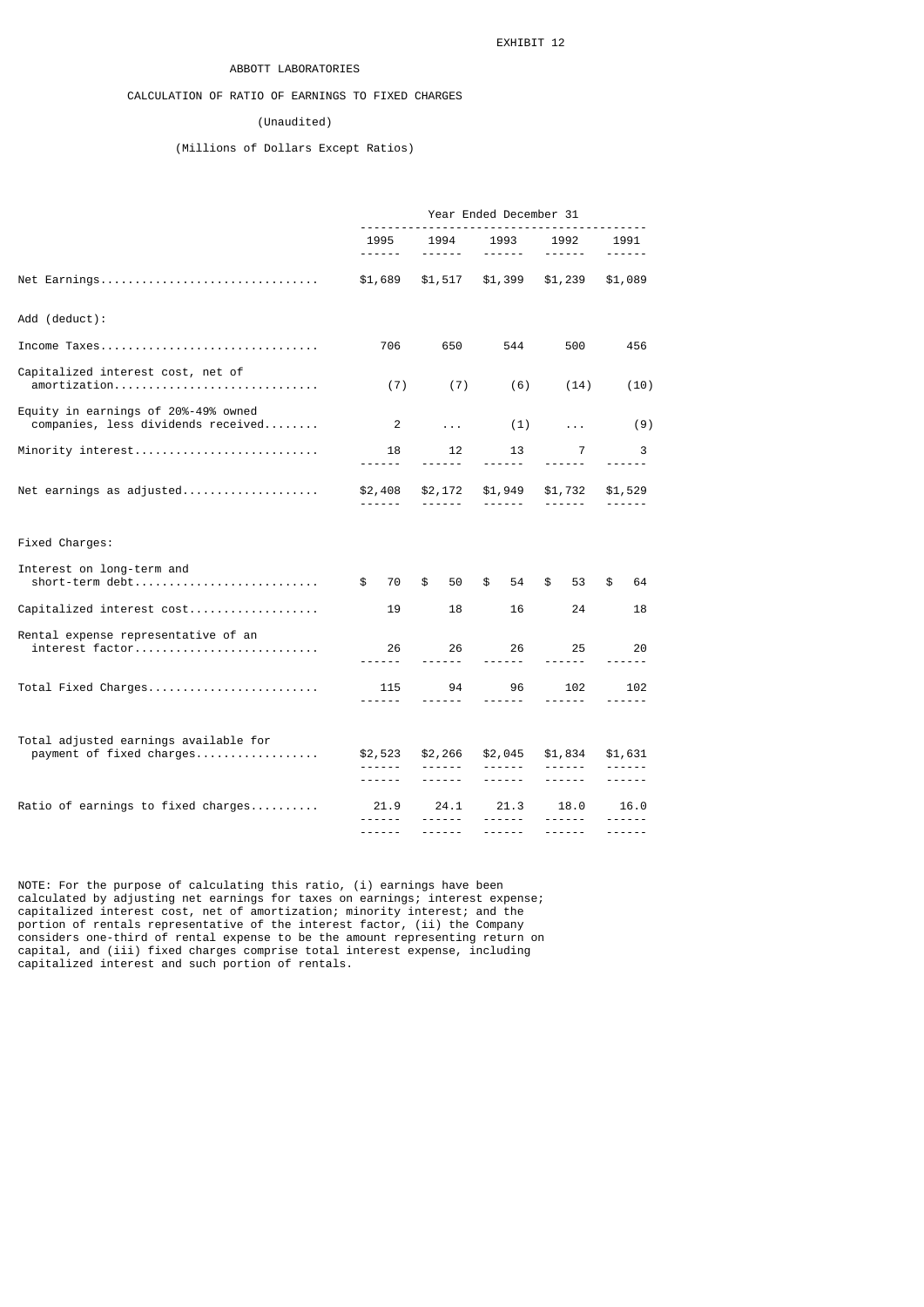The portions of the Abbott Laboratories Annual Report for the year ended December 31, 1995 captioned Financial Review, Consolidated Balance Sheet, Consolidated Statement of Earnings, Consolidated Statement of Cash Flows, Consolidated Statement of Shareholders' Investment, Notes to Consolidated Financial Statements, Report of Independent Public Accountants, and the applicable portions of the section captioned Summary of Financial Data for the Years 1991 through 1995.

### Abbott Laboratories and Subsidiaries

### CONSOLIDATED BALANCE SHEET (Dollars in Thousands)

### ASSETS

|                                                                                 | December 31                     |                                                                                                                                         |                                      |  |  |
|---------------------------------------------------------------------------------|---------------------------------|-----------------------------------------------------------------------------------------------------------------------------------------|--------------------------------------|--|--|
|                                                                                 |                                 | 1995 1994 1993                                                                                                                          |                                      |  |  |
|                                                                                 |                                 |                                                                                                                                         |                                      |  |  |
| Current Assets:                                                                 |                                 |                                                                                                                                         |                                      |  |  |
| Cash and cash equivalents                                                       |                                 | \$ 281,197 \$ 290,272 \$ 300,676                                                                                                        |                                      |  |  |
| Investment securities<br>Trade receivables, less allowances of -                |                                 | 34,500 25,056 78,149                                                                                                                    |                                      |  |  |
| 1995: \$157,990; 1994: \$128,929; 1993: \$116,925 1,563,038 1,468,519 1,336,222 |                                 |                                                                                                                                         |                                      |  |  |
| Inventories -                                                                   |                                 |                                                                                                                                         |                                      |  |  |
| Finished products                                                               |                                 | 560,637 514,715 476,548                                                                                                                 |                                      |  |  |
| Work in process                                                                 | 238,943                         | 218,643                                                                                                                                 | 216,493                              |  |  |
| Materials                                                                       | 311,361                         | 284,833                                                                                                                                 | 247,492                              |  |  |
|                                                                                 |                                 |                                                                                                                                         | <u> - - - - - - - - - -</u>          |  |  |
| Total inventories                                                               |                                 | 1, 110, 941 1, 018, 191                                                                                                                 | 940,533                              |  |  |
| Prepaid income taxes                                                            |                                 | 651,436 549,091 458,026                                                                                                                 |                                      |  |  |
| Other prepaid expenses and receivables                                          |                                 | 585, 599 525, 199 471, 929<br>. . <b>.</b>                                                                                              |                                      |  |  |
| Total Current Assets                                                            |                                 | $4,226,711$ $3,876,328$                                                                                                                 | .<br>3,585,535                       |  |  |
|                                                                                 |                                 |                                                                                                                                         | <u> - - - - - - - - - -</u>          |  |  |
| Investment Securities Maturing after One Year                                   |                                 | 422,547 316,195 221,815                                                                                                                 |                                      |  |  |
|                                                                                 | <u> - - - - - - - - - - -</u>   | <u> - - - - - - - - - - -</u>                                                                                                           | <u> - - - - - - - - - -</u>          |  |  |
| Property and Equipment, at Cost:                                                |                                 |                                                                                                                                         |                                      |  |  |
| Land                                                                            |                                 |                                                                                                                                         |                                      |  |  |
| Buildings                                                                       |                                 | $\begin{array}{cccc} 152,401 & 145,634 & 137,636 \\ 1,531,202 & 1,349,668 & 1,261,620 \\ 5,518,210 & 4,764,296 & 4,169,279 \end{array}$ |                                      |  |  |
| Equipment<br>Construction in progress                                           | 560,629                         | 794,006                                                                                                                                 | 652,611                              |  |  |
|                                                                                 |                                 |                                                                                                                                         | ----------                           |  |  |
|                                                                                 | 7,762,442                       | 7,053,604                                                                                                                               | 6,221,146                            |  |  |
| Less: accumulated depreciation                                                  |                                 |                                                                                                                                         |                                      |  |  |
| and amortization                                                                |                                 | 3,512,904 3,132,754 2,710,155                                                                                                           |                                      |  |  |
|                                                                                 |                                 |                                                                                                                                         |                                      |  |  |
| Net Property and Equipment                                                      |                                 | 4,249,538 3,920,850                                                                                                                     | 3,510,991                            |  |  |
| Deferred Charges and Other Assets                                               | <u> - - - - - - - - - - - -</u> | 513,784 410,351                                                                                                                         | 370,228<br><u> - - - - - - - - -</u> |  |  |
|                                                                                 |                                 | \$9,412,580 \$8,523,724                                                                                                                 | \$7,688,569                          |  |  |
|                                                                                 | <u> - - - - - - - - - -</u>     | <u> - - - - - - - - - -</u>                                                                                                             |                                      |  |  |
|                                                                                 |                                 | <u> - - - - - - - - - -</u>                                                                                                             |                                      |  |  |

The accompanying notes to consolidated financial statements are an integral part of this statement.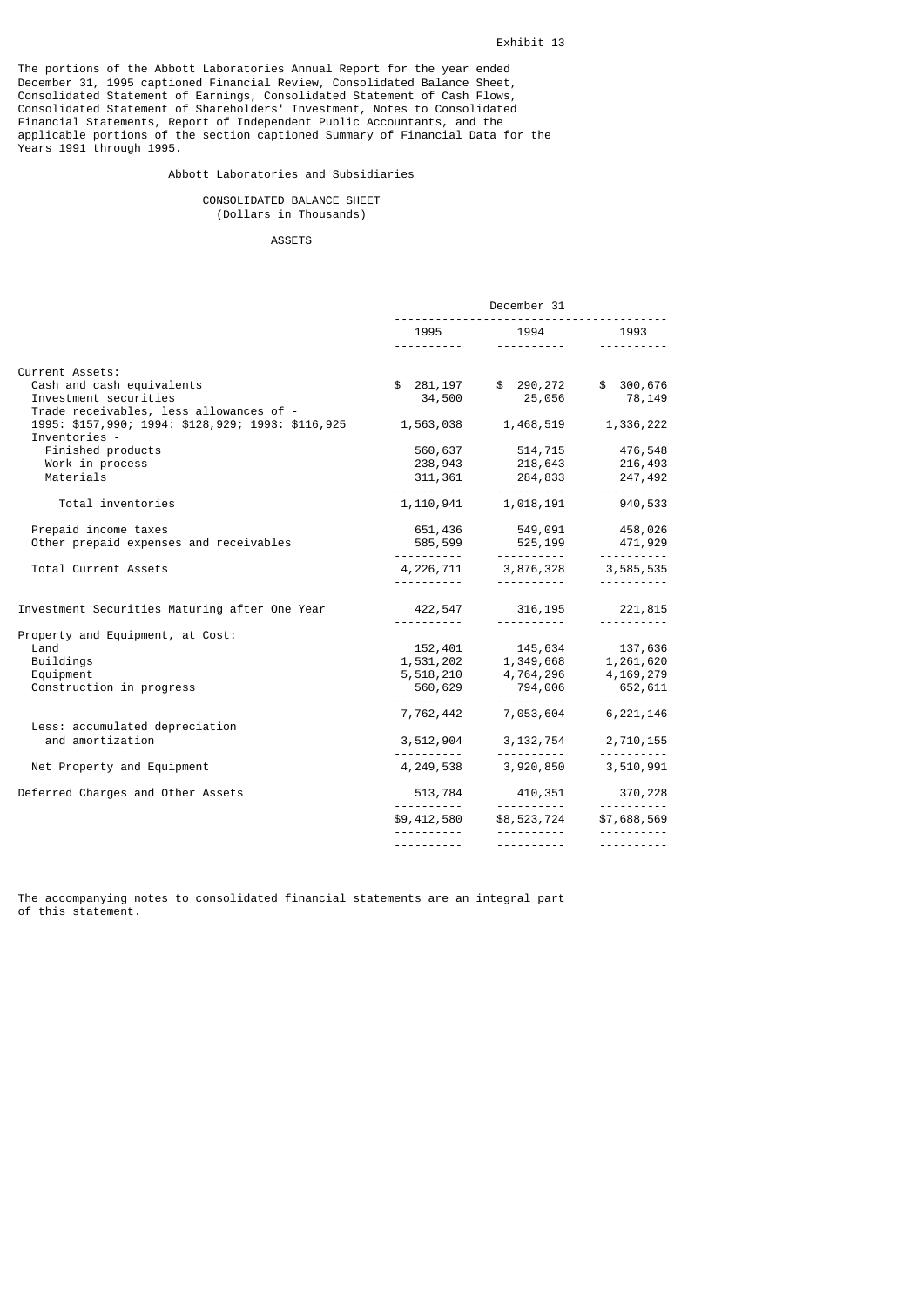# CONSOLIDATED BALANCE SHEET

# (Dollars in Thousands)

# LIABILITIES AND SHAREHOLDERS' INVESTMENT

|                                                                                                                                                                                                                                 |                                                                                                                                                                                                                                                                                                                                                                                              | December 31                                                                    |                                                                              |
|---------------------------------------------------------------------------------------------------------------------------------------------------------------------------------------------------------------------------------|----------------------------------------------------------------------------------------------------------------------------------------------------------------------------------------------------------------------------------------------------------------------------------------------------------------------------------------------------------------------------------------------|--------------------------------------------------------------------------------|------------------------------------------------------------------------------|
|                                                                                                                                                                                                                                 | 1995                                                                                                                                                                                                                                                                                                                                                                                         | 1994<br>_____________                                                          | 1993<br>.                                                                    |
| Current Liabilities:                                                                                                                                                                                                            |                                                                                                                                                                                                                                                                                                                                                                                              |                                                                                |                                                                              |
| Short-term borrowings and current portion of<br>$long-term$ debt.<br>Trade accounts payable<br>Salaries, wages and commissions.<br>Other accrued liabilities.<br>Dividends payable.<br>Income taxes payable                     | \$1,049,863<br>755,921<br>286,186<br>1,217,016<br>165,354<br>315,974<br><u>.</u> .                                                                                                                                                                                                                                                                                                           | \$772,503<br>671,100<br>270,539<br>1,140,154<br>152,515<br>469,055<br><u>.</u> | \$843,594<br>638,509<br>215,432<br>933,049<br>139,600<br>324,749<br><u>.</u> |
| Total Current Liabilities                                                                                                                                                                                                       | 3,790,314                                                                                                                                                                                                                                                                                                                                                                                    | 3, 475, 866 3, 094, 933<br><u> - - - - - - - - - -</u>                         |                                                                              |
| Long-Term Debt $\ldots$ $\ldots$ $\ldots$ $\ldots$ $\ldots$ $\ldots$ $\ldots$                                                                                                                                                   | 435,198                                                                                                                                                                                                                                                                                                                                                                                      | 287,091<br><u> - - - - - - - - -</u>                                           | 306,840                                                                      |
| Other Liabilities and Deferrals:<br>Deferred income taxes.                                                                                                                                                                      | 67,993<br>722, 228                                                                                                                                                                                                                                                                                                                                                                           | 55,597<br>655,770<br>----------                                                | 51,383<br>560,484<br>.                                                       |
| Total Other Liabilities and Deferrals.                                                                                                                                                                                          | 790,221<br><u> - - - - - - - - - -</u>                                                                                                                                                                                                                                                                                                                                                       | 711,367                                                                        | 611,867                                                                      |
| Shareholders' Investment:<br>Preferred shares, one dollar par value<br>Authorized - 1,000,000 shares, none issued<br>Common shares, without par value<br>Authorized - 1,200,000,000 shares<br>Issued at stated capital amount - | $\frac{1}{2} \frac{1}{2} \frac{1}{2} \frac{1}{2} \frac{1}{2} \frac{1}{2} \frac{1}{2} \frac{1}{2} \frac{1}{2} \frac{1}{2} \frac{1}{2} \frac{1}{2} \frac{1}{2} \frac{1}{2} \frac{1}{2} \frac{1}{2} \frac{1}{2} \frac{1}{2} \frac{1}{2} \frac{1}{2} \frac{1}{2} \frac{1}{2} \frac{1}{2} \frac{1}{2} \frac{1}{2} \frac{1}{2} \frac{1}{2} \frac{1}{2} \frac{1}{2} \frac{1}{2} \frac{1}{2} \frac{$ | <u> - - - - - - - - - -</u>                                                    | <u> - - - - - - - - - -</u>                                                  |
| Shares: 1995: 797, 021, 211; 1994: 813, 046, 602;<br>1993: 830, 941, 614<br>Earnings employed in the business. $\ldots$<br>Cumulative translation adjustments                                                                   | (55, 646)                                                                                                                                                                                                                                                                                                                                                                                    | 581, 562 505, 170<br>3, 926, 917 3, 652, 434<br>(51, 124)                      | 469,828<br>3, 364, 952<br>(100, 716)                                         |
|                                                                                                                                                                                                                                 | .<br>4,452,833                                                                                                                                                                                                                                                                                                                                                                               | 4,106,480                                                                      | <u>.</u><br>3,734,064                                                        |
| Less:<br>Common shares held in treasury, at cost -<br>Shares: 1995: 9,714,379; 1994: 9,766,880;<br>$1993: 9,811,930.$                                                                                                           | 51,268                                                                                                                                                                                                                                                                                                                                                                                       | 51,545                                                                         | 51,783                                                                       |
| Unearned compensation - restricted stock awards.                                                                                                                                                                                | 4,718                                                                                                                                                                                                                                                                                                                                                                                        | 5,535<br>-----------                                                           | 7,352                                                                        |
| Total Shareholders' Investment                                                                                                                                                                                                  | 4,396,847<br><u>.</u> .                                                                                                                                                                                                                                                                                                                                                                      | 4,049,400<br><u> - - - - - - - - - -</u>                                       | 3,674,929<br><u>.</u>                                                        |
|                                                                                                                                                                                                                                 | \$9,412,580                                                                                                                                                                                                                                                                                                                                                                                  | \$8,523,724<br><u> - - - - - - - - - -</u>                                     | \$7,688,569<br><u> - - - - - - - - - -</u>                                   |
|                                                                                                                                                                                                                                 |                                                                                                                                                                                                                                                                                                                                                                                              | <u> - - - - - - - - - -</u>                                                    | <u> - - - - - - - - - -</u>                                                  |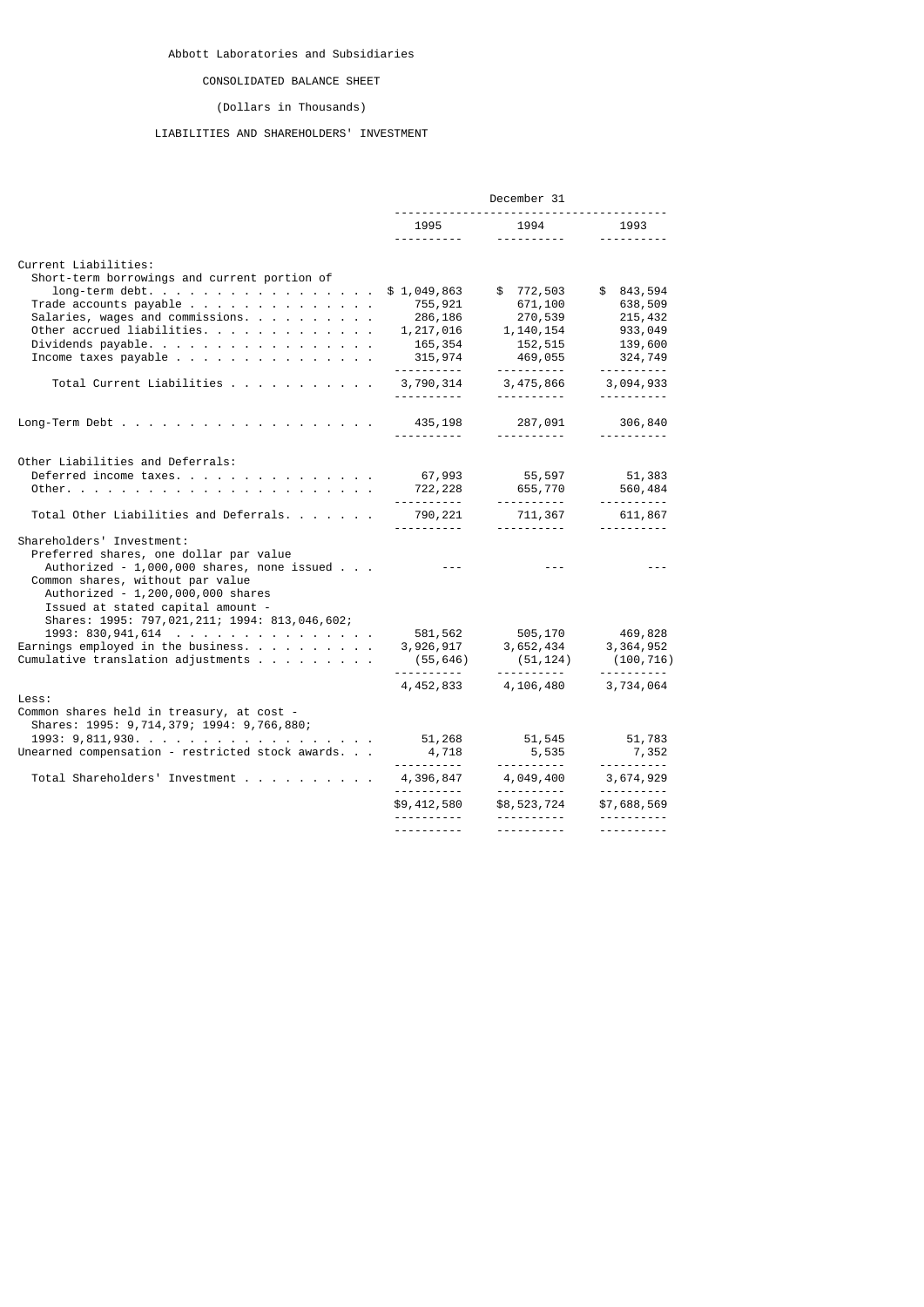# CONSOLIDATED STATEMENT OF EARNINGS

# (Dollars in Thousands Except Per Share Data)

|                                                                                                                                                                                                               | Year Ended December 31                                                                                                                |                                                                                                                                                                                                             |                                                                                 |  |
|---------------------------------------------------------------------------------------------------------------------------------------------------------------------------------------------------------------|---------------------------------------------------------------------------------------------------------------------------------------|-------------------------------------------------------------------------------------------------------------------------------------------------------------------------------------------------------------|---------------------------------------------------------------------------------|--|
|                                                                                                                                                                                                               | 1995 — 1995 — 1996 — 1996 — 1996 — 1997 — 1997 — 1998 — 1998 — 1998 — 1998 — 199                                                      | 1994 1993                                                                                                                                                                                                   |                                                                                 |  |
|                                                                                                                                                                                                               |                                                                                                                                       | \$9,156,009                                                                                                                                                                                                 | \$8,407,843                                                                     |  |
| Cost of products sold 4,325,805<br>Research and development<br>Selling, general and administrative. $\ldots$<br>Provision for product withdrawal                                                              | 1,072,745<br>2,230,740<br>$\mathcal{L}_{\mathcal{A}}$ , and $\mathcal{L}_{\mathcal{A}}$ , and $\mathcal{L}_{\mathcal{A}}$<br><u>.</u> | 3,993,831<br>963,516<br>2,054,455<br><u> - - - - - - - - - -</u>                                                                                                                                            | 3,684,727<br>880,974<br>1,988,176<br>(70,000)                                   |  |
| Total Operating Cost and Expenses. 7,629,290                                                                                                                                                                  |                                                                                                                                       | 7,011,802<br>-----------                                                                                                                                                                                    | 6,483,877<br><u>       ---------</u>                                            |  |
| Operating Earnings 2,382,904<br>Interest expense<br>Interest income.<br>Other (income) expense, net.<br>Earnings Before Taxes. 2,395,319 2,166,690<br>Taxes on earnings. 706,619<br>Net Earnings \$ 1,688,700 |                                                                                                                                       | 2, 144, 207 1, 923, 966<br>69,532 49,722 54,283<br>$(51, 783)$ $(36, 907)$ $(37, 821)$<br>$(30, 164)$ $(35, 298)$<br>650,007<br><u> - - - - - - - - - -</u><br>\$1,516,683<br><u> - - - - - - - - - - -</u> | (35, 726)<br>1,943,230<br>544,104<br><u> - - - - - - - - - -</u><br>\$1,399,126 |  |
|                                                                                                                                                                                                               | <u> - - - - - - - - - - -</u>                                                                                                         | .                                                                                                                                                                                                           | <u> - - - - - - - - - -</u>                                                     |  |
| Earnings Per Common Share. \$2.12                                                                                                                                                                             |                                                                                                                                       | \$1.87<br><u> - - - - - - - - - -</u>                                                                                                                                                                       | \$1.69                                                                          |  |
| Average Number of Common Shares Outstanding.                                                                                                                                                                  | 795,362,000                                                                                                                           | <u> - - - - - - - - - -</u> -<br>812,236,000                                                                                                                                                                | <u> - - - - - - - - - -</u><br>828,988,000                                      |  |
|                                                                                                                                                                                                               |                                                                                                                                       | <u> - - - - - - - - - -</u>                                                                                                                                                                                 |                                                                                 |  |

The accompanying notes to consolidated financial statements are an integral part of this statement.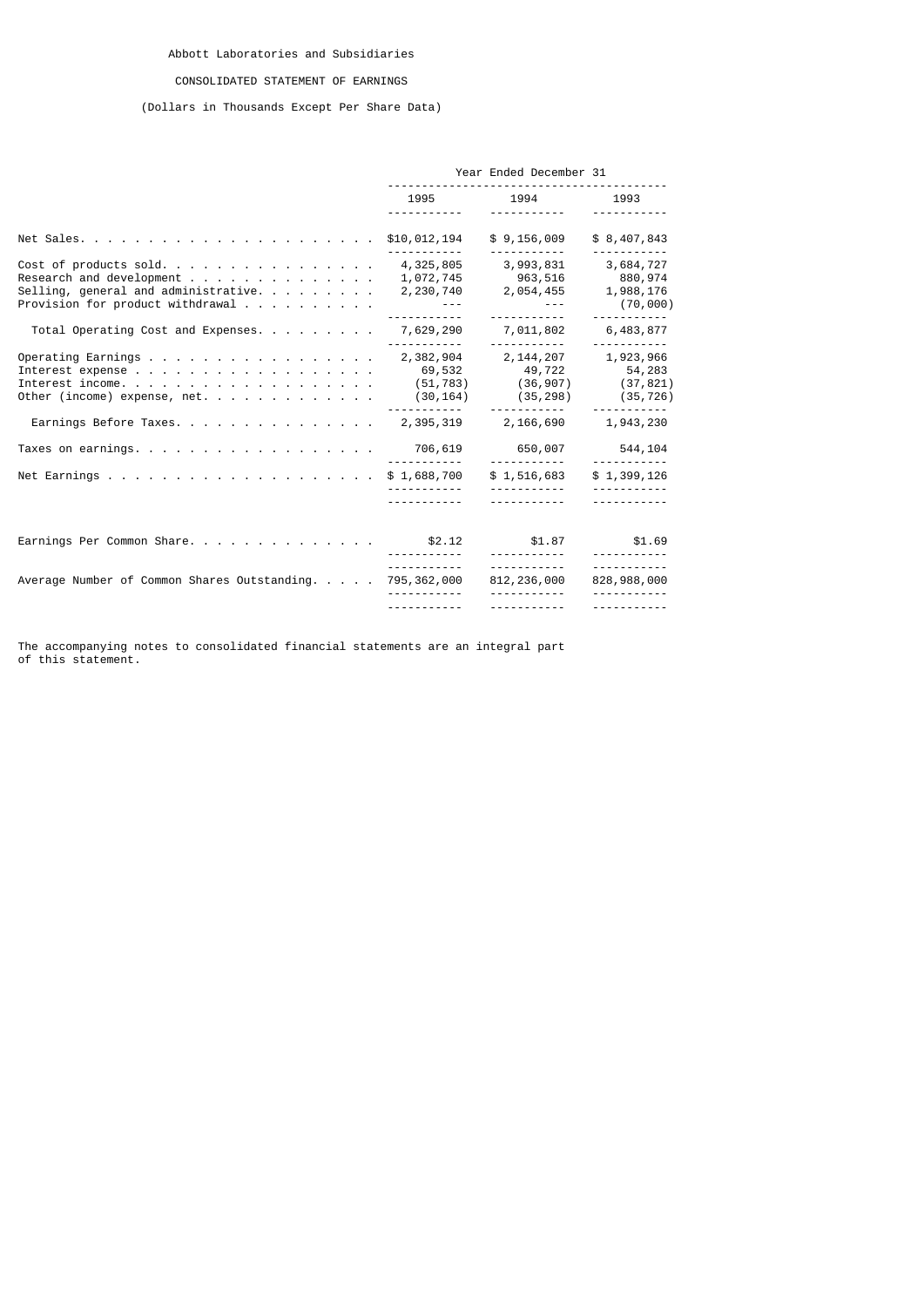# CONSOLIDATED STATEMENT OF CASH FLOWS

# (Dollars in Thousands)

|                                                                                                                                                                                                                                                                                                                                                                                             | Year Ended December 31                                                                                                  |                                                                                                                                                                                                           |                                                                                                                          |  |
|---------------------------------------------------------------------------------------------------------------------------------------------------------------------------------------------------------------------------------------------------------------------------------------------------------------------------------------------------------------------------------------------|-------------------------------------------------------------------------------------------------------------------------|-----------------------------------------------------------------------------------------------------------------------------------------------------------------------------------------------------------|--------------------------------------------------------------------------------------------------------------------------|--|
|                                                                                                                                                                                                                                                                                                                                                                                             |                                                                                                                         | 1995 1994 1993                                                                                                                                                                                            | <u> - - - - - - - - - -</u>                                                                                              |  |
| Cash Flow From (Used in) Operating Activities:<br>Net earnings \$1,688,700 \$1,516,683<br>Adjustments to reconcile net earnings to<br>net cash from operating activities -                                                                                                                                                                                                                  |                                                                                                                         |                                                                                                                                                                                                           | \$1,399,126                                                                                                              |  |
| Depreciation and amortization. $\cdots$<br>Exchange (gains) losses, net<br>Investing and financing (gains) losses, $net.$<br>Trade receivables.<br>Prepaid expenses and other assets.<br>Trade accounts payable and other liabilities<br>Income taxes payable $\ldots$<br>Provision for product withdrawal                                                                                  | 566,423<br>5,035<br>43,020<br>(91,349)<br>(93,184)<br>$\mathcal{L}_{\text{max}}$ , and $\mathcal{L}_{\text{max}}$ , and | 510,504<br>8,600<br>21,834<br>(109, 623)<br>(52, 293)<br>$(255, 764)$ $(183, 705)$ $(93, 759)$<br>256,549 360,216<br>$(153, 849)$ 139, 921<br>$\mathcal{L}_{\text{max}}$ , and $\mathcal{L}_{\text{max}}$ | 484,081<br>41,795<br>(6, 038)<br>(192, 451)<br>(91, 490)<br>96,095<br>279,550<br>(70,000)<br><u> - - - - - - - - - -</u> |  |
| Net Cash From Operating Activities. 1,965,581 2,212,137 1,846,909                                                                                                                                                                                                                                                                                                                           | <u> - - - - - - - - - - - -</u>                                                                                         | . <u>.</u>                                                                                                                                                                                                | <u> - - - - - - - - -</u>                                                                                                |  |
| Cash Flow From (Used in) Investing Activities:<br>Acquisitions of property, equipment and<br>Purchases of investment securities<br>Proceeds from sales of investment securities                                                                                                                                                                                                             | 67,130                                                                                                                  | $(947, 021)$ $(929, 488)$ $(952, 732)$<br>$(183, 443)$ $(226, 728)$ $(335, 915)$<br>185,268 447,983<br>$25,611$ $26,863$                                                                                  | 46,826<br><u> - - - - - - - - - -</u>                                                                                    |  |
| Net Cash Used in Investing Activities. (1,037,723) (944,085) (793,838)                                                                                                                                                                                                                                                                                                                      |                                                                                                                         |                                                                                                                                                                                                           | <u> - - - - - - - - - -</u>                                                                                              |  |
| Cash Flow From (Used in) Financing Activities:<br>Proceeds from borrowings with original<br>maturities of more than three months $\ldots$ , $\ldots$<br>Repayments of borrowings with original<br>maturities of more than three months $\ldots$<br>Proceeds from (repayments of) other borrowings<br>Purchases of common shares<br>Proceeds from stock options exercised.<br>Dividends paid | 353,317<br>76,540                                                                                                       | 107,868<br>$(221, 506)$ $(89, 977)$ $(197, 090)$<br>$(282, 754$ $(115, 725)$ 30, 124<br>$(771, 411)$ $(615, 946)$ $(465, 822)$<br>76,540     36,214<br>(653,567)    (602,356)                             | 289,429<br>27,536<br>(548, 044)<br><u> - - - - - - - - - -</u>                                                           |  |
| Net Cash Used in Financing Activities.                                                                                                                                                                                                                                                                                                                                                      | (933, 873)                                                                                                              | (1, 279, 922)                                                                                                                                                                                             | (863, 867)                                                                                                               |  |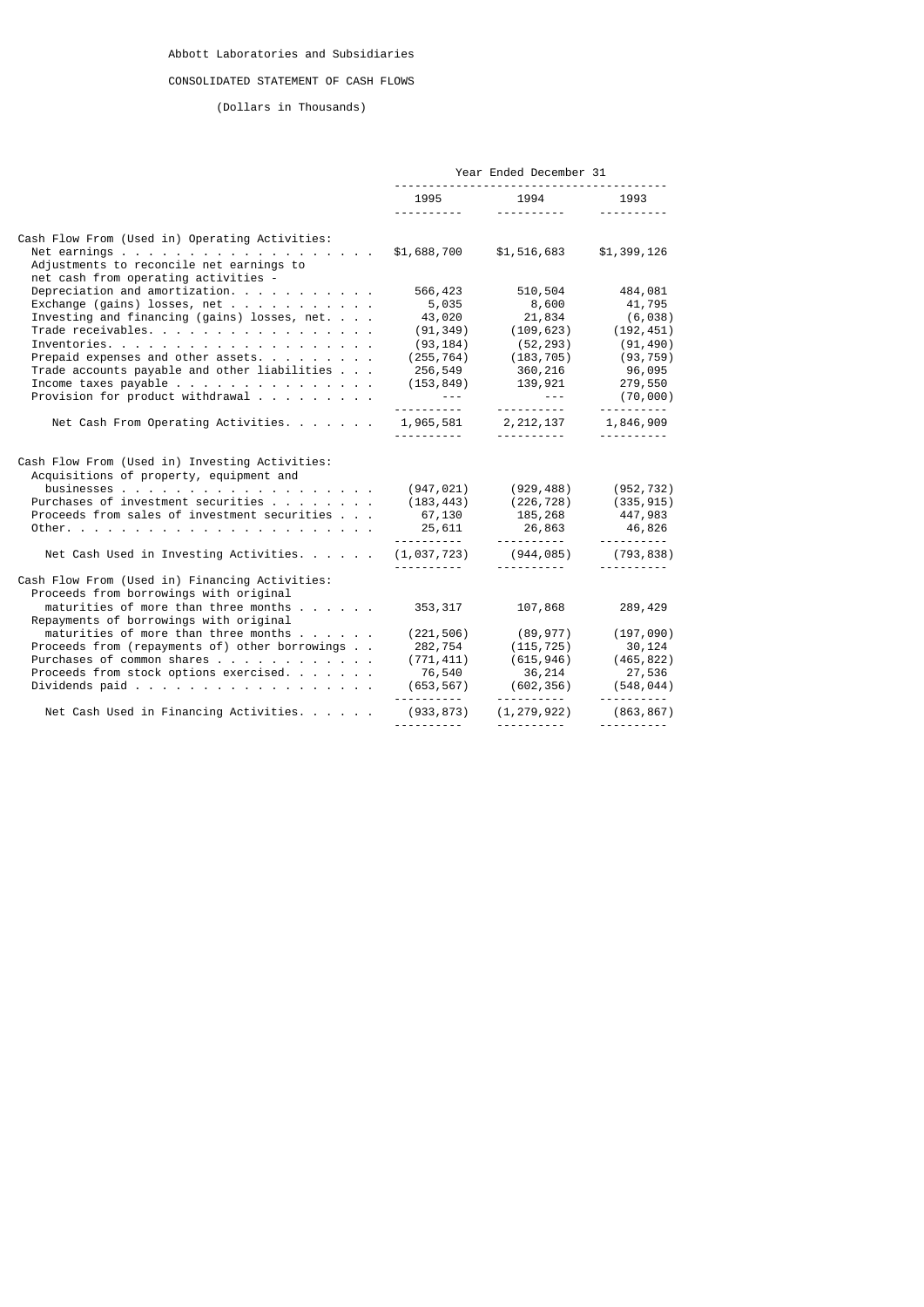# CONSOLIDATED STATEMENT OF CASH FLOWS (CONTINUED)

(Dollars in Thousands)

|                                                                                                                    | Year Ended December 31 |                                     |                                                  |  |
|--------------------------------------------------------------------------------------------------------------------|------------------------|-------------------------------------|--------------------------------------------------|--|
|                                                                                                                    | 1995                   | 1994                                | 1993                                             |  |
| Effect of exchange rate changes on cash and<br>cash equivalents                                                    |                        | $(3,060)$ 1,466                     | (5, 104)                                         |  |
| Net Increase (Decrease) in Cash and<br>Cash Equivalents<br>Cash and Cash Equivalents, Beginning of Year $\ldots$ . | (9, 075)<br>290,272    | (10, 404)<br>300,676                | 184,100<br>116,576                               |  |
| Cash and Cash Equivalents, End of Year                                                                             | \$281,197              | ---------<br>\$290,272<br>--------- | ---------<br>\$300,676<br>---------<br>--------- |  |
| Supplemental Cash Flow Information:<br>Income taxes paid.<br>Interest paid.                                        | \$954,861<br>67,917    | \$ 571,215<br>50,157                | \$332,834<br>52,477                              |  |

The accompanying notes to consolidated financial statements are an integral part of this statement.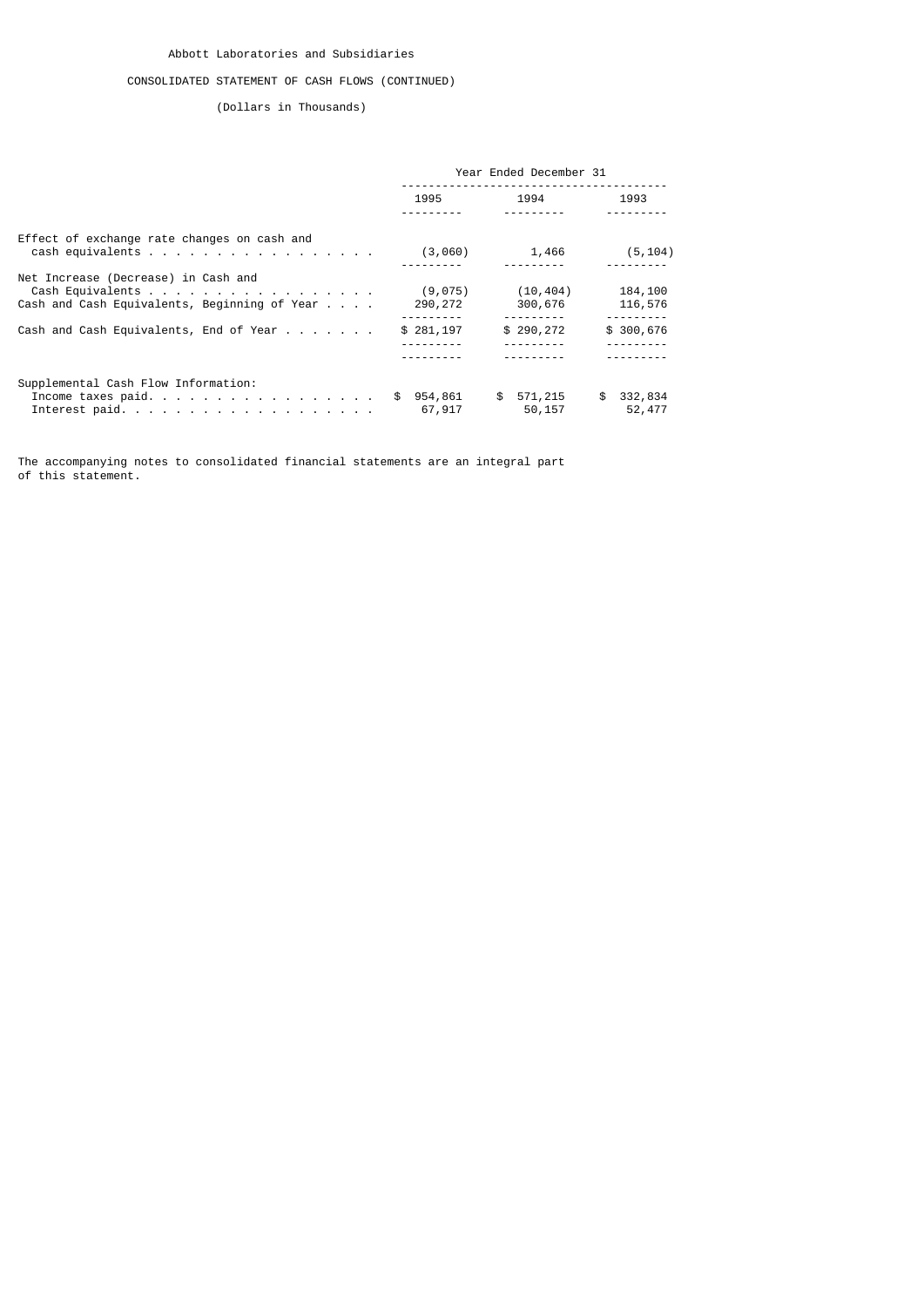# CONSOLIDATED STATEMENT OF SHAREHOLDERS' INVESTMENT

(Dollars in Thousands Except Per Share Data)

|                                                                                                                                                                     | Year Ended December 31                                 |                                                                            |                              |  |
|---------------------------------------------------------------------------------------------------------------------------------------------------------------------|--------------------------------------------------------|----------------------------------------------------------------------------|------------------------------|--|
|                                                                                                                                                                     |                                                        | 1995 1994 1993                                                             |                              |  |
| Common Shares:                                                                                                                                                      |                                                        |                                                                            |                              |  |
| Issued at Beginning of Year<br>Shares: 1995: 813, 046, 602; 1994: 830, 941, 614;<br>1993: 846,017,815\$ 505,170 \$ 469,828<br>Issued under incentive stock programs |                                                        |                                                                            | \$442,390                    |  |
| Shares: 1995: 4,332,070; 1994: 3,247,207;<br>$1993: 2,602,920.$<br>Tax benefit from sale of option shares and                                                       |                                                        | 70,842 38,638                                                              | 29,619                       |  |
| vesting of restricted stock awards<br>(no share effect).<br>Retired - Shares: 1995: 20,357,461;                                                                     |                                                        | 19,303 9,800 8,300                                                         |                              |  |
| 1994: 21, 142, 219; 1993: 17, 679, 121                                                                                                                              |                                                        | $(13, 753)$ $(13, 096)$ $(10, 481)$                                        |                              |  |
| Issued at End of Year<br>Shares: 1995: 797, 021, 211; 1994: 813, 046, 602;<br>$1993: 830, 941, 614.$                                                                |                                                        |                                                                            |                              |  |
|                                                                                                                                                                     | <u>.</u>                                               | 1.1.1.1.1.1.1                                                              | <u>.</u>                     |  |
| Earnings Employed in the Business:                                                                                                                                  |                                                        |                                                                            |                              |  |
| Balance at Beginning of Year<br>Unrealized gain on marketable                                                                                                       |                                                        | \$3,652,434 \$3,364,952 \$2,990,689<br>$1,688,700$ $1,516,683$ $1,399,126$ |                              |  |
| equity securities, net of income taxes<br>Cash dividends declared on common shares                                                                                  | 21,600                                                 |                                                                            |                              |  |
| (per share-1995: \$.84; 1994: \$.76; 1993: \$.68).<br>Cost of common shares retired in excess                                                                       |                                                        | $(666, 406)$ $(615, 271)$ $(562, 344)$                                     |                              |  |
| Cost of treasury shares issued below market                                                                                                                         |                                                        | $(771, 263)$ $(615, 074)$ $(465, 724)$                                     |                              |  |
| value of restricted stock awards<br>Balance at End of Year                                                                                                          |                                                        | $1,852$ $1,144$ $3,205$<br>$$3,926,917$ $$3,652,434$ $$3,364,952$          |                              |  |
|                                                                                                                                                                     | <u> - - - - - - - - -</u><br><u> - - - - - - - - -</u> | ___________                                                                | .<br><u> - - - - - - - -</u> |  |
| Cumulative Translation Adjustments:                                                                                                                                 |                                                        |                                                                            |                              |  |
| Balance at Beginning of Year<br>Translation adjustments.                                                                                                            | \$ (51, 124)                                           | \$(100, 716)<br>$(4,522)$ $49,592$ $(77,585)$                              | \$ (23, 131)<br>(77, 585)    |  |
| Balance at End of Year                                                                                                                                              | \$(55, 646)<br><u>.</u>                                | \$ (51, 124)<br>.                                                          | \$(100, 716)<br>.            |  |
|                                                                                                                                                                     |                                                        | <u> - - - - - - - - -</u>                                                  | ---------                    |  |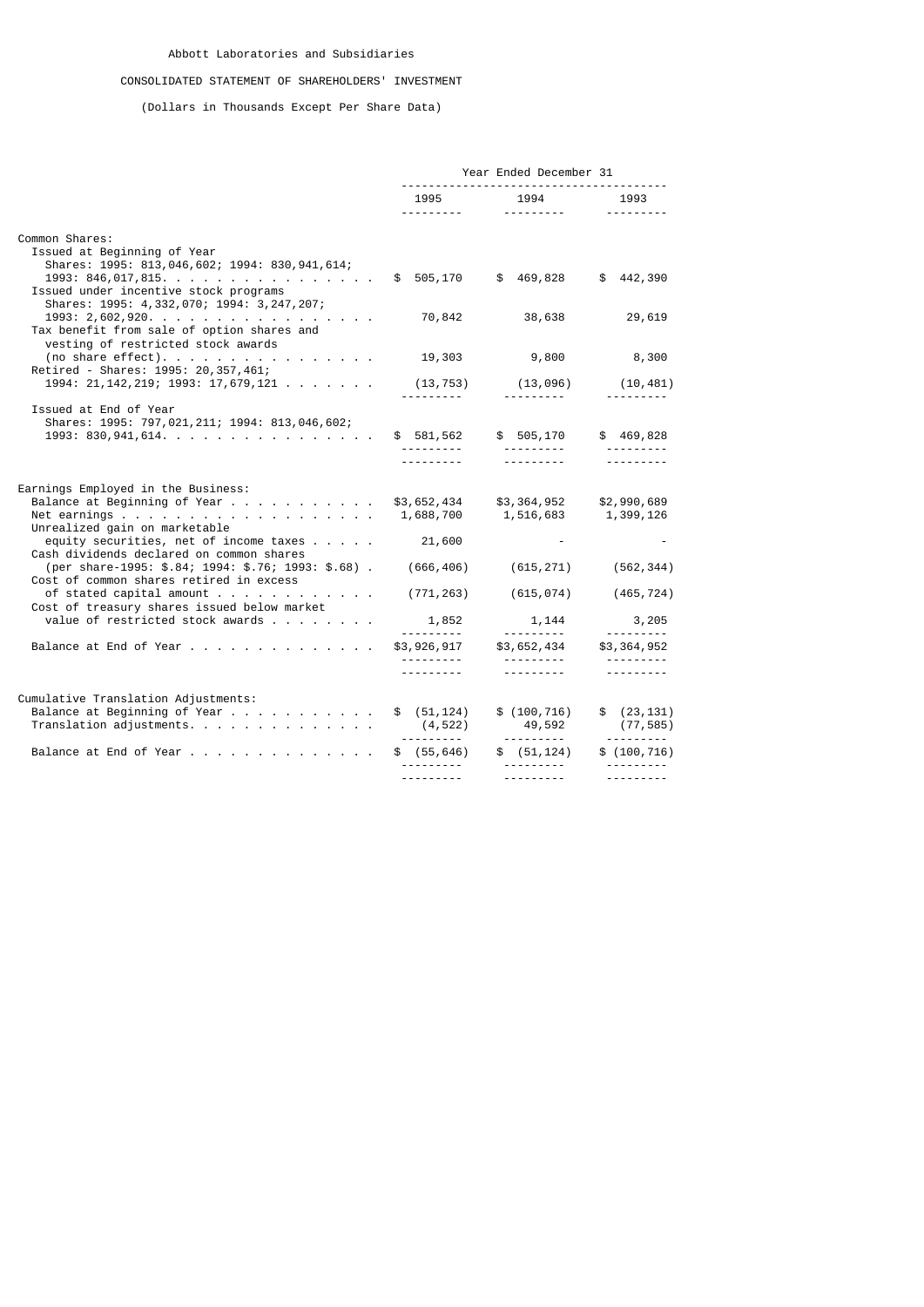# CONSOLIDATED STATEMENT OF SHAREHOLDERS' INVESTMENT (CONTINUED)

(Dollars in Thousands Except Per Share Data)

|                                                                                                                                                                                                        | Year Ended December 31 |       |                |                                                             |  |                  |
|--------------------------------------------------------------------------------------------------------------------------------------------------------------------------------------------------------|------------------------|-------|----------------|-------------------------------------------------------------|--|------------------|
|                                                                                                                                                                                                        |                        |       | 1995 1994 1993 |                                                             |  |                  |
| Common Shares Held in Treasury:<br>Balance at Beginning of Year<br>Shares: 1995: 9,766,880; 1994: 9,811,930;<br>1993: 9,965,386 \$ 51,545 \$ 51,783 \$ 52,593<br>Issued under incentive stock programs |                        |       |                |                                                             |  |                  |
| Shares: 1995: 52,501; 1994: 45,050;                                                                                                                                                                    |                        |       |                |                                                             |  |                  |
| Balance at End of Year<br>Shares: 1995: 9,714,379; 1994: 9,766,880;<br>$1993: 9,811,930$ \$ 51,268 \$ 51,545 \$ 51,783                                                                                 |                        |       |                |                                                             |  |                  |
| Unearned Compensation - Restricted Stock Awards:<br>Balance at Beginning of Year $\$$ 5,535 $$$ 7,352<br>Issued at market value - Shares: 1995: 45,000;<br>$1994: 35,000; 1993: 144,000$               |                        | 1,829 |                | 1,094                                                       |  | \$9,714<br>3,771 |
| Lapses - Shares: 1995: 4,800; 1994: 21,600;<br>1993: 42,800                                                                                                                                            |                        |       |                | $(137)$ $(575)$ $(887)$<br>$(2, 509)$ $(2, 336)$ $(5, 246)$ |  |                  |
| Balance at End of Year \$ 4,718 \$ 5,535 \$ 7,352                                                                                                                                                      |                        |       |                |                                                             |  |                  |
|                                                                                                                                                                                                        |                        |       |                |                                                             |  |                  |

The accompanying notes to consolidated financial statements are an integral part of this statement.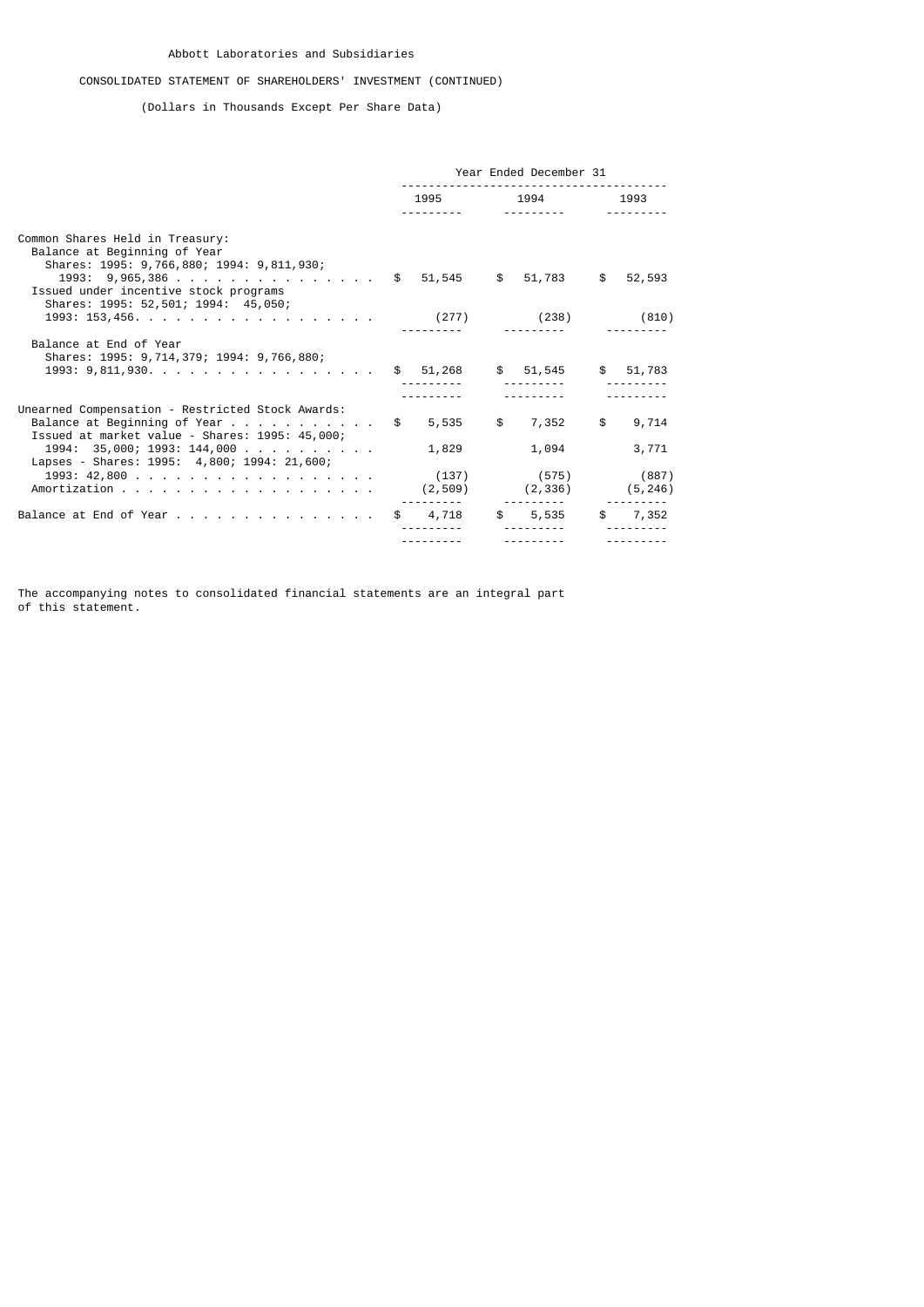#### NOTES TO CONSOLIDATED FINANCIAL STATEMENTS

Note 1 - Summary of Significant Accounting Policies

#### BASTS OF CONSOLIDATION

 The consolidated financial statements include the accounts of the parent company and subsidiaries, after elimination of intercompany transactions. The accounts of foreign subsidiaries are consolidated as of November 30.

#### USE OF ESTIMATES

 The financial statements have been prepared in accordance with generally accepted accounting principles and necessarily include amounts based on estimates and assumptions by management. Actual results could differ from those amounts.

#### CASH AND CASH EQUIVALENTS

 Cash equivalents consist of time deposits and certificates of deposit with original maturities of three months or less.

### **TNVENTORTES**

 Inventories are stated at the lower of cost (first-in, first-out basis) or market. Cost includes material and conversion costs.

### PROPERTY AND EQUIPMENT

 Depreciation and amortization are provided on the straight-line method over the estimated useful lives of the assets.

### PRODUCT LIABILITY

 Provisions are made for the portions of probable losses that are not covered by product liability insurance.

### TRANSLATION ADJUSTMENTS

 For foreign operations in highly inflationary economies, translation gains and losses are included in other (income) expense, net. For remaining foreign operations, translation adjustments are included as a component of shareholders' investment.

### EARNINGS PER COMMON SHARE

 Earnings per common share amounts are computed using the weighted average number of common shares outstanding.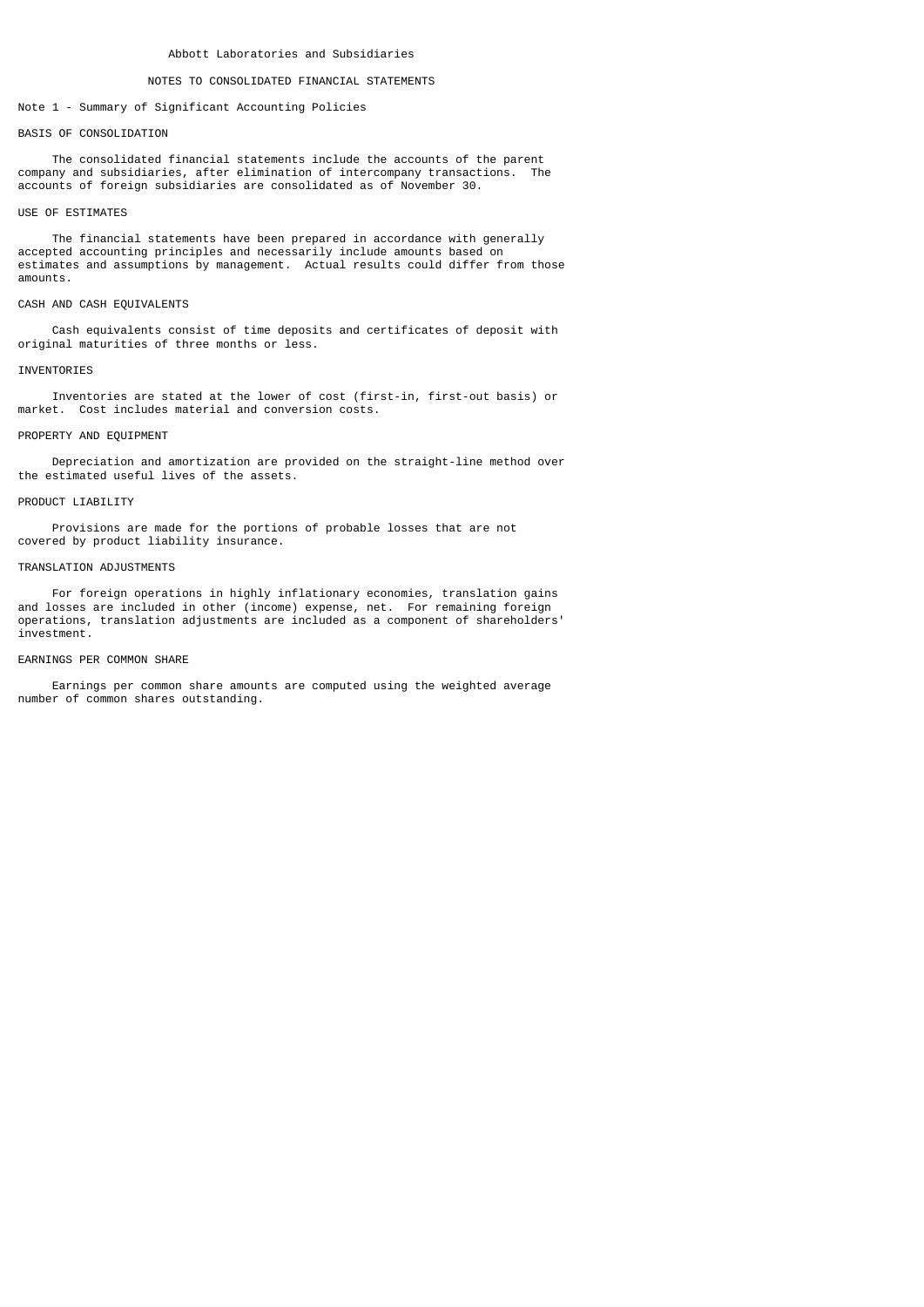## REVENUE RECOGNITION

 The Company recognizes revenue from product sales upon shipment to customers. Provisions for discounts and rebates to customers, and returns and other adjustments are provided for in the same period the related sales are recorded.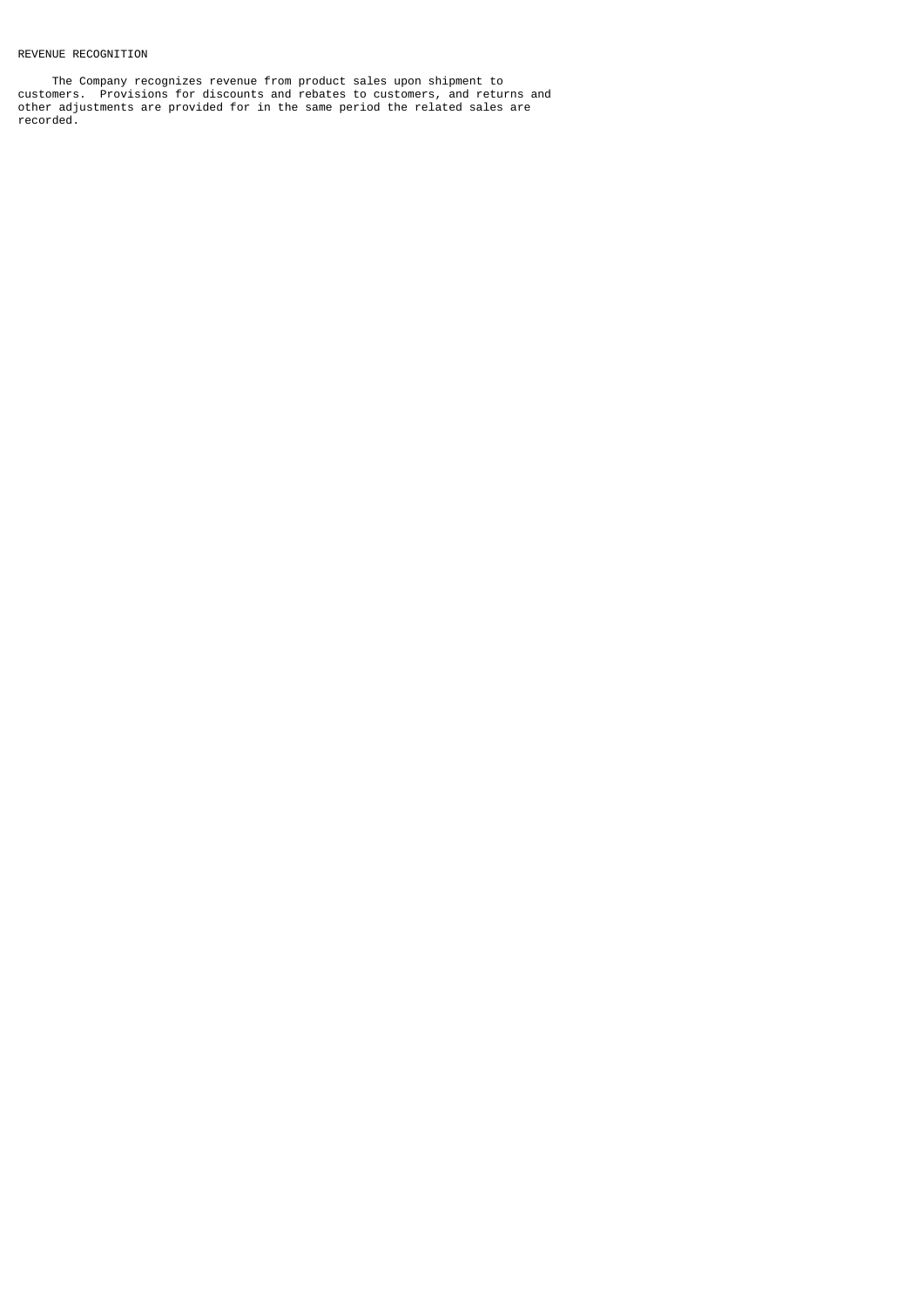Note 2 - Taxes on Earnings (dollars in thousands)

 Deferred income taxes reflect the tax consequences on future years of temporary differences between the tax bases of assets and liabilities and their financial reporting amounts. U.S. income taxes are provided on those earnings of foreign subsidiaries and subsidiaries operating in Puerto Rico under tax incentive grants, which are intended to be remitted to the parent company. Undistributed earnings reinvested indefinitely in foreign subsidiaries as working capital and plant and equipment aggregated \$1,053,000 at December 31, 1995. Deferred income taxes not provided on these earnings would be approximately \$167,000.

 Earnings before taxes, and the related provisions for taxes on earnings, are as follows:

| Earnings Before Taxes             | 1995        | 1994        | 1993        |
|-----------------------------------|-------------|-------------|-------------|
|                                   |             |             |             |
| Domestic                          | \$1,711,188 | \$1,595,279 | \$1,480,163 |
| Foreign. $\overline{\phantom{a}}$ | 684,131     | 571,411     | 463,067     |
|                                   |             |             |             |
| Total.                            | \$2,395,319 | \$2,166,690 | \$1,943,230 |
|                                   |             |             |             |
|                                   |             |             |             |

| Taxes on Earnings                            | 1995      | 1994      | 1993      |
|----------------------------------------------|-----------|-----------|-----------|
|                                              |           |           |           |
| Current:                                     |           |           |           |
| U.S. Federal and Possessions                 | \$495,692 | \$487,977 | \$355,813 |
| State.                                       | 47,656    | 56,548    | 49,222    |
| Foreign.                                     | 251,339   | 192,509   | 175,455   |
|                                              |           |           |           |
| Total current.                               | 794,687   | 737,034   | 580,490   |
|                                              |           |           |           |
| Deferred:                                    |           |           |           |
| Domestic $\cdots$ $\cdots$ $\cdots$ $\cdots$ | (81, 264) | (96, 679) | (29, 461) |
| Foreign.                                     | (6, 332)  | 9,801     | 2,066     |
| Enacted tax rate changes $\ldots$ .          | (472)     | (149)     | (8,991)   |
|                                              |           |           |           |
| Total deferred                               | (88, 068) | (87, 027) | (36, 386) |
|                                              |           |           |           |
| Total.                                       | \$706,619 | \$650,007 | \$544,104 |
|                                              |           |           |           |
|                                              |           |           |           |
|                                              |           |           |           |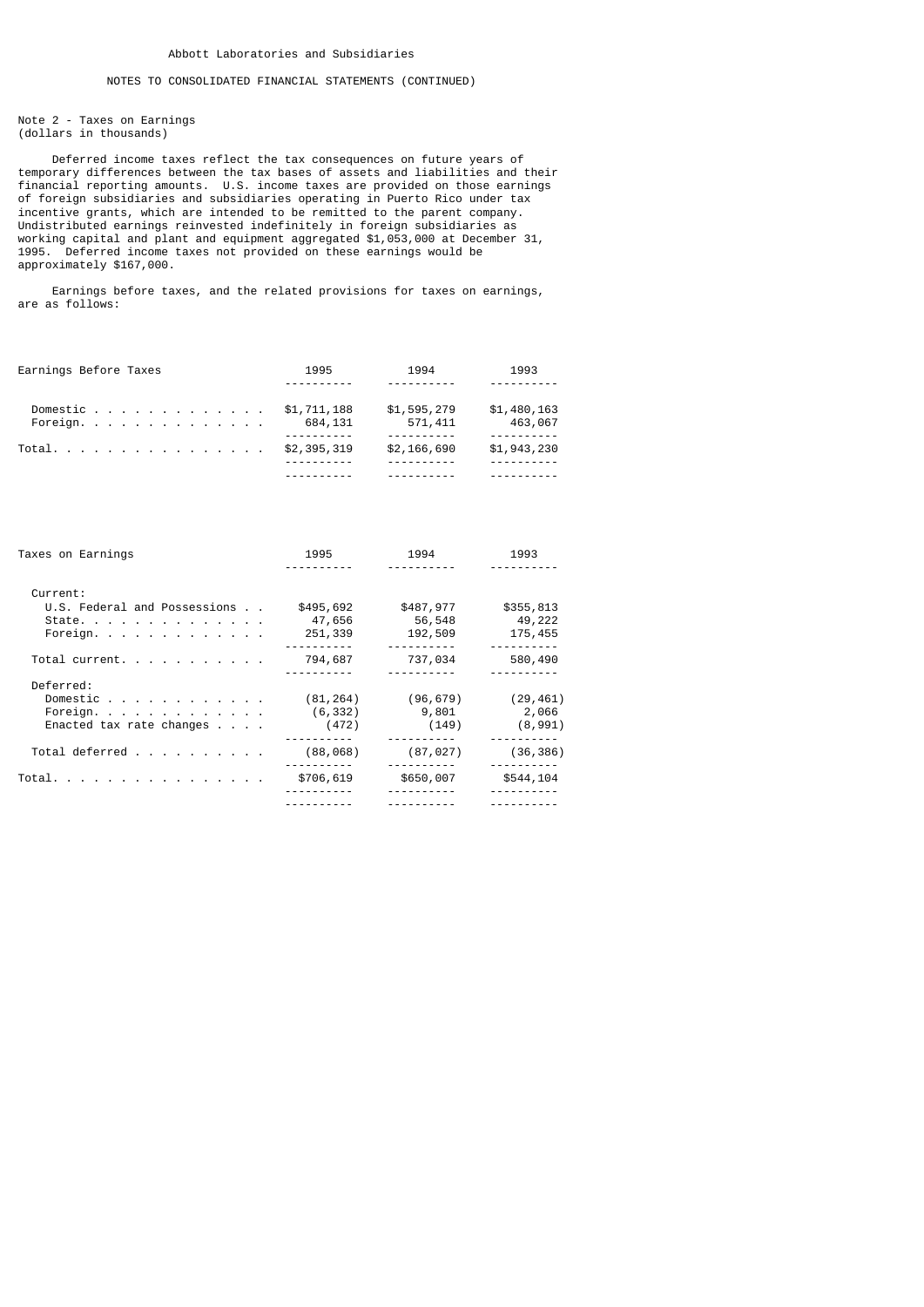Differences between the effective income tax rate and the U.S. statutory tax rate were as follows:

|                                                                   | 1995  | 1994  | 1993  |
|-------------------------------------------------------------------|-------|-------|-------|
| Benefit of tax exemptions in Puerto Rico, the Dominican Republic, | 35.0% | 35.0% | 35.0% |
|                                                                   |       | (5.1) | (6.7) |
|                                                                   |       | 1.7   | 1.7   |
|                                                                   |       | (1.6) | (2.0) |
|                                                                   | 29.5% | 30.0% | 28.0% |
|                                                                   |       |       |       |
|                                                                   |       |       |       |

 As of December 31, 1995, 1994, and 1993, total deferred tax assets were \$858,045, \$767,857, and \$632,112, respectively, and total deferred tax liabilities were \$265,388, \$263,734, and \$211,839, respectively. Valuation allowances for deferred tax assets are not significant. The temporary differences that give rise to deferred tax assets and liabilities are as follows:

|                                     | 1995       | 1994       | 1993                                 |
|-------------------------------------|------------|------------|--------------------------------------|
|                                     |            |            |                                      |
|                                     | \$161,547  | \$157,374  | \$113,927                            |
|                                     | 126,209    | 107,320    | 81,293                               |
|                                     | 101,835    | 77,787     | 81,201                               |
|                                     | 97,555     | 78,317     | 72,129                               |
|                                     | 25,602     | 37,394     | 30,715                               |
|                                     | (178, 025) | (167, 773) | (145,767)                            |
| Other, primarily other accruals and |            |            |                                      |
|                                     | 248,720    | 203,075    | 173, 145                             |
|                                     |            |            |                                      |
|                                     | \$583,443  | \$493,494  | \$406,643<br><u> - - - - - - - -</u> |
|                                     |            |            |                                      |
|                                     |            |            |                                      |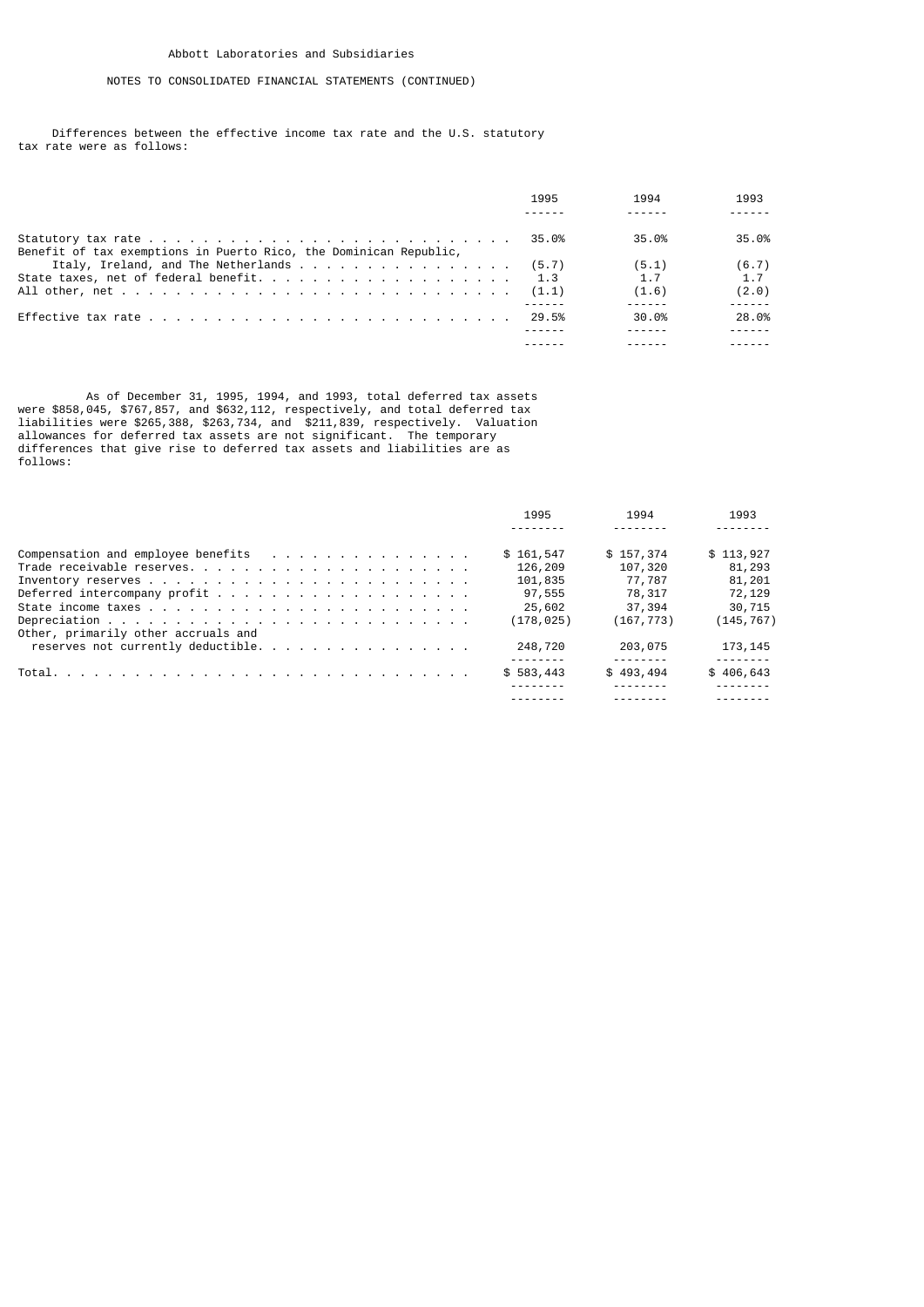### NOTES TO CONSOLIDATED FINANCIAL STATEMENTS (CONTINUED)

#### Note 3 - Financial Instruments

 The Company enters into foreign currency forward exchange contracts to hedge intercompany loans and trade accounts payable where the functional currency of the lending and borrowing entities are not the same. Such contracts are also used to hedge foreign currency denominated third party trade payables and receivables. For intercompany loans, the contracts require the Company to sell foreign currencies, primarily Japanese yen and European currencies, in exchange for primarily U.S. dollars. For intercompany and trade payables and receivables, the currencies hedged are primarily the U.S. dollar, Japanese yen and European currencies. At December 31, 1995, 1994, and 1993, the Company held \$723 million, \$717 million, and \$477 million, respectively, of foreign currency forward exchange contracts. The contracts outstanding at December 31, 1995 mature in 1996. These contracts are marked to market each month. The resulting gains or losses are reflected in income and are generally offset by losses or gains on the exposures being hedged.

 The Company purchases U.S. dollar call options as a hedge of anticipated intercompany purchases by foreign subsidiaries whose functional currency is not the U.S. dollar. These contracts give the Company the right, but not the requirement, to purchase U.S. dollars in exchange for foreign currencies, primarily Japanese yen and European currencies, at predetermined exchange rates. At December 31, 1995, 1994, and 1993, the Company held \$330 million,  $$370$ million, and \$59 million, respectively, of U.S. dollar call option contracts. The contracts outstanding at December 31, 1995 mature in 1996. Realized and unrealized gains and losses on contracts that qualify as hedges of anticipated purchases by foreign subsidiaries are recognized in the same period that the foreign currency exposure is recognized. Contracts that do not qualify for hedge accounting are marked to market each month, and the resulting gains or losses are reflected in income.

 The Company purchases foreign currency put options as a hedge against the effect of exchange rate fluctuations on income. These contracts give the Company the right, but not the requirement, to sell foreign currencies, primarily Japanese yen and European currencies, in exchange for U.S. dollars at predetermined exchange rates. These contracts are marked to market each month. The resulting gains or losses are reflected in income and are generally offset by losses or gains on the exposures being hedged. There were no such contracts outstanding at December 31, 1995, 1994, and 1993.

 The Company manages its exposure to short-term interest rate changes by entering into interest rate swap contracts which effectively convert the floating interest rate on commercial paper borrowings to fixed rates. There were no such contracts outstanding at December 31, 1995. At December 31, 1994 and 1993, the Company held a \$200 million contract, which matured in 1995. For 1995, the average floating rate received was 6.0% and the fixed rate paid was 4.7%. Gains or losses are recognized in income in the same period that the interest rate exposure is recognized.

 The gross unrealized holding gains/(losses) on current investment securities and those maturing after one year totalled \$5.6 million and \$(4.3) million at December 31, 1995, respectively, and \$2.5 million and \$(9.2) million at December 31, 1994, respectively.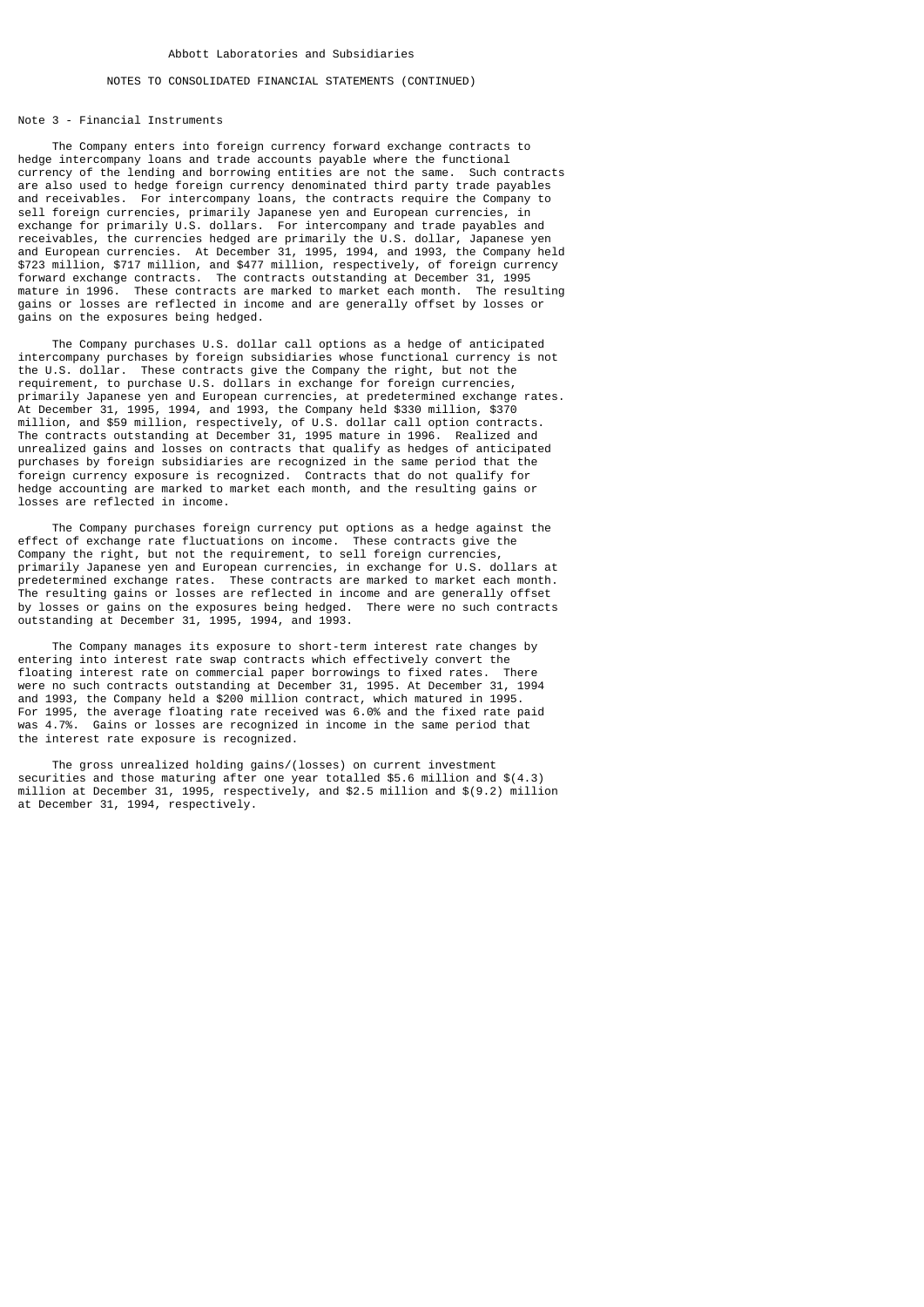# NOTES TO CONSOLIDATED FINANCIAL STATEMENTS (CONTINUED)

 The carrying values and fair values of certain of the Company's financial instruments as of December 31 are shown in the table below. The carrying values of all other financial instruments approximate their estimated fair values. Fair value is the quoted market price of the instrument held or the quoted market price of a similar instrument. The counterparties to financial instruments consist of select major international financial institutions. The Company does not expect any losses from nonperformance by these counterparties.

(dollars in thousands)

|                                                                                                                                        |                   | 1995              |                   | 1994              | 1993              |               |  |
|----------------------------------------------------------------------------------------------------------------------------------------|-------------------|-------------------|-------------------|-------------------|-------------------|---------------|--|
|                                                                                                                                        | Carrying<br>Value | Fair<br>Value     | Carrying<br>Value | Fair<br>Value     | Carrying<br>Value | Fair<br>Value |  |
| Current Investment<br>Securities                                                                                                       | \$34,500          | \$34,596          | \$25,056          | \$25,160          | \$78,149          | \$78,319      |  |
| Investment Securities<br>Maturing after One Year                                                                                       | 422,547           | 423,745           | 316, 195          | 309,362           | 221,815           | 231,879       |  |
| Long-Term Debt, Including<br>Current Maturities                                                                                        | (436, 635)        | (441, 791)        | (308, 750)        | (276, 134)        | (308, 920)        | (304, 038)    |  |
| Foreign Currency Forward<br>Exchange Contracts:<br>In a (payable) position<br>In a receivable position<br>In a net receivable position | (2, 615)<br>5,220 | (2, 615)<br>5,220 | (1, 564)<br>6,528 | (1, 564)<br>6,528 | 7,830             | 7,830         |  |
| Foreign Currency Option<br>Contracts                                                                                                   | 10,623            | 7,831             | 14,660            | 744               | 2,014             | $\Theta$      |  |
| Interest Rate Swap Contract:<br>In a receivable (payable)<br>position                                                                  |                   |                   | 0                 | 3,150             | 0                 | (2, 280)      |  |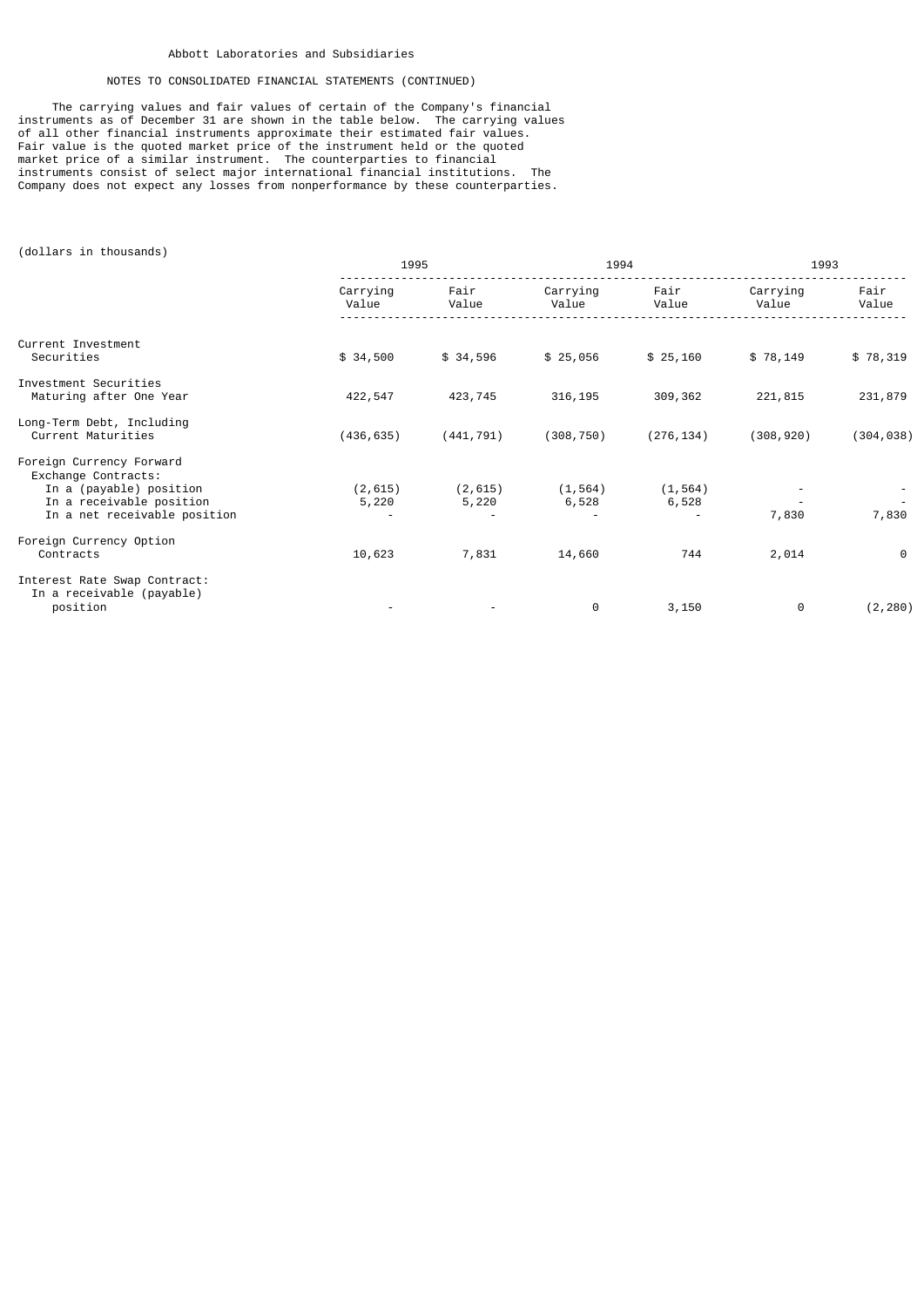## NOTES TO CONSOLIDATED FINANCIAL STATEMENTS (CONTINUED)

Note 4 - Retirement Plans (dollars in thousands)

Retirement plans consist of defined benefit, defined contribution, and medical and dental plans.

 Pension benefits for the Company's defined benefit plans generally are based on an employee's years of service and compensation near retirement. Certain plan benefits would vest and certain restrictions on the use of plan assets would take effect upon a change in control of the Company.

 Net pension cost for the Company's significant defined benefit plans includes the following components:

|                                                                                 | 1995       | 1994         | 1993       |
|---------------------------------------------------------------------------------|------------|--------------|------------|
|                                                                                 |            |              |            |
| Service cost - benefits earned during the year $\ldots$                         | 59,636     | 67,768<br>S. | \$59,381   |
| Interest cost on projected benefit obligations                                  | 94,101     | 85,414       | 84,864     |
| Return on assets $\cdots$ $\cdots$ $\cdots$ $\cdots$ $\cdots$ $\cdots$ $\cdots$ | (274, 844) | 915          | (128, 221) |
|                                                                                 | 139,491    | (125, 186)   | (729)      |
|                                                                                 |            |              |            |
| Net pension cost                                                                | 18,384     | 28,911<br>S. | \$15,295   |
|                                                                                 |            |              |            |
|                                                                                 |            |              |            |

The plans' funded status at December 31 was as follows:

|                                                                                                                                                                         | 1995                                                  | 1994                                                      | 1993                                        |
|-------------------------------------------------------------------------------------------------------------------------------------------------------------------------|-------------------------------------------------------|-----------------------------------------------------------|---------------------------------------------|
|                                                                                                                                                                         |                                                       |                                                           |                                             |
| Actuarial present value of benefit obligations -<br>Vested benefits.<br>Nonvested benefits                                                                              | \$1,036,937<br>140,232<br><u> - - - - - - - - - -</u> | \$799,425<br>104,120<br>-----------                       | \$791,435<br>97,985<br>---------            |
| Accumulated benefit obligations                                                                                                                                         | \$1,177,169                                           | \$903,545<br><u> - - - - - - - - - -</u>                  | \$889,420<br><u> - - - - - - - - -</u>      |
|                                                                                                                                                                         | <u> - - - - - - - - - -</u>                           |                                                           |                                             |
| Plans' assets at fair value, principally<br>listed securities.<br>Actuarial present value of projected<br>benefit obligations.                                          | \$1,600,368<br>1,494,348                              | \$1,321,051<br>1,147,024                                  | \$1,342,541<br>1,198,768                    |
| Projected benefit obligations less<br>than plans' assets<br>Unrecognized net transitional asset.<br>Unrecognized prior service cost.<br>Unrecognized net gain. $\ldots$ | 106,020<br>(52, 915)<br>12,532<br>(11, 315)           | 174,027<br>(63,866)<br>15,274<br>(101, 139)<br>---------- | 143,773<br>(74, 710)<br>30,951<br>(57, 724) |
|                                                                                                                                                                         | \$54,322                                              | \$24,296<br><u> - - - - - - - - - -</u>                   | \$ 42, 290<br>---------                     |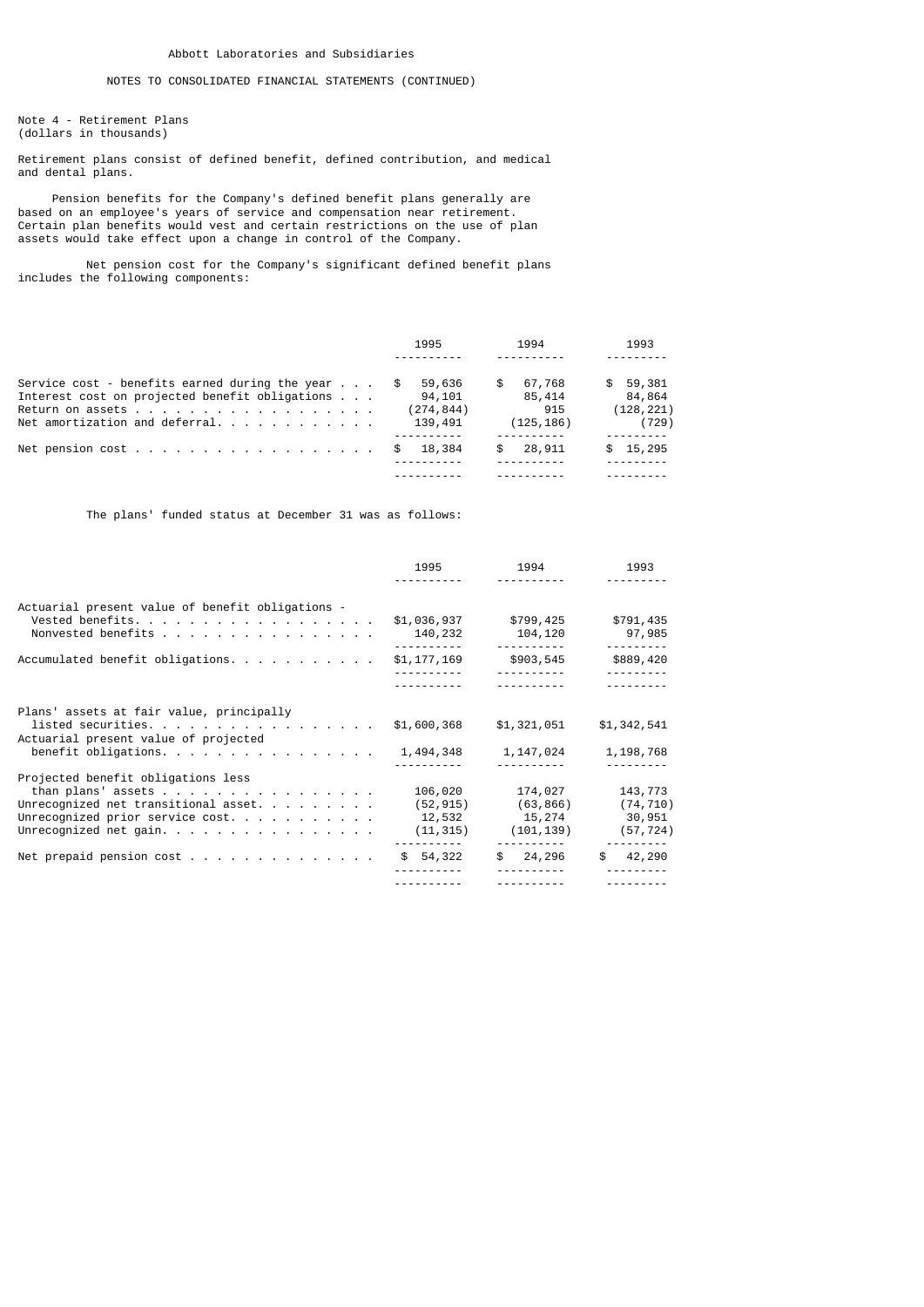## NOTES TO CONSOLIDATED FINANCIAL STATEMENTS (CONTINUED)

Assumptions used for the Company's major defined benefit plan as of December 31 include:

|                                                                                                                | 1995   | 1994   | 1993   |
|----------------------------------------------------------------------------------------------------------------|--------|--------|--------|
| Discount rate for determining obligations<br>and interest cost.<br>Expected aggregate average long-term change | 7 1/4% | 8 1/2% | 7 1/4% |
| in compensation.                                                                                               | 4%     | 4%     | 4%     |
| Expected long-term rate of return on assets. $\ldots$ .                                                        | 9%     | 9%     | 9%     |

The Stock Retirement Plan is the principal defined contribution plan. Company contributions to this plan were \$48,845 in 1995, \$45,124 in 1994, and \$41,225 in 1993, equal to 7.33 percent of dividends declared, as provided under the plan.

 The Company provides certain medical and dental benefits to qualifying domestic retirees. Net post-retirement health care cost includes the following components:

|                                                                                                         | 1995     | 1994     | 1993     |
|---------------------------------------------------------------------------------------------------------|----------|----------|----------|
| Service cost - benefits earned during the year $\ldots$<br>Interest cost on accumulated post-retirement | \$21,328 | \$27,605 | \$16,823 |
| benefit obligations.                                                                                    | 36,412   | 35,578   | 29,266   |
| Return on assets                                                                                        | (16,798) | 810      | (9, 239) |
| Net amortization and deferral. $\ldots$                                                                 | 11,980   | (1, 561) | 2,393    |
|                                                                                                         |          |          |          |
| Net post-retirement health care cost $\ldots$                                                           | \$52,922 | \$62,432 | \$39,243 |
|                                                                                                         |          |          |          |
|                                                                                                         |          |          |          |

The plans' funded status at December 31 was as follows:

|                                                                                              | 1995         | 1994         | 1993         |
|----------------------------------------------------------------------------------------------|--------------|--------------|--------------|
|                                                                                              |              |              |              |
| Actuarial present value of benefit obligations -                                             |              |              |              |
|                                                                                              | \$174,782    | \$164, 153   | \$171,231    |
| Fully eligible active participants $\ldots$                                                  | 131,669      | 113, 128     | 117, 158     |
| Other active participants.                                                                   | 250,518      | 186,778      | 162,219      |
|                                                                                              | --------     | --------     |              |
| Accumulated post-retirement benefit obligations.<br>Plans' assets at fair value, principally | 556,969      | 464,059      | 450,608      |
| listed securities.                                                                           | 95,530       | 94,297       | 100,920      |
|                                                                                              |              |              |              |
| Accumulated post-retirement benefit obligations                                              |              |              |              |
| in excess of plans' assets                                                                   | (461, 439)   | (369, 762)   | (349, 688)   |
| Unrecognized net loss.                                                                       | 168,307      | 129,477      | 161,692      |
|                                                                                              |              | --------     | ------       |
| Accrued post-retirement health care cost $\cdots$                                            | \$(293, 132) | \$(240, 285) | \$(187, 996) |
|                                                                                              |              |              |              |
|                                                                                              |              |              |              |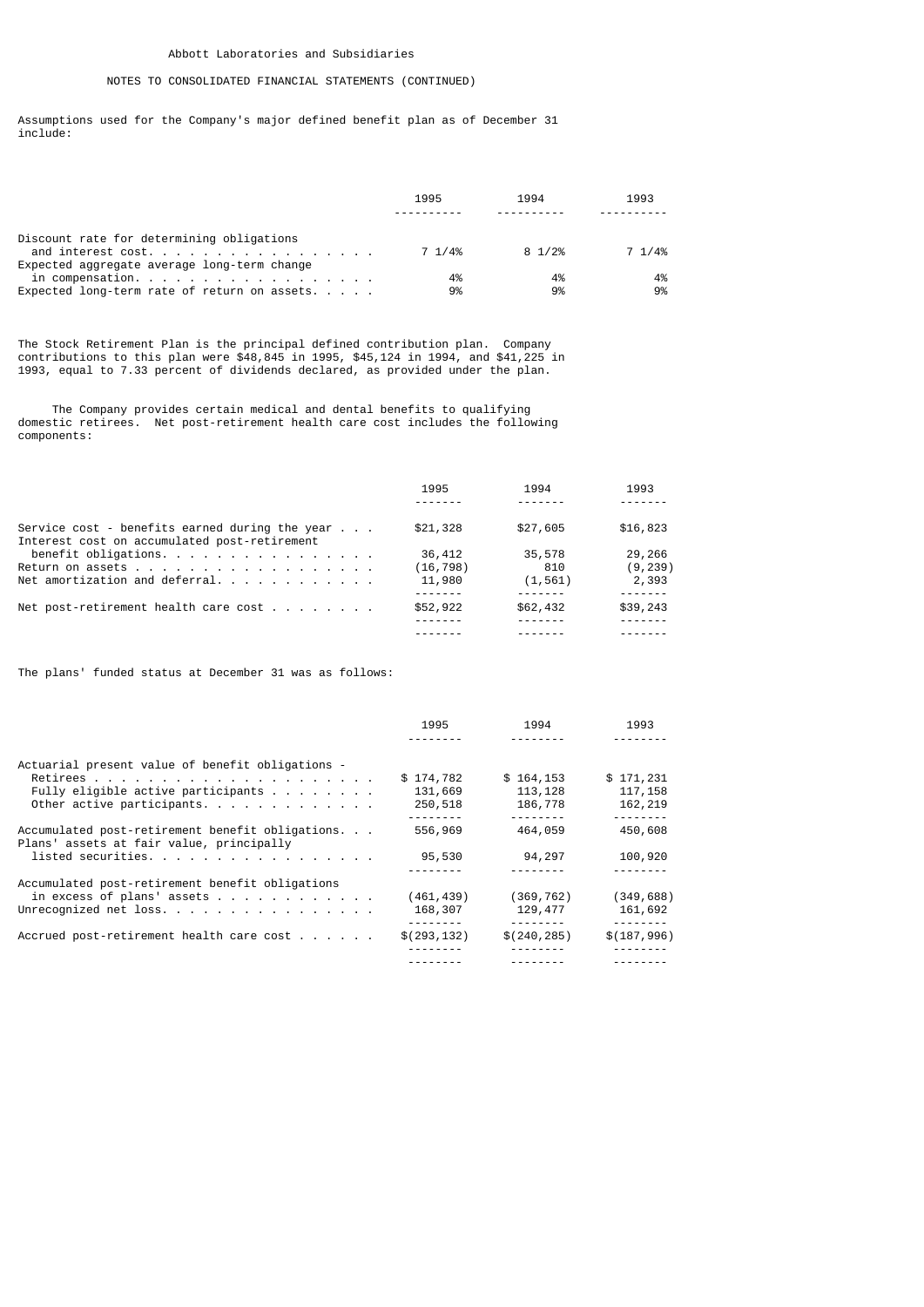## NOTES TO CONSOLIDATED FINANCIAL STATEMENTS (CONTINUED)

The discount rate and expected long-term rate of return on assets assumptions are identical to those used for the Company's major defined benefit plan. A 6 percent annual rate of increase in the per capita cost of covered health care benefits was assumed for 1996. This rate is assumed to decrease to 5 percent in 1998 and remain at that level thereafter. A one-percentage-point increase in the assumed health care cost trend rates would increase the accumulated post-retirement benefit obligations as of December 31, 1995 by approximately \$91,800 and the total of the service and interest cost components of net post-retirement health care cost for the year then ended by approximately \$12,900.

 The Company provides certain other post-employment benefits, primarily salary continuation plans, to qualifying domestic employees, and accrues for the related cost over the service lives of the employees.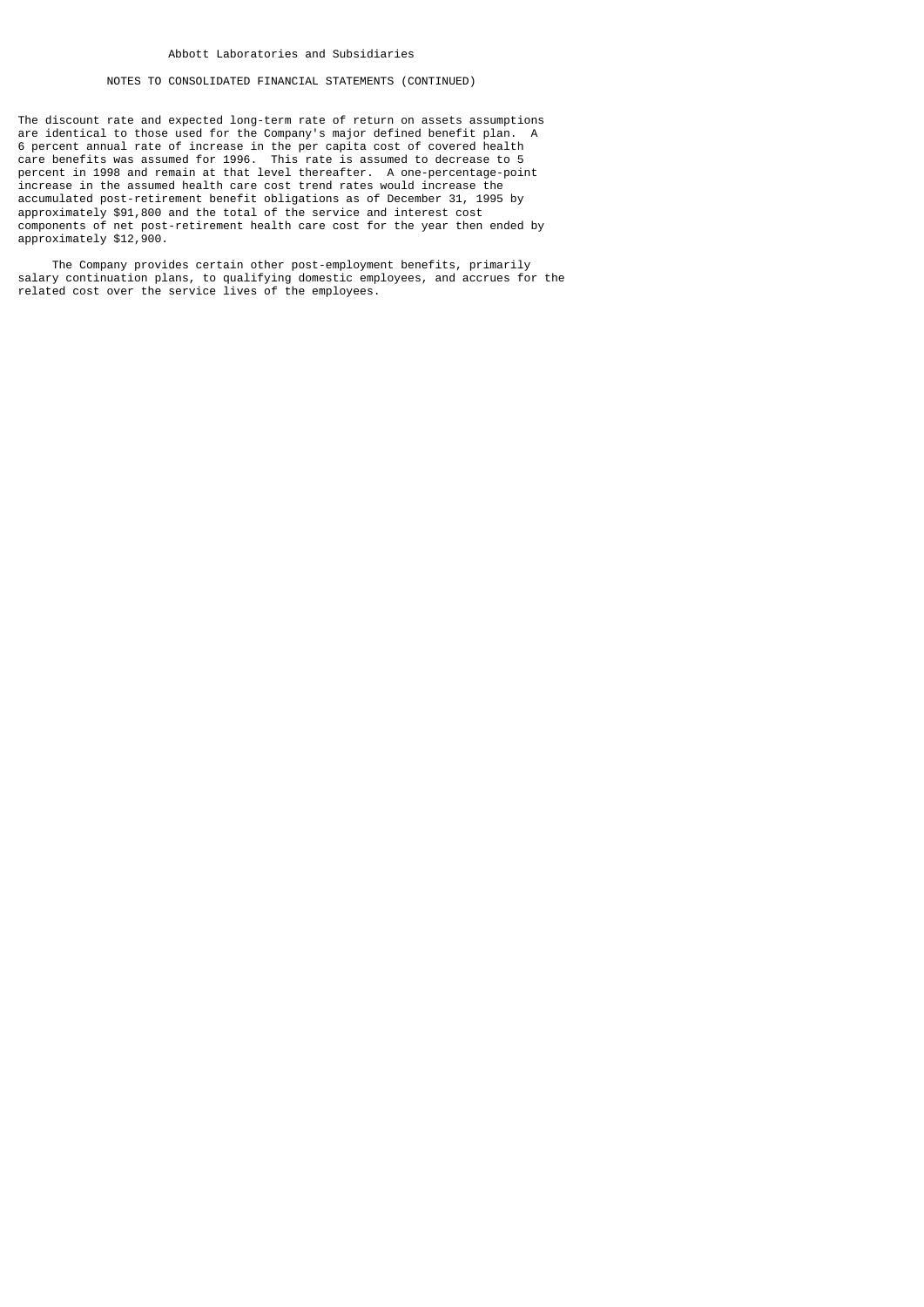Note 5 - Investment Securities (dollars in thousands)

The following is a summary of investment securities at December 31:

|                                                                     | 1995     | 1994     | 1993     |
|---------------------------------------------------------------------|----------|----------|----------|
|                                                                     |          |          |          |
| Current Investment Securities                                       |          |          |          |
|                                                                     | \$10.000 | \$8,050  | \$32,350 |
| Corporate debt obligations<br>Debt obligations issued or quaranteed |          |          | 40,155   |
| by various governments or government agencies. $\ldots$             | 24,500   | 17,006   | 5,644    |
|                                                                     | \$34,500 | \$25,056 | \$78,149 |
|                                                                     |          |          |          |
|                                                                     |          |          |          |

|                                                                                         | 1995      | 1994      | 1993      |
|-----------------------------------------------------------------------------------------|-----------|-----------|-----------|
|                                                                                         |           |           |           |
| Investment Securities Maturing after One Year                                           |           |           |           |
| Time deposits and certificates of deposit,                                              |           |           |           |
|                                                                                         | \$161,500 | \$66,500  | \$34,500  |
| Corporate debt obligations, maturing through $2008.$                                    | 86,728    | 104,696   | 44,703    |
| Debt obligations issued or quaranteed<br>by various governments or government agencies, |           |           |           |
| maturing through $2023.$                                                                | 174,319   | 144,999   | 142,612   |
|                                                                                         |           |           |           |
|                                                                                         | \$422,547 | \$316,195 | \$221,815 |
|                                                                                         |           |           |           |
|                                                                                         |           |           |           |

The Company generally holds investment securities until maturity. All investment securities classified as current as of December 31, 1995 mature before January 1, 1997.

 Of the investment securities listed above, \$452,445, \$334,128, and \$293,888, were held at December 31, 1995, 1994, and 1993, respectively, by subsidiaries operating in Puerto Rico under tax incentive grants expiring from 2002 through 2007. In addition, these subsidiaries held cash equivalents of \$197,600, \$164,700, and \$197,200 at December 31, 1995, 1994, and 1993, respectively.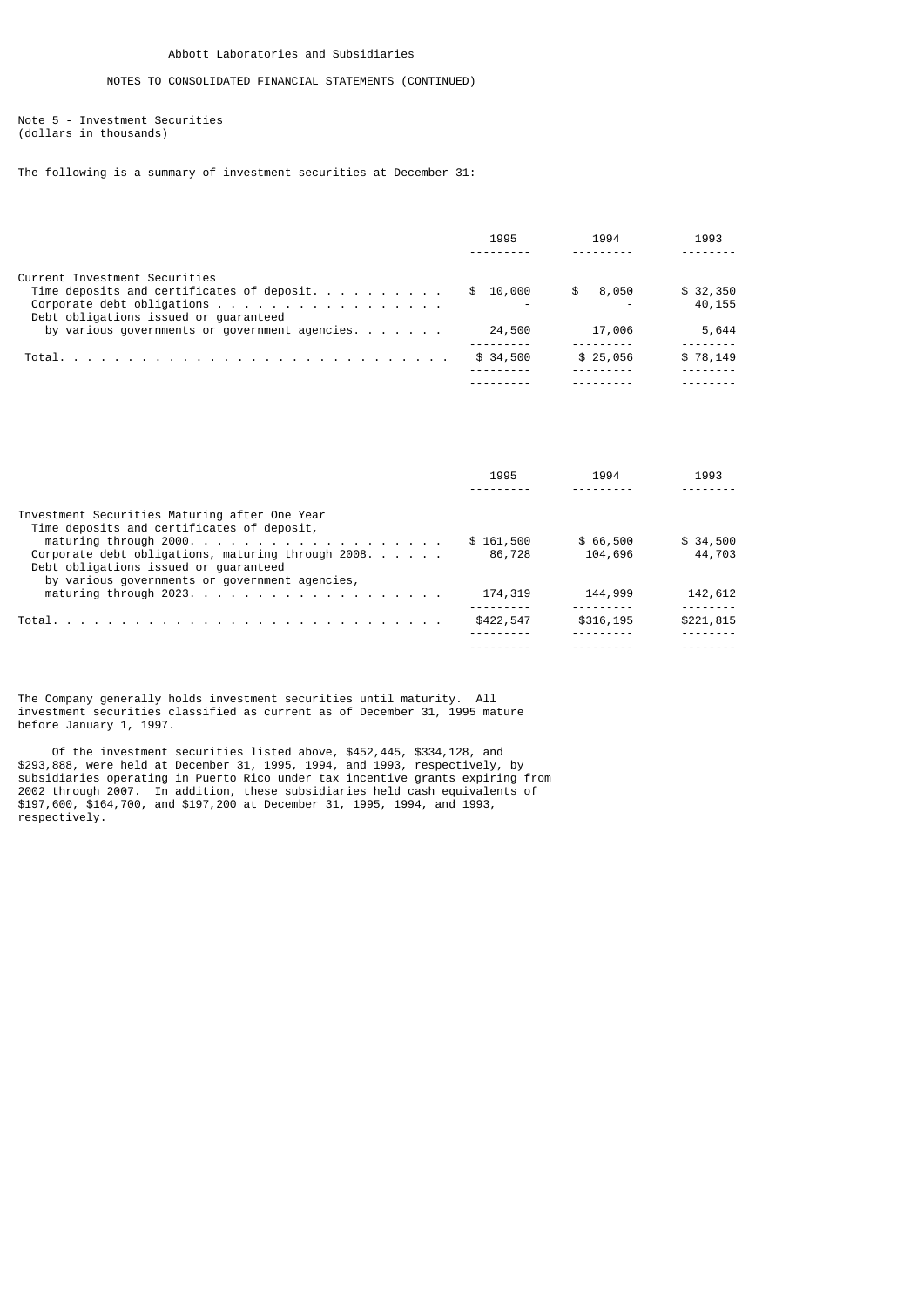#### Note 6 - Incentive Stock Program

 The 1991 Incentive Stock Program authorizes the granting of stock options, stock appreciation rights, limited stock appreciation rights, restricted stock awards, performance units, and foreign qualified benefits. Stock options, limited stock appreciation rights, restricted stock awards, and foreign qualified benefits have been granted and are currently outstanding under this program and prior programs. The purchase price of the shares under option must be at least 100 percent of the fair market value of the common stock on the date of grant.

 Limited stock appreciation rights have been granted to certain holders of stock options and can be exercised, by surrendering related stock options, only upon a change in control of the Company. At December 31, 1995, 5,238,078 options, with purchase prices from \$10.62 to \$41.44 per share, were subject to limited stock appreciation rights. Upon a change in control of the Company, all outstanding stock options become fully exercisable, and all terms and conditions of all restricted stock awards are deemed satisfied.

 At December 31, 1995, 6,524,432 shares were reserved for future grants under the 1991 Program.

 Data with respect to stock options under the 1991 Program and prior programs are as follows:

#### Options Outstanding ------------------------------

|                                                                                                                                                                                                  | Shares                                                   | Price per Share                                                            |
|--------------------------------------------------------------------------------------------------------------------------------------------------------------------------------------------------|----------------------------------------------------------|----------------------------------------------------------------------------|
|                                                                                                                                                                                                  |                                                          |                                                                            |
| January 1, 1995.<br>Granted<br>and the contract of the contract of the con-<br>Exercised<br>and a series of the contract of the contract<br>Lapsed<br>a construction of the contract of the con- | 28, 288, 158<br>5,827,269<br>(4, 332, 070)<br>(282, 570) | \$ 6.31 to \$33.82<br>31.50 to<br>42.70<br>6.31 to 33.47<br>23.64 to 42.70 |
| December 31, 1995.                                                                                                                                                                               | 29,500,787                                               | . <b>.</b> .<br>\$ 8.10 to \$42.70<br>---------                            |
| Exercisable at December 31, 1995                                                                                                                                                                 | 18,654,652                                               | \$ 8.10 to \$33.82                                                         |

 In October 1995, the Financial Accounting Standards Board issued Statement of Financial Accounting Standards No. 123 "Accounting for Stock-Based Compensation." The Company will continue to measure compensation cost using the intrinsic value-based method of accounting prescribed by Accounting Principles Board Opinion No. 25, "Accounting for Stock Issued to Employees."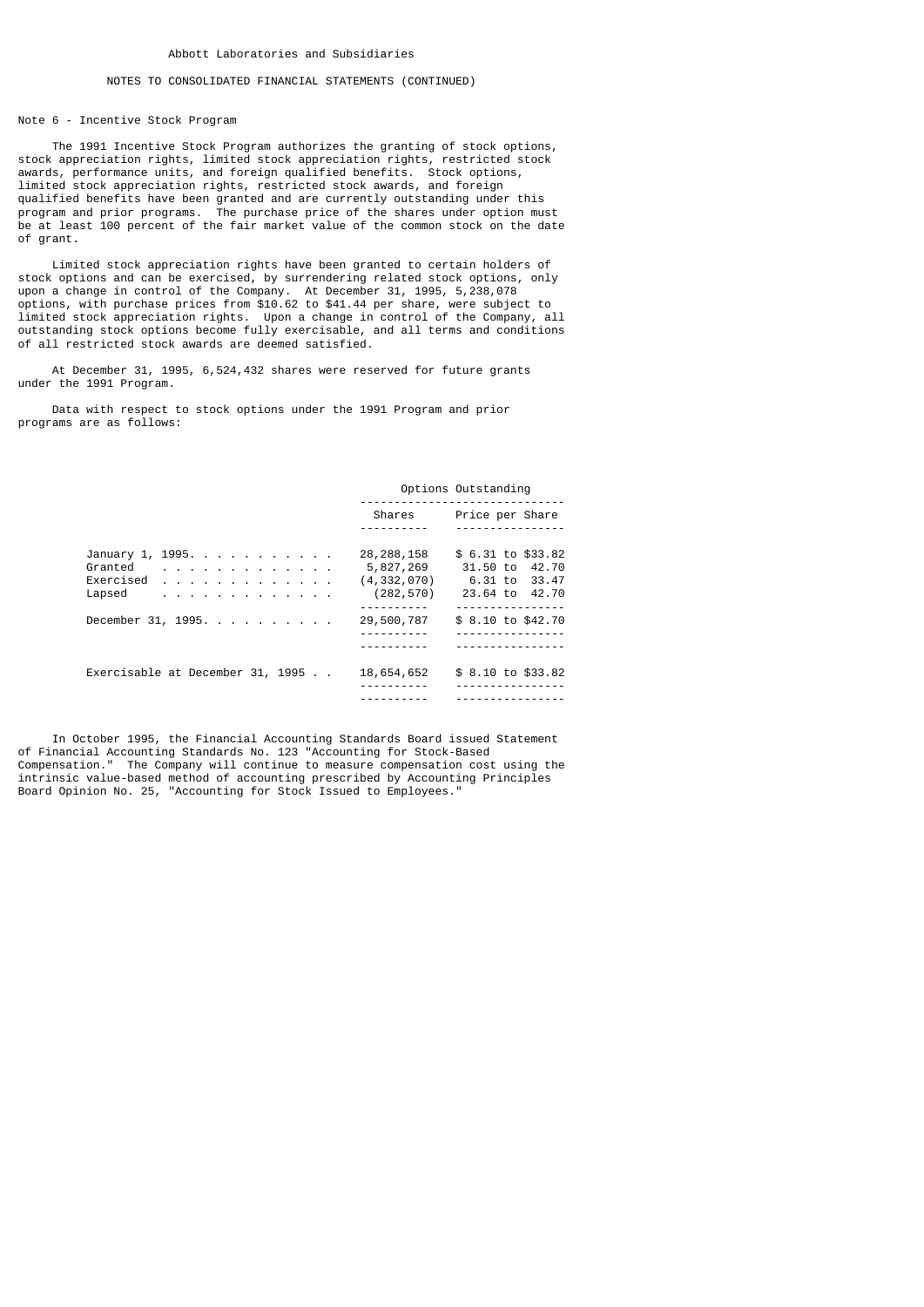Note 7 - Debt and Lines of Credit (dollars in thousands)

The following is a summary of long-term debt at December 31:

|                                                                                                                                                                          | 1995                 | 1994      | 1993      |
|--------------------------------------------------------------------------------------------------------------------------------------------------------------------------|----------------------|-----------|-----------|
|                                                                                                                                                                          |                      |           |           |
| 5.6% debentures, due 2003.<br>6.8% debentures, due 2005.<br>Industrial revenue bonds at various<br>rates of interest, averaging 5.2%<br>at December 31, 1995, and due at | \$200,000<br>150,000 | \$200,000 | \$200,000 |
| various dates through $2023$                                                                                                                                             | 81,600               | 82,600    | 82,600    |
| Other.                                                                                                                                                                   | 3,598                | 4,491     | 24,240    |
| Total, net of current maturities                                                                                                                                         | \$435,198            | \$287,091 | \$306,840 |
|                                                                                                                                                                          |                      |           |           |
|                                                                                                                                                                          |                      |           |           |
|                                                                                                                                                                          |                      |           |           |

Payments required on long-term debt outstanding at December 31, 1995 are: \$1,437 in 1996, \$3,269 in 1997, \$2,519 in 1998, \$800 in 1999, and none in 2000.

 At December 31, 1995, the Company had \$400,000 of unused domestic lines of credit which support domestic commercial paper borrowing arrangements. Related compensating balances, which are subject to withdrawal by the Company at its option, and commitment fees are not material.

 The Company's weighted average interest rate on short-term borrowings was 5.8%, 6.1%, and 4.1% at December 31, 1995, 1994, and 1993, respectively.

 The Company may issue up to \$150,000 of senior debt securities in the future under a registration statement filed with the Securities and Exchange Commission in 1993.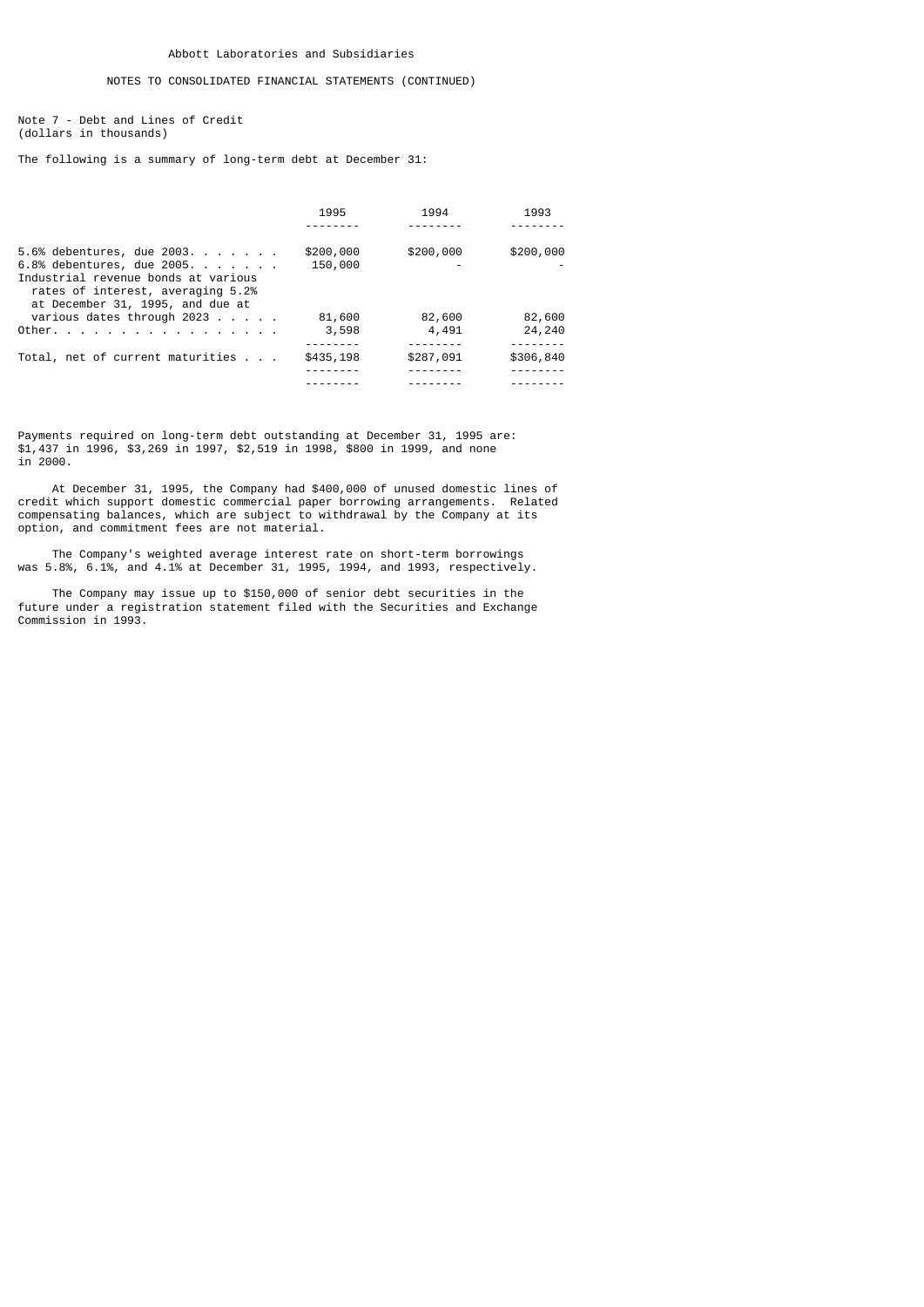Note 8 - Quarterly Results (Unaudited)

(dollars in millions except per share data)

|                                                                                            | 1995                                 | 1994<br><u>.</u>                      | 1993                                  |
|--------------------------------------------------------------------------------------------|--------------------------------------|---------------------------------------|---------------------------------------|
| FIRST QUARTER<br>Net Sales.<br>Gross Profit<br>Net Earnings<br>Earnings Per Common Share.  | \$2,524.4<br>1,435.5<br>417.3<br>.52 | \$2, 215.2<br>1,251.0<br>366.2<br>.45 | \$2,045.6<br>1, 112.4<br>345.5<br>.41 |
| SECOND QUARTER<br>Net Sales.<br>Gross Profit<br>Net Earnings<br>Earnings Per Common Share. | \$2,500.3<br>1,414.3<br>424.0<br>.53 | \$2, 204.1<br>1,257.2<br>376.6<br>.46 | \$2,073.8<br>1,186.8<br>346.1<br>.42  |
| THIRD QUARTER<br>Net Sales.<br>Gross Profit<br>Net Earnings<br>Earnings Per Common Share.  | \$2,390.8<br>1,320.5<br>382.0<br>.48 | \$2, 254.8<br>1,239.0<br>351.3<br>.43 | \$2,060.4<br>1,143.4<br>316.2<br>.38  |
| FOURTH QUARTER<br>Net Sales.<br>Gross Profit<br>Net Earnings<br>Earnings Per Common Share. | \$2,596.7<br>1,516.1<br>465.4<br>.59 | \$2,481.9<br>1,415.0<br>422.6<br>.53  | \$2,228.0<br>1,280.5<br>391.3<br>.48  |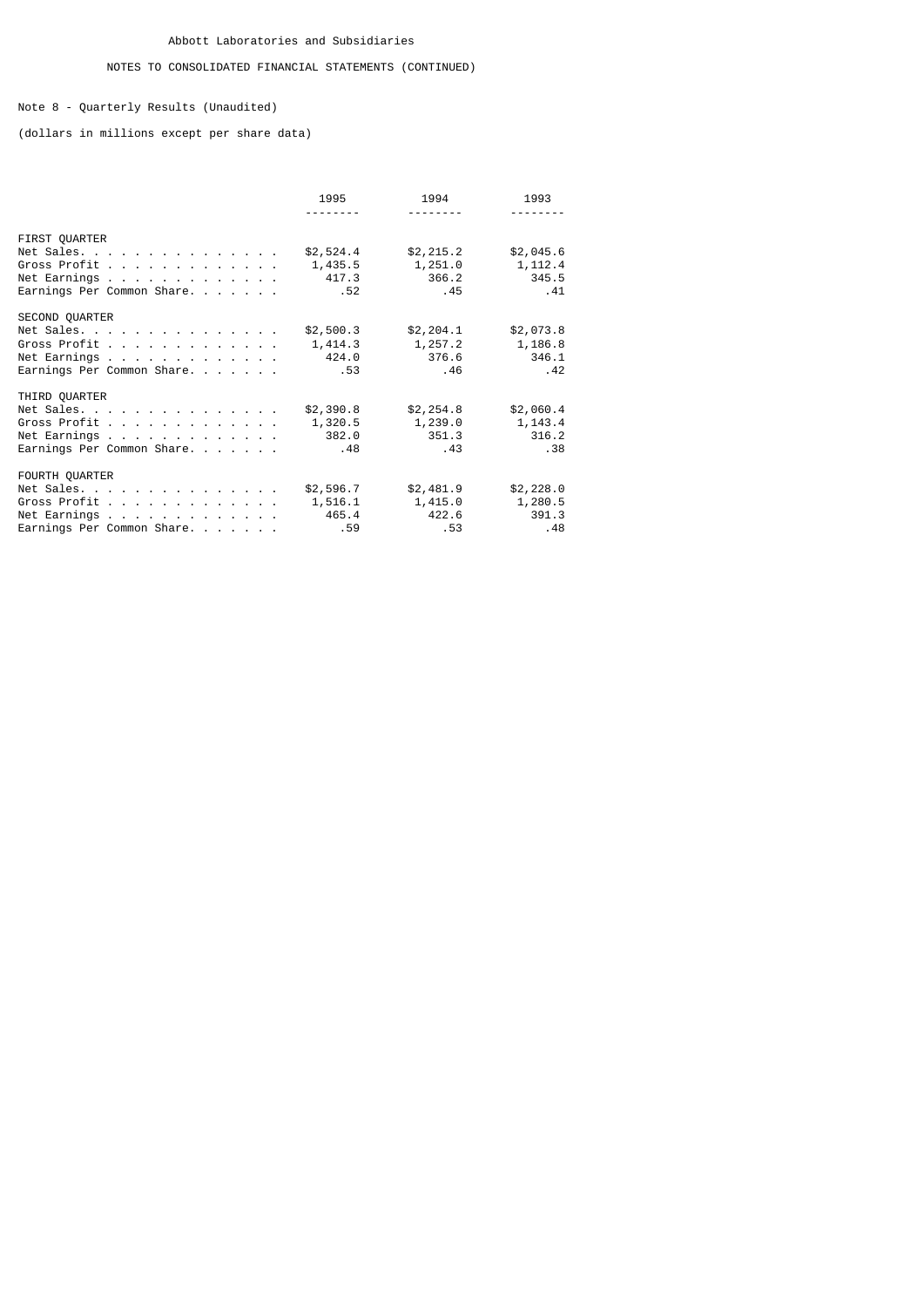### Note 9 - Litigation and Environmental Matters

 The Company is involved in various claims and legal proceedings including numerous antitrust suits and investigations in connection with the sale and marketing of infant formula products and the pricing of prescription pharmaceuticals. In addition, the Company has been identified as a potentially responsible party for investigation and cleanup costs at a number of locations in the United States and Puerto Rico under Federal remediation laws and is voluntarily investigating potential contamination at a number of Company-owned locations.

The matters above are discussed more fully in Item 1, Business Environmental Matters, and Item 3, Legal Proceedings, in the Annual Report on Form 10-K, which is available upon request.

 The Company expects that within the next year, progress in the legal proceedings described above may cause a change in the estimated reserves recorded by the Company. While it is not feasible to predict the outcome of such pending claims, proceedings, investigations and remediation activities with certainty, management is of the opinion that their ultimate disposition should not have a material adverse effect on the Company's financial position, cash flows, or results of operations.

### Note 10 - Other Significant Events

 In the first quarter 1993, the Company sold its peritoneal dialysis product line. The gain on the sale is reported in other (income) expense, net. In the second quarter 1993, the Company resolved various contingencies related to a 1992 product withdrawal and recorded a credit of \$70 million for these items.

 The Company currently owns 70% of the capital stock of a Japanese subsidiary. Subsequent to year-end, the Company entered into an agreement with the minority interest shareholder to purchase their 30% ownership over a ten-year period.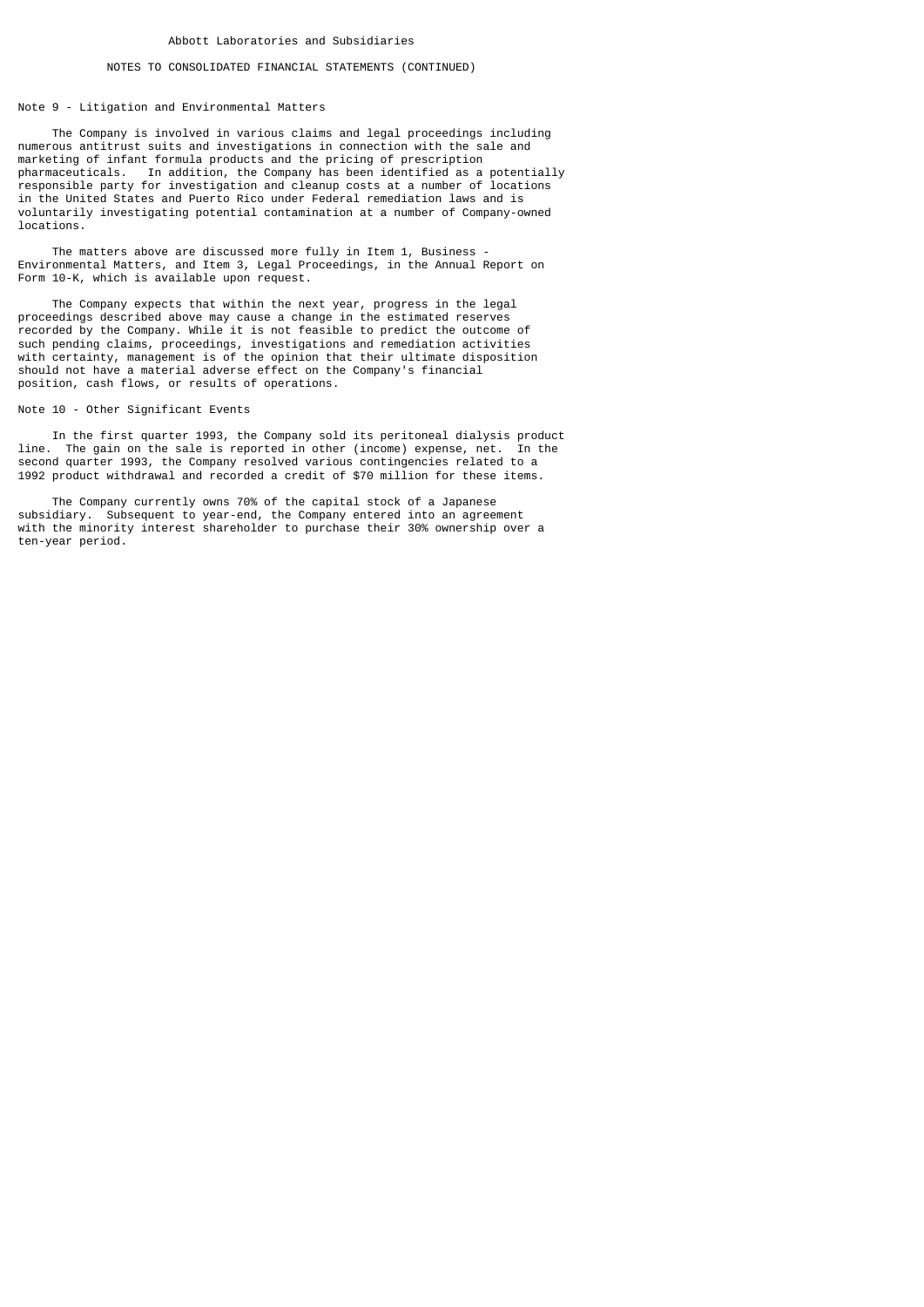Note 11 - Industry Segment and Geographic Area Information (dollars in millions)

The Company's principal business is the discovery, development, manufacture, and<br>sale of a broad and diversified line of bealth care products and services. The sale of a broad and diversified line of health care products and services. Company's products are generally sold directly to retailers, wholesalers, hospitals, health care facilities, laboratories, physicians' offices and government agencies throughout the world. These products have been classified into the following industry segments:

PHARMACEUTICAL AND NUTRITIONAL PRODUCTS - Included are a broad line of adult and pediatric pharmaceuticals and nutritionals, which are sold primarily on the prescription or recommendation of physicians or other health care professionals; consumer products; agricultural and chemical products; and bulk pharmaceuticals.

HOSPITAL AND LABORATORY PRODUCTS - Included are diagnostic systems for blood banks, hospitals, commercial laboratories and alternate-care testing sites; intravenous and irrigation fluids and related administration equipment; drugs and drug delivery systems; anesthetics; critical care products; and other medical specialty products for hospitals and alternate-care sites.

 In the following tables, net sales by industry segment and geographic area include both sales to customers, as reported in the Consolidated Statement of Earnings, and inter-area sales (for geographic areas) at sales prices which approximate market. Operating profit excludes corporate expenses.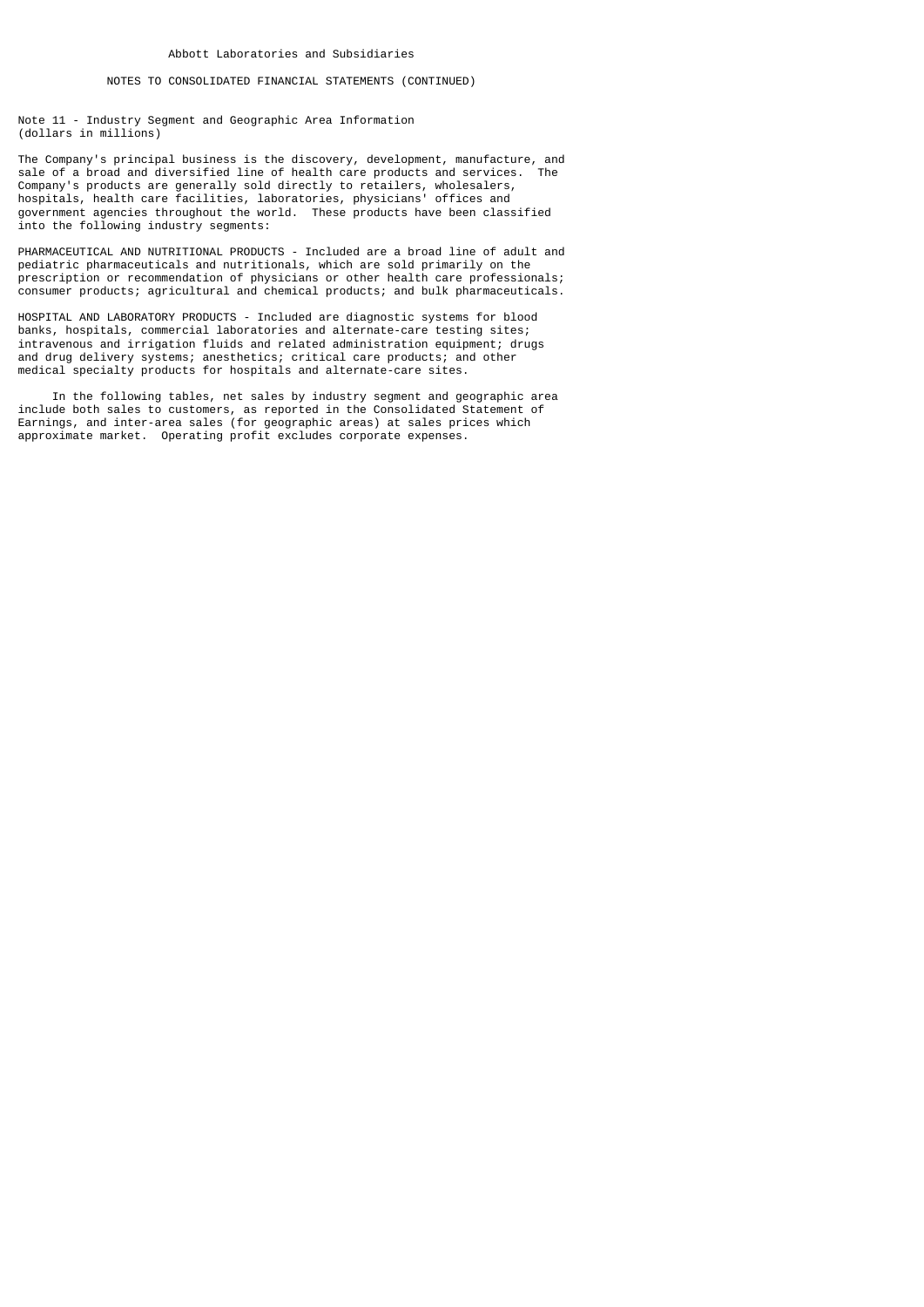# NOTES TO CONSOLIDATED FINANCIAL STATEMENTS (CONTINUED)

| Industry Segments (a)                                                                                                                                                                                             | 1995                                                            | 1994                                                     | 1993                                                          |
|-------------------------------------------------------------------------------------------------------------------------------------------------------------------------------------------------------------------|-----------------------------------------------------------------|----------------------------------------------------------|---------------------------------------------------------------|
|                                                                                                                                                                                                                   | - - - - - -                                                     | ------                                                   | - - - - - -                                                   |
| Net Sales<br>$Pharmaceutical$ and nutritional. $\ldots$<br>Hospital and laboratory $\ldots$                                                                                                                       | \$5,629<br>4,383<br>------                                      | \$4,951<br>4,205<br>------                               | \$4,389<br>4,019<br>$- - - - - -$                             |
| Total. .<br>the contract of the contract of the contract of the contract of                                                                                                                                       | \$10,012<br>------                                              | \$9,156<br>------                                        | \$8,408<br>------                                             |
|                                                                                                                                                                                                                   | ------                                                          | ------                                                   | ------                                                        |
| Operating Profit<br>Pharmaceutical and nutritional $(b)$ .<br>Hospital and laboratory $(c)$<br>Operating Profit.<br>Corporate expenses, net $(d)$                                                                 | \$1,586<br>853<br><u>.</u><br>2,439<br>26                       | \$1,385<br>818<br>------<br>2,203<br>23                  | \$1,211<br>794<br>------<br>2,005<br>46                       |
| Interest (income) expense, net. $\ldots$ , $\ldots$ ,                                                                                                                                                             | 18<br>------                                                    | 13<br>------                                             | 16<br>$- - - - - -$                                           |
| Earnings Before Taxes.                                                                                                                                                                                            | \$2,395<br>------<br>------                                     | \$2,167<br>------<br>------                              | \$1,943<br>------<br>------                                   |
| Identifiable Assets<br>$Pharmaceutical$ and nutritional.<br>Hospital and laboratory $\ldots$<br>General corporate $(e)$<br>Total. .<br>the contract of the contract of the<br>the contract of the contract of the | \$3,866<br>3,782<br>1,765<br>------<br>\$9,413<br>------        | \$3,415<br>3,596<br>1,513<br>------<br>\$8,524<br>------ | \$3,046<br>3,296<br>1,347<br>------<br>\$7,689<br>------      |
|                                                                                                                                                                                                                   |                                                                 | ------                                                   | - - - - - -                                                   |
| Capital Expenditures<br>Pharmaceutical and nutritional. $\ldots$ , $\ldots$<br>Hospital and laboratory<br>General corporate<br>Total.<br>the contract of the contract of the                                      | \$ 459<br>483<br>5<br>------<br>\$947<br>------                 | \$ 478<br>447<br>4<br>------<br>\$929<br>------          | \$475<br>474<br>4<br>------<br>\$953<br>------                |
|                                                                                                                                                                                                                   | ------                                                          | ------                                                   | - - - - - -                                                   |
| Depreciation and Amortization<br>$Pharmaceutical$ and nutritional.<br>Hospital and laboratory $\ldots$<br>General corporate<br>Total. .<br><b>Contract Contract</b>                                               | - 252<br>\$<br>311<br>3<br>------<br>\$ 566<br>------<br>------ | \$213<br>295<br>3<br>------<br>\$511<br>------<br>------ | \$<br>189<br>292<br>3<br>------<br>\$ 484<br>------<br>------ |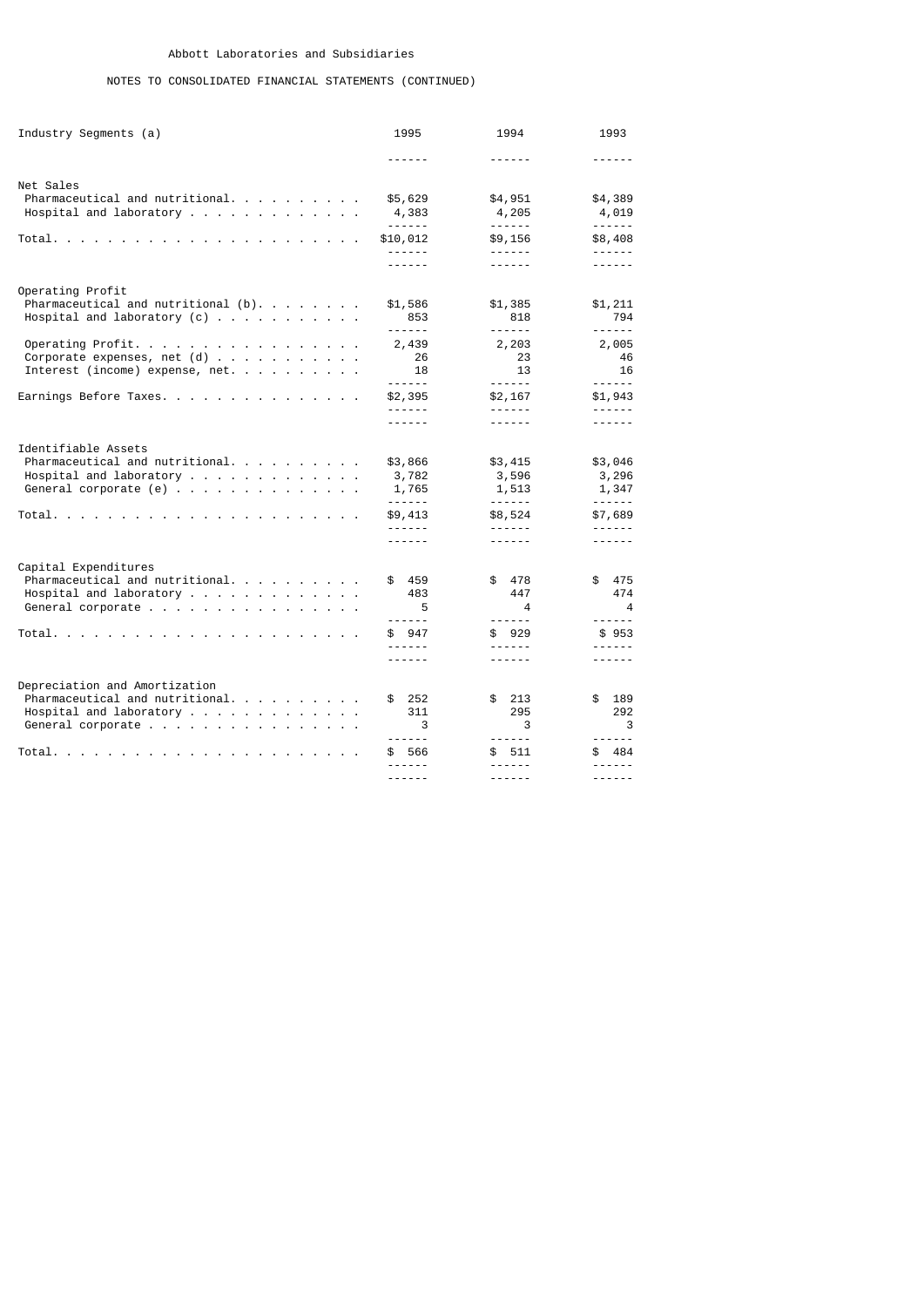# NOTES TO CONSOLIDATED FINANCIAL STATEMENTS (CONTINUED)

| Geographic Areas (a)                                                                                                                                                                                          | 1995<br>------                                                             | 1994<br>------                                                      | 1993<br>------                                                              |
|---------------------------------------------------------------------------------------------------------------------------------------------------------------------------------------------------------------|----------------------------------------------------------------------------|---------------------------------------------------------------------|-----------------------------------------------------------------------------|
| Net Sales<br>United States:<br>Domestic and export customers.                                                                                                                                                 | \$6,121<br>1,371                                                           | \$5,758<br>1,143                                                    | \$5,347<br>932                                                              |
| Total United States<br>Latin America<br>Europe, Mideast and Africa.<br>Pacific, Far East and Canada.<br>Eliminations.                                                                                         | ------<br>7,492<br>540<br>1,918<br>1,433<br>(1, 371)<br>------             | ------<br>6,901<br>490<br>1,662<br>1,246<br>(1, 143)<br>------      | ------<br>6,279<br>413<br>1,554<br>1,094<br>(932)<br>------                 |
|                                                                                                                                                                                                               | \$10,012<br>------                                                         | \$9,156<br>- - - - - -                                              | \$8,408<br>------                                                           |
| Operating Profit (b) and (c)<br>United States<br>Latin America<br>Europe, Mideast and Africa.<br>Pacific, Far East and Canada.<br>Eliminations.<br>Total.<br>and the company of the company of the company of | \$1,653<br>177<br>385<br>234<br>(10)<br>------<br>\$2,439<br>$- - - - - -$ | \$1,558<br>131<br>352<br>182<br>(20)<br>------<br>\$2,203<br>------ | \$1,390<br>106<br>301<br>189<br>19<br>------<br>\$2,005<br>------<br>------ |
| Identifiable Assets,<br>Excluding General Corporate Assets (e)<br>United States<br>Latin America<br>Europe, Mideast and Africa.<br>Pacific, Far East and Canada.<br>Eliminations.                             | \$5,081<br>330<br>1,517<br>927<br>(207)                                    | \$4,809<br>274<br>1,298<br>827<br>(197)                             | \$4,492<br>228<br>1,096<br>703<br>(177)                                     |
|                                                                                                                                                                                                               | ------<br>\$7,648<br>------                                                | ------<br>\$7,011<br>------<br>- - - - - -                          | ------<br>\$6,342<br>------                                                 |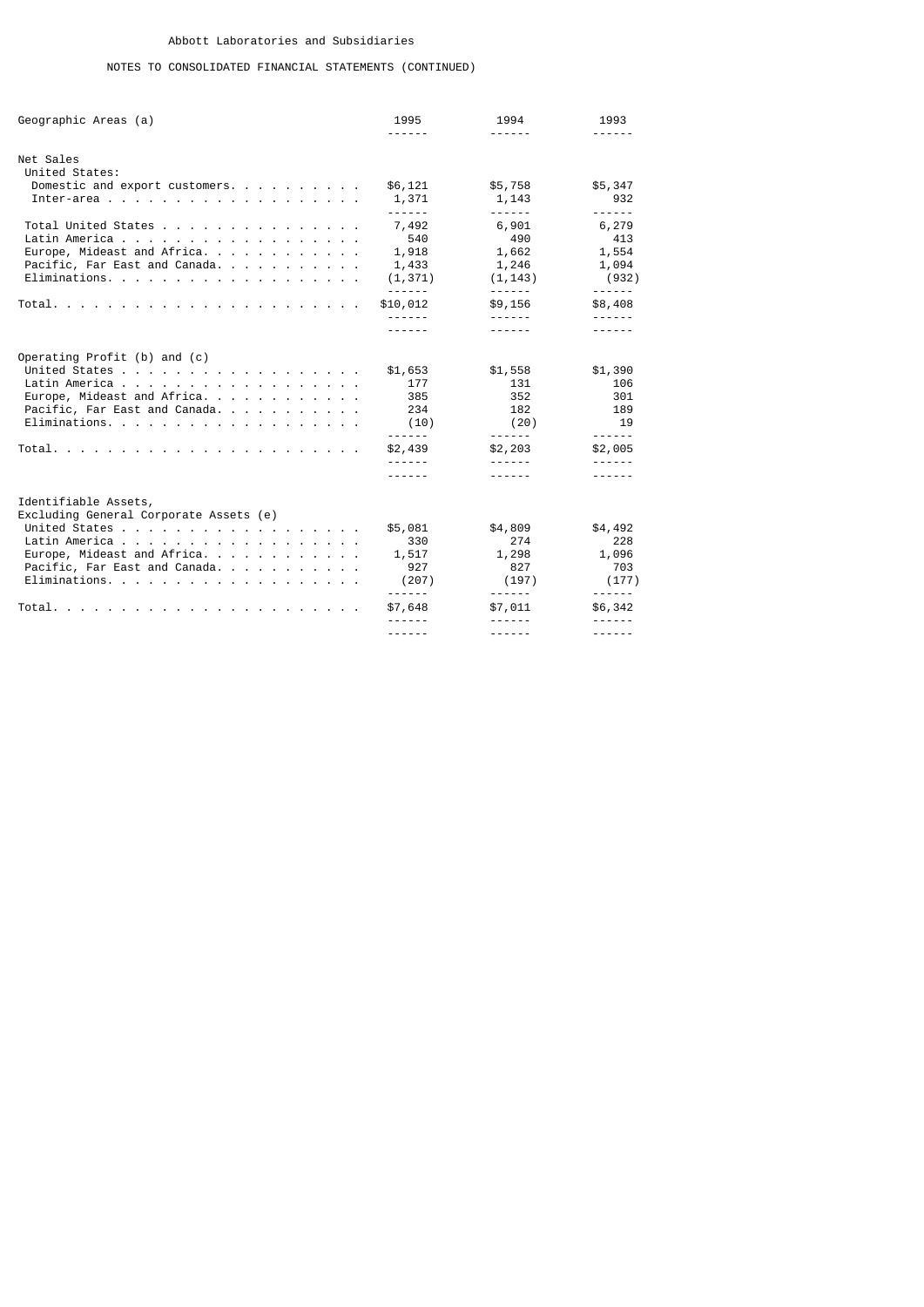(a) The 1995 net sales and operating profit were favorably affected by the relatively weaker U.S. dollar, while 1993 was unfavorably affected by the relatively stronger U.S. dollar. In 1994, net sales and operating profit were not significantly impacted by the fluctuations in the U.S. dollar.

(b) The 1993 operating profit was favorably impacted by a \$70 pretax credit resulting from resolution of various contingencies related to a 1992 product withdrawal. The operating profit for 1993 was unfavorably impacted by the \$104 pretax charge reflecting the settlement of certain claims and legal proceedings in connection with the sale and marketing of infant formula products. In 1994, a similar pretax amount was charged against earnings for other pending and settled litigation, while a significantly lower amount was charged against earnings in 1995.

(c) The 1993 operating profit was favorably impacted by the gain on the sale of the peritoneal dialysis product line.

(d) Corporate expenses not allocated to segments include results from joint ventures, net foreign exchange losses, minority interest expense and other general corporate income and expense. Net foreign exchange losses were \$25.2 in 1995, \$30.8 in 1994, and \$41.3 in 1993.

(e) General corporate assets are principally prepaid income taxes, cash and cash equivalents, investment securities, and investments in joint ventures.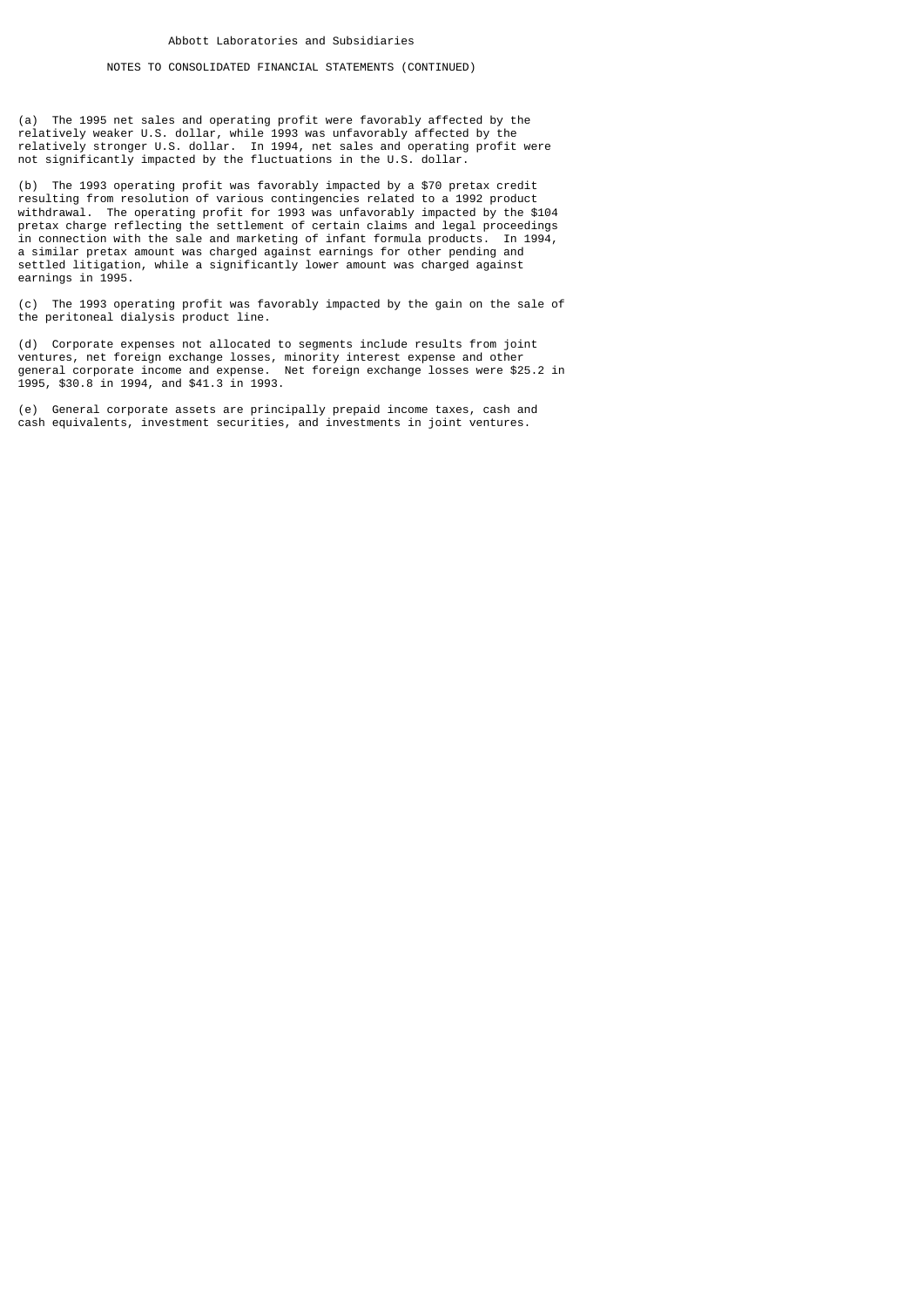### REPORT OF INDEPENDENT PUBLIC ACCOUNTANTS

#### To the Shareholders of Abbott Laboratories:

 We have audited the accompanying consolidated balance sheet of Abbott Laboratories (an Illinois corporation) and Subsidiaries as of December 31, 1995, 1994, and 1993, and the related consolidated statements of earnings, shareholders' investment, and cash flows for the years then ended. These financial statements are the responsibility of the Company's management. Our responsibility is to express an opinion on these financial statements based on our audits.

 We conducted our audits in accordance with generally accepted auditing standards. Those standards require that we plan and perform the audit to obtain reasonable assurance about whether the financial statements are free of material misstatement. An audit includes examining, on a test basis, evidence supporting the amounts and disclosures in the financial statements. An audit also includes assessing the accounting principles used and significant estimates made by management, as well as evaluating the overall financial statement presentation. We believe that our audits provide a reasonable basis for our opinion.

 In our opinion, the financial statements referred to above present fairly, in all material respects, the financial position of Abbott Laboratories and Subsidiaries as of December 31, 1995, 1994, and 1993, and the results of their operations and their cash flows for the years then ended in conformity with generally accepted accounting principles.

Chicago, Illinois, and Arthur Andersen LLP January 15, 1996

### AUDIT COMMITTEE CHAIRMAN'S REPORT

 The Audit Committee of the Board of Directors is composed of six nonemployee directors. The Audit Committee oversees the Company's financial reporting process on behalf of the Board of Directors. The Committee held two meetings during 1995. In fulfilling its responsibility, the Committee recommended to the Board of Directors, subject to shareholder approval, the selection of the Company's independent public accountants. The Audit Committee discussed with the internal auditors and the independent public accountants the overall scope and specific plans for their respective audits. The Committee also discussed the Company's consolidated financial statements and the adequacy of the Company's internal controls. During the Audit Committee meetings the Committee met with the internal auditors and independent public accountants, without management present, to discuss the results of their audits, their evaluations of the Company's internal controls, and the overall quality of the Company's financial reporting. The meetings also were designed to facilitate any private communication with the Committee desired by the internal auditors or independent public accountants.

John R. Walter Chairman, Audit Committee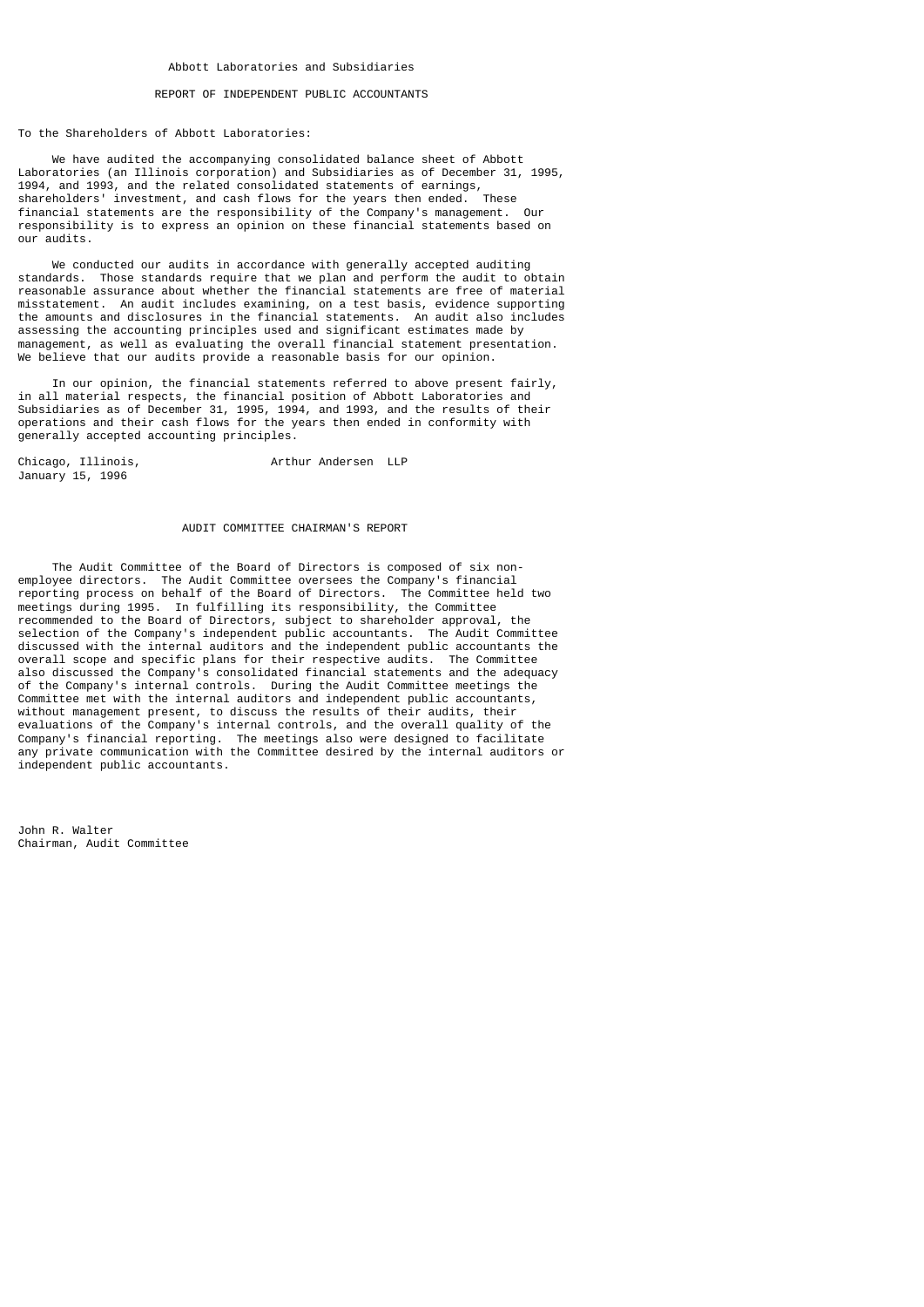### MANAGEMENT REPORT ON FINANCIAL STATEMENTS

 Management has prepared, and is responsible for, the Company's consolidated financial statements and related notes. They have been prepared in accordance with generally accepted accounting principles and necessarily include amounts based on judgments and estimates by management. All financial information in this annual report is consistent with the consolidated financial statements.

 The Company maintains internal accounting control systems and related policies and procedures designed to provide reasonable assurance that assets are safeguarded, that transactions are executed in accordance with management's authorization and properly recorded, and that accounting records may be relied upon for the preparation of consolidated financial statements and other financial information. The design, monitoring, and revision of internal accounting control systems involve, among other things, management's judgment with respect to the relative cost and expected benefits of specific control measures. The Company also maintains an internal auditing function which evaluates and formally reports on the adequacy and effectiveness of internal accounting controls, policies, and procedures.

 The Company's consolidated financial statements have been audited by independent public accountants who have expressed their opinion with respect to the fairness of these statements.

Duane L. Burnham Chairman and Chief Executive Officer

Gary P. Coughlan Senior Vice President, Finance and Chief Financial Officer

Theodore A. Olson Vice President and Controller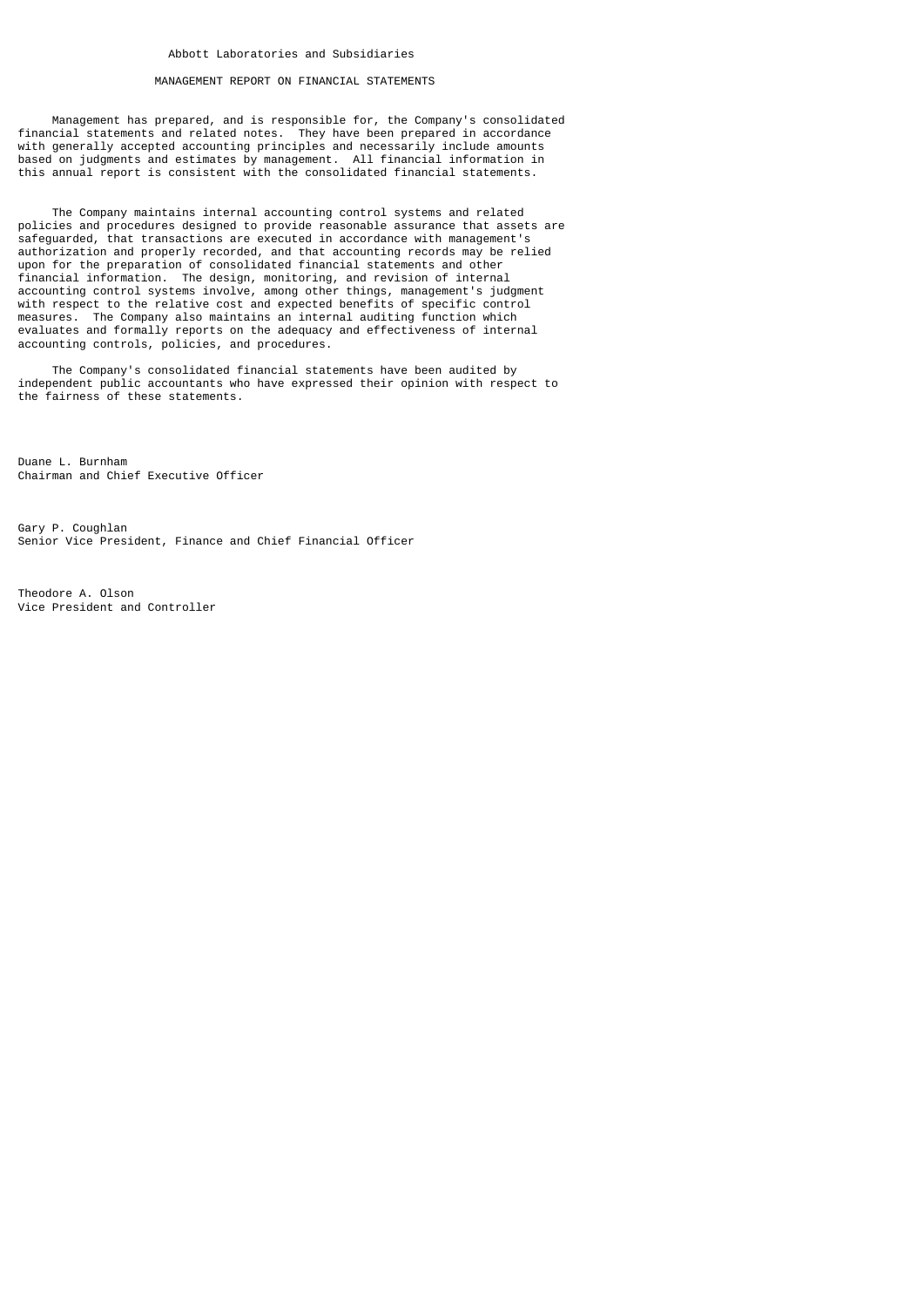## FINANCIAL REVIEW

RESULTS OF OPERATIONS

SALES

The following table details the components of sales growth by industry segment and geographic area for the last three years:

|                                                 |                                         | Components of Change % |                     |  |
|-------------------------------------------------|-----------------------------------------|------------------------|---------------------|--|
| Worldwide Sales                                 | Total %<br>Change Price Volume Exchange |                        |                     |  |
|                                                 | ------                                  |                        |                     |  |
| Total Worldwide                                 |                                         |                        |                     |  |
| 1995 vs. 1994                                   | 9.4                                     | $(0.1)$ 8.0 1.5        |                     |  |
| 1994 vs. 1993                                   | 8.9                                     | $0.8$ $8.0$ $0.1$      |                     |  |
| 1993 vs. 1992                                   | 7.1                                     | $0.9$ $8.6$ $(2.4)$    |                     |  |
| Domestic                                        |                                         |                        |                     |  |
| 1995 vs. 1994                                   | 6.2                                     | $(0.8)$ 7.0            |                     |  |
| 1994 vs. 1993                                   | 7.6                                     | 1.0 6.6                |                     |  |
| 1993 vs. 1992                                   | 8.7                                     | $0.6$ 8.1              |                     |  |
| International                                   |                                         |                        |                     |  |
| 1995 vs. 1994                                   | 14.5                                    | $1.1$ $9.5$ $3.9$      |                     |  |
| 1994 vs. 1993                                   | 11.1                                    | $0.5$ 10.4 0.2         |                     |  |
| 1993 vs. 1992                                   | 4.5                                     | $1.4$ $9.5$ (6.4)      |                     |  |
| Pharmaceutical and<br>Nutritional Products<br>. |                                         |                        |                     |  |
| Total Worldwide                                 |                                         |                        |                     |  |
| 1995 vs. 1994                                   | 13.7                                    | 1.0                    | $12.1$ 0.6          |  |
| 1994 vs. 1993                                   | 12.8                                    | 1.8                    | $11.1$ (0.1)        |  |
| 1993 vs. 1992                                   | 9.0                                     |                        | $1.7$ $9.2$ $(1.9)$ |  |
| Domestic                                        |                                         |                        |                     |  |
| 1995 vs. 1994                                   | 9.0                                     | $0.1$ 8.9              |                     |  |
| 1994 vs. 1993                                   | 10.8                                    | $1.8$ $9.0$            |                     |  |
| 1993 vs. 1992                                   | 10.2                                    | 1.0                    | 9.2                 |  |
| International                                   |                                         |                        |                     |  |
| 1995 vs. 1994                                   | 23.6                                    | 2.9                    | 18.8 1.9            |  |
| 1994 vs. 1993                                   | 17.2                                    | 1.9                    | $15.6$ (0.3)        |  |
| 1993 vs. 1992                                   | 6.5                                     | 3.4                    | $9.2$ (6.1)         |  |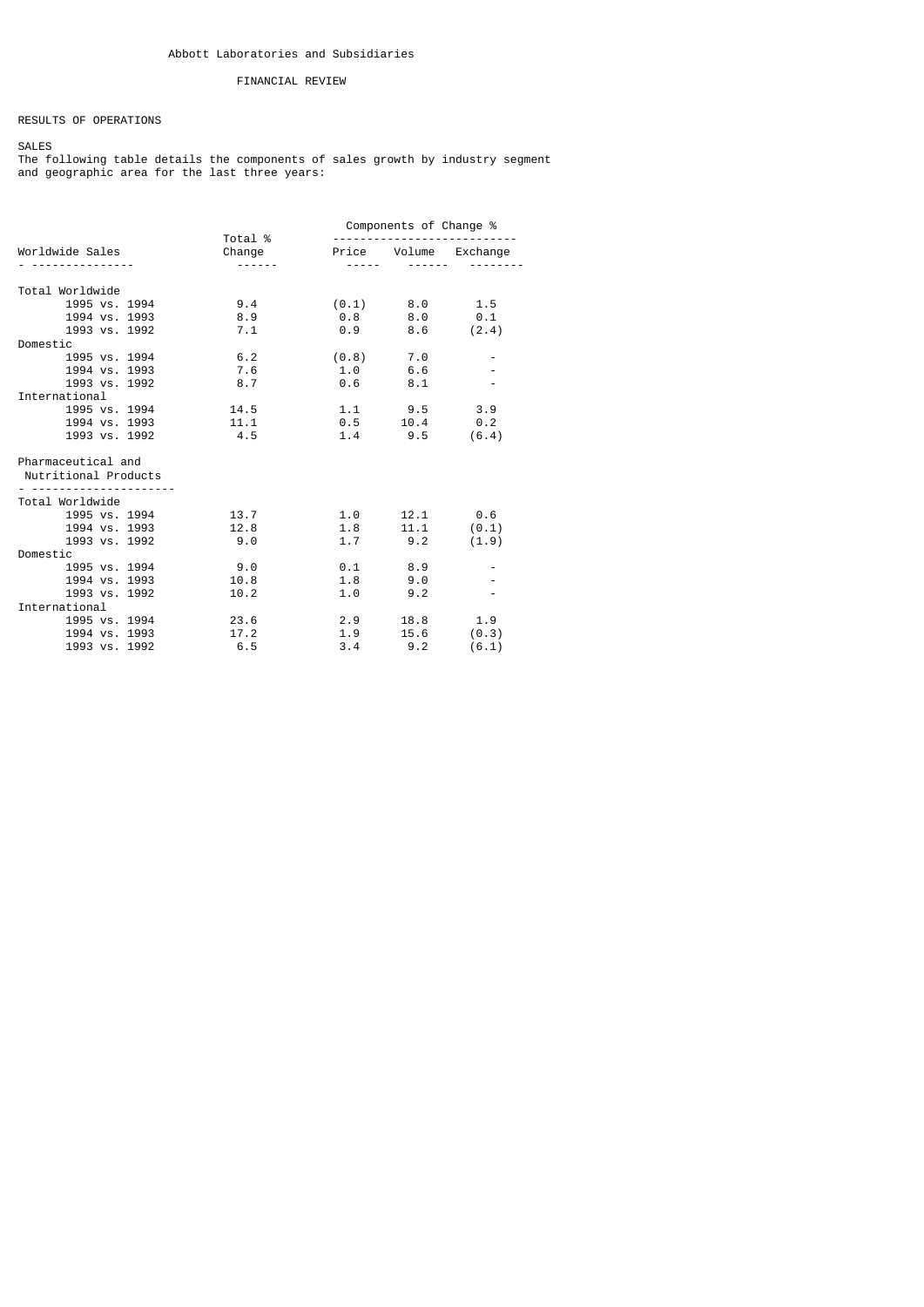| Hospital and        |  |
|---------------------|--|
| Laboratory Products |  |

- ---------------------

| Total Worldwide |     |       |     |       |
|-----------------|-----|-------|-----|-------|
| 1995 vs. 1994   | 4.2 | (1.3) | 3.0 | 2.5   |
| 1994 vs. 1993   | 4.6 | (0.4) | 4.7 | 0.3   |
| 1993 vs. 1992   | 5.0 |       | 8.0 | (3.0) |
| Domestic        |     |       |     |       |
| 1995 vs. 1994   | 2.1 | (2.1) | 4.2 |       |
| 1994 vs. 1993   | 3.1 | (0.2) | 3.3 |       |
| 1993 vs. 1992   | 6.6 | 0.1   | 6.5 |       |
| International   |     |       |     |       |
| 1995 vs. 1994   | 6.9 | (0.5) | 1.9 | 5.5   |
| 1994 vs. 1993   | 6.5 | (0.6) | 6.5 | 0.6   |
| 1993 vs. 1992   | 3.0 | (0.1) | 9.8 | (6.7) |

Sales of new products in the pharmaceutical and nutritional segment and the hospital and laboratory segment in 1995 are estimated to be \$225 million and \$525 million, respectively. Sales in international markets represented 40 percent of worldwide sales in 1995 and approximately 38 percent in 1994 and 1993.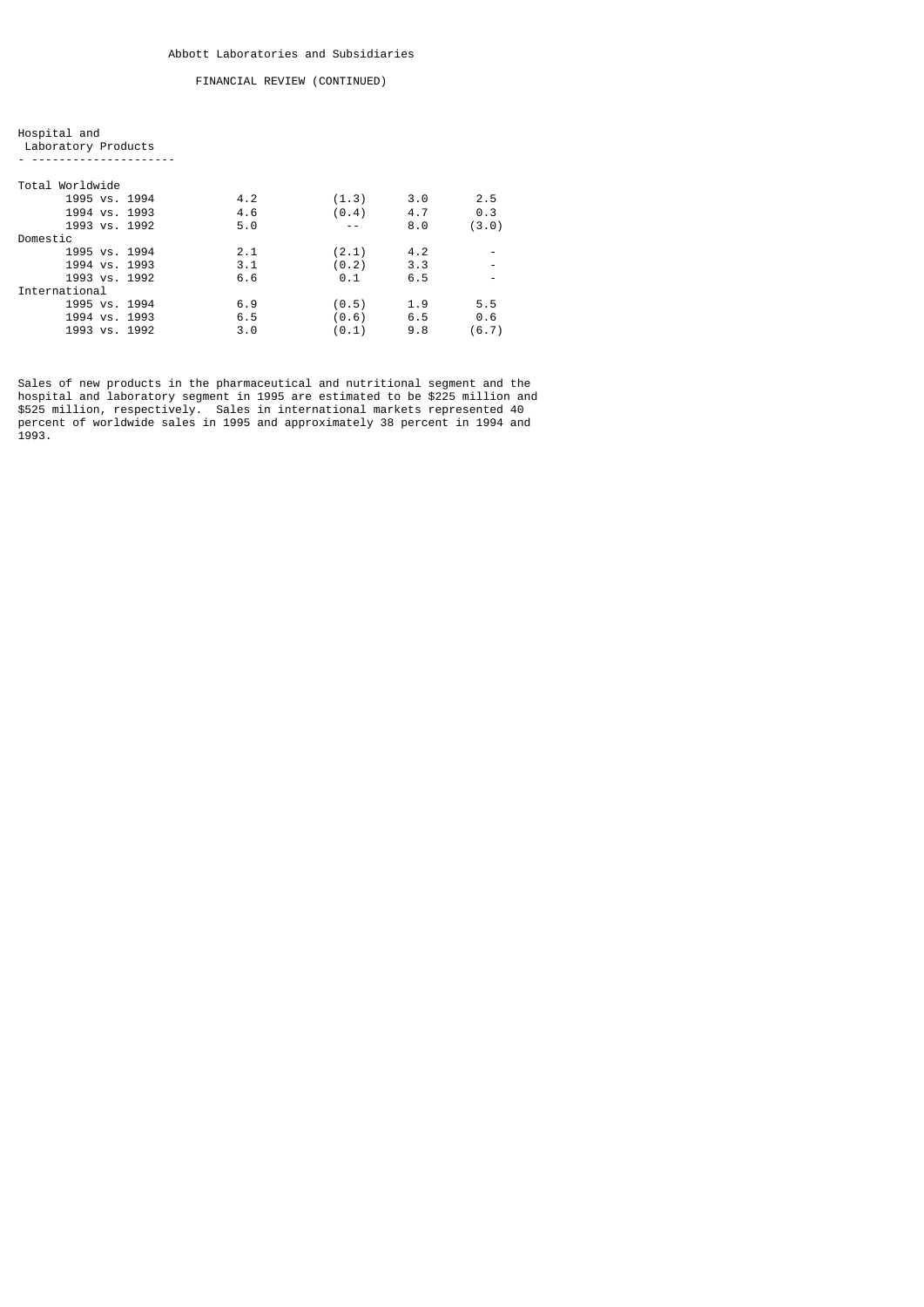### FINANCIAL REVIEW

 The classes of products which contributed at least 10 percent to consolidated net sales in at least one of the last three years were:

| (dollars in millions) | 1995    | 1994       | 1993  |
|-----------------------|---------|------------|-------|
|                       |         |            |       |
| Anti-Infectives       | \$1,291 | 994<br>SS. | 784   |
| Medical Nutritionals  | 1,172   | 1,011      | 864   |
| Infant Formula        | 1,109   | 1,180      | 1,147 |

Increases in anti-infectives and medical nutritionals were primarily due to unit increases. Worldwide sales of infant formula decreased in 1995 primarily due to unit decreases, and increased in 1994 primarily due to net price increases.

#### OPERATING EARNINGS

Gross profit margins (sales less cost of products sold, including freight and distribution expenses) were 56.8 percent of sales in 1995, 56.4 percent in 1994, and 56.2 percent in 1993. The increase in 1995 was due to favorable product mix, especially higher sales of pharmaceuticals, and productivity improvements, partially offset by higher project expenses for new products, higher manufacturing capacity costs for anticipated unit growth, and the effects of inflation and competitive pricing pressures in some product lines. The increases in 1994 and 1993 are the result of favorable product mix, especially higher sales of pharmaceuticals, productivity improvements, and net price increases in some product lines, partially offset by the impacts of inflation and competitive pricing pressures in some product lines. Gross profit margins were favorably affected by the relatively weaker U.S. dollar in 1995, while fluctuations in the U.S. dollar had an insignificant impact on gross profit margins in 1994. Gross profit margins in 1993 were unfavorably impacted by the relatively stronger U.S. dollar. In the U.S., states receive price rebates from manufacturers of infant formula under the federally subsidized Special Supplemental Food Program for Women, Infants, and Children (WIC). The WIC rebate programs continue to have a negative effect on the gross profit margins of this portion of the infant formula business.

 Research and development expense increased to \$1.073 billion in 1995, and represented 10.7 percent of net sales, compared to 10.5 percent of net sales in both 1994 and 1993. Research and development expenditures continue to be concentrated on pharmaceutical and diagnostic products.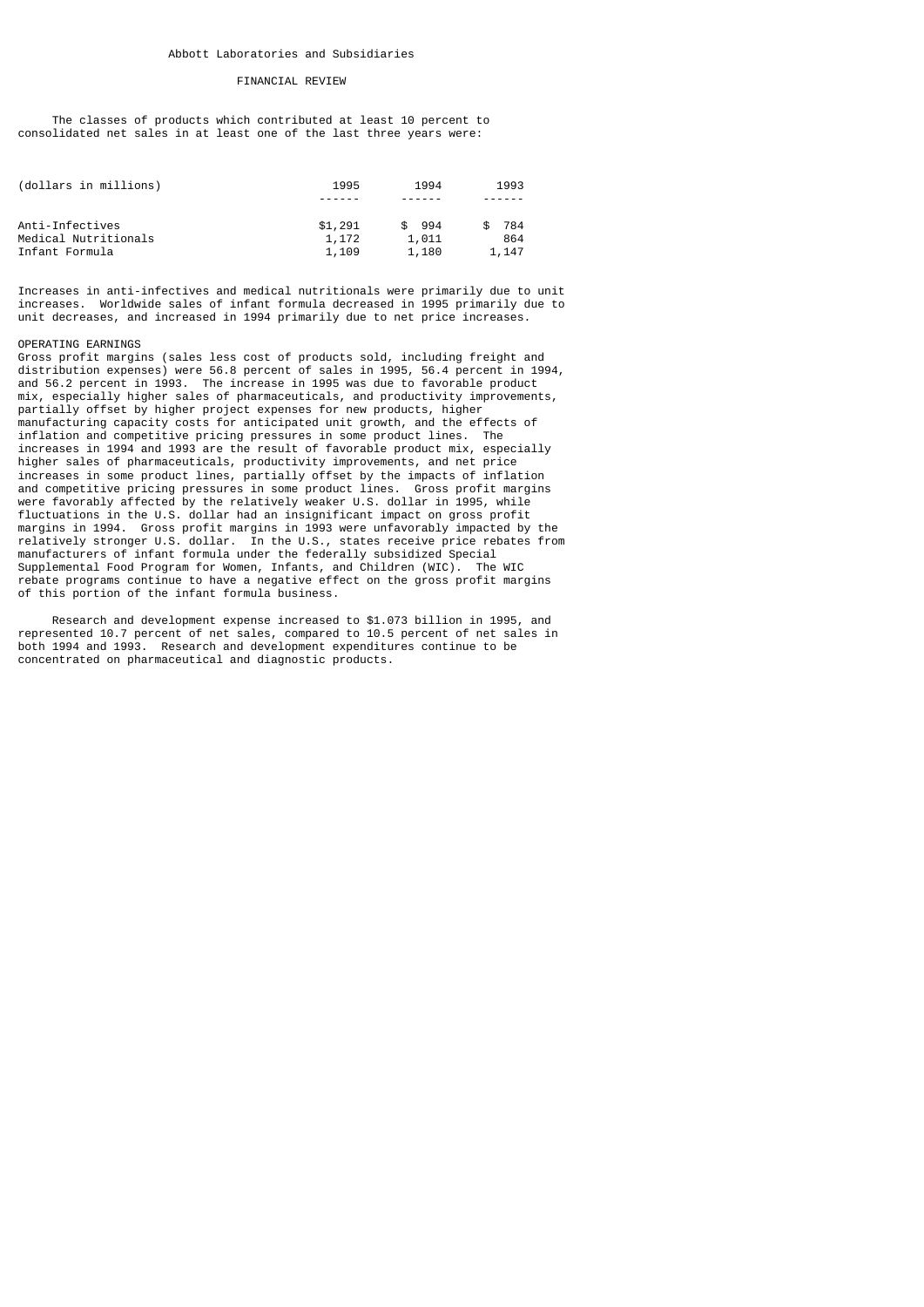Selling, general and administrative expenses increased 8.6 percent in 1995, including the effects of the relatively weaker dollar of 1.8 percent, compared to increases of 3.3 percent in 1994, and 8.5 percent in 1993. The 1995 increase reflects a higher level of selling and marketing to support new product launches in the pharmaceutical and nutritional segment, and contributions to the Company's charitable foundation. The 1994 increase reflects additional selling and marketing to support new product launches in the pharmaceutical and nutritional segment. The 1993 increase reflects a pretax charge to earnings of approximately \$104 million for the settlement of certain claims and legal proceedings in connection with the sale and marketing of infant formula products. A similar amount was charged against earnings in 1994 for other pending and settled litigation, while a significantly lower amount was charged against earnings in 1995.

 In 1993, the Company resolved various contingencies related to a 1992 product withdrawal and recorded a pretax credit to earnings of \$70 million for these items.

### OTHER (INCOME) EXPENSE, NET

Other (income) expense, net, includes net foreign exchange losses of \$25.2 million in 1995, \$30.8 million in 1994, and \$41.3 million in 1993, including net exchange (gains) losses on foreign currency contracts. These contracts were purchased to manage the Company's exposure to foreign currency rate changes. Other (income) expense, net, also includes the Company's share of the income from joint ventures, primarily TAP Holdings Inc., minority interest expense, and, in 1993, the gain on the sale of the Company's peritoneal dialysis product line.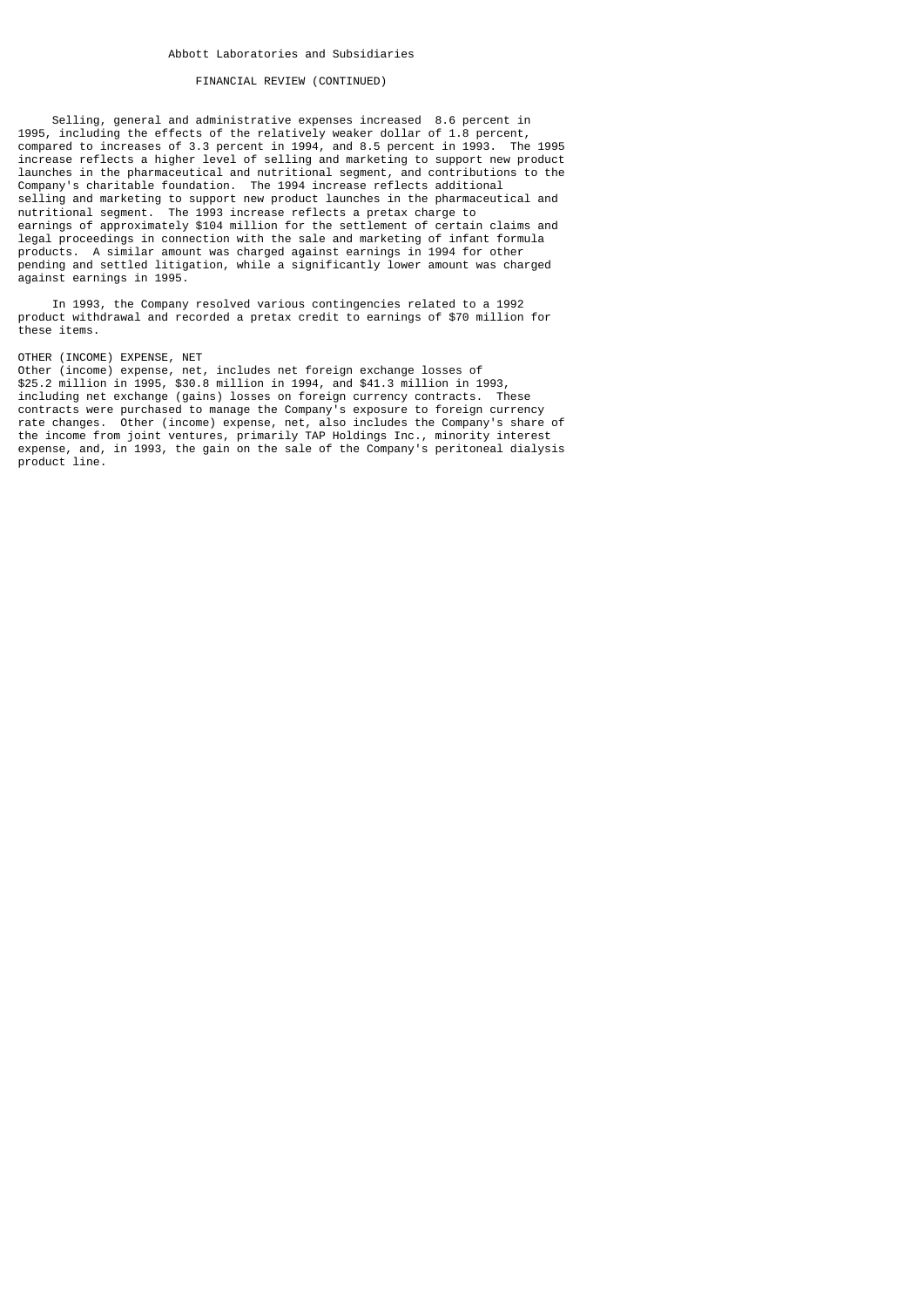#### TAXES ON EARNINGS

The Company's effective income tax rate for 1995 was 29.5 percent, compared to 30.0 percent for 1994 and 28.0 percent for 1993. The 1994 and 1995 tax rates were unfavorably impacted by the reduction in tax incentive grants for Puerto Rico operations.

### FINANCIAL CONDITION

CASH FLOW

The Company expects positive cash flow from operating activities to continue to approximate or exceed the Company's capital expenditures and cash dividends.

### DEBT AND CAPITAL

The Company has maintained its favorable bond ratings (AAA by Standard & Poor's Corporation and Aa1 by Moody's Investors Service) and continues to have readily available financial resources, including unused domestic lines of credit of \$400 million at December 31, 1995. These lines of credit support domestic commercial paper borrowing arrangements.

 In 1993, the Company filed a registration statement with the Securities and Exchange Commission for the issuance of \$500 million of senior debt securities and issued \$200 million of 5.6% notes due 2003. In 1995, the Company issued \$150 million of 6.8% notes due 2005. Net proceeds were used to retire shortterm borrowings and for the purchase of the Company's common shares. The Company may issue up to an additional \$150 million of debt securities in the future under this registration statement.

 During the last three years, the Company purchased 58,030,000 of its common shares at a cost of \$1.853 billion, including 6,630,000 shares of the 20,000,000 shares authorized for purchase by the Board of Directors in September 1995.

#### CAPITAL EXPENDITURES

Capital expenditures of \$947 million in 1995, \$929 million in 1994, and \$953 million in 1993, were principally for upgrading and expanding manufacturing and research and development facilities in both segments, for laboratory instruments and hospital equipment leased to customers, and for administrative support facilities. This level of capital expenditures is expected to continue over the next few years, with a relatively equal proportion dedicated to each segment.

#### BUSINESS ACQUISITION

In December 1994, a United Kingdom subsidiary of the Company purchased the operating assets of the nutritional business of Puleva Union Industrial y Agroganadera, S.A. for \$106 million. Had this acquisition taken place on January 1, 1994, consolidated sales and income would not have been significantly different from reported amounts.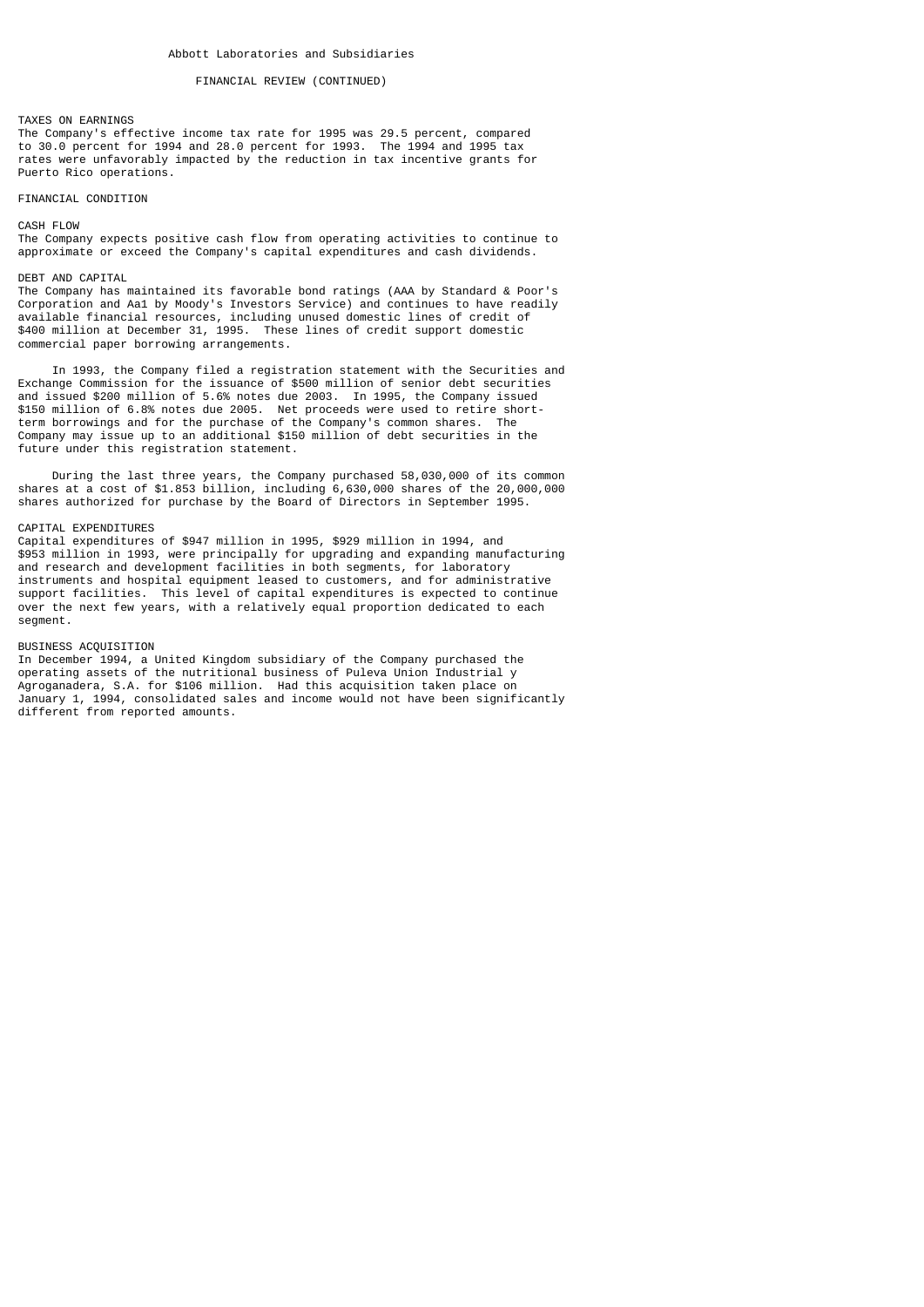LEGISLATIVE ISSUES

The Company's primary markets are highly competitive and subject to substantial government regulation. The Company expects debate to continue at both the federal and state level over the availability, method of delivery, and payment for health care products and services. The Company believes that if legislation is enacted, it could have the effect of reducing prices, or reducing the rate of price increases for medical products and services. International operations are also subject to a significant degree of government regulation. It is not possible to predict the extent to which the Company or the health care industry in general might be adversely affected by these factors in the future. A more complete discussion of these factors is contained in Item 1, Business, in the Annual Report on Form 10-K, which is available upon request.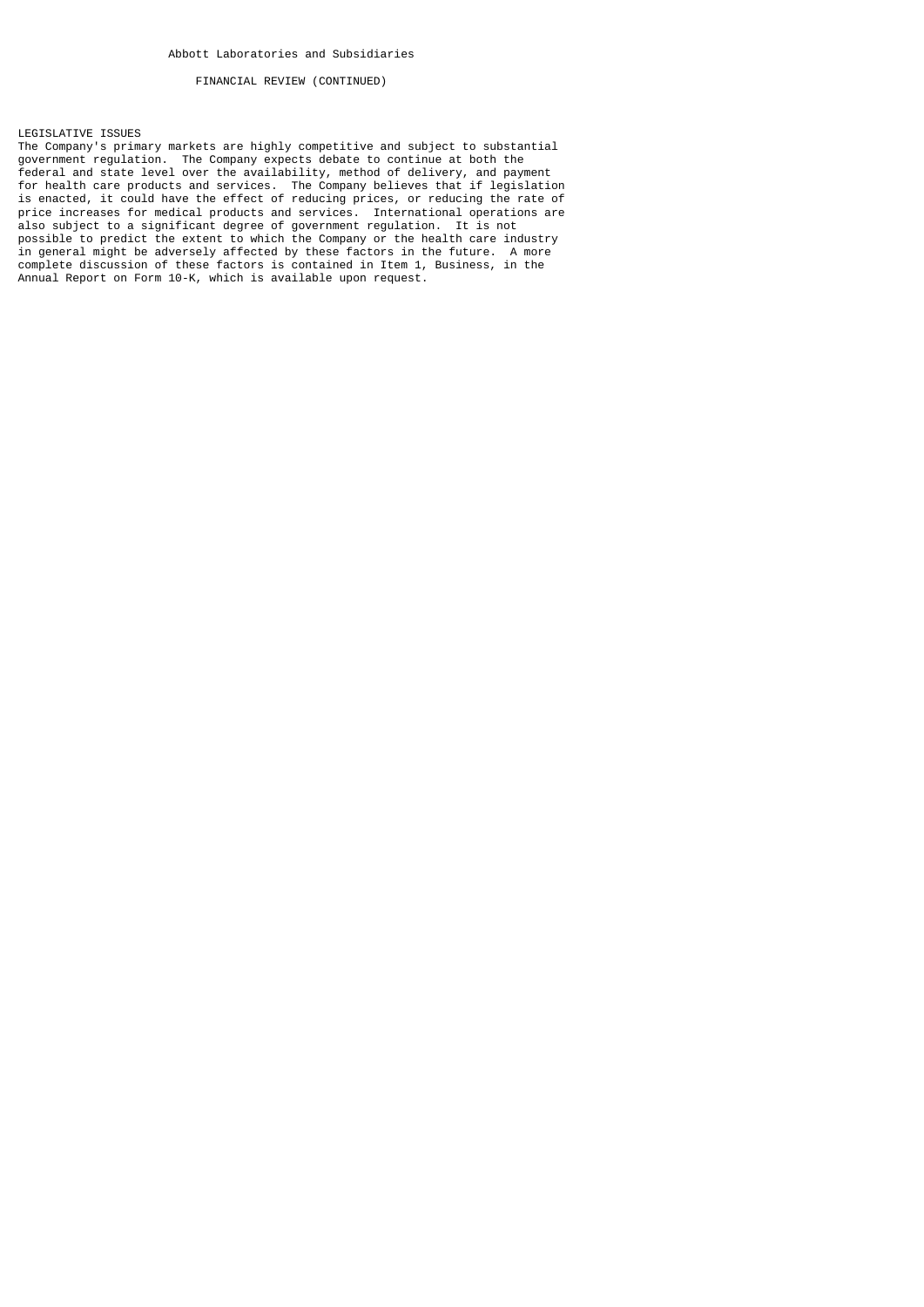# SUMMARY OF SELECTED FINANCIAL DATA

# Year Ended December 31

# (Dollars in Millions Except Per Share Data)

|                                                                                 |    | 1995     | 1994             | 1993        | 1992             | 1991             |
|---------------------------------------------------------------------------------|----|----------|------------------|-------------|------------------|------------------|
|                                                                                 |    |          |                  |             |                  |                  |
| Summary of Operations:                                                          |    |          |                  |             |                  |                  |
|                                                                                 | \$ | 10,012.2 | 9, 156.0         | 8,407.8     | 7,851.9          | 6,876.6          |
| Cost of products sold.                                                          | \$ | 4,325.8  | 3,993.8          | 3,684.7     | 3,505.3          | 3,140.0          |
| Research and development                                                        |    | 1,072.7  | 963.5            | 881.0       | 772.4            | 666.3            |
| Selling, general and administrative.                                            |    | 2,230.7  | 2,054.5          | 1,988.2     | 1,833.2          | 1,513.3          |
| Operating earnings $(1)$                                                        | \$ | 2,382.9  | 2, 144.2         | 1,924.0     | 1,526.0          | 1,557.0          |
| Interest expense                                                                | \$ | 69.5     | 49.7             | 54.3        | 53.0             | 63.8             |
| Interest income.                                                                | \$ | (51.8)   | (36.9)           | (37.8)      | (42.3)           | (45.1)           |
| Other (income) expense, net. $\ldots$ , $\ldots$ , $\ldots$                     | \$ | (30.2)   | (35.3)           | (35.7)      | 48.5             | (5.9)            |
| Earnings before taxes $(2)$ .                                                   |    | 2,395.3  | 2,166.7          | 1,943.2     | 1,738.8          | 1,544.2          |
| Taxes on earnings.                                                              | \$ | 706.6    | 650.0            | 544.1       | 499.7            | 455.5            |
| Earnings before extraordinary gain and                                          |    |          |                  |             |                  |                  |
| accounting change $(3)$                                                         | \$ | 1,688.7  | 1,516.7          | 1,399.1     | 1,239.1          | 1,088.7          |
| Earnings per common share before extra-                                         |    |          |                  |             |                  |                  |
| ordinary gain and accounting change $(3)$                                       | \$ | 2.12     | 1.87             | 1.69        | 1.47             | 1.27             |
| Financial Position:                                                             |    |          |                  |             |                  |                  |
| Working capital. $\ldots$ $\ldots$ $\ldots$ $\ldots$ $\ldots$ $\ldots$ $\ldots$ | \$ | 436.4    | 400.5            | 490.6       | 449.2            | 661.7            |
| Investment securities maturing after one year                                   | \$ | 422.5    | 316.2            | 221.8       | 270.6            | 340.2            |
| Net property and equipment $\ldots$                                             | \$ | 4,249.5  | 3,920.9          | 3,511.0     | 3,099.2          | 2,662.1          |
| Total assets                                                                    |    | 9,412.6  | 8,523.7          | 7,688.6     | 6,941.2          | 6, 255.3         |
| Long-term debt                                                                  |    | 435.2    | 287.1            | 306.8       | 110.0            | 125.1            |
| Shareholders' investment                                                        | \$ | 4,396.8  | 4,049.4          | 3,674.9     | 3,347.6          | 3,203.0          |
| Return on shareholders' investment                                              | %  | 40.0     | 39.3             | 39.8        | 37.8             | 36.1             |
| Book value per share                                                            | \$ | 5.58     | 5.04             | 4.48        | 4.00             | 3.77             |
| Other Statistics:                                                               |    |          |                  |             |                  |                  |
| Gross profit margin.                                                            | %  | 56.8     | 56.4             | 56.2        | 55.4             | 54.3             |
| Research and development to net sales.                                          | %  | 10.7     | 10.5             | 10.5        | 9.8              | 9.7              |
| Capital expenditures                                                            | \$ | 947.0    | 929.5            | 952.7       | 1,007.2          | 732.8            |
| Cash dividends declared per common share                                        | \$ | .84      | .76              | .68         | .60              | .50              |
| Common shares outstanding (in thousands) $\ldots$ .                             |    | 787,307  | 803,280          | 821,130     | 836,052          | 850,530          |
| Number of common shareholders.                                                  |    | 89,831   | 86,324           | 82,947      | 75,703           | 56,541           |
| Number of employees.                                                            |    | 50,241   | 49,464           | 49,659      | 48,118           | 45,694           |
| Sales per employee (in dollars).                                                | \$ | 199,283  | 185, 105         | 169, 312    | 163,180          | 150,492          |
| Market price per share-high.                                                    | \$ | 44 3/4   | 34               | 307/8       | $34 \frac{1}{8}$ | $34 \frac{3}{4}$ |
| Market price per share-low                                                      |    | 30, 5/8  | $25 \frac{3}{8}$ | $22\;\;5/8$ | $26 \t1/8$       | 195/8            |
| Market price per share-close                                                    |    | 41 5/8   | $32\;\;5/8$      | $29\;\;5/8$ | $30 \frac{3}{8}$ | $34 \frac{3}{8}$ |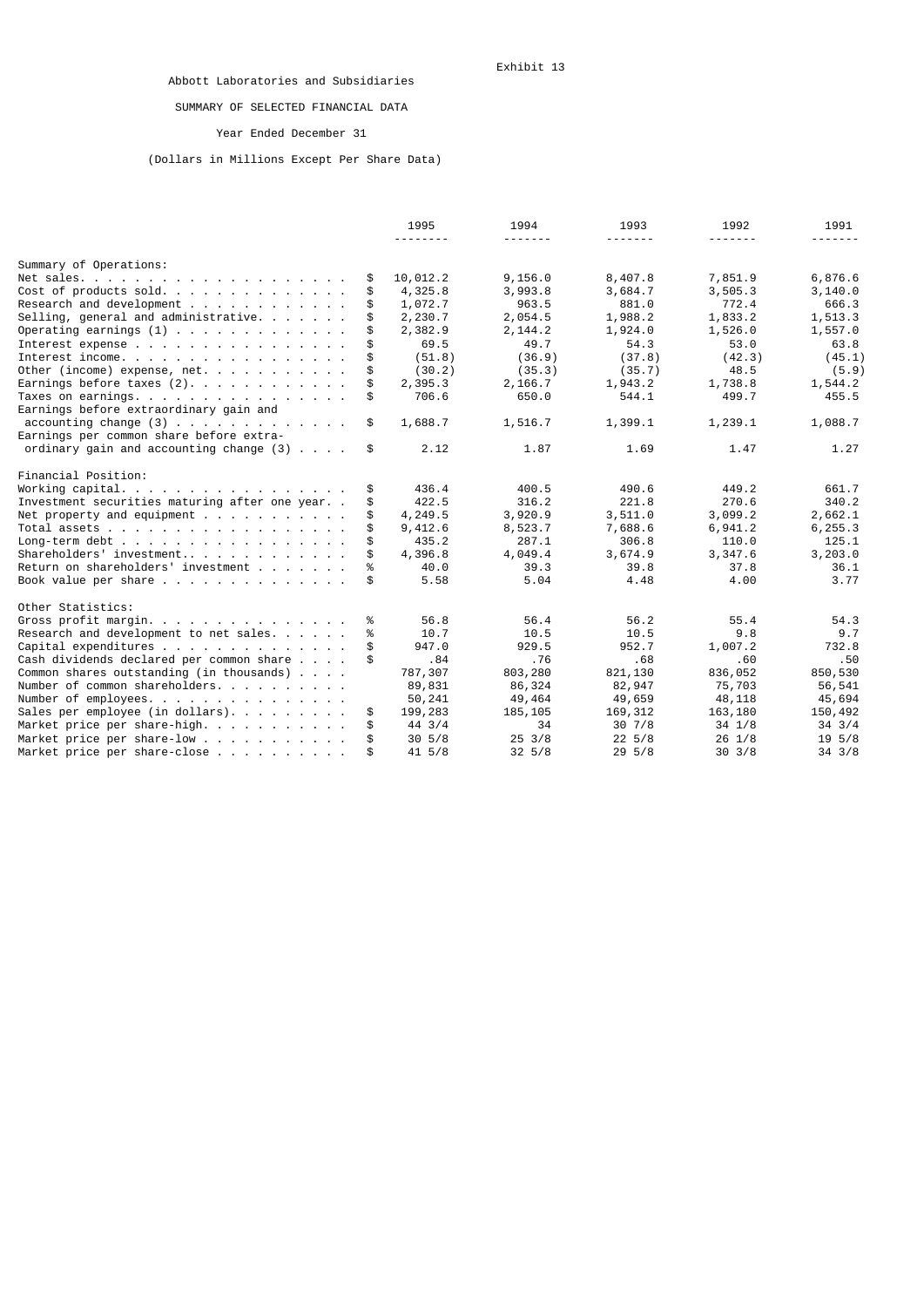### SUMMARY OF SELECTED FINANCIAL DATA (CONTINUED)

Year Ended December 31

## (Dollars in Millions Except Per Share Data)

(1) In 1992, the Company recorded a pretax charge of \$215 for costs associated with the voluntary withdrawal of temafloxacin from the worldwide market. In 1993, the Company resolved various contingencies related to the withdrawal and recorded a pretax credit of \$70.

(2) In 1992, the Company recorded a pretax gain of \$272 on the sale of its investment in Boston Scientific Corporation.

(3) In 1991, the Company realized an after-tax gain of \$128, or \$.15 per share, on the sale of an investment. The Company also adopted Statement of Financial Accounting Standards No. 106, which resulted in an after-tax transition expense of \$128, or \$.15 per share.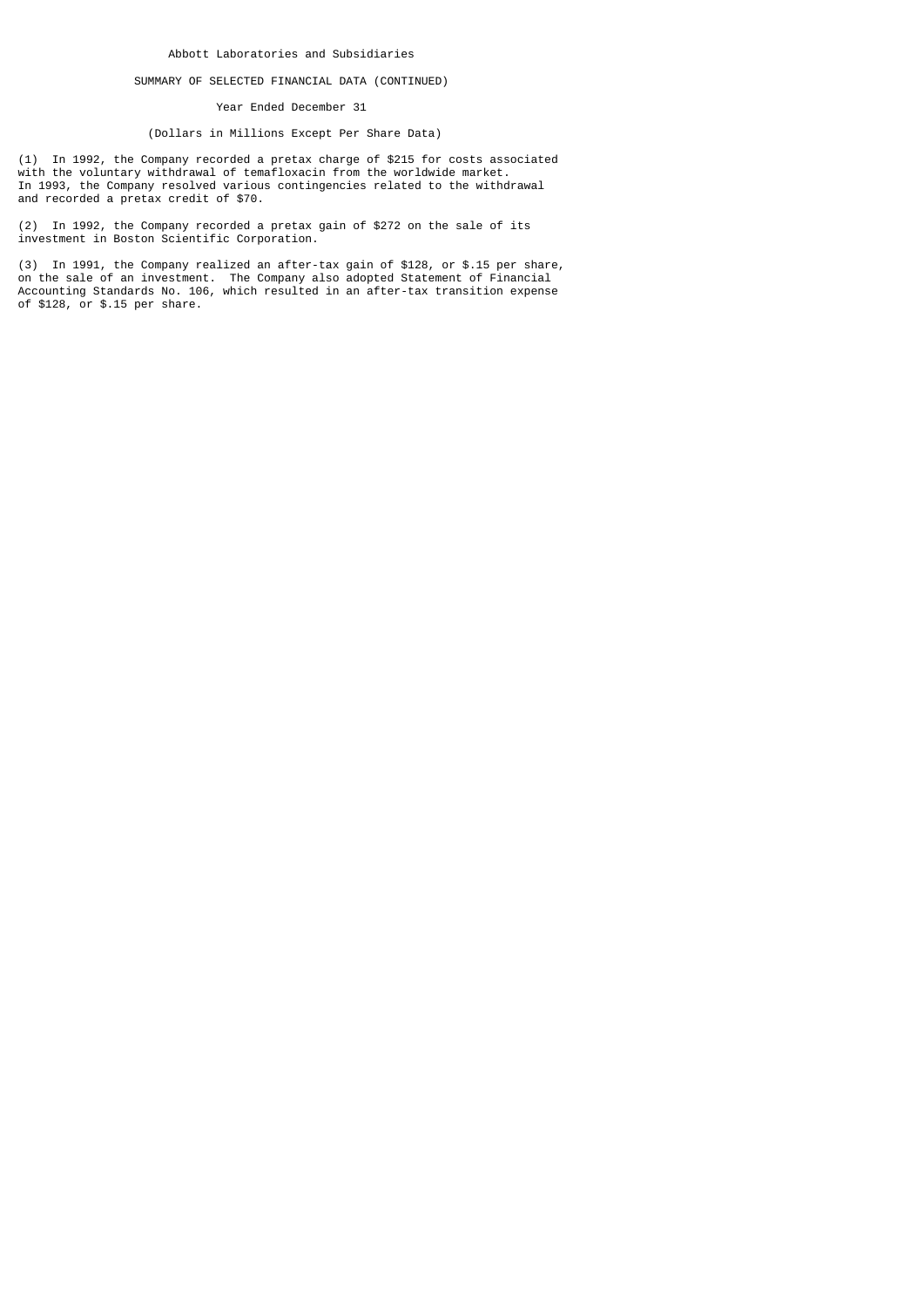## EXHIBIT

## SUBSIDIARIES OF ABBOTT LABORATORIES

 The following is a list of subsidiaries of the Company. Abbott Laboratories is not a subsidiary of any other corporation.

| Domestic Subsidiaries                                     | State of<br>Incorporation |
|-----------------------------------------------------------|---------------------------|
| Abbott Chemicals, Inc.                                    | Delaware                  |
| Abbott Chemicals Plant, Inc.                              | Puerto Rico               |
| Abbott Health Products, Inc.                              | Delaware                  |
| Abbott Home Infusion Services<br>of New York, Inc.        | New York                  |
| Abbott International Ltd.                                 | Delaware                  |
| Abbott International Ltd. of Puerto Rico                  | Puerto Rico               |
| Abbott Laboratories International Co.                     | Illinois                  |
| Abbott Laboratories Pacific Ltd.                          | Illinois                  |
| Abbott Laboratories (Puerto Rico)<br>Incorporated         | Puerto Rico               |
| Abbott Laboratories Residential<br>Development Fund, Inc. | Illinois                  |
| Abbott Laboratories Services Corp.                        | Illinois                  |
| Abbott Manufacturing, Inc.                                | Delaware                  |
| Abbott Trading Company, Inc.                              | Virgin Islands            |
| Abbott Universal Ltd.                                     | Delaware                  |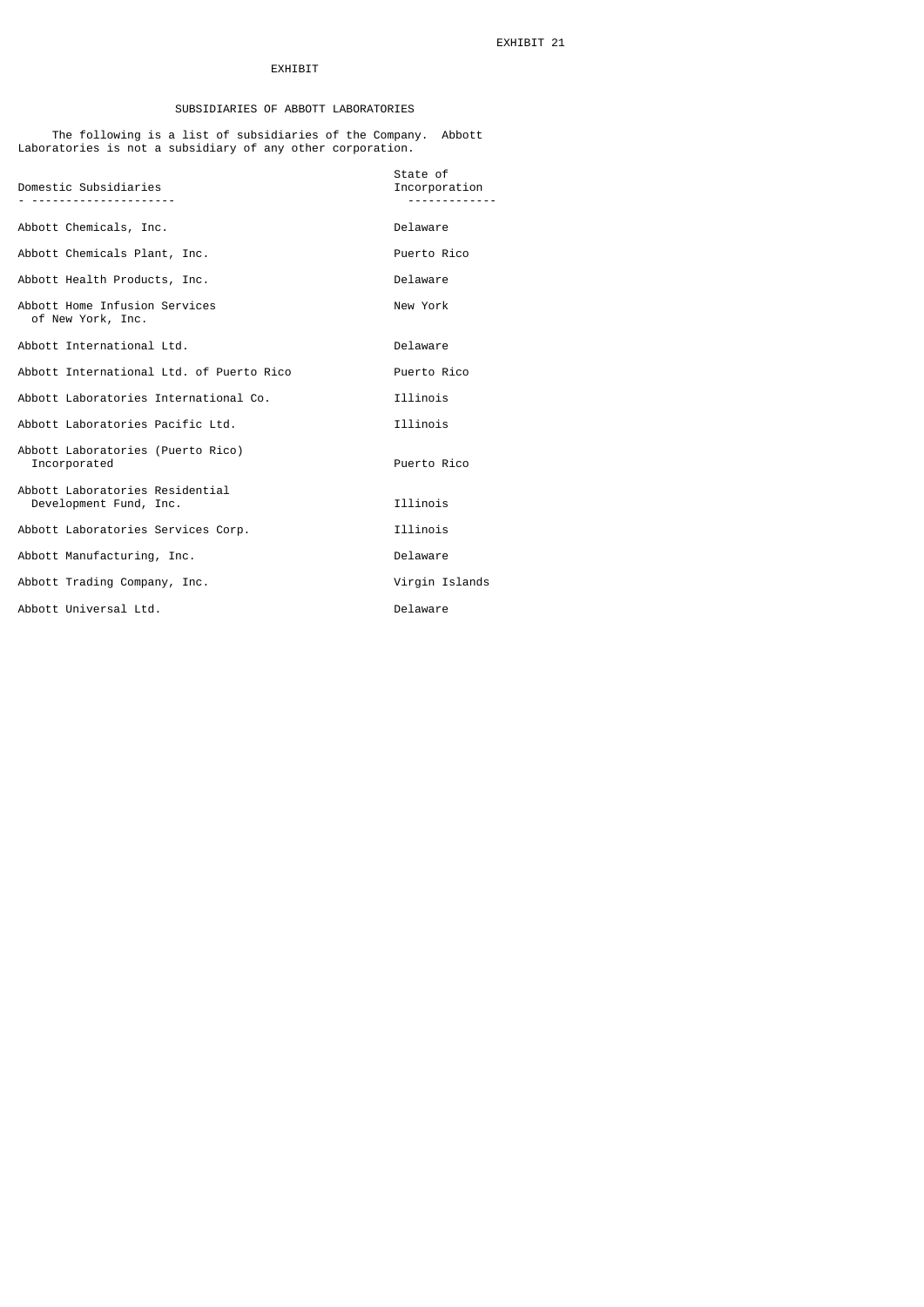| CMM Transportation, Inc.          | Delaware   |
|-----------------------------------|------------|
| Corporate Alliance, Inc.          | Delaware   |
| Fuller Research Corporation       | Delaware   |
| Laser Surgery Partnership         | Illinois   |
| Medlase Holding Corporation       | Delaware   |
| North Shore Properties, Inc.      | Delaware   |
| Oximetrix de Puerto Rico, Inc.    | Delaware   |
| Oximetrix, Inc.                   | Delaware   |
| Sequoia Turner Corporation        | California |
| Sequoia Turner Export Corporation | California |
| Solartek Products, Inc.           | Delaware   |
| Sorenson Research Co., Inc.       | Utah       |
| Swan-Myers, Incorporated          | Indiana    |
| TAP Holdings Inc.                 | Delaware   |
| TAP Pharmaceuticals Inc.          | Delaware   |
| Tobal Products Incorporated       | Illinois   |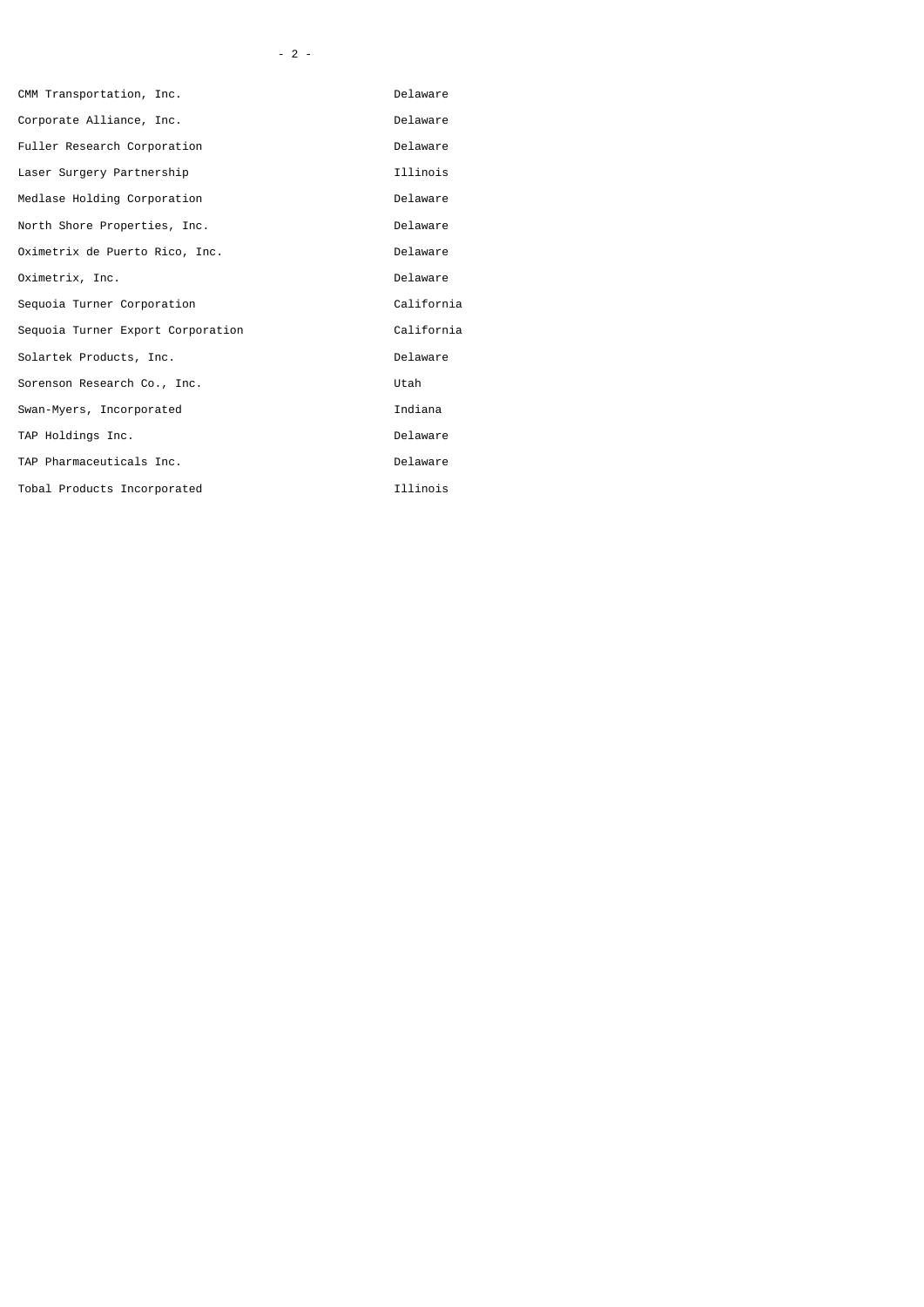| Foreign Subsidiaries                                         | Country<br>in Which<br>Organized |
|--------------------------------------------------------------|----------------------------------|
| Abbott Laboratories Argentina, S.A.                          | Argentina                        |
| Abbott Australian Holdings Pty.<br>Limited                   | Australia                        |
| Abbott Australasia Pty. Limited                              | Australia                        |
| Abbott Laboratories Executive Superannuation<br>Pty. Limited | Australia                        |
| Abbott Laboratories Superannuation Pty. Limited              | Australia                        |
| Abbott Gesellschaft m.b.H.                                   | Austria                          |
| Abbott Hospitals Limited                                     | Bahamas                          |
| Abbott Laboratories (Bangladesh) Ltd.                        | Bangladesh                       |
| Abbott, S.A.                                                 | Belgium                          |
| Abbott Ireland (formerly Abbott Ireland Limited)             | Bermuda                          |
| Abbott Laboratorios do Brasil Ltda.                          | Brazil                           |
| Abbott Laboratories Limited                                  | Canada                           |
| Abbott Laboratories de Chile<br>Limitada                     | Chile                            |
| Ningbo Asia-Pacific Biotechnology Ltd.                       | China, People's<br>Republic of   |
| Abbott Laboratories de Colombia, S.A.                        | Colombia                         |
| Abbott Laboratories A/S                                      | Denmark                          |
| Abbott Laboratorios del Ecuador, S.A.                        | Ecuador                          |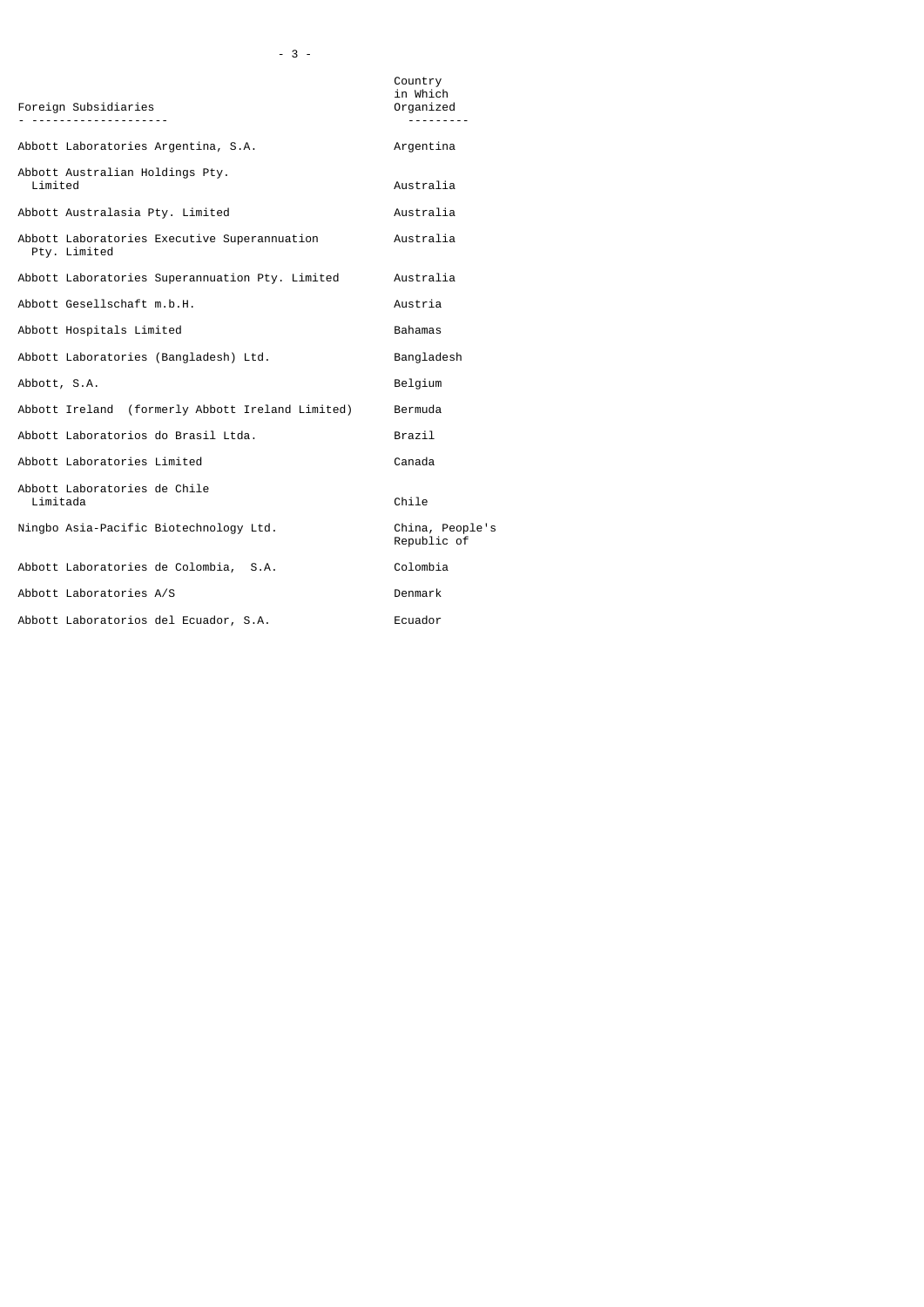| Abbott, S.A. de C.V.                                               | El Salvador |
|--------------------------------------------------------------------|-------------|
| Abbott Investments Limited                                         | England     |
| Abbott Laboratories Limited                                        | England     |
| Abbott Laboratories Trustee<br>Company Limited                     | England     |
| Abbott France S.A.                                                 | France      |
| Abbott G.m.b.H.                                                    | Germany     |
| Abbott Diagnostics G.m.b.H.                                        | Germany     |
| Abbott Laboratories (Hellas) S.A.                                  | Greece      |
| FAMAR Panos A. Marinopoulos S.A.                                   | Greece      |
| FAMAR Anonymous Industrial Co. of<br>Pharmaceuticals and Cosmetics | Greece      |
| Abbott Grenada Limited                                             | Grenada     |
| Abbott Laboratorios, S.A.                                          | Guatemala   |
| Abbott Laboratories Limited                                        | Hong Kong   |
| Abbott Laboratories (India) Limited                                | India       |
| Abind Healthcare Private Limited                                   | India       |
| P. T. Abbott Indonesia                                             | Indonesia   |
| Abbott Laboratories, Ireland,<br>Limited                           | Ireland     |
| Abbott Ireland Ltd.                                                | Ireland     |

- 4 -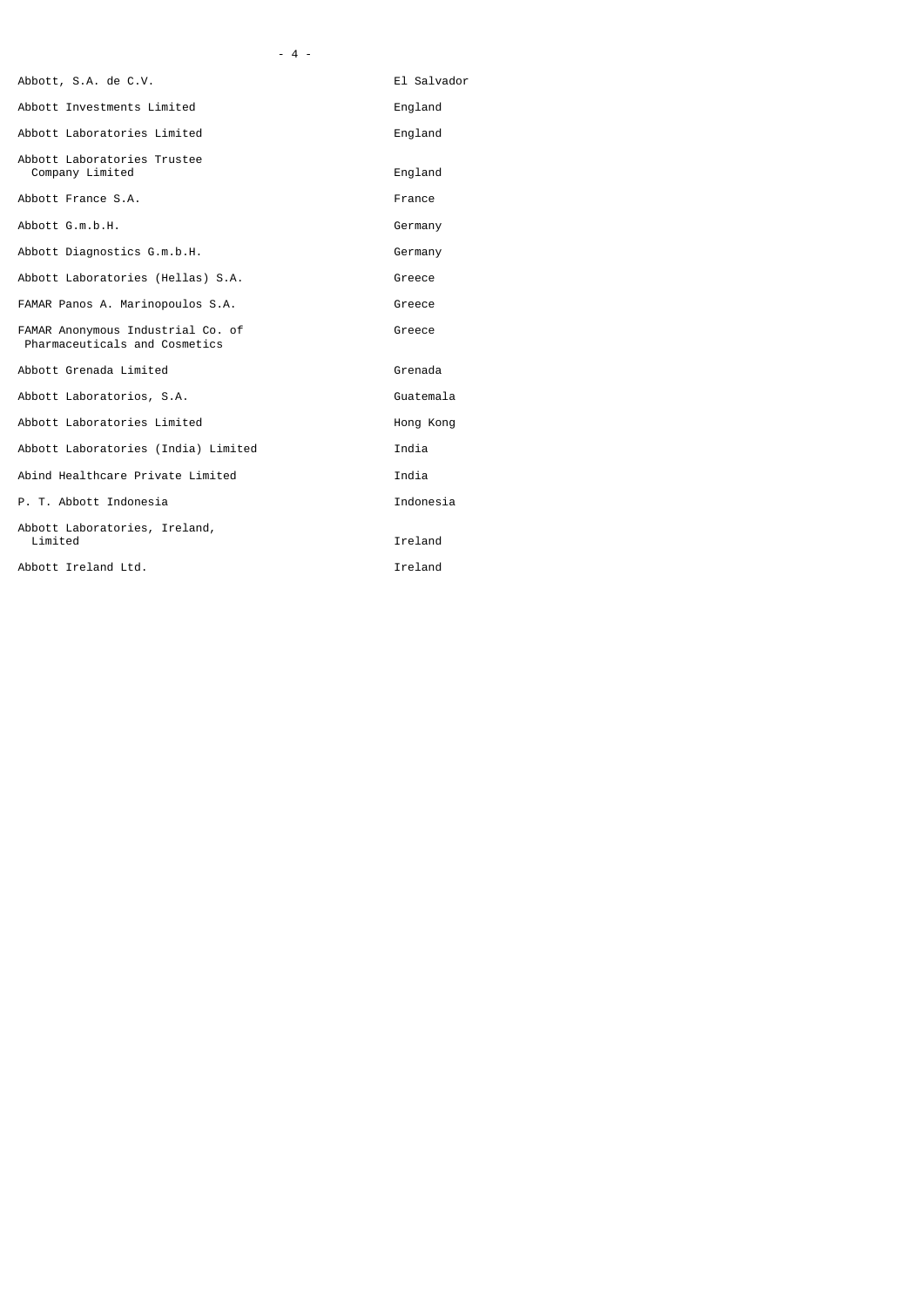|                                             | Italy           |
|---------------------------------------------|-----------------|
| Laboratori Abbott S.p.A.                    | Italy           |
| Abbott West Indies Limited                  | Jamaica         |
| Consolidated Laboratories Limited           | Jamaica         |
|                                             | Japan           |
|                                             | Japan           |
|                                             | Korea           |
| Abbott Middle East S.A.R.L.                 | Lebanon         |
| Abbott Laboratories (Malaysia) Sdn. Bhd.    | Malaysia        |
| Abbott Laboratories de Mexico, S.A. de C.V. | Mexico          |
| Abbott Laboratories (Mozambique)            | Mozambique      |
|                                             | The Netherlands |
|                                             | The Netherlands |
|                                             | The Netherlands |
| Abbott Laboratories B.V. (formerly M & R    | The Netherlands |
|                                             | The Netherlands |
| Abbott Laboratories (N.Z.) Limited          | New Zealand     |
| Abbott Laboratories Nigeria Limited         | Nigeria         |
| Abbott Laboratories (Pakistan) Limited      | Pakistan        |
| Abbott Laboratories, C.A.                   | Panama          |
|                                             |                 |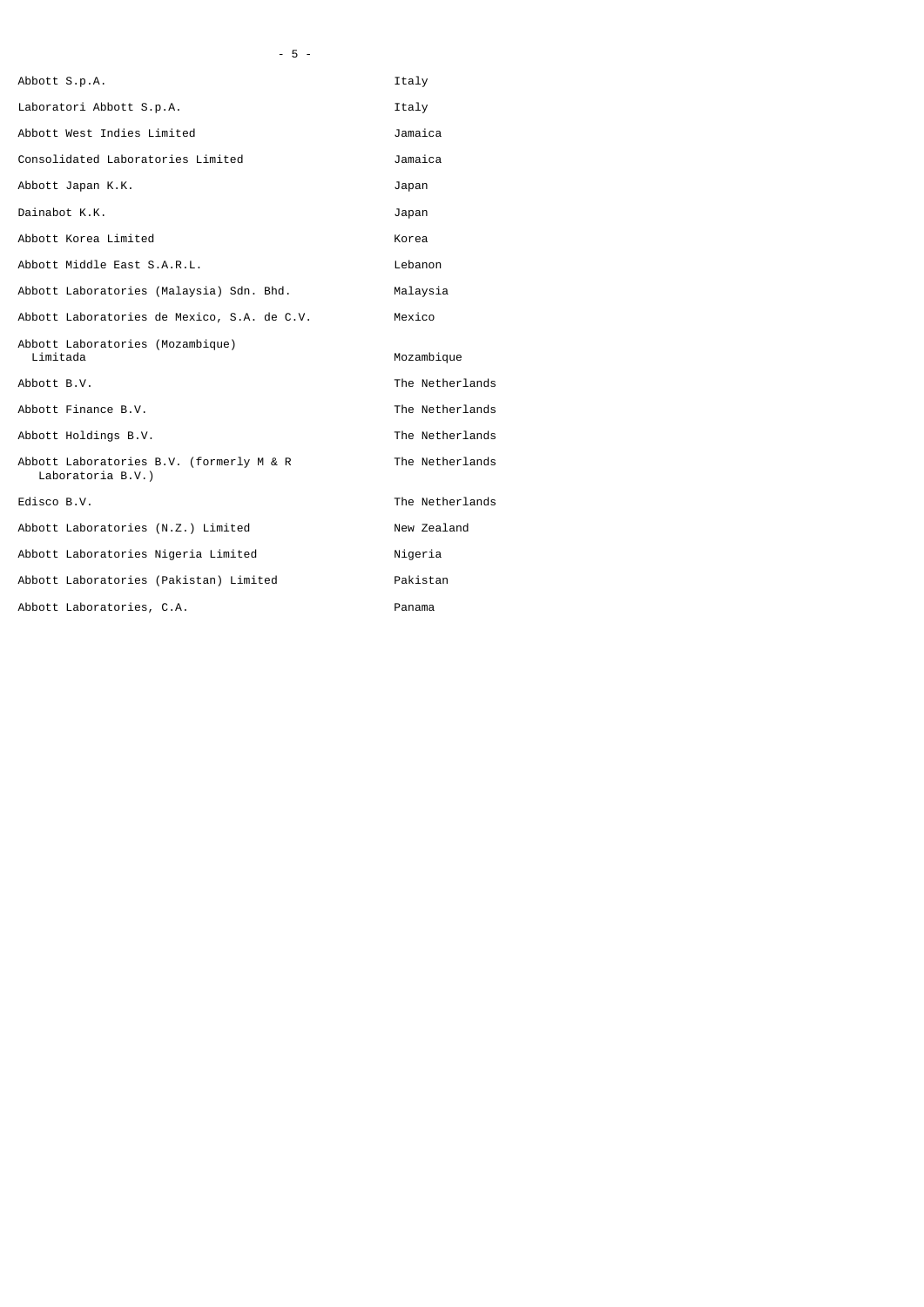|  | $-6 -$ |  |  |
|--|--------|--|--|
|--|--------|--|--|

| Abbott Overseas, S.A.                                                     | Panama       |
|---------------------------------------------------------------------------|--------------|
| Abbott Laboratorios S.A.                                                  | Peru         |
| Abbott Laboratories                                                       | Philippines  |
| 102 E. de los Santos Realty Co., Inc.                                     | Philippines  |
| Union-Madison Realty Company, Inc.                                        | Philippines  |
| Abbott Laboratorios, Limitada                                             | Portugal     |
| Abbott Laboratories (Singapore)<br>Private Limited                        | Singapore    |
| Abbott Laboratories South Africa<br>(Pty.) Limited                        | South Africa |
| Abbott Laboratories, S.A.                                                 | Spain        |
| Abbott Cientifica, S.A.                                                   | Spain        |
| Abbott Scandinavia A.B.                                                   | Sweden       |
| Abbott A.G.                                                               | Switzerland  |
| Abbott Laboratories S.A.                                                  | Switzerland  |
| Abbott Finance Company S.A. (formerly<br>Abbott Finance Company S.a r.l.) | Switzerland  |
| Abbott Laboratories Taiwan Limited                                        | Taiwan       |
| Abbott Laboratories Limited                                               | Thailand     |
| Abbott Laboratuarlari Ithalat Ihracat<br>Ve Tecaret Anonim Sirketi        | Turkey       |
| Abbott Laboratories Uruguay Limitada                                      | Uruguay      |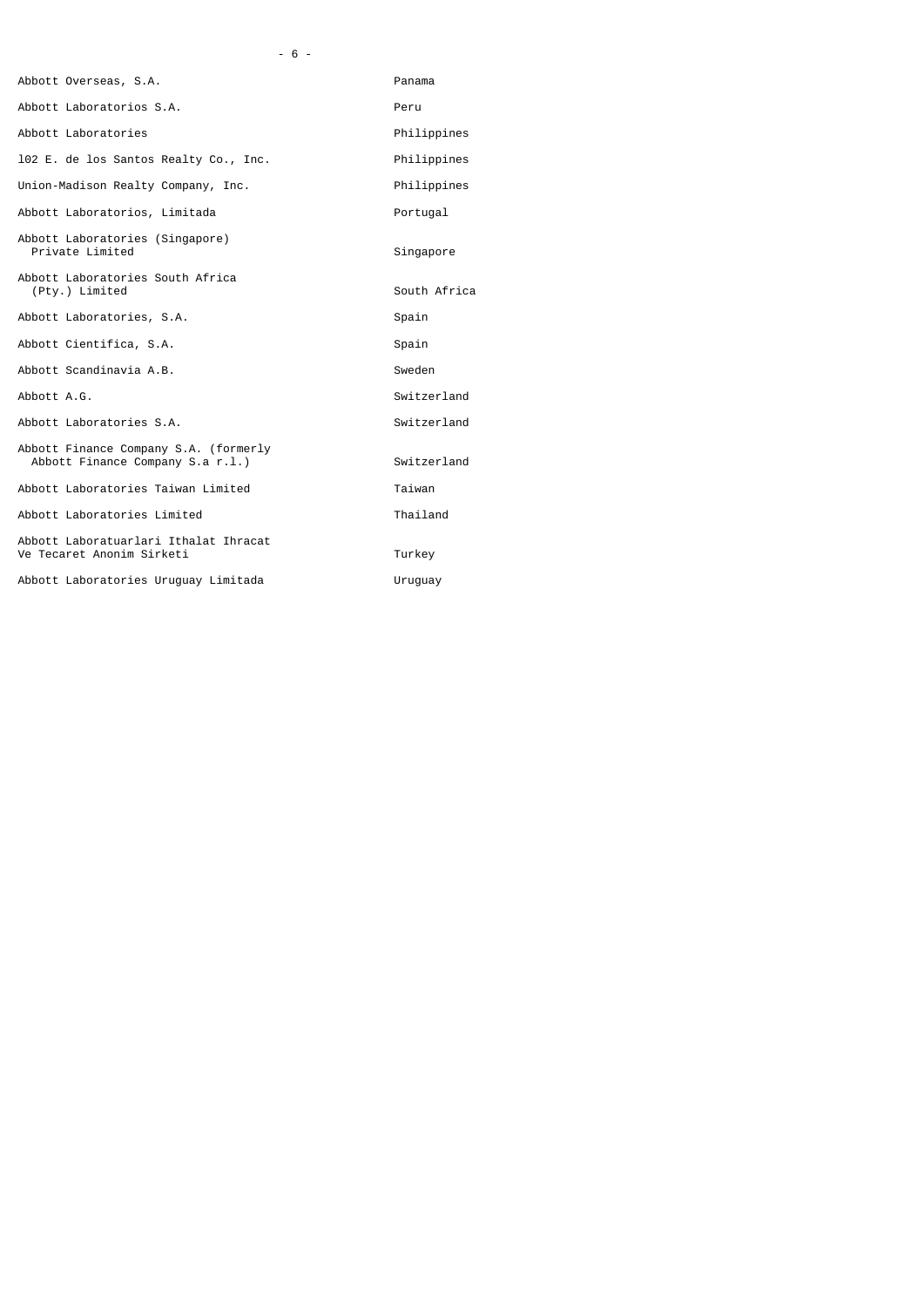Abbott Laboratories, C.A. Venezuela

Medicamentos M & R, S.A. Venezuela

Date: as of January 31, 1996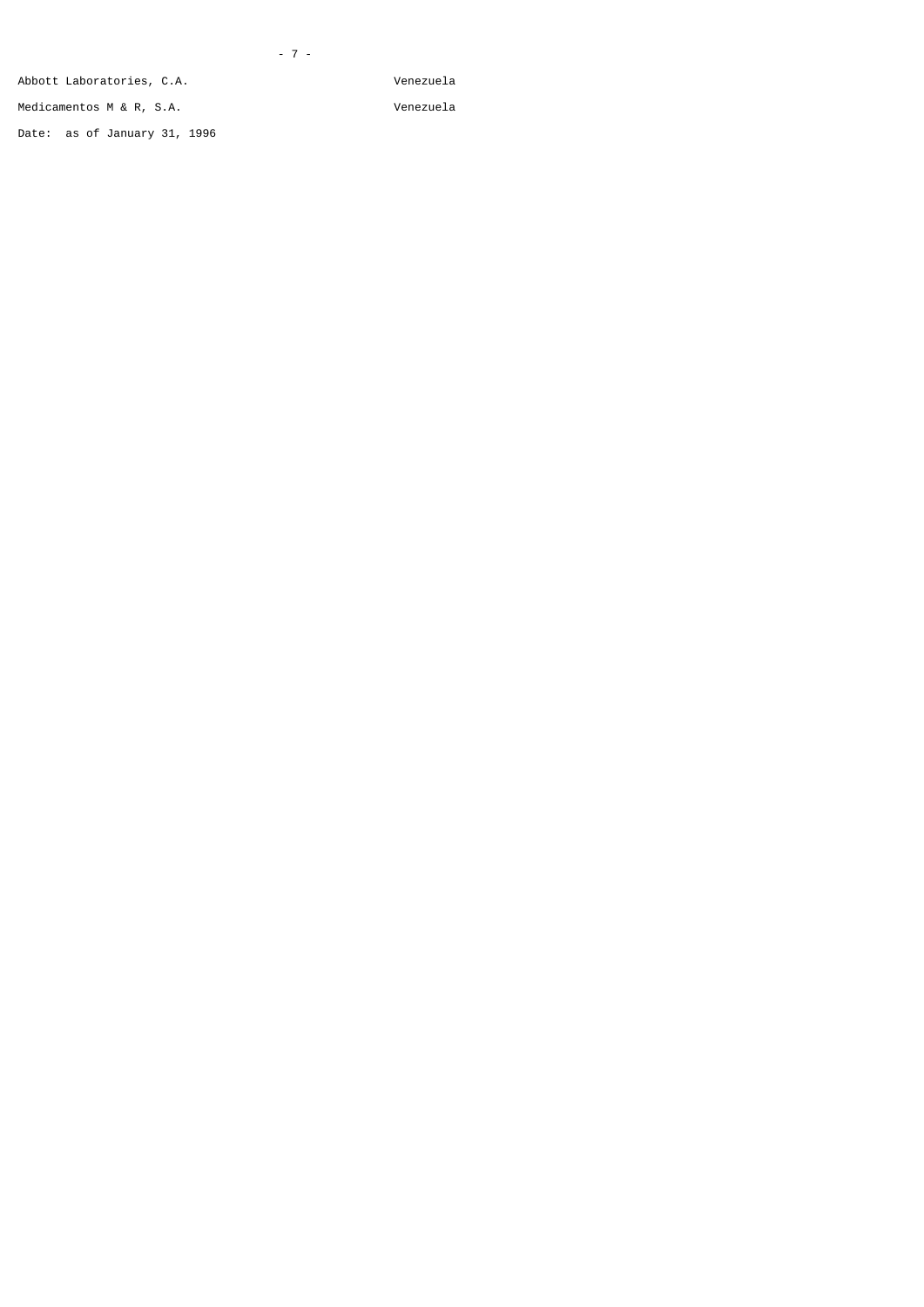## CONSENT OF INDEPENDENT PUBLIC ACCOUNTANTS

 As independent public accountants, we hereby consent to the incorporation by reference of the following into the Company's previously filed S-8 Registration Statements 33-4368 for the Abbott Laboratories 1986 Incentive Stock Program, 33-39798 for the Abbott Laboratories 1991 Incentive Stock Program, and 33-26685, 33-51585, 33-56897, and 33-65127 for the Abbott Laboratories Stock Retirement Plan and Trust and into the Company's previously filed S-3 Registration Statement Number 33-50253:

- 1. Our supplemental report dated January 15, 1996 included in this Annual Report on Form 10-K for the year ended December 31, 1995; and
- 2. Our report dated January 15, 1996 incorporated by reference in this Annual Report on Form 10-K for the year ended December 31, 1995.

ARTHUR ANDERSEN LLP

Chicago, Illinois, March 6, 1996